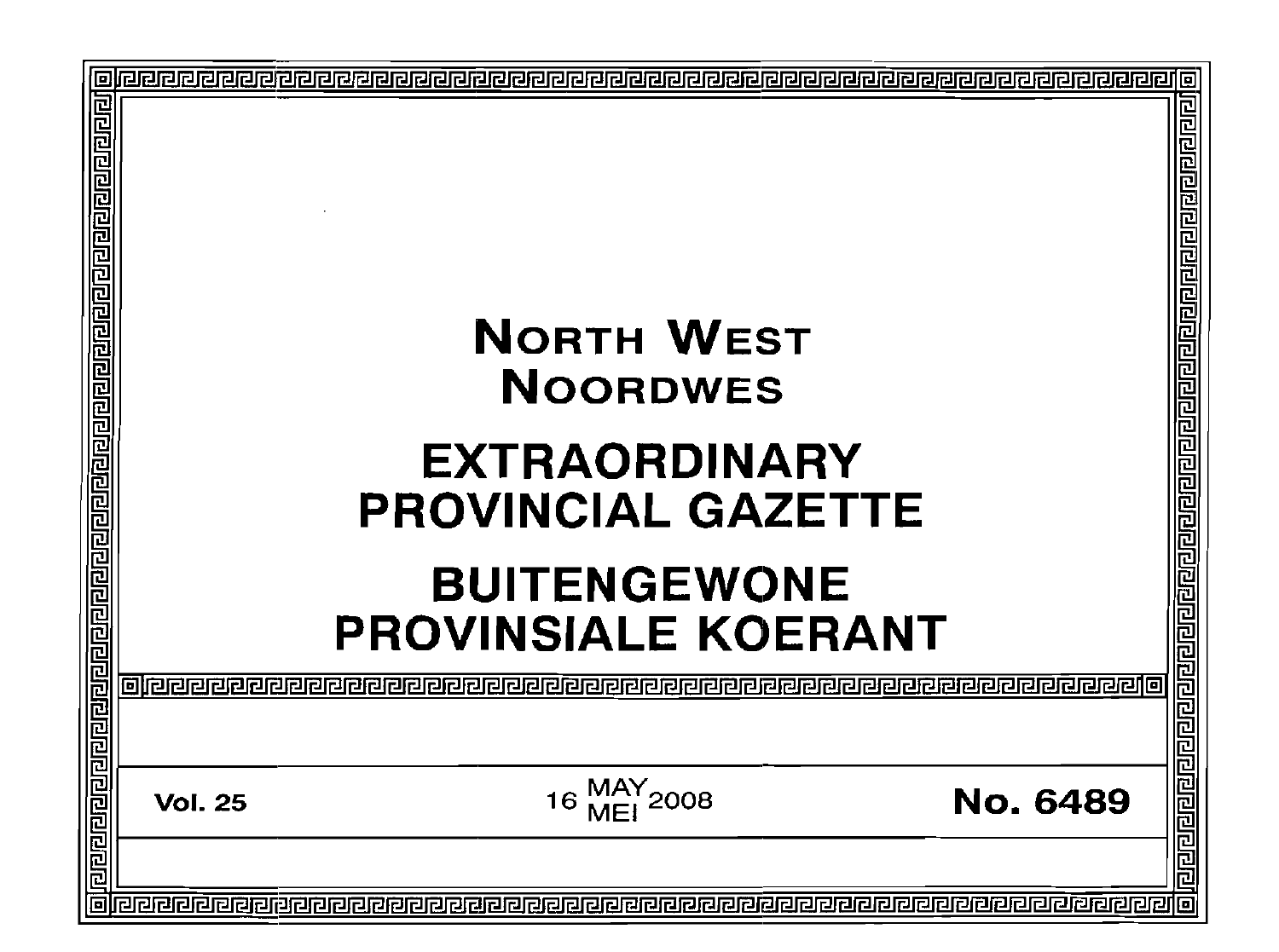## **CONTENTS • INHOUD**

Page Gazette No. No.

**OFFICIAL NOTICE**

12 Division of Revenue Act (2/2008): Allocation of budgets to schools other than allocations included in any Schedule 5 of the Act..................................................................................................................................................................... 3 6489

**OFFICIAL NOTICE**

### **OFFICIAL NOTICE 12 OF 2008**

# **NORTH WEST PROVINCIAL DEPARTMENT OF FINANCE**

## **EXTRA ORDINARY GAZETTE**

# **ALLOCATION OF BUDGETS TO SCHOOLS OTHER THAN ALLOCATIONS INCLUDED IN ANY SCHEDULE 5 OF THE DIVISION OF REVENUE ACT, ACT NO.2 OF 2008.**

Notice is hereby given that the Provincial Accounting Officer in the Department of Education intends to make allocations as per attached Schedule, in terms of Section 31(2) (a) (ii) of the Division of Revenue Act, Act no. 2 of 2008, which further states that the Provincial Treasury must on the same day that its budget is tabled in the Provincial Legislature or a later date approved by the National Treasury, but not later than 14 April 2008 must publish in the gazette such transfers of funds to schools.

No.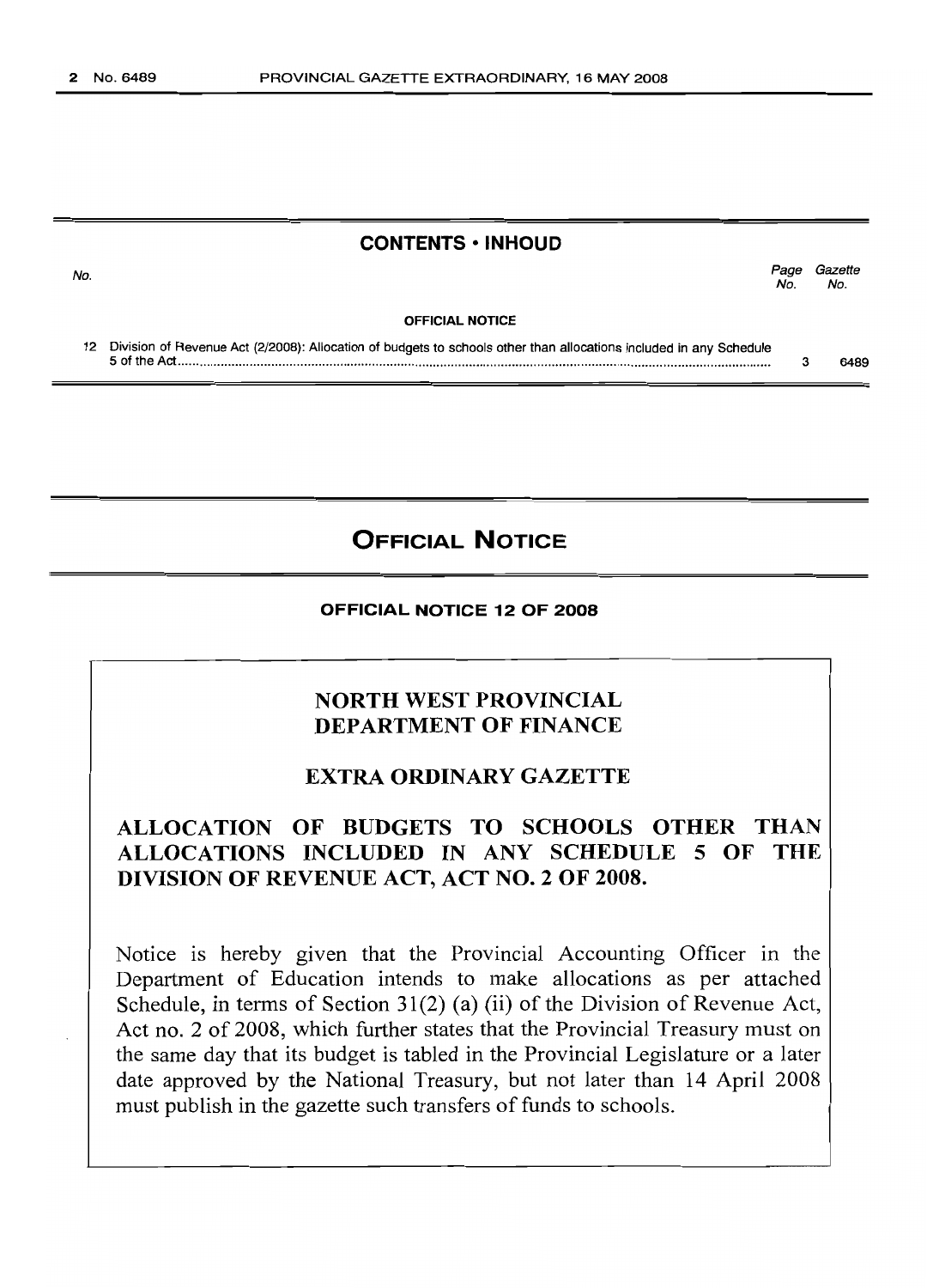#### Table: School Budget Formats

|                                        | <b>EMIS</b>      | Primary/Secon<br>number dary/Combined | District              | Nr.of    | Nr.of non- Nr. of<br>Educators Educators Learners |              | Main<br>appropriation | Adjusted<br>appropriation | Revised<br>estimate |                    | Medium-term estimates |                    |            |
|----------------------------------------|------------------|---------------------------------------|-----------------------|----------|---------------------------------------------------|--------------|-----------------------|---------------------------|---------------------|--------------------|-----------------------|--------------------|------------|
|                                        |                  |                                       |                       |          |                                                   |              |                       | R thousand                |                     |                    | R thousand            |                    |            |
| Name of Shools                         |                  |                                       |                       |          |                                                   |              |                       | 2007/08                   |                     | 2008/09            | 2009/10               | 2010/11<br>48,146  |            |
| A G Malebe                             |                  | 100003 Intermediate                   | Central               | 4<br>3   | 1<br>0                                            | 105<br>56    | 44,437<br>25,645      | 44,437<br>25,645          | 44,437<br>25,645    | 44,437<br>26,040   | 47,426<br>27,792      | 28,214             |            |
| A M Setshedi<br>Aalwyn                 | 100001<br>100004 | Intermediate<br>Intermediate          | Bojanala<br>Bojanala  | 3        | 0                                                 | 54           | 14,086                | 14,086                    | 14,086              | 20,000             | 21,345                | 21,669             |            |
| Aaron Letsapa                          | 100006           | Primary                               | Central               | 11       | 0                                                 | 402          | 190,450               | 190,450                   | 190,450             | 190,450            | 203,262               | 206,347            |            |
| Abana                                  | 104024           | Primary                               | Bojanala              | 34       | 1                                                 | 1,130        | 417,350               | 417,350                   | 417,350             | 417,350<br>176,640 | 445,425<br>188,523    | 452,187<br>191,384 |            |
| Abontle                                |                  | 100009 Primary                        | Southern<br>Bophinma  | 19<br>5  | 2<br>1                                            | 736<br>85    | 160,321<br>46,113     | 160,321<br>46,113         | 160,321<br>46,113   | 46,113             | 49,215                | 49,962             |            |
| Agelelang Thuto<br>Agisang             |                  | 100013 Primary<br>100014 Primary      | Central               | 39       | 5                                                 | 1,403        | 675,344               | 675,344                   | 675,344             | 675,344            | 720,774               | 731,716            |            |
| Agonkitse                              |                  | 100015 Primary                        | Bojanala              | 10       | 1                                                 | 275          | 135,738               | 135,738                   | 135,738             | 135,738            | 144,869               | 147,068            |            |
| Akofang                                |                  | 100018 Primary                        | Southern              | 26       | 3<br>0                                            | 735          | 206,271               | 206,271<br>37,575         | 206,271<br>37,575   | 206,271<br>77,755  | 220,147<br>82,986     | 223,489<br>84,246  |            |
| Alabama                                | 105018<br>105078 | Intermediate<br>Intermediate          | Southern<br>Southern  | 13<br>17 | 0                                                 | 501<br>680   | 37,575                |                           |                     | 193,392            | 206,401               | 209,535            | ×          |
| Alabama Combined<br>Alabama Primary    | 100019           | Primary                               | Southern              | 27       | 4                                                 | 1,056        | 81,300                | 81,300                    | 81,300              | 168,237            | 179,554               | 182,280            |            |
| Alabama Secondary                      | 100020           | Secondary                             | Southern              | 39       | 13                                                | 1,195        | 111,225               | 111,225                   | 111,225             | 197,259            | 210,529<br>235,653    | 213,725<br>239,230 |            |
| Alfred Maubane                         |                  | 100022 Secondary                      | Bojanala              | 23<br>34 | 0<br>2                                            | 920<br>1,241 | 74,300<br>596,476     | 74,300<br>596,476         | 74,300<br>596,476   | 220,800<br>596,476 | 636,601               | 646,265            |            |
| Amalia<br>Aobakwe                      | 100023<br>100024 | Primary<br>Primary                    | Southern<br>Central   | 9        | 1                                                 | 165          | 93,878                | 93,878                    | 93,878              | 93,878             | 100,193               | 101,714            |            |
| Are bokeng                             | 100025           | Primary                               | Southern              | 28       | 2                                                 | 1,009        | 405,115               | 405,115                   | 405,115             | 405,115            | 432,367               | 438,930            |            |
| Are Fadimeheng                         | 100026           | Secondary                             | Southern              | 42       | 4                                                 | 1,279        | 128,000               | 128,000                   | 128,000             | 306,960            | 327,609<br>562,423    | 332,582<br>570,960 |            |
| Are Fenyeng                            | 100027           | Primary                               | Southern              | 31<br>23 | 1<br>2                                            | 1,158<br>850 | 526,973<br>368,489    | 526,973<br>368,489        | 526,973<br>368,489  | 526,973<br>368,489 | 393,277               | 399,247            |            |
| Are ipeleng<br>Are Itshokeng           | 100028           | Primary<br>100029 Primary             | Southern<br>Southern  | 29       | 1                                                 | 964          | 243,016               | 243,016                   | 243,016             | 243,016            | 259,363               | 263,301            |            |
| Areaganeng                             |                  | 100030 Primary                        | Central               | 19       | 0                                                 | 650          | 311,025               | 311,025                   | 311,025             | 311,025            | 331,948               | 336,987            | $x \times$ |
| Armoedsvlakte                          |                  | 100031 Primary                        | Bophirima             | 2        | 0                                                 |              | 21,197                | 21,197                    | 21,197              | 493,577            | 526,779               | 534,776            |            |
| Atamela                                |                  | 100032 Primary                        | Southern<br>Bophinma  | 30<br>10 | 1<br>1                                            | 1,120<br>325 | 493,577<br>168,508    | 493,577<br>168,508        | 493,577<br>168,508  | 168,508            | 179,844               | 182,574            |            |
| Atamelang<br>Atlarelang                |                  | 100033 Primary<br>100034 Primary      | Southem               | 28       | 2                                                 | 1,078        | 418,486               | 418,486                   | 418,486             | 418,486            | 446,638               | 453,418            |            |
| Avondster                              |                  | 100036 Primary                        | Southern              | 6        | 0                                                 | 123          | 64,101                | 64,101                    | 64,101              | 64,101             | 68,413                | 69,452             |            |
| <b>BA</b> Seobi                        |                  | 105122 Secondary                      | Southern              | 8        | 0                                                 | 423          | 77,000                | 77,000                    | 77,000              | 101,520<br>335,112 | 108,349<br>357,655    | 109,994<br>363,084 |            |
| <b>B</b> F Morake                      |                  | 100110 Primary<br>105129 Primary      | Bojanala<br>Bojanala  | 19<br>16 | 1<br>0                                            | 581<br>631   | 335,112<br>215,600    | 335,112<br>215,600        | 335,112<br>215,600  | 215,600            | 230,103               | 233,596            |            |
| <b>B</b> K Guma<br><b>B</b> M Mokitime |                  | 100119 Primary                        | Central               | 21       | 3                                                 | 706          | 317,550               | 317,550                   | 317,550             | 317,550            | 338,912               | 344,056            |            |
| Ba Mogopa                              | 100038           | Intermediate                          | Bojanala              | 14       | 0                                                 | 317          | 79,508                | 79,508                    | 79,508              | 79,508             | 84,857                | 86,145             |            |
| Babala                                 |                  | 100039 Primary                        | Bophinma              | 2<br>9   | 0                                                 | 21           | 10,269<br>188,760     | 10,269<br>188,760         | 10,269<br>188,760   | 20,000<br>188,760  | 21,345<br>201,458     | 21,669<br>204,516  |            |
| Babuseng<br>Badibana                   | 100041           | 100040 Primary<br>Secondary           | Central<br>Central    | 25       | 2<br>2                                            | 302<br>740   | 181,719               | 181,719                   | 181,719             | 210,456            | 224,613               | 228,023            |            |
| Badiri                                 |                  | 100043 Primary                        | Central               | 2        | 0                                                 | 25           | 17,691                | 17,691                    | 17,691              | 20,000             | 21,345                | 21,669             |            |
| <b>Badirile Secondary School</b>       |                  | 270603 Combined                       | Southem               | 53       | 9                                                 | 1,830        | 134,250               | 134,250                   | 134,250             | 439,200            | 468,745               | 475,861<br>198,484 |            |
| Badumedi                               |                  | 100045 Intermediate                   | Bojanala              | 14<br>25 | 0<br>0                                            | 363<br>650   | 183,193<br>75,700     | 183,193<br>75,700         | 183,193<br>75,700   | 183,193<br>177,089 | 195,516<br>189,002    | 191,871            |            |
| Bafedile<br>Bafokeng                   | 100046<br>100048 | Secondary<br>Secondary                | Bojanala<br>Bojanala  | 28       | 1                                                 | 999          | 107,020               | 107,020                   | 107,020             | 239,760            | 255,889               | 259,773            |            |
| Baga Maidi                             |                  | 100049 Primary                        | Bophinma              | 9        | 0                                                 | 262          | 143,030               | 143,030                   | 143,030             | 143,030            | 152,652               | 154,969            |            |
| Bahentswe                              |                  | 103614 Primary                        | Central               | 5        | 1                                                 | 150          | 74,237                | 74,237                    | 74,237              | 74,237<br>78,528   | 79,231<br>83,810      | 80,434<br>85,082   |            |
| Bahwaduba                              | 100050<br>100051 | Intermediate<br>Intermediate          | Bojanala<br>Bojanala  | 11<br>7  | 0<br>0                                            | 200<br>140   | 78,528<br>68,718      | 78,528<br>68,718          | 78,528<br>68,718    | 68,718             | 73,341                | 74,454             |            |
| Baikagedi<br><b>Bailey</b>             |                  | 100052 Primary                        | Central               | 4        | 1                                                 | 52           | 33,882                | 33,882                    | 33,882              | 33,882             | 36,161                | 36,710             |            |
| Baisitse                               |                  | 100053 Primary                        | Bophirima             | 19       | 1                                                 | 580          | 311,786               | 311,786                   | 311,786             | 311,786            | 332,760               | 337,811            |            |
| Baitshoki                              | 100056           | Secondary                             | Central               | 23       | $\overline{2}$                                    | 698          | 117,250               | 117,250                   | 117,250             | 216,380            | 230,936<br>279,115    | 234,441<br>283,352 |            |
| Bakang                                 | 100057<br>100058 | Primary<br>Intermediate               | Southern<br>Bophirima | 8<br>27  | 1<br>2                                            | 1,002<br>239 | 261,523<br>111,445    | 261,523<br>111,445        | 261,523<br>111,445  | 261,523<br>111,445 | 118,942               | 120,747            |            |
| Bakang<br>Bakang Selebo                | 100059           | Primary                               | Central               | 27       | 1                                                 | 929          | 411,563               | 411,563                   | 411,563             | 411,563            | 439,249               | 445,917            |            |
| Bakgatla                               | 100060           | Primary                               | Bojanala              | 5        | 2                                                 | 251          | 65,755                | 65,755                    | 65,755              | 65,755             | 70,178                | 71,244             |            |
| Bakgofa                                |                  | 100061 Intermediate                   | Bojanala              | 16       | 0<br>۵                                            | 635<br>501   | 308,855               | 308,855<br>115,458        | 308,855<br>115,458  | 308,855<br>142,484 | 329,632<br>152,069    | 334,635<br>154,377 |            |
| Bakolobeng<br>Bakubung                 |                  | 100062 Secondary<br>100063 Primary    | Central<br>Bojanala   | 19<br>3  | 0                                                 | 520          | 115,458<br>133,315    | 133,315                   | 133,315             | 133,315            | 142,283               | 144,443            |            |
| Bakubung                               |                  | 100064 Intermediate                   | Bojanala              | 14       | 0                                                 | 81           | 34,824                | 34,824                    | 34,824              | 34,824             | 37,167                | 37,731             |            |
| Bakwena                                |                  | 100065 Combined                       | Bojanala              | 21       | 1                                                 | 600          | 386,835               | 386,835                   | 386,835             | 386,835            | 412,857               | 419,125            |            |
| Baleseng                               |                  | 100067 Primary                        | Bojanala              | 10       | 1<br>1                                            | 560<br>747   | 152,371<br>246,120    | 152,371<br>246,120        | 152,371<br>246,120  | 173,600<br>246,120 | 185,278<br>262,676    | 188,091<br>266,664 |            |
| Bana Pele<br>Banabakae                 |                  | 104103 Primary<br>100069 Primary      | Bojanala<br>Central   | 20<br>18 | 2                                                 | 660          | 338,597               | 338,597                   | 338,597             | 338,597            | 361,374               | 366,860            |            |
| Banabotihe                             |                  | 100070 Primary                        | Bophirima             | 3        | 0                                                 | 37           | 16,601                | 16,601                    | 16,601              | 20,000             | 21,345                | 21,669             |            |
| Bancho                                 |                  | 100071 Primary                        | Bophirima             | 2        | 0                                                 | 46           | 84,556                | 84,556                    | 84,556              | 84,556             | 90,244                | 91,614             |            |
| Banogeng                               |                  | 100073 Combined                       | Central               | 6<br>15  | 0<br>0                                            | 135<br>523   | 27,990<br>281,315     | 27,990<br>281,315         | 27,990<br>281,315   | 41,850<br>281,315  | 44,665<br>300,239     | 45,343<br>304,797  |            |
| Baphalane<br>Baphiring                 |                  | 100075 Primary<br>100076 Intermediate | Bojanala<br>Bojanala  | 11       | ٥                                                 | 245          | 132,345               | 132,345                   | 132,345             | 132,345            | 141,248               | 143,392            |            |
| Bapo                                   |                  | 100077 Primary                        | Bojanala              | 9        | 0                                                 | 251          | 75,791                | 75,791                    | 75,791              | 75,791             | 80,889                | 82,117             |            |
| Barakile                               |                  | 100078 Primary                        | Bophirima             | 3        | 0                                                 | 64           | 33,986                | 33,986                    | 33,986              | 33,986             | 36,272                | 36,823             |            |
| Barelwanedi                            |                  | 100082 Primary<br>100281 Primary      | Bojanala              | 31<br>3  | 4<br>1                                            | 1,107<br>59  | 263,846<br>63,088     | 263,846<br>63,088         | 263,846<br>63,088   | 265,680<br>63,088  | 283,552<br>67,332     | 287,857<br>68,354  |            |
| Baretse<br>Barolong                    |                  | 100083 Secondary                      | Southern<br>Central   | 43       | 5                                                 | 1,032        | 267,550               | 267,550                   | 267,550             | 345,262            | 368,487               | 374,081            |            |
| Basadi                                 |                  | 100084 Intermediate                   | Bojanala              | 6        | 0                                                 | 120          | 30,227                | 30,227                    | 30,227              | 30,227             | 32,260                | 32,750             |            |
| Bataung                                |                  | 100086 Combined                       | Bojanala              | 6        | 0                                                 | 104          | 18,025                | 18,025                    | 18,025              | 32,240             | 34,409                | 34,931             |            |
| Bathabile                              |                  | 100087 Primary<br>100088 Primary      | Southern<br>Central   | 24<br>17 | 2<br>1                                            | 930<br>502   | 357,203<br>301,546    | 357,203<br>301,546        | 357,203<br>301,546  | 357,203<br>301,546 | 381,232<br>321,831    | 387,019<br>326,716 |            |
| Batho Batho<br>Batleng                 |                  | 100091 Secondary                      | Bojanala              | 11       | 2                                                 | 260          | 48,825                | 48,825                    | 48,825              | 80,600             | 86,022                | 87,328             |            |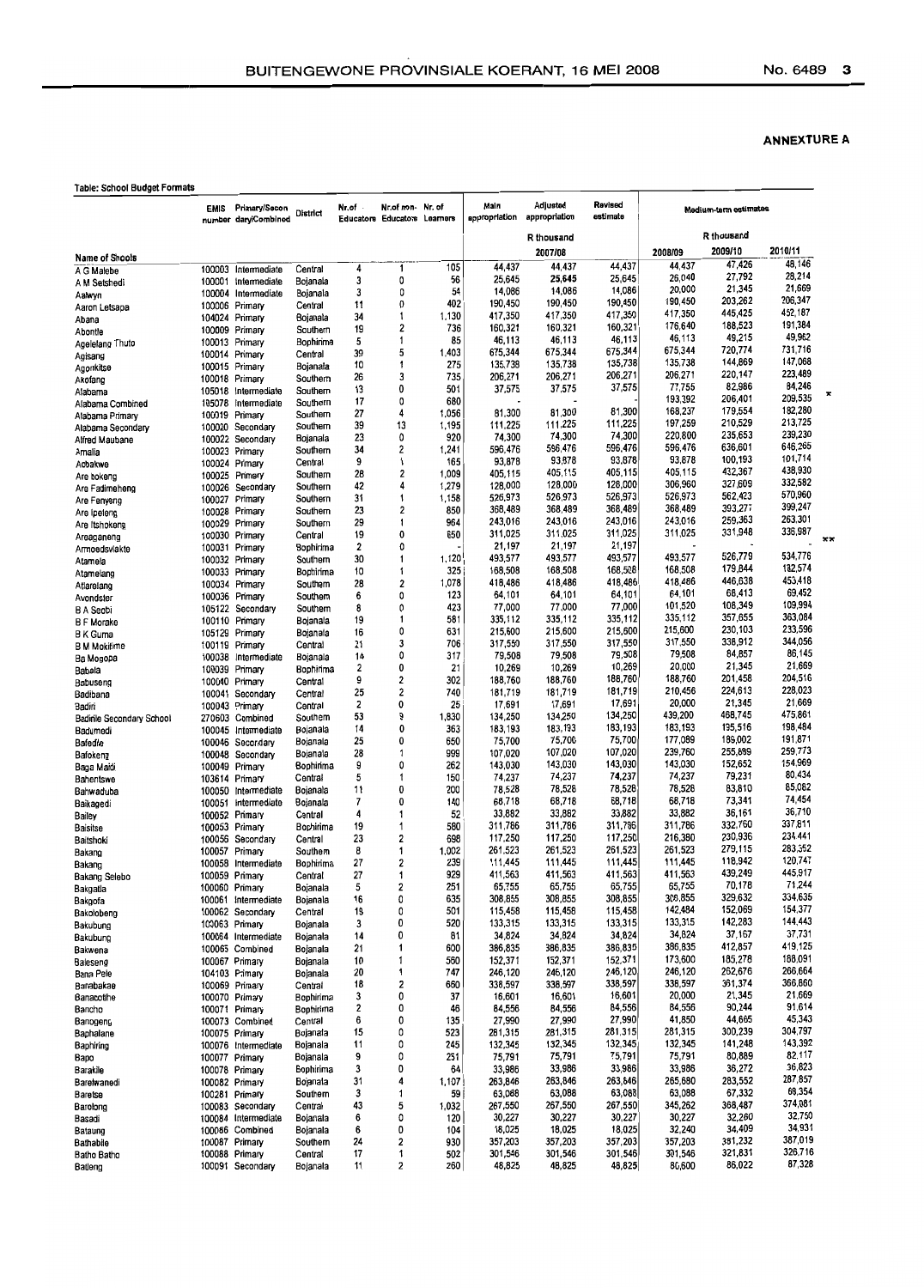$\bar{\epsilon}$ 

| Bathako                   |                                  | 100092 intermediate                | Bojanala             | 13      | 1                        | 325        | 77,775             | 77,775             | 77,775             | 100,750           | 107,527           | 109,160           |    |
|---------------------------|----------------------------------|------------------------------------|----------------------|---------|--------------------------|------------|--------------------|--------------------|--------------------|-------------------|-------------------|-------------------|----|
| Bathalerwa                |                                  | 100093 Primary                     | Bojanala             | 15      | 0                        | 480        | 231,292            | 231,292            | 231,292            | 231,292           | 246,851           | 250,598           |    |
| Bathaping                 |                                  | 100094 Secondary                   | Bophirima            | 35      | 4                        | 841        | 145,950            | 145,950            | 145,950            | 260,710           | 278,248           | 282,472           |    |
| Batiokwa                  | 100096                           | Combined                           | Bojanala             | 7       | 0                        | 153        | 24,109             | 24,109             | 24,109             | 37,184            | 39,685            | 40,288            |    |
| Batioung                  |                                  | 100097 Secondary                   | Central              | 18      | 2                        | 425        | 81,200             | 81,200             | 81,200             | 131,750           | 140,613           | 142,747           |    |
| Batshabeng                | 100098                           | Intermediate                       | Bojanala             | 8       | 0                        | 174        | 76,851             | 76,851             | 76,851             | 76,851            | 82,021            | <b>B3,266</b>     |    |
| Batsogile                 | 100100                           | Intermediate                       | Central              | 18      | 0                        | 574        | 264,181            | 264,181            | 264,181            | 264,181           | 281,952           | 286,232           |    |
| Batswana                  |                                  | 100101 Combined                    | Central              | 45      | 14                       | 1,527      | 145,000            | 145,000            | 145,000            | 366,4BO           | 391,133           | 397,071           |    |
| Bavisanskrans             |                                  | 100103 Primary                     | Southern             | 2       | 0                        | 34         | 15,718             | 15,718             | 15,718             | 20,000            | 21,345            | 21,669            |    |
| Bergsig Akademie          | 100504                           | Combined                           | Bojanala             | 32      | 6                        | 990        | 25,961             | 25,961             | 25,961             | 53,303            | 56,888            | 57,752<br>50,446  |    |
| Berseba                   |                                  | 100106 Primary                     | Bojanala             | 8<br>9  | 0<br>1                   | 194        | 44,815             | 44,815             | 44,815             | 46,560<br>138,639 | 49,692<br>147,965 | 150,211           |    |
| <b>Berts Bricks</b>       |                                  | 100107 Primary                     | Southern             | 12      | 1                        | 312<br>249 | 138,639<br>118,849 | 138,639<br>118,849 | 138,639<br>118,849 | 118,849           | 126,844           | 128,769           |    |
| Bethanie                  |                                  | 100108 Primary<br>100109 Secondary | Bojanala<br>Central  | 25      | 25                       | 693        | 71,900             | 71,900             | 71,900             | 166,320           | 177,508           | 180,203           |    |
| Bethel<br><b>Bloemhof</b> |                                  | 100116 Primary                     | Southem              | 13      | 2                        | 678        | 336.589            | 336,589            | 336,589            | 336,589           | 359,231           | 364,684           |    |
| Blydevile                 |                                  | 100118 Intermediate                | Central              | 19      | 1                        | 673        | 166,154            | 166,154            | 166,154            | 166,154           | 177.331           | 180,023           |    |
| Boareng                   |                                  | 100120 Intermediate                | Bophirima            | 13      | 1                        | 326        | 73,021             | 73,021             | 73,021             | 78,240            | 83,503            | 84,771            |    |
| Bob Edward                | 100121                           | Intermediate                       | Bojanala             | 26      | 0                        | 422        | 344,787            | 344,787            | 344,787            | 344,787           | 367,980           | 373,566           |    |
| Bobuantswa                |                                  | 100122 Primary                     | Bojanala             | 10      | 2                        | 289        | 154.294            | 154,294            | 154,294            | 154,294           | 164.673           | 167,173           |    |
| Bodibe                    | 100124                           | Intermediate                       | Central              | 20      | 1                        | 549        | 261,266            | 261,266            | 261,266            | 261,266           | 278.841           | 283,074           |    |
| Bodin                     | 100125                           | Primary                            | Central              | 11      |                          | 450        | 117,512            | 117,512            | 117,512            | 127,980           | 136,589           | 138,663           |    |
| Boetkloppers              | 100128                           | Primary                            | Bojanala             | 3       | 0                        |            | 16,622             | 16,622             | 16,622             |                   |                   |                   |    |
| Bogatsu                   |                                  | 100132 Primary                     | Bojanaia             | 14      |                          | 466        | 114.504            | 114,504            | 114,504            | 114,504           | 122,207           | 124,062           |    |
| Boposi                    |                                  | 100133 Primary                     | Bojanala             | 16      |                          | 538        | 306,073            | 306,073            | 306,073            | 306,073           | 326,663           | 331,621           |    |
| Bogosing                  |                                  | 100135 Secondary                   | Bophinma             | 19      | 1                        | 357        | 98,376             | 98,376             | 98,376             | 110,670           | 118,115           | 119,908           |    |
| Boijane                   | 100136                           | Secondary                          | Bophirima            | 16      | 1                        | 342        | 211,750            | 211,750            | 211,750            | 211,750           | 225,994           | 229,425           |    |
| Boikagong                 |                                  | 100137 Secondary                   | Bojanala             | 63      | 5                        | 1,257      | 147,600            | 147,600            | 147,600            | 301,680           | 321,974           | 326,862           |    |
| Boikagong                 |                                  | 105074 Primary                     | Bojanala             | 20      | 0                        | 272        | 255,500            | 255,500            | 255,500            | 255,500           | 272,687           | 276,827           |    |
| Boikhutso                 |                                  | 100141 Primary                     | Central              | 13      | ٥                        | 350        | 168,009            | 168,009            | 168,009            | 168,009           | 179,311           | 182,033           |    |
| Boikutlo                  |                                  | 100142 Primary                     | Bophirima            | 4       | O                        | 74         | 36,393             | 36,393             | 36,393             | 36,393            | 38,841            | 39,431            |    |
| Boineelo                  |                                  | 100143 Primary                     | Southern             | 32      | 4                        | 1,099      | 406,868            | 406,858            | 406,868            | 406,868           | 434,238           | 440,830           |    |
| Boingotic                 |                                  | 100144 Intermediate                | Central              | 23      | 1                        | 803        | 180,751            | 180,751            | 180,751            | 180,751           | 192,910           | 195,838           |    |
| Boipuso                   | 100145                           | Intermediate                       | Central              | 11      | 1                        | 354        | 163,059            | 163,059            | 163,059            | 163,059           | 174,028           | 176,670           |    |
| Boiteko                   | 100148                           | Primary                            | Central              | 15      | 2                        | 479        | 255,058            | 255,058            | 255,058            | 255,058           | 272,216           | 276,348           |    |
| Boitekong                 |                                  | 105062 Secondary                   | Bojanala             | 44      | 0                        | 1,613      | 495,950            | 495,950            | 495,950            | 495,950           | 529,313           | 537,348           |    |
| Boitemogelo               |                                  | 100150 Primary                     | Bojanala             | 20      | 0                        | 773        | 357,295            | 357,295            | 357,295            | 357,295           | 381,331           | 387,119           |    |
| Boithaopo                 |                                  | 100152 Secondary                   | Central              | 29      | 1                        | 621        | 289,100            | 289,100            | 289,100            | 289,100           | 308,548           | 313,232           |    |
| Boithato                  |                                  | 100153 Primary                     | Bojanala             | 3       | 0                        | 16         | 21,780             | 21,780             | 21,780             | 21,780            | 23,245            | 23,598            |    |
| Boitrelo                  |                                  | 100154 Primary                     | Southern             | 26      | 3                        | 913        | 452,434            | 452,434            | 452,434            | 452,434           | 482,869           | 490,199           |    |
| Boitseanape               |                                  | 100155 Combined                    | Central              | 38      | 4                        | 928        | 96,900             | 96,900             | 96,900             | 225,196           | 240,345           | 243,993           |    |
| Boitshoko                 | 100160                           | Secondary                          | Southern             | 53      | $\overline{\phantom{a}}$ | 1,538      | 599,469            | 599,469            | 599,469            | 599,469           | 639,795           | 649,507           |    |
| Boitshoko                 |                                  | 100161 Intermediate                | Central              | 38      | 3                        | 1,117      | 605,466            | 605,466            | 605,466            | 605,466           | 646,196           | 656,005           |    |
| Boitumelo                 | 100162                           | intermediate                       | Southern             | 37      | 4<br>0                   | 1,260      | 585,268            | 585,268            | 585,268            | 585,268           | 624,539           | 634,121<br>79,585 |    |
| Boitumelo                 | 100164                           | Primary                            | Central              | 5<br>6  | 0                        | 160<br>248 | 73,454             | 73,454             | 73,454             | 73,454<br>55,776  | 78,395<br>59,528  | 60,432            | π  |
| Boitumelong               | 105131<br>100165 Primary         | Primary                            | Southern             | 11      | 0                        | 369        | 188,648            | 188,648            | 188,648            | 188,548           | 201,338           | 204,395           |    |
| Bojating<br>Bokamoso      |                                  | 100167 Intermediate                | Bojanala<br>Southern | 5       | 0                        | 165        | 95,744             | 95 744             | 95,744             | 95,744            | 102,185           | 103,736           |    |
| Bokamoso                  | 100168 Primary                   |                                    | Bophirima            | 2       | 0                        |            | 6,970              | 6,970              | 6,970              |                   |                   |                   | 77 |
| Bokkraal                  | 100171 Primary                   |                                    | Central              | 2       | 0                        | 25         | 22,072             | 22,072             | 22,072             | 22,072            | 23,557            | 23,914            |    |
| Bollandokwe               | 100172 Primary                   |                                    | Bojanala             | 5       | 0                        | 61         | 31,050             | 31,050             | 31,050             | 31,050            | 33,139            | 33,642            |    |
| Bolopapelo                |                                  | 100174 Intermediate                | Southern             | 7       | $\mathbf{1}$             | 150        | 79,537             | 79,537             | 79,537             | 79,537            | 84,887            | 86,176            |    |
| Bona Bona                 | 100176 Primary                   |                                    | Bophirima            | 8       | $\overline{\phantom{a}}$ | 265        | 139,956            | 139,956            | 139,956            | 139,956           | 149,371           | 151,638           |    |
| Bona Louis                | 100175 Primary                   |                                    | Bojanala             | 3       | 0                        | 44         | 23,142             | 23,142             | 23,142             | 23,142            | 24,699            | 25,074            |    |
| Bonolo                    | 100179 Primary                   |                                    | Bojanala             | 8       | 0                        | 314        | 137,923            | 137,923            | 137,923            | 137,923           | 147,201           | 149,436           |    |
| Bontle                    | 100180 Primary                   |                                    | Central              | 5       | 0                        | 170        | 54,292             | 54,292             | 54,292             | 54 292            | 57,944            | 58,824            |    |
| Bonwakgogo                | 100182 Primary                   |                                    | Bojanala             | 29      | 1                        | 1,100      | 106,700            | 106,700            | 106,700            | 264,000           | 281,759           | 286,036           |    |
| Boons                     | 100184                           | Intermediate                       | Bojanala             | 19      | 9                        | 616        | 277,822            | 277,822            | 277,822            | 277,822           | 296,511           | 301,012           |    |
| Bopaganang                |                                  | 100185 Secondary                   | Bophirima            | 37      | 4                        | 1,057      | 130,894            | 130,894            | 130,894            | 253,680           | 270,745           | 274,855           |    |
| Bopanang                  | 100186 Primary                   |                                    | Central              | 16      |                          | 48B        | 255,213            | 255,213            | 255,213            | 255,213           | 272,381           | 276,516           |    |
| Bophepa                   | 100187 Primary                   |                                    | Southern             | 30      | 4                        | 743        | 345,090            | 345,090            | 345,090            | 345,090           | 368,304           | 373,895           |    |
| Bophirima                 |                                  | 100188 Secondary                   | Central              | 15      | 4                        | 326        | 67,900             | 67,900             | 67,900             | 101,060           | 107,858           | 109,496           |    |
| Borakalalo                | 100189 Primary                   |                                    | Central              | 19      | 1                        | 667        | 309,489            | 309,4B9            | 309,489            | 309,489           | 330,308           | 335,322           |    |
| Borakanelo                |                                  | 100190 Secondary                   | Southern             | 47      | з                        | 1,254      | 502,010            | 502,010            | 502,010            | 502,010           | 535,780           | 543.913           |    |
| Bore                      |                                  | 100191 Intermediate                | Bophirima            | 22      | 1                        | 591        | 311,628            | 311,628            | 311,628            | 311,628           | 332,591           | 337,540           |    |
| Boresetse                 | 100192 Primary                   |                                    | Central              | 12      | 1                        | 402        | 227,636            | 227,636            | 227,636            | 227,636           | 242,949           | 246,637           |    |
| Borite                    | 104039 Primary                   |                                    | Bojanala             | 9       | 0                        | 340        | 82,581             | 82,581             | 82,581             | 82,581            | 88,136            | 89,474            |    |
| Bomeo                     | 100194 Primary                   |                                    | Central              | 2       | 0                        | 41         | 14,580             | 14,580             | 14,580             | 20,000            | 21,345            | 21,669            |    |
| Borothamadi               | 100195 Primary                   |                                    | Central              | 5       | 0                        | 83         | 43,338             | 43,338             | 43,338             | 43,338            | 46,253            | 46.955            |    |
| Bosabosela                | 100197 Primary                   |                                    | Bojanala             | 14      | 0                        | 600        | 203,700            | 203,700            | 203,700            | 203,700           | 217,403           | 220,703           |    |
| Bosane                    |                                  | 100198 Intermediate                | Central              | 10      | 0                        | 243        | 164,918            | 164,918            | 164,918            | 164,918           | 176,012           | 178,684           |    |
| Boschpoort                |                                  | 100199 Cambined                    | Central              | 16      | 1                        | 550        | 282,765            | 282,765            | 282,765            | 282,765           | 301,787           | 306,368           |    |
| Boskuil                   |                                  | 100202 Combined                    | Southem              | 9       | 1                        | 208        | 94,314             | 94,314             | 94,314             | 94,314            | 100,659           | 102,186           |    |
| Bosugakobo                | 100204 Primary                   |                                    | Central              | 19      | 1                        | 779        | 324,101            | 324,101            | 324,101            | 324,101           | 345,903           | 351,154           |    |
| Bosworth                  | 100205 Primary                   |                                    | Southern             | 6       | 0                        | 277        | 140,217            | 140,217            | 140,217            | 140,217           | 149,650           | 151,921           |    |
| Bothibello                | 100209 Primary                   |                                    | Bojanala             | 29      | 2                        | 1,021      | 554,959            | 554,959            | 554,959            | 554,959           | 592,291           | 601,282           |    |
| Bolihabelo                |                                  | 100210 Secondary                   | Bojanala             | 41      | 5                        | 1,189      | 124,800            | 124,800            | 124,800            | 285,360           | 304,556           | 309,179           |    |
| Bothale                   |                                  | 100211 Intermediate                | Bojanala             | 10      | 1                        | 378        | 168,641            | 168,641            | 168,641            | 168,641           | 179,985           | 182,718           |    |
| Botman                    | 100212 Primary                   |                                    | Bojanals             | 3       | 0                        | 104        | 52,818             | 52,818             | 52,818             | 52,818            | 56,371            | 57,227            |    |
| Botoka                    |                                  | 100213 Secondary                   | Southem              | 37      | 4                        | 1,104      | 112,300            | 112,300            | 112,300            | 264,960           | 282,784           | 287,077           |    |
| Botsalano                 | 105079 Primary                   |                                    | Bophinma             | 19      | 0                        | 472        |                    |                    |                    | 146,320           | 156,163           | 158,533           |    |
| Botshelo<br>Botshelo      | 100215 Primary<br>100216 Primary |                                    | Central<br>Bophirima | 5<br>20 | 1<br>з                   | 140<br>775 | 67,503<br>418,247  | 67,503<br>418,247  | 67,503<br>418,247  | 67,503<br>418,247 | 72,044<br>446,382 | 73,138<br>453,159 |    |
|                           |                                  |                                    |                      |         |                          |            |                    |                    |                    |                   |                   |                   |    |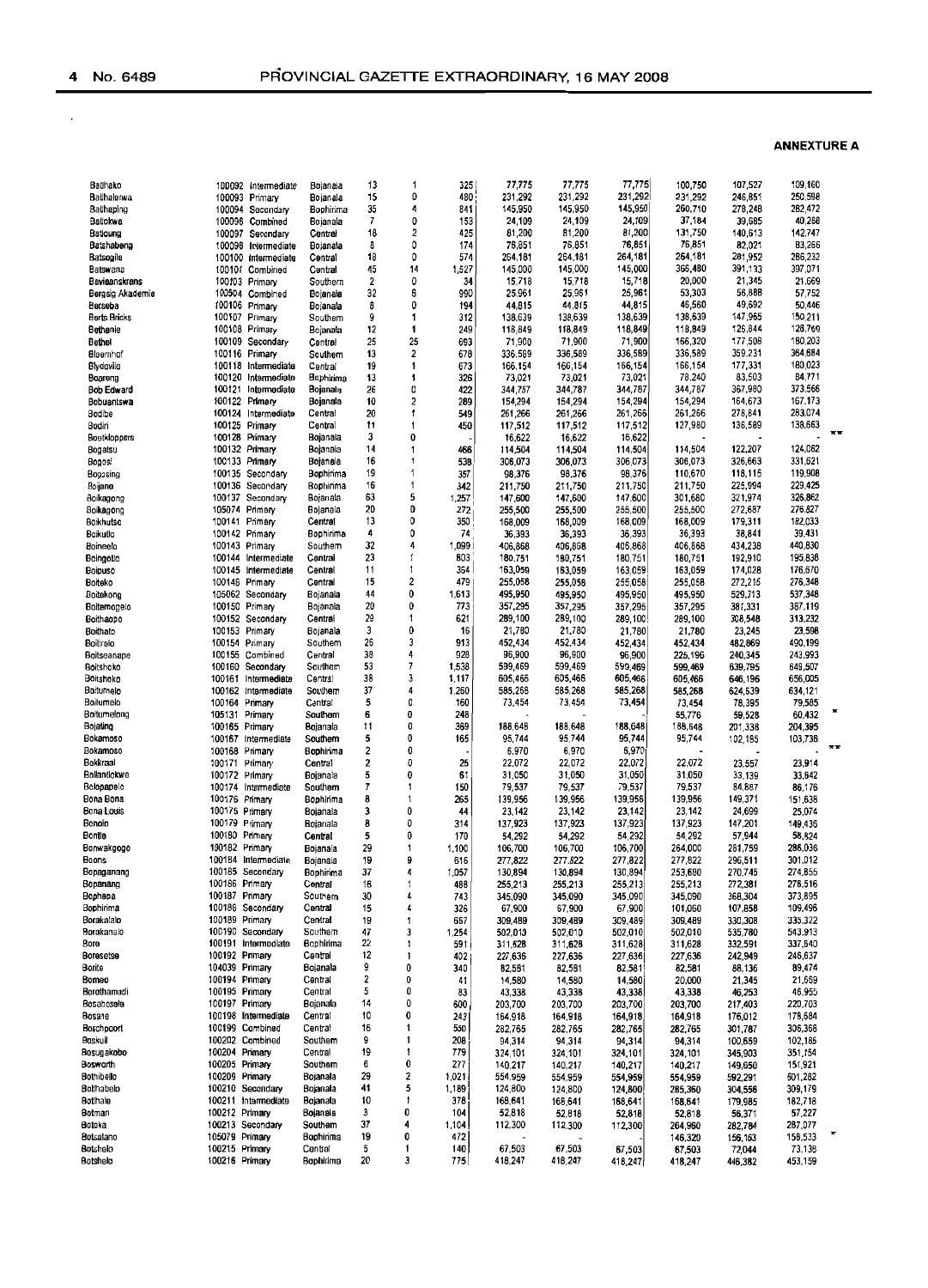| Bray                     |                | 100219 Combined     | Bophirima        | 12                       | 10                      | 416   | 153,459 | 153,459 | 153,459           | 153,459 | 163,782 | 166,268 |                |
|--------------------------|----------------|---------------------|------------------|--------------------------|-------------------------|-------|---------|---------|-------------------|---------|---------|---------|----------------|
| Breetsvlei               |                | 100220 Primary      | Bojanala         | 3                        | 0                       | 33    | 22,268  | 22,268  | 22,268            | 22,268  | 23,766  | 24,127  |                |
| Broedersput              |                | 100221 Primary      | Bophirima        | 5                        | 1                       | 203   | 76,883  | 76,883  | 76,883<br>$\cdot$ | 76,883  | 82,055  | 83,301  |                |
| Buffelsvlei              |                | 100224 Combined     | Southern         | 6                        | 1                       | 205   | 25,375  | 25,375  | 25,375            | 63,550  | 67,825  | 68,855  |                |
| Bultfontein              |                | 100225 Primary      | Bojanala         | 6                        | 0                       | 37    | 28,581  | 28,581  | 28,581            | 28,581  | 30,504  | 30,967  |                |
| C N Lekalake             | 100228         | Intermediate        | Central          | 13                       | 1                       | 380   | 85,703  | 85,703  | 85,703            | 91,200  | 97,335  | 98,813  |                |
|                          |                | 100229 Primary      | Southern         | 4                        | 1                       | 92    | 55,660  | 55,660  | 55,660            | 55,660  | 59,404  | 60,306  |                |
| Calvyn                   |                | 100231 Primary      |                  | 6                        | 1                       |       |         |         |                   |         |         |         |                |
| Carlisonia               |                |                     | Central          |                          | 5                       | 200   | 94,399  | 94,399  | 94,399            | 94,399  | 100,749 | 102,279 |                |
| Carlton Jones I          |                | 270041 Combined     | Southern         | 23                       |                         | 828   | 20,550  | 20,550  | 20,550            | 198,720 | 212,088 | 215,307 |                |
| Cecilias Home            |                | 100232 Primary      | Southern         | 3                        | 0                       | 64    | 41,646  | 41,646  | 41,646            | 41,646  | 44,448  | 45,122  |                |
| Central                  |                | 103619 Combined     | Bojanala         | 30                       | 1                       | 1,085 | 106,000 | 106,000 | 106,000           | 260,400 | 277,917 | 282,136 |                |
| Chaena                   |                | 100233 Primary      | Central          | 10                       | 0                       | 273   | 131,491 | 131,491 | 131,491           | 131,491 | 140,336 | 142,467 |                |
| Chaneng                  |                | 100234 Primary      | Bojanala         | 13                       | 1                       | 418   | 234,098 | 234,098 | 234,098           | 234,098 | 249,846 | 253,638 |                |
| Charles Mamogale         |                | 100235 Primary      | Bojanala         | 14                       | 1                       | 282   | 80,989  | 80,989  | 80,989            | 80,989  | 86,437  | 87,749  |                |
| Charon Primary           |                | 101888 Primary      | Southern         | 20                       | 1                       | 852   | 328,933 | 328,933 | 328,933           | 328,933 | 351,060 | 356,389 |                |
| Charora                  | 100236         | Secondary           | Bojanala         | 22                       | 2                       | 710   | 113,750 | 113,750 | 113,750           | 220,100 | 234,906 | 238.472 |                |
| Choseng                  | 100237         | Intermediate        | Bophirima        | 9                        | 1                       | 282   | 122,529 | 122,529 | 122,529           | 122,529 | 130,772 | 132,757 |                |
| Chris Hani               |                | 100238 Primary      | Southern         | 20                       | 2                       | 603   | 114,018 | 114,018 | 114,018           | 144,720 | 154,455 | 156,800 |                |
| Cocekani                 |                | 100241 Secondary    | Southern         | 38                       | 1                       | 788   | 121,875 | 121,875 | 121,875           | 251,410 | 268,322 | 272,395 |                |
| Colinda                  |                | 100244 Primary      | Bophirima        | 31                       | 4                       | 1,099 | 284,189 | 284,189 | 284,189           | 284,189 | 303,306 | 307,911 |                |
| Connie Minchin           | 100250         | Primary             | Central          | 26                       | 3                       | 961   | 249,455 | 249,455 | 249,455           | 249,455 | 266,236 | 270,277 |                |
| D D Pilane               | 100258         | Primary             | Bojanala         | 3                        | 0                       | 85    | 48,813  | 48,813  | 48,813            | 48,813  | 52,097  | 52,887  |                |
| D P Kgotleng             |                | 103259 Primary      | Central          | 23                       | 1                       | 849   | 217,203 | 217,203 | 217,203           | 217,203 | 231,814 | 235,333 |                |
| Dan Tiome                |                | 104267 Primary      | Southern         | 28                       | 4                       | 1,075 | 382,200 | 382,200 | 382,200           | 382,200 | 407,911 | 414,103 |                |
|                          |                |                     |                  | 24                       | $\overline{\mathbf{c}}$ |       |         |         |                   |         |         |         |                |
| Danville                 |                | 100255 Combined     | Central          |                          |                         | 783   | 73,500  | 73,500  | 73,500            | 187,920 | 200,561 | 203,606 |                |
| Danville                 |                | 104005 Primary      | Central          | 22                       | $\mathbf{1}$            | 822   | 232,870 | 232,870 | 232,870           | 232,870 | 248,535 | 252,308 |                |
| Daumas Middle            |                | 100256 Combined     | Bophirima        | 8                        | $\mathbf{1}$            | 205   | 33,925  | 33,925  | 33,925            | 63,550  | 67,825  | 68,855  |                |
| De Beerskraal            |                | 100259 Primary      | Southern         | 2                        | 0                       | 34    | 24,307  | 24,307  | 24,307            | 24,307  | 25,942  | 26,336  |                |
| De Hy                    |                | 100260 Primary      | Bojanala         | 5                        | 0                       | 95    | 59,769  | 59,769  | 59,769            | 59,769  | 63,790  | 64,758  |                |
| Delarey Laerskool        |                | 100265 Primary      | Central          | 15                       | 3                       | 344   | 87,537  | 87,537  | 87,537            | 87,537  | 93,426  | 94,844  |                |
| Devondale                |                | 100267 Combined     | Bophinma         | 11                       | 0                       | 241   | 98,740  | 98,740  | 98,740            | 98,740  | 105,382 | 106,982 |                |
| Diamantdooms             |                | 100268 Primary      | Southern         | 2                        | 0                       | 30    | 19,966  | 19,966  | 19,966            | 20,000  | 21,345  | 21,669  |                |
| Diamantrif               |                | 100269 Primary      | Southem          | 6                        | 1                       | 289   | 69,921  | 69,921  | 69,921            | 69,921  | 74,625  | 75,757  |                |
| Diatleng                 | 100270         | Intermediate        | Southern         | 11                       | 2                       | 549   | 266,921 | 266,921 | 266,921           | 266,921 | 284,877 | 289,201 |                |
| Dihatshwane              |                | 100273 Primary      | Central          | 5                        | 0                       | 145   | 70,474  | 70,474  | 70,474            | 70,474  | 75,215  | 76,357  |                |
| Dikakanyo Primary School |                | 104012 Primary      | Central          | 14                       | 1                       | 497   | 233,024 | 233,024 | 233,024           | 233,024 | 248,700 | 252,475 |                |
| Dikeme                   |                | 100275 Moses Kotane | Secondar         | 6                        | 0                       | 131   |         |         |                   | 63,015  | 67,254  | 68,275  | χ              |
| Dikgatlhong              | 100278         | Primary             | Bojanala         | 10                       | 1                       | 358   | 151,389 | 151,389 | 151,389           | 151,389 | 161,573 | 164,026 |                |
| Dikgophaneng             | 100280         | Primary             | Bojanala         | 3                        | 0                       | 27    | 13,161  |         |                   | 20,000  |         | 21,669  |                |
|                          | 100277         |                     |                  | 14                       | 0                       | 423   |         | 13,161  | 13,161            |         | 21,345  |         |                |
| Dikgorwaneng             |                | Primary             | Bojanala         |                          | 0                       |       | 212,608 | 212,608 | 212,608           | 212,608 | 226,910 | 230,355 |                |
| Dikhudu                  | 100282         | Primary             | Central          | 3                        |                         | 64    | 33,284  | 33,284  | 33,284            | 33,284  | 35,523  | 36.062  |                |
| Dikhukhung               | 100283         | Primary             | Central          | 2                        | 0                       | 30    | 19,434  | 19,434  | 19,434            | 20,000  | 21,345  | 21,669  |                |
| Dikweipi                 |                | 100285 Primary      | Bojanala         | 8                        | 0                       | 230   | 133,357 | 133,357 | 133,357           | 133,357 | 142,328 | 144,488 |                |
| Dilkeledi Makapan        | 100286         | Primary             | Bojanala         | 9                        | 2                       | 247   | 78,618  | 78,618  | 78,618            | 78,618  | 83,907  | 85,180  |                |
| Dimapo                   | 100288         | Primary             | Bojanala         | 14                       | 0                       | 429   | 119.149 | 119,149 | 119,149           | 119,149 | 127,164 | 129,095 |                |
| Dinaletsana              | 100289         | Primary             | Bojanala         | 3                        | 0                       | 21    | 16,772  | 16,772  | 16,772            | 20,000  | 21,345  | 21,669  |                |
| Dinareng                 | 100290         | Primary             | Central          | 3                        | 0                       | 38    | 11,787  | 11,787  | 11,787            | 20,000  | 21,345  | 21,669  |                |
| Dingake                  | 100292         | Primary             | Central          | 17                       | 1                       | 540   | 287,366 | 287,366 | 287,366           | 287,366 | 306,697 | 311,353 |                |
| Dingateng                | 100293         | Primary             | Central          | 7                        | 0                       | 259   | 112,995 | 112,995 | 112,995           | 112,995 | 120,596 | 122,427 |                |
| Dinkwe                   | 100294 Primary |                     | Bojanala         | 9                        | 1                       | 375   | 88,399  | 88,399  | 88,399            | 90,000  | 96,054  | 97,512  |                |
| Dinokana                 | 100295         | Intermediate        | Central          | 22                       | 1                       | 622   | 311,537 | 311,537 | 311,537           | 311,537 | 332,494 | 337,541 |                |
| Dipati                   | 100297         | Primary             | Central          | $\overline{\phantom{a}}$ | 1                       | 295   | 120,707 | 120,707 | 120,707           | 120,707 | 128,827 | 130,783 |                |
| Dipetlelwane             | 100298 Primary |                     | Bojanala         | 11                       | 1                       | 292   | 159,912 | 159,912 | 159,912           | 159,912 | 170,669 | 173,260 |                |
| Diphetogo                | 100299 Primary |                     | Southern         | 33                       | 3                       | 1,251 | 538,235 | 538,235 | 538,235           | 538,235 | 574.442 | 583,162 |                |
| Diphetogo                | 100300 Primary |                     | Central          | 24                       | 1                       | 709   | 153,733 | 153,733 |                   |         |         |         |                |
|                          |                |                     |                  |                          | 1                       |       |         |         | 153,733           | 176,624 | 188,505 | 191,367 |                |
| Dipodi                   | 100301         | Primary             | Bophirima        | 9                        |                         | 355   | 190,365 | 190,365 | 190,365           | 190,365 | 203,171 | 206,255 |                |
| Dipompong                | 100302 Primary |                     | Bojanala         | 5                        | 0                       | 63    | 15,060  | 15,060  | 15,060            | 20,000  | 21,345  | 21,669  |                |
| Dira Ka Natla            |                | 100303 Secondary    | Southern         | 22                       | 2                       | 700   | 75,500  | 75,500  | 75,500            | 174,532 | 186,273 | 189,101 |                |
| Dirang                   | 100304 Primary |                     | Bojanala         | 12                       | 0                       | 406   | 180,203 | 180,203 | 180,203           | 180,203 | 192,325 | 195,245 |                |
| Diratsagae               |                | 100305 Intermediate | Bojanala         |                          |                         | 286   | 58,440  | 58,440  | 58,440            | 68,640  | 73,257  | 74,369  |                |
| Dirisanang               |                | 100307 intermediate | Bojanala         | 21                       | 0                       | 439   | 219,031 | 219,031 | 219,031           | 219,031 | 233,765 | 237,314 |                |
| Disigwane                | 100308 Primary |                     | Bojanala         | 3                        | 0                       | 62    | 31,282  | 31,282  | 31,282            | 31,282  | 33,386  | 33,893  |                |
| Disipi                   |                | 104046 Intermediate | <b>Bophirima</b> | 6                        | 1                       | 153   | 83,854  | 83,854  | 83,854            | 83,854  | 89,495  | 90,853  |                |
| Ditaelong                | 100310 Primary |                     | Southern         | 32                       | 5                       | 1,125 | 529,035 | 529,035 | 529,035           | 529,035 | 564,623 | 573,194 |                |
| Diteho                   |                | 100311 Intermediate | Bophirima        | 14                       | 1                       | 361   | 217,317 | 217,317 | 217,317           | 217,317 | 231,936 | 235,457 |                |
| Dithakwana               | 100312 Primary |                     | Central          | 7                        | 1                       | 171   | 112,778 | 112,778 | 112,778           | 112,778 | 120,365 | 122,192 |                |
| Dithoteng                | 100313 Primary |                     | Bojanala         | 4                        | 0                       | 67    | 30,784  | 30,784  | 30,784            | 30,784  | 32,855  | 33,354  |                |
| Ditsobotla               | 100317 Primary |                     | Central          | 27                       | 3                       | 1,092 | 260,941 | 260,941 | 260,941           | 262,080 | 279,710 | 283,956 |                |
| Dominion Reefs           |                | 100318 Combined     | Southern         | 16                       | 0                       | 678   | 184,772 | 184,772 | 184,772           | 192,823 | 205,794 | 208,918 |                |
| Dooka                    | 100319 Primary |                     | Bojanala         | 14                       | 0                       | 517   | 216,112 | 216,112 | 216,112           | 216,112 | 230,650 | 234,152 |                |
| Doornbult                |                | 100320 Intermediate | Central          | 8                        | 2                       | 403   | 109,167 | 109,167 | 109,167           | 124,930 | 133,334 | 135,358 |                |
| Doornhoek                | 100322 Primary |                     | Central          | 5                        | 0                       | 122   | 77,116  | 77,116  |                   |         |         | 83,553  |                |
| Doornlaagte              |                | 104034 Combined     |                  | 9                        | 0                       |       |         |         | 77,116            | 77,116  | 82,304  |         |                |
|                          |                |                     | Central          |                          |                         | 260   | 85,226  | 85,226  | 85,226            | 85,226  | 90,959  | 92,340  |                |
| Doompan                  | 100323 Primary |                     | Southern         | 3                        | 0                       | 61    | 27,483  | 27,483  | 27,483            | 27,483  | 29,332  | 29,777  |                |
| Doomplaat                |                | 100324 Intermediate | Southern         | 5                        | 1                       | 188   | 105,180 | 105,180 | 105,180           | 105,180 | 112,255 | 113,959 | **             |
| Dowwespruit              | 100325 Primary |                     | Southern         | 2                        | 1                       |       | 12,660  | 12,660  | 12,660            |         |         |         |                |
| Driefonteine             | 100328 Primary |                     | Southern         | 13                       | 3                       | 444   | 14,142  | 14,142  | 14,142            | 23,891  | 25,498  | 25,885  | $\overline{R}$ |
| Driekuil                 | 100329 Primary |                     | Central          | 4                        | 0                       |       | 18,035  | 18,035  | 18,035            |         |         |         |                |
| Dryharts                 | 100330 Primary |                     | Bophirima        | 19                       | 1                       | 536   | 286,979 | 286,979 | 286,979           | 286,979 | 306,284 | 310,933 |                |
| Dudfield                 | 100331 Primary |                     | Central          | 4                        | 1                       | 45    | 26,920  | 26,920  | 26,920            | 26,920  | 28,731  | 29,167  |                |
| Duduetsang               | 100332 Primary |                     | Southern         | 3                        | 0                       | 149   | 49,345  | 49,345  | 49,345            | 49,345  | 52,664  | 53,464  |                |
| Duikerbos                | 100334 Primary |                     | Central          | 7                        | 1                       | 215   | 108,251 | 108,251 | 108,251           | 108,251 | 115,533 | 117,287 |                |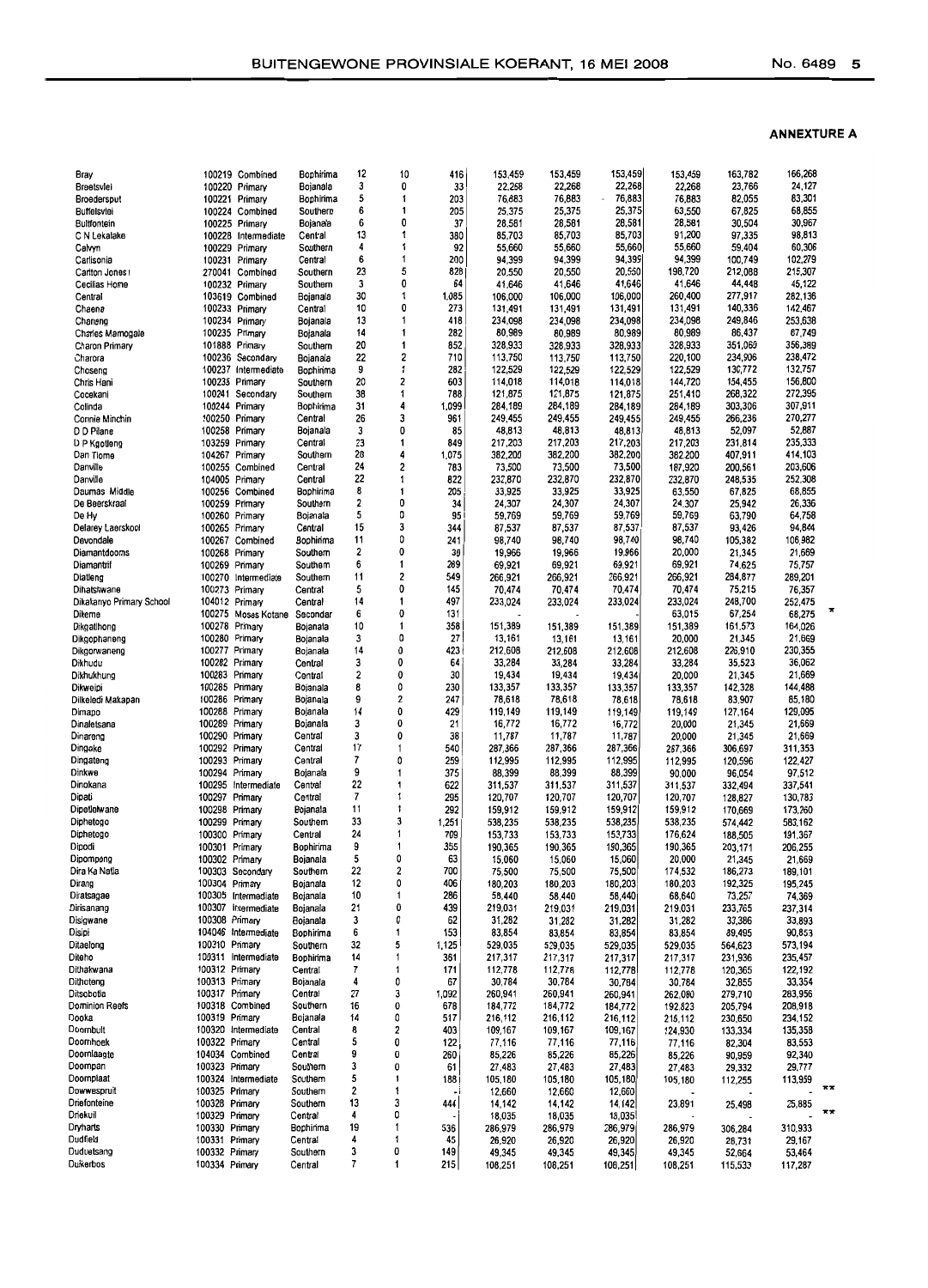$\overline{\phantom{a}}$ 

| Dumelang                  |                 | 100335 Primary      | Southern        | 2  | o              | 37    | 19,990  | 19,990  | 19,990  | 20,000            | 21,345  | 21,669   |                      |
|---------------------------|-----------------|---------------------|-----------------|----|----------------|-------|---------|---------|---------|-------------------|---------|----------|----------------------|
| Dupperspos                |                 | 100336 Primary      | Southem         | 3  | 1              | 70    | 35,180  | 35,180  | 35,180  | 35,180            | 37,547  | 38,117   |                      |
| E H Mogase                |                 | 100340 Primary      | Cantral         | 20 | 1              | 552   | 344.408 | 344,408 | 344,408 | 344,408           | 367,576 | 373,156  |                      |
| E J M Mahlabe             |                 | 100341 Primary      | Bojanala        | 13 | 0              | 463   | 244,189 | 244,189 | 244,189 | 244,189           | 260,616 | 264,572  |                      |
| E P Lekhela               |                 | 100359 Primary      | Central         | 24 | 2              | 849   | 236,682 | 236,682 | 236,682 | 236,682           | 252,604 | 256,438  |                      |
| Ebenezer Christian        |                 | 100342 Primary      | Bophirima       | 5  | 1              | 189   | 109,327 | 109,327 | 109,327 | 109,327           | 116,681 | 118,453  |                      |
| Ebetsamang                |                 | 100343 Primary      | Bophirima       | 9  | 1              | 295   | 135,927 | 135,927 | 135,927 | 135,927           | 145,071 | 147,273  |                      |
| Eckron                    |                 | 100344 Primary      | Bophirima       | 7  | 1              | 191   | 98,403  | 98,403  | 98,403  | 98,403            | 105,023 | 106,617  |                      |
| Edisang                   |                 | 100346 Primary      | Southern        | 19 | 0              | 522   | 150,407 | 150,407 | 150,407 | 150,407           | 160,525 | 162,962  |                      |
| Educar                    |                 | 100347 Primary      | Bophirima       | 13 | 1              | 488   | 232,243 | 232,243 | 232,243 | 232,243           | 247,866 | 251,629  |                      |
| Edward                    | 100349          | Primary             | Bojanala        | 21 | 0              | 622   | 339,110 | 339,110 | 339,110 | 339,110           | 361,922 | 367,416  |                      |
| Ekuphakameni Primary Mine | 270694          | Primary             | Southern        | 6  | $\overline{c}$ | 331   | 112,700 | 112,700 | 112,700 | 112,700           | 120,281 | 122,107  |                      |
| Eletsa                    |                 | 100353 Secondary    | Bojanala        | 42 | 0              | 1,077 | 167,875 | 167,875 | 167,875 | 328,482           | 350,579 | 355,901  |                      |
| Elkomia                   | 100354          | Primary             | Southern        | 3  | 0              | 92    | 61,661  | 61.661  | 61,661  | 61,661            | 65,809  | 66,808   |                      |
| Ennis Thabong             | 100357          | Intermediate        | Bojanala        | 8  | 0              | 235   | 133,231 | 133,231 | 133,231 | 133,231           | 142,193 | 144,352  |                      |
| Etebare                   | 100362          | Primary             | Bophirima       | 4  | 1              | 91    | 51,234  | 51,234  | 51,234  | 51,234            | 54,681  | 55,511   |                      |
| F M Ramaboa               | 100374          | Secondary           | Central         | 19 | 2              | 266   | 84,875  | 84,875  | 84,875  | 84,875            | 90,585  | 91,960   |                      |
| Fafung                    | 100364          | Intermediate        | Bolanala        | 8  | 0              | 97    | 65,173  | 65,173  | 65,173  | 65,173            | 69,557  | 70,613   |                      |
| Fapha                     | 100365          | Primary             | <b>Bojanala</b> | 35 | 4              | 1,254 | 337,968 | 337,968 | 337,968 | 337,968           | 360,703 | 366,179  |                      |
| Fathosang                 | 100368          | Primary             | Southern        | 6  | 1              |       | 50,215  | 50,215  | 50,215  |                   |         |          |                      |
| Fields                    | 100370          | Combined            | Bojanala        | 34 | 4              | 1,357 | 160,093 | 160,093 | 160,093 | 325,680           | 347,588 | 352,865  |                      |
| Fikadibeng                | 100371          | Primary             | Southern        | 6  | 2              | 134   | 76,204  | 76,204  | 76,204  | 76,204            | 81,330  | 82,565   |                      |
| Floradene                 |                 | 100372 Primary      | Bophirima       | 25 | 3              | 812   | 417,074 | 417,074 | 417,074 | 417.074           | 445,131 | 451,888  |                      |
| Freedompark               | 105075          | Combined            | Bojanala        | 32 | 0              | 547   | 197,750 | 197,750 | 197,750 | 197,750           | 211,053 | 214,256  |                      |
| Frikkie Smidt             |                 | 100378 Primary      |                 | 4  | 0              | 192   |         |         |         |                   |         |          |                      |
| Fumane                    |                 | 100379 Intermediate | Bojanala        | 30 | 0              |       | 66,589  | 66,589  | 66,589  | 66,589<br>243.360 | 71,068  | 72,147   |                      |
| G J Podile                |                 |                     | Bojanala        | 18 | $\overline{c}$ | 1.014 | 188,319 | 188,319 | 188,319 |                   | 259.731 | 263,674  |                      |
|                           | 100380          | Primary             | Central         |    |                | 497   | 294,870 | 294,870 | 294,870 | 294,870           | 314,706 | 319.483  |                      |
| G S Phoi<br>Ga israel     | 100381          | Secondary           | Central         | 18 | 0              | 373   | 93,450  | 93,450  | 93,450  | 115,630           | 123,408 | 125.282  |                      |
|                           |                 | 100382 Primary      | Central         | 27 | 2              | 764   | 424,855 | 424,855 | 424,855 | 424,855           | 453.435 | 460.318  |                      |
| Ga Khunwana               | 104075          | Secondary           | Central         | 21 | 1              | 516   | 113,400 | 113,400 | 113,400 | 123,840           | 132.171 | 134, 177 |                      |
| Gabobidiwe                | 100384          | Secondary           | Bophirima       | 14 | 1              | 465   | 143,721 | 143,721 | 143,721 | 143,721           | 153.389 | 155,718  |                      |
| Gabonewe                  | 100385          | Secondary           | Bojanala        | 11 | 4              | 195   | 42,700  | 42,700  | 42,700  | 60,450            | 64,516  | 65,496   |                      |
| Gaborone                  | 100386          | Secondary           | Central         | 5  | 1              | 121   | 23.275  | 23.275  | 23,275  | 37,510            | 40,033  | 40,641   |                      |
| Gaegane                   | 100388          | Primary             | Bophinma        | 4  | 1              | 95    | 49.192  | 49.192  | 49,192  | 49,192            | 52,501  | 53,298   |                      |
| Gaenthone                 | 100389          | Secondary           | Southern        | 40 | 4              | 1,101 | 176.113 | 176.113 | 176,113 | 282,598           | 301,609 | 306,187  |                      |
| Gaeonala                  | 100390          | Primary             | Bophirima       | 5  | 1              | 172   | 82.212  | 82,212  | 82,212  | 82,212            | 87,742  | 89,074   |                      |
| Gaesegwe                  | 100391          | Primary             | Ce⊓tral         | 22 | 0              | 780   | 390,486 | 390,486 | 390,486 | 390,486           | 416,754 | 423,080  |                      |
| Gaetsalwe                 | 100392          | Primary             | Central         | 6  | 1              | 230   | 94,859  | 94,859  | 94,859  | 94,859            | 101,240 | 102,777  |                      |
| Gaetsho                   | 100393          | Secondary           | Central         | 42 | 4              | 1,320 | 218,225 | 218,225 | 218,225 | 409,200           | 436,727 | 443,356  |                      |
| Gakologelwang             | 100396          | intermediate        | Central         | 8  | 1              | 210   | 107,795 | 107,795 | 107,795 | 107,795           | 115,046 | 116,793  |                      |
| Galeshewe                 | 100399          | Primary             | Bophirima       | 15 | 0              | 525   | 270,952 | 270,952 | 270,952 | 270,952           | 289,179 | 293,569  |                      |
| Gamonchonyane             | 104017 Primary  |                     | Bophinma        | 5  | 1              | 161   | 75,580  | 75,580  | 75,580  | 75,580            | 80,664  | 81,889   |                      |
| Ganoke                    | 100409 Primary  |                     | Bophinma        | 4  | 0              | 122   | 57,044  | 57,044  | 57,044  | 57,044            | 60,881  | 61,806   |                      |
| Ganyesa                   | 100411 Primary  |                     | Bophirima       | 17 | 1              | 722   | 304,340 | 304,340 | 304,340 | 304,340           | 324,813 | 329,744  |                      |
| Gaoiebale                 |                 | 100412 Intermediate | Bojanala        | ā  | $\overline{2}$ | 222   | 109,348 | 109,348 | 109,348 | 109,348           | 116,704 | 118,475  |                      |
| Gaopalalwa                | 100413          | Secondary           | Southern        | 28 | 3              | 948   | 585,784 | 585,784 | 585,784 | 585,784           | 625,190 | 634,680  |                      |
| Gaopotlake                |                 | 100414 Secondary    | Bojanala        | 26 | 0              | 704   | 85,969  | 85,969  | 85,969  | 168,955           | 180,320 | 183,058  |                      |
| Gaotime                   | 100416          | Intermediate        | Bojanala        | 8  | 0              | 161   | 88,299  | 88,299  | 88,299  | 88,299            | 94,239  | 95,669   |                      |
| Gareogenya                | 100419 Primary  |                     | Central         | 15 | 2              | 311   | 160,348 | 160,348 | 160,348 | 160,348           | 171,135 | 173,732  |                      |
| Gaseitsiwe                | 100423          | Secondary           | Bojanala        | 13 | 1              | 326   | 66,150  | 66,150  | 66,150  | 101,060           | 107,858 | 109,496  |                      |
| Gaseonane                 | 100424          | Primary             | Bophirima       | 17 | 1              | 587   | 300,444 | 300,444 | 300,444 | 300,444           | 320,655 | 325,522  |                      |
| Gaserengwe                | 100425          | Intermediate        | Central         | 8  | 1              | 307   | 142,184 | 142,184 | 142,184 | 142,184           | 151,749 | 154,052  |                      |
| Gataote                   | 100427          | Primary             | Bophirima       | 7  | 1              | 228   | 63,739  | 63,739  | 63,739  | 67,628            | 72,178  | 73,273   |                      |
| Gatelapele                | 100428          | Secondary           | Southern        | 51 | 4              | 1,568 | 393,332 | 393,332 | 393,332 | 404,376           | 431,578 | 438,130  |                      |
| Geelhoutpark              | 105061          | Combined            | Bojanala        | 26 | 0              | 682   | 221,550 | 221,550 | 221,550 | 221,550           | 236,454 | 240,043  |                      |
| Gekomb Christiana         | 100239          | Combined            | Southern        | 18 | 6              | 530   | 42,450  | 42,450  | 42,450  | 87,843            |         |          |                      |
| Gekomb Skool Bloemhof     | 100431          | Combined            | Southern        | 16 | 1              | 494   | 35,550  | 35,550  | 35,550  | 76,669            | 93,752  | 95,176   |                      |
| Gekomb Swartruggens       | 100430          | Combined            | Bojanala        | 13 | 13             | 407   |         |         | 30,450  |                   | 81,827  | 83,069   |                      |
| Galuksoord                | 100432 Primary  |                     | Southern        | 7  | 3              | 290   | 30,450  | 30,450  |         | 63.166            | 67,415  | 68,439   |                      |
| George Madoda             |                 |                     |                 |    |                |       | 112,366 | 112,366 | 112,366 | 112,366           | 119,925 | 121,745  |                      |
|                           | 104283 Primary  |                     | Central         | 29 | 2              | 1,375 | 684,570 | 684,570 | 684,570 | 684,570           | 730,621 | 741,712  |                      |
| Geysdorp                  |                 | 100436 Combined     | Central         | 17 | 1              | 583   | 98,000  | 98,000  | 98,000  | 180,730           | 192,888 | 195,816  |                      |
| Gilbert Motsepe           |                 | 100437 Intermediate | Bojanata        | 4  | 0              | 33    | 7,311   | 7,311   | 7,311   | 20,000            | 21,345  | 21,669   |                      |
| Gien Alice                | 100439 Primary  |                     | Central         | 4  | 0              | 31    | 34,393  | 34,393  | 34,393  | 34,393            | 36,707  | 37,264   |                      |
| Gl <b>en B</b> erwyn      | 100440 Primary  |                     | Central         | 2  | 0              | 42    | 21,442  | 21,442  | 21,442  | 21,442            | 22,884  | 23,232   |                      |
| Glenwoods                 | 100442 Primary  |                     | Bojanala        | 3  | 0              | 101   | 46,849  | 46,849  | 46,849  | 46,849            | 50,001  | 50,760   |                      |
| Goakganya                 | 100443 Primary  |                     | Bojanala        | 11 | 0              | 260   | 126,307 | 126,307 | 126,307 | 126,307           | 134,804 | 136,850  |                      |
| Gobakwang Bogosi          | 100444 Primary  |                     | Bojanala        | 7  |                | 140   | 61,544  | 61,544  | 61,544  | 61,544            | 65,684  | 66,681   |                      |
| Gobopamang                | 100445 Primary  |                     | Bophirima       | 10 | 0              | 307   | 170,836 | 170,836 | 170,836 | 170,836           | 182,328 | 185,096  |                      |
| Gobusamang                | 100446 Primary  |                     | Bojanala        | 11 | 1              | 336   | 188,835 | 188,835 | 188,835 | 188,835           | 201,538 | 204,597  |                      |
| Goedbegin                 | 100448 Primary  |                     | Central         | 2  | 0              |       | 12,125  | 12,125  | 12,125  |                   |         |          | $\pmb{\pi}\pmb{\pi}$ |
| G <b>oit</b> semang       |                 | 100454 Intermediate | Bojanala        | 18 | 1              | 509   | 224,530 | 224,530 | 224,530 | 224,530           | 239,634 | 243,272  |                      |
| Goilseone                 | 100455 Primary  |                     | Central         | 10 | 1              | 369   | 172,945 | 172.945 | 172,945 | 172,945           | 184,579 | 187,381  |                      |
| Golfview Park             |                 | 105067 Combined     | Central         | 12 | 0              | 226   | 96,600  | 96,600  | 96,600  | 110,390           | 117,816 | 119,604  |                      |
| Gontse                    |                 | 100456 Intermediate | Central         | 4  | 1              | 62    | 52,793  | 52,793  | 52,793  | 52,793            | 56,344  | 57,200   |                      |
| Gontse                    | 104027 Primary  |                     | Southem         | 39 | 1              | 1,522 | 594,454 | 594,454 | 594,454 | 594,454           | 634,443 | 644,074  |                      |
| Gontse Monnapula          | 100457 Primary  |                     | Central         | 5  | 1              | 101   | 52,281  | 52,281  | 52,281  | 52,281            | 55,798  | 56,645   |                      |
| G <b>oo M</b> olefi       | 100458 Primary  |                     | Central         | в  | 1              | 258   | 137,255 | 137,255 | 137,255 | 137,255           | 146,488 | 148,712  |                      |
| Goo Selaka                | 100459 Primary  |                     | Central         | 4  | 0              | 166   | 92,685  | 92,685  | 92,685  | 92,685            | 98,920  | 100,422  |                      |
| Gopane                    | 100462 Primary  |                     | Central         | 14 | 0              | 405   | 192,293 | 192,293 | 192,293 | 192,293           | 205,229 | 208,344  |                      |
| Gothata                   | 100463 Combined |                     | Central         | 9  | 1              | 211   | 45,689  | 45,689  | 45,689  | 65,410            | 69,810  | 70,870   |                      |
| Gotsube                   |                 | 100464 Intermediate | Bojanala        | 10 | 0              | 279   | 61,000  | 61,000  | 61,000  | 66,960            | 71,464  | 72,549   |                      |
| Goue Arend                | 100466 Primary  |                     | Southern        | 32 | 5              | 1,331 | 109,200 | 109,200 | 109,200 | 223,798           | 238,853 | 242,479  |                      |
|                           |                 |                     |                 |    |                |       |         |         |         |                   |         |          |                      |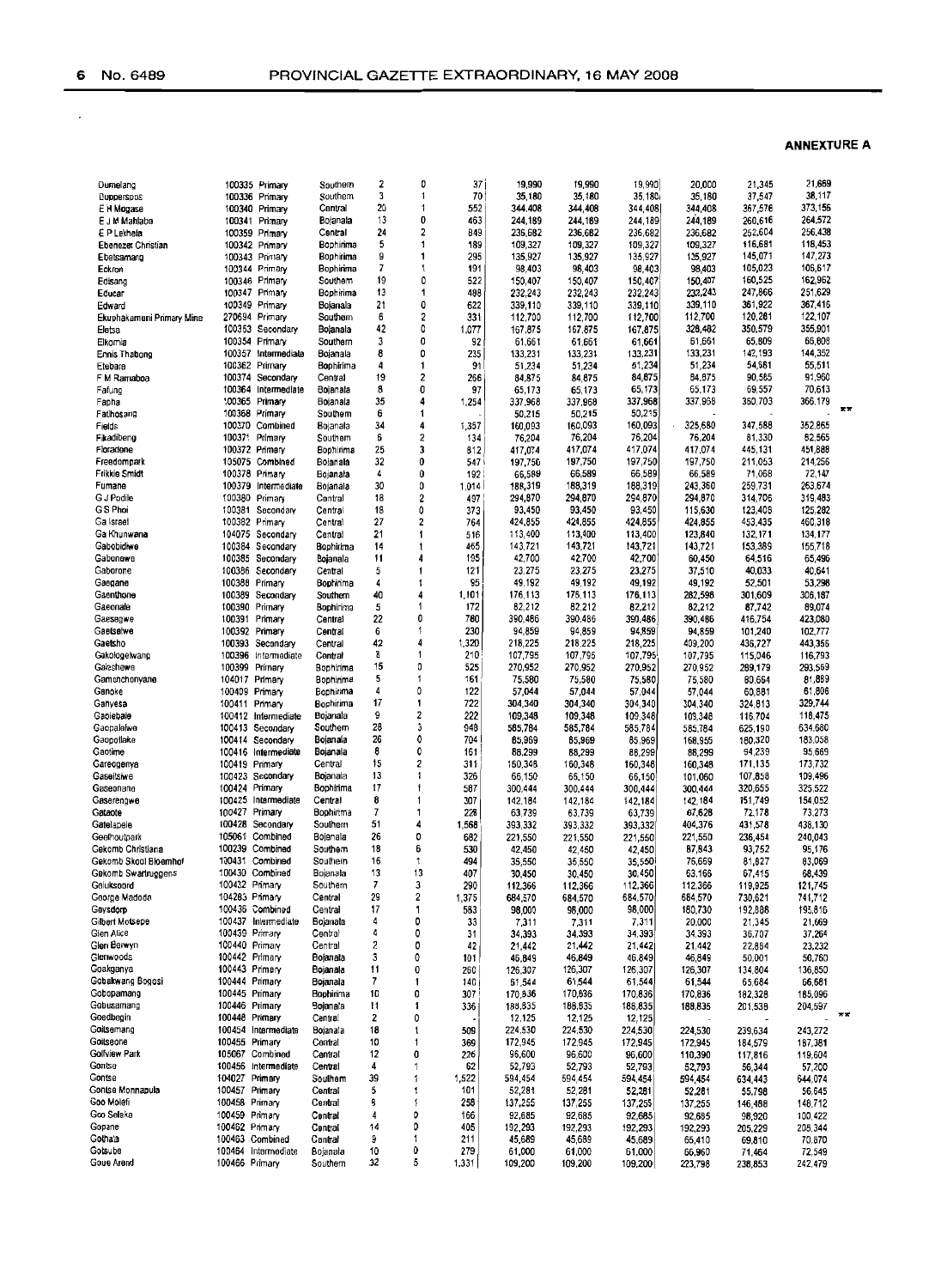| Graslaagte                            |                | 100468 Primary      | Central   | 3              | 0              | 22    | 15,053  | 15,053  | 15,053  | 20,000  | 21,345  | 21,669       |
|---------------------------------------|----------------|---------------------|-----------|----------------|----------------|-------|---------|---------|---------|---------|---------|--------------|
| Green Central                         |                | 100470 Primary      | Central   | 20             | 1              | 651   | 311,356 | 311,356 | 311,356 | 311,356 | 332.301 | 337,345      |
|                                       |                |                     |           | 9              | 2              | 300   | 97,704  | 97.704  | 97,704  | 97,704  | 104,277 | 105.859      |
| Greenspark                            |                | 100471 Primary      | Southern  |                | 13             |       |         |         |         | 194,400 | 207,477 | 210,627      |
| Grenville                             |                | 100472 Secondary    | Bojanala  | 26             |                | 810   | 80,600  | 80,600  | 80,600  |         |         |              |
| Greylingsrus                          | 100473         | Primary             | Southern  | 3              | 0              | 171   | 54,151  | 54,151  | 54,151  | 54,151  | 57,794  | 58,671       |
| Groot Marico                          |                | 100475 Intermediate | Central   | 9              | $\overline{c}$ | 198   | 91,019  | 91,019  | 91,019  | 91,019  | 97,142  | 98,616       |
| Grootpan                              | 100477         | Intermediate        | Bophirima | 4              | 0              | 45    | 36,785  | 36,785  | 36,785  | 36,785  | 39,260  | 39,855       |
| HF Tlou                               | 100497         | Secondary           | Bojanala  | 34             | 4              | 961   | 93,200  | 93,200  | 93,200  | 230,640 | 246,155 | 249,892      |
| Haaskraal                             | 100480         | Primary             | Southern  | 1              | 0              |       | 7,232   | 7,232   | 7,232   |         |         |              |
| Hakboslaagte                          | 100481         | Primary             | Central   | 3              | 0              | 90    | 50,767  | 50,767  | 50,767  | 50,767  | 54,182  | 55.005       |
| Hallowaysrust                         |                | 100482 Primary      | Southern  | $\overline{c}$ | 1              | 74    | 29,491  | 29,491  | 29,491  | 29.491  | 31.475  | 31.953       |
| Hanebeespan                           |                | 100487 Primary      | Southern  | $\overline{c}$ | 0              | 12    | 18,241  | 18,241  | 18,241  | 20,000  | 21,345  | 21,669       |
| Hartsfontein                          | 100489         | Intermediate        | Southern  | 7              | 2              | 175   | 77,682  | 77,682  | 77,682  | 77,682  | 82,908  | 84,166       |
| Hartsrivier                           | 100490         | Primary             | Bophirima | 13             | 1              | 484   | 265,729 | 265,729 | 265,729 | 265,729 | 283.605 | 287,910      |
| Hata Butle                            | 100491         | Primary             | Southern  | 24             | 2              | 830   | 327,519 | 327,519 | 327,519 | 327,519 | 349,551 | 354,857      |
| Hebron Technical & Commercial         | 101448         | Combined            | Bojanala  | 48             | 3              | 1,303 | 156,700 | 156,700 | 156,700 | 312,720 | 333,757 | 338,823      |
| Hendrik Makapan                       | 100493         | Secondary           | Bojanala  | 21             | 1              | 472   | 81,588  | 81,588  | 81,588  | 113,280 | 120.900 | 122,736      |
| Henryville                            |                | 100494 Primary      | Central   | 10             | 2              | 423   | 162,733 | 162,733 | 162,733 | 162,733 | 173,680 | 176,317      |
| Herman Thebe                          | 100495         | Secondary           | Bojanala  | 19             | 2              | 449   | 60,860  | 60,860  | 60,860  | 107,760 | 115,009 | 116,755      |
| Hikane                                |                |                     |           | 12             | 1              | 214   | 285,016 | 285,016 | 285,016 | 285,016 | 304,189 | 308,807      |
|                                       |                | 100498 Primary      | Bophirima |                | 1              |       |         |         |         |         |         | 419,412      |
| Hiangabeza Primary School             |                | 270736 Primary      | Southern  | 8              |                | 1,098 | 387,100 | 387,100 | 387,100 | 387,100 | 413,140 |              |
| Hlanganani Primary School             |                | 271495 Primary      | Southern  | 27             | 7              | 1,096 | 610,500 | 610,500 | 610,500 | 610,500 | 651,568 | 661,459      |
| Hoëkraal                              |                | 100499 Primary      | Southern  | 2              | 0              | 19    | 10,336  | 10,336  | 10,336  | 20,000  | 21,345  | 21,669       |
| Hoër Tegniese Skool Klerksdorp        |                | 100734 Secondary    | Southern  | 33             | 9              | 918   | 67,500  | 67,500  | 67,500  | 139,680 | 149,076 | 151,339      |
| Hoër Tegniese Skool Potch             | 100500         | Secondary           | Southern  | 23             | 26             | 661   | 64,300  | 64,300  | 64,300  | 158,640 | 169,312 | 171,882      |
| Hoër Tegniese Skool Rustenburg 100501 |                | Secondary           | Bojanala  | 26             | 10             | 686   | 280,700 | 280,700 | 280,700 | 280,700 | 299,583 | 304,130      |
| Hoerskool Carltonville                |                | 270090 Combined     | Southern  | 32             | 7              | 954   | 25,800  | 25,800  | 25,800  | 239,837 | 255,971 | 259,856      |
| Hoerskool Coligny                     |                | 100243 Secondary    | Central   | 8              | 15             | 161   | 23,125  | 23,125  | 23,125  | 42,994  | 45,886  | 46,583       |
| Hoerskool Grenswag                    | 100506         | Secondary           | Bojanala  | 34             | 3              | 885   | 100,200 | 100,200 | 100,200 | 213,576 | 227,943 | 231,403      |
| Hoerskool Hartbeespoort               | 100507         | Secondary           | Bojanala  | 37             | 16             | 906   | 26,489  | 26,489  | 26,489  | 47,162  | 50,335  | 51,099       |
| Hoërskool Schoonspruit                | 101887         | Secondary           | Southern  | 24             | 4              | 699   | 68,681  | 68,681  | 68,681  | 167,760 | 179,045 | 181,763      |
| Hoerskool Stilfontein                 | 102035         | Secondary           | Southern  | 15             | 3              | 356   | 28,575  | 28,575  | 28,575  | 59,131  | 63,109  | 64,067       |
| Hoerskoo! Wolmaransstad               | 102344         | Secondary           | Southern  | 18             | 16             | 445   | 36,150  | 36,150  | 36,150  | 74,806  | 79,839  | 81,051       |
| Hoerskool Wonderfontein               | 270140         | Combined            |           | 20             | 5              | 655   | 16.450  | 16,450  | 16,450  | 157,200 | 167,775 | 170,322      |
|                                       |                |                     | Southern  |                |                |       |         |         |         |         |         |              |
| Holy Family                           |                | 100511 Combined     | Boianala  | 25             | 2              | 1.018 | 91,300  | 91,300  | 91,300  | 244,320 | 260,755 | 264,714      |
| Hs Brits                              |                | 100505 Secondary    | Bojanala  | 40             | 21             | 1,120 | 115,200 | 115,200 | 115,200 | 268,800 | 286,882 | 291,237      |
| Hs Colinda                            | 100245         | Secondary           | Bophirima | 27             | 6              | 712   | 82,400  | 82,400  | 82,400  | 170,880 | 182.375 | 185,144      |
| Hs Ferdinand Postma                   |                | 100517 Secondary    | Southern  | 23             | 12             | 509   | 53,400  | 53,400  | 53,400  | 122,160 | 130,378 | 132,357      |
| Hs Fochville                          |                | 100376 Secondary    | Southern  | 27             | 3              | 780   | 135,450 | 135,450 | 135,450 | 241,800 | 258,066 | 261,983      |
| Hs Klerksdorp                         | 100733         | Secondary           | Southern  | 44             | 25             | 952   | 25,075  | 25,075  | 25,075  | 50,774  | 54,190  | 55,013       |
| Hs Lichtenburg                        |                | 100904 Secondary    | Central   | 41             | 28             | 1,045 | 32,841  | 32,841  | 32,841  | 57,431  | 61,294  | 62,225       |
| <b>Hs Orkney</b>                      |                | 101582 Secondary    | Southern  | 16             | 2              | 418   | 80,675  | 80,675  | 80,675  | 132,060 | 140,944 | 143,083      |
| <b>Hs Rustenburg</b>                  |                | 100509 Secondary    | Bojanala  | 49             | 16             | 1,559 | 156,100 | 156,100 | 156,100 | 374.160 | 399,330 | 405,392      |
| Hs Sannieshof                         |                | 101883 Secondary    | Central   | 9              | 9              | 205   | 20,500  | 20,500  | 20,500  | 49,200  | 52,510  | 53,307       |
| Hs Schweizer Reneke                   |                | 100503 Secondary    | Southern  | 11             | 18             | 233   | 27,100  | 27,100  | 27,100  | 62,516  | 66.721  | 67,734       |
| Hs Ventersdorp                        |                | 102305 Secondary    | Southern  | 6              | 5              | 117   | 4,763   | 4,763   | 4,763   | 20,000  | 21,345  | 21,669       |
| Hs Volkskool                          |                | 100502 Secondary    | Southern  | 38             | 17             | 1,151 | 34,341  | 34,341  | 34,341  | 59,392  | 63,387  | 64,350       |
| Hs Vryburg                            |                | 102321 Secondary    | Bophirima | 23             | 18             | 679   | 58,567  | 58,567  | 58,567  | 58,567  | 62,507  | 63.456       |
| Hs Wagpos                             |                | 100510 Secondary    | Bojanala  | 23             | 45             | 634   | 49,875  | 49,875  | 49,875  | 103,208 | 110,151 | 111,823      |
| Hs Wesvalia                           |                |                     | Southern  | 31             | 4              | 791   |         | 26,520  |         | 43,086  |         | 46,682       |
|                                       |                | 102335 Secondary    |           |                | 17             |       | 26,520  |         | 26,520  |         | 45,984  |              |
| Hs Zeerust                            |                | 102353 Secondary    | Central   | 20             |                | 598   | 17,082  | 17,082  | 17,082  | 30,857  | 32,933  | 33,433       |
| Huhudi                                |                | 100518 Secondary    | Bophinma  | 22             | 3              | 670   | 83,750  | 83,750  | 83,750  | 190,548 | 203,366 | 206,453      |
| i B Damons                            |                | 100521 Intermediate | Bojanala  | 15             | 0              | 525   | 138,460 | 138,460 | 138,460 | 138,460 | 147,774 | 150,017      |
| Ikageleng                             |                | 100522 Secondary    | Central   | 30             | 5              | 572   | 147,175 | 147,175 | 147,175 | 177,320 | 189,248 | 192,121      |
| ikagisano                             |                | 100525 Intermediate | Central   | 6              | 0              | 107   | 55,106  | 55,106  | 55,106  | 55,106  | 58,813  | 59,706       |
| Ikalafeng                             | 100527         | Primary             | Central   | 17             | 2              | 691   | 367,083 | 367,083 | 367,083 | 367,083 | 391,777 | 397,724      |
| kaneng                                | 100528         | Secondary           | Bojanala  | 8              | 0              | 177   | 32,725  | 32,725  | 32,725  | 54,870  | 58,561  | 59,450       |
| ikatisong                             | 100530         | Secondary           | Bojanala  | 45             | 3              | 1,263 | 146,750 | 146,750 | 146,750 | 303,120 | 323,511 | 328,422      |
| Ikelleetseng                          |                | 100533 Intermediate | Central   | 12             | 0              | 324   | 171,174 | 171,174 | 171,174 | 171,174 | 182,689 | 185,462      |
| keuerso                               |                | 100534 Secondary    | Bojanala  | 45             |                | 1,305 | 1/0,99/ | 170,997 | 170,997 | 326,522 | 348,487 | 353,777      |
| ikoomotseng                           | 100536 Primary |                     | Southern  | 29             | 4              | 1,311 | 292,232 | 292.232 | 292,232 | 314,640 | 335,806 | 340,903      |
| ikgomolseng                           |                | 100537 Combined     | Bojanala  | 8              | 1              | 119   | 14,500  | 14,500  | 14,500  | 30,212  | 32,244  | 32,734       |
| ikhutseng                             |                | 100538 Intermediate | Southern  | 5              | 1              | 171   | 66,358  | 66,358  | 66,358  | 66,358  | 70,822  | 71,897       |
| lkhutseng                             | 100539 Primary |                     | Bophirima | 5              | 1              | 135   | 70,140  | 70,140  | 70,140  | 70,140  | 74,858  | 75,995       |
| ikopanyeng                            |                | 100541 Combined     | Central   | 31             | 0              | 936   | 160,475 | 160,475 | 160,475 | 290,160 | 309,679 | 314,380      |
| Imfundo                               |                | 104269 Secondary    |           |                | 0              | 889   |         |         |         |         |         |              |
|                                       |                |                     | Southern  | 25             |                |       | 213,642 | 213,642 | 213,642 | 213,642 | 228,014 | 231,475      |
| inkonjane                             | 100546 Primary | 100544 Intermediate | Bojanala  | 16             | 0<br>3         | 302   | 104,769 | 104,769 | 104,769 | 104,769 | 111,817 | 113,514      |
| Invatelo                              |                |                     | Southern  | 39             |                | 1,504 | 638,688 | 638,688 | 638,688 | 638,688 | 681,653 | 692,000      |
| Ipaakanyeng                           | 100547 Primary |                     | Central   | 5              | ٤              | 142   | 83,035  | 83,035  | 83,035  | 83,035  | 88,621  | 89,966       |
| lpelafatseng                          |                | 100548 Intermediate | Bophirima | 8              | 0              | 221   | 95,126  | 95,126  | 95,126  | 95,126  | 101,525 | 103,066      |
| lpelegeng                             |                | 100549 Secondary    | Southern  | 46             | 4              | 1,342 | 307,956 | 307,956 | 307,956 | 329,776 | 351,960 | 357,302      |
| Ipelegeng Batiharo                    | 100550 Primary |                     | Central   | 18             | 1              | 741   | 385,404 | 385,404 | 385,404 | 385,404 | 411,330 | 417,574      |
| Ipeleng                               | 100551 Primary |                     | Central   | 17             | 2              | 607   | 160,611 | 160,611 | 160,611 | 174,622 | 186,369 | 189,198      |
| lpokeng                               |                | 100552 Intermediate | Central   | 10             | 1              | 209   | 129,744 | 129,744 | 129,744 | 129,744 | 138,472 | 140,574      |
| Isaac Mokoena                         | 100554 Primary |                     | Bojanala  | 20             | 0              | 623   | 50,175  | 50,175  | 50,175  | 103,208 | 110,151 | 111,823      |
| lsang                                 |                | 100558 Moses Kotane | Secondar  | 11             | 0              | 326   |         |         |         | 150,956 | 161.111 | π<br>163,556 |
| ltekeng                               | 100562 Primary |                     | Central   | 5              | 0              | 131   | 78,291  | 78,291  | 78,291  | 78,291  | 83,558  | 84,826       |
| iterele                               |                | 100563 Intermediate | Southern  | 29             | 5              | 994   | 251,036 | 251,036 | 251,036 | 251,036 | 267,923 | 271,990      |
| Itholeng                              | 100564 Primary |                     | Bojanala  |                |                |       | 7,527   | 7,527   | 7,527   |         |         | xх           |
| lthumeleng                            | 100565 Primary |                     | Bophirima | 3              | 1              | 34    | 29,205  | 29,205  | 29,205  | 29,205  | 31,170  | 31,643       |
| thuseng                               | 100566 Primary |                     | Southern  | 24             | 1              | 980   | 368,611 | 368,611 | 368,611 | 368,611 | 393,407 | 399,379      |
| lthuteng                              |                | 100567 Combined     | Bojanala  | 33             | 0              | 1,001 | 118,075 | 118,075 | 118,075 | 256,105 | 273,333 | 277,482      |
|                                       |                |                     |           |                |                |       |         |         |         |         |         |              |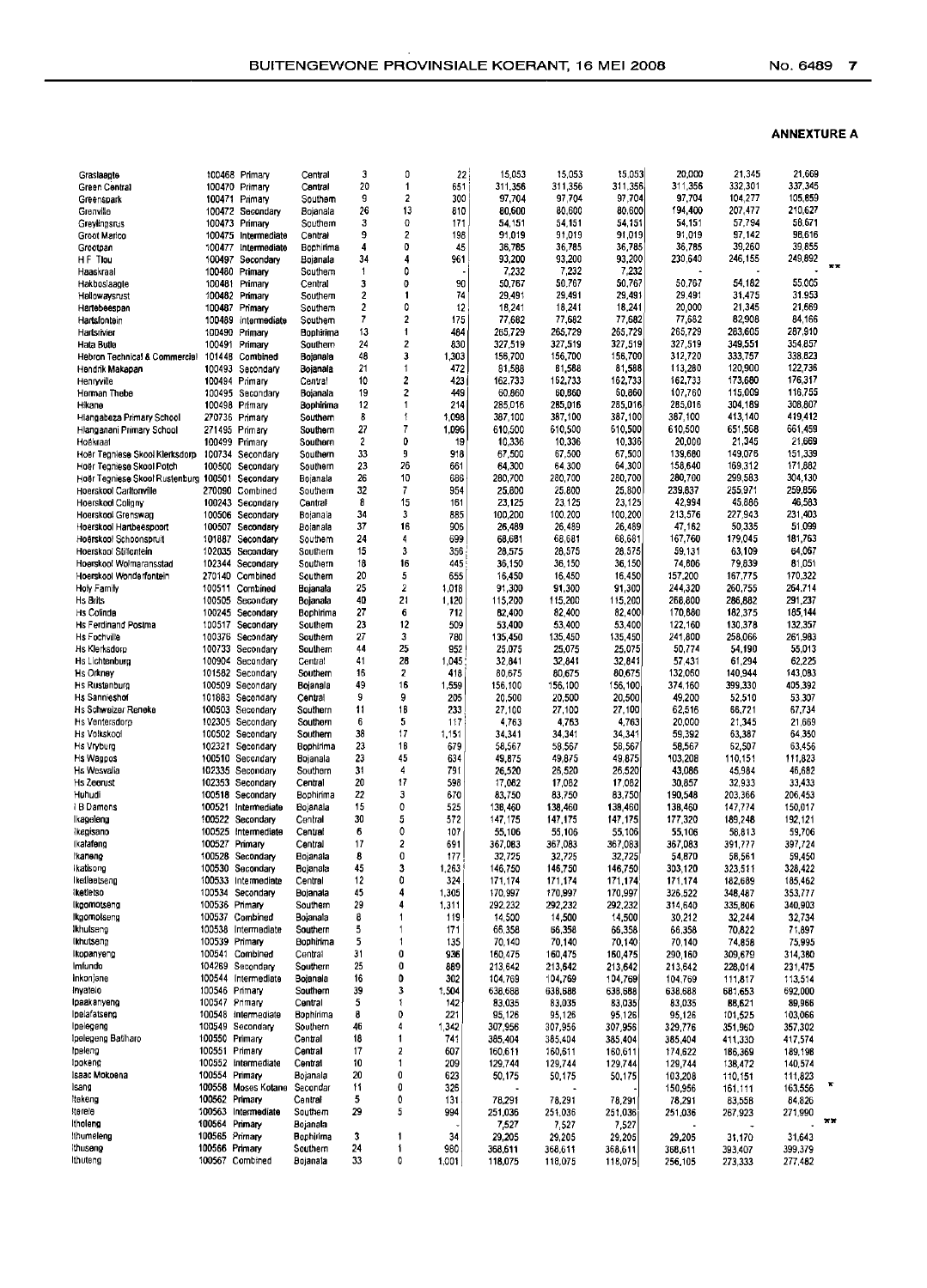|                         |        |                                    |           | 8  | 1 | 197   | 151,718 | 151,718 | 151,718          | 151,718 | 161,924 | 164,382 |
|-------------------------|--------|------------------------------------|-----------|----|---|-------|---------|---------|------------------|---------|---------|---------|
| Itlameng                |        | 100570 Primary                     | Bophirima | 28 | 1 | 691   | 286,585 | 286,585 | 286,585          | 286,585 | 305,864 | 310,507 |
| Itlotleng Barolong      |        | 100572 Intermediate                | Central   | 5  | 1 | 109   | 56,390  | 56,390  | 56,390           | 56,390  | 60,183  | 61,097  |
| Itsholetseng            | 100576 | intermediate                       | Bophirima |    | 5 |       | 161,001 | 161,001 | 161,001          | 331,920 | 354,248 | 359,626 |
| itshupeng               | 100578 | Secondary                          | Southern  | 45 |   | 1,383 |         |         |                  | 153,576 | 163,907 | 166,395 |
| <b>Itsoseng</b>         | 105127 | Secondary                          | Bojanala  | 3  | 1 | 448   |         | 204,440 | 204,440          | 204,440 | 218,192 | 221,504 |
| Itumeleng               |        | 100581 Primary                     | Bojanala  | 26 | 3 | 727   | 204,440 | 378,135 | 378,135          | 378,135 | 403,572 | 409,698 |
| Itumeleng               |        | 100582 Combined                    | Bojanala  | 26 | 1 | 846   | 378,135 |         | 145,906          | 145,906 | 155,721 | 158,085 |
| J A Snyman              |        | 100584 Primary                     | Central   | 10 | 1 | 231   | 145,906 | 145,906 |                  | 32,137  | 34,299  | 34,820  |
| J C Legoale             |        | 100585 Combined                    | Bojanala  | 6  | 1 | 94    | 15,750  | 15,750  | 15,750<br>38,300 | 89,009  | 94,997  | 96,439  |
| JD Mosiah               | 100588 | Primary                            | Bojanala  | 10 | 1 | 344   | 38,300  | 38,300  |                  | 329,530 | 351,697 | 357,036 |
| J M Lekgetha            | 100586 | Secondary                          | Central   | 35 | 1 | 1,063 | 189,525 | 189,525 | 189,525          |         | 479,572 | 486,852 |
| J M Mosiane             | 100589 | Primary                            | Central   | 23 | 1 | 885   | 449,345 | 449,345 | 449,345          | 449,345 |         | 265,899 |
| J M Ntsime              | 100599 | Secondary                          | Bojanala  | 38 | 4 | 973   | 116,700 | 116,700 | 116,700          | 245,414 | 261,923 | 127,297 |
| J S Masisi              |        | 100587 Primary                     | Central   | 11 | 2 | 378   | 86,197  | 86,197  | 86,197           | 117,490 | 125,394 | 88,759  |
| Jachtkraal              | 100590 | Primary                            | Central   | 4  | 1 | 191   | 81,921  | 81,921  | 81,921           | 81,921  | 87,432  |         |
| Jan Masibi              | 100592 | Intermediate                       | Central   | 17 | 2 | 432   | 260,673 | 260,673 | 260,673          | 260,673 | 278,208 | 282,432 |
| Jane Letsapa            | 103609 | Intermediate                       | Southern  | 5  | 1 | 172   | 85,179  | 85,179  | 85,179           | 85,179  | 90,909  | 92,289  |
| Jangjo                  | 100593 | Secondary                          | Central   | 13 | 1 | 273   | 33,625  | 33.625  | 33,625           | 77,641  | 82,864  | 84,122  |
| Jatholima               | 100594 | Primary                            | Central   | 4  | 1 | 237   | 92,517  | 92,517  | 92,517           | 92,517  | 98,741  | 100,240 |
| Jerry Mahura            | 100596 | Secondary                          | Bophinma  | 18 | 1 | 570   | 194,102 | 194,102 | 194,102          | 194,102 | 207,159 | 210,304 |
| Jethro Pelle            | 100598 | Secondary                          | Bojanala  | 16 | 0 | 539   | 112,875 | 112,875 | 112,875          | 167,090 | 178,330 | 181,037 |
| Johane Mokolobetsi      | 100600 | Intermediate                       | Bojanala  | 25 | 1 | 863   | 432,565 | 432,565 | 432,565          | 432,565 | 461,664 | 468,672 |
| John Frylinck           | 100601 | Intermediate                       | Bophinma  | 22 | 2 | 960   | 455,425 | 455,425 | 455,425          | 455,425 | 486,061 | 493,440 |
| Joseph Ditsele          | 100603 | Primary                            | Southern  | 3  | 0 | 36    | 35,152  | 35,152  | 35,152           | 35,152  | 37,517  | 38,086  |
| Joseph Saku             | 100604 | Secondary                          | Bophinma  | 28 | 1 | 706   | 199,278 | 199,278 | 199,278          | 218,860 | 233,583 | 237,128 |
| Kaalplaas               | 100607 | Combined                           | Southern  | 6  | 1 | 78    | 20,375  | 20,375  | 20,375           | 24,180  | 25,807  | 26,198  |
|                         | 104068 | Primary                            | Southern  | 16 | 1 | 669   | 169,450 | 169,450 | 169,450          | 169,450 | 180,849 | 183,594 |
| Kabelano                | 100609 | Primary                            | Central   | 18 | 1 | 553   | 285,436 | 285.436 | 285,436          | 285,436 | 304,637 | 309,262 |
| Kabelo                  |        | 100610 Primary                     | Central   | 7  | 2 | 201   | 109,067 | 109,067 | 109,067          | 109,067 | 116,404 | 118,171 |
| Kagisano                |        |                                    | Central   | 10 | 0 | 256   | 39,545  | 39,545  | 39,545           | 76,504  | 81,650  | 82,889  |
| Kagiso Barolong         |        | 100612 Secondary<br>100613 Primary | Bophirima | 11 | 1 | 411   | 185,787 | 185,787 | 185,787          | 185,787 | 198,285 | 201,295 |
| Kakanyo                 |        |                                    | Southern  | 25 | 3 | 754   | 264,280 | 264,280 | 264,280          | 264,280 | 282,058 | 286,340 |
| Kakatlela               |        | 100614 Primary                     |           | 13 | 0 | 287   | 82,695  | 82,695  | 82,695           | 82,695  | 88,258  | 89,598  |
| Kalafi                  |        | 100615 Combined                    | Bojanala  | 6  | 0 | 67    | 37,778  | 37,778  | 37,778           | 37,778  | 40,319  | 40,931  |
| Kalkbank                |        | 100616 Primary                     | Bojanala  |    | 1 | 55    | 37,009  | 37,009  | 37,009           | 37,009  | 39,499  | 40,098  |
| Kameel                  | 100618 | Primary                            | Bophinma  | 4  | 0 |       |         | 26,489  | 26,489           | 26,489  | 28,271  | 28,700  |
| Kameel Laerskool        |        | 100619 Primary                     | Bophinma  | 2  |   | 35    | 26,489  | 20,549  | 20,549           | 20,549  | 21,931  | 22,264  |
| Kameeldnft              |        | 100621 Primary                     | Bojanala  | 3  | 0 | 4     | 20,549  |         | 207,983          | 248,930 | 265,676 | 269,708 |
| Kamogelo                | 100623 | Primary                            | Southern  | 10 | 1 | 803   | 207,983 | 207,983 |                  | 33,437  | 35,686  | 36,228  |
| Kamogelo                | 100624 | Primary                            | Bophinma  | 3  | 0 | 64    | 33,437  | 33,437  | 33,437           | 358,050 | 382,136 | 387,937 |
| Kamohelo Primary School | 270801 | Primary                            | Southern  | 26 | 6 | 926   | 358,050 | 358,050 | 358,050          |         |         | 183,886 |
| Kana                    |        | 100625 Primary                     | Bojanala  | 17 | 1 | 545   | 169,719 | 169,719 | 169,719          | 169,719 | 181,136 | 290,575 |
| Kanana                  | 100626 | Secondary                          | Southern  | 38 | 4 | 943   | 213,377 | 213,377 | 213,377          | 268,189 | 286,230 |         |
| Karlienpark             | 100630 | Primary                            | Bojanala  | 17 | 2 | 540   | 256,376 | 256,376 | 256,376          | 256,376 | 273,622 | 277,776 |
| Katakane                | 100632 | Primary                            | Bojanala  | 13 | 0 | 408   | 25,875  | 25,875  | 25,875           | 63,322  | 67,582  | 68,608  |
| Katlarelo               |        | 100635 Primary                     | Bophinma  | 1  | 0 | 32    | 28,606  | 28,606  | 28,606           | 28,606  | 30,530  | 30,994  |
| Kau                     |        | 100636 Primary                     | Bojanala  | 18 | 0 | 527   | 263,462 | 263,462 | 263,462          | 263,462 | 281,185 | 285,453 |
| Keagile                 |        | 100638 Intermediate                | Southern  | 20 | 3 | 799   | 307,721 | 307,721 | 307,721          | 307,721 | 328.421 | 333,407 |
| Koaitse                 | 100639 | Intermediate                       | Central   | 17 | 0 | 417   | 207,256 | 207,256 | 207,256          | 207,256 | 221,198 | 224,556 |
| Kebalepile              |        | 100642 Secondary                   | Central   | 41 | 2 | 1,016 | 158,178 | 158,178 | 158,178          | 266,795 | 284,743 | 289,065 |
| Kebinelang              | 100637 | Intermediate                       | Bophirima | 13 | 0 | 283   | 145,893 | 145,893 | 145,893          | 145,893 | 155,707 | 158,071 |
| Kebonang                | 103608 | Secondary                          | Central   | 32 | 4 | 932   | 111,724 | 111,724 | 111,724          | 223,680 | 238,727 | 242,351 |
| Kediemetse              | 100643 | Primary                            | Southern  | 27 | 3 | 780   | 223,828 | 223,828 | 223,828          | 223,828 | 238,884 | 242,511 |
| Keememang               |        | 100644 Primary                     | Bophirima | 5  | 0 | 113   | 74,080  | 74,080  | 74,080           | 74,080  | 79,063  | 80,264  |
| Kegakilwe               |        | 100645 Primary                     | Bophirima | 27 | 1 | 1,008 | 496,658 | 496,658 | 496,658          | 496,658 | 530,068 | 538,115 |
| Keikanamang             |        | 100647 Primary                     | Bophirima | 13 | 1 | 378   | 201,826 | 201.826 | 201,826          | 201,826 | 215,403 | 218,673 |
|                         | 100648 | Primary                            | Bophirima | 14 | 2 | 465   | 210,842 | 210,842 | 210,842          | 210,842 | 225,025 | 228,441 |
| Keipatile<br>Keitumetse | 100650 | Primary                            | Bojanala  | 17 | 0 | 496   | 202,918 | 202,918 | 202,918          | 202,918 | 216,568 | 219,856 |
| Kejakile                | 100651 | Intermediate                       | Central   | 5  | 1 | 112   | 67,578  | 67,578  | 67,578           | 67,578  | 72,124  | 73,219  |
|                         |        | 100654 Intermediate                | Central   | 13 | 1 | 431   | 103,183 | 103,183 | 103,183          | 103,183 | 110,124 | 111,796 |
| Kelebogile              |        | 100655 Secondary                   | Bojanala  | 23 | ı | 516   | 68,700  | 68,700  | 68,700           | 123,840 | 132,171 | 134,177 |
| Keledi                  |        | 100656 Primary                     | Central   | 9  | 0 | 262   | 157,404 | 157,404 | 157,404          | 157,404 | 167,993 | 170,543 |
| Kelerayamang            |        | 100660 Primary                     | Bojanala  | 6  | 0 | 193   | 114,811 | 114,811 | 114,811          | 114,811 | 122,534 | 124,394 |
| Keoagile                |        |                                    | Central   | 11 | 2 | 305   | 174,806 | 174,806 | 174,806          | 174,806 | 186,565 | 189,397 |
| Keobusitse              |        | 100659 Primary                     |           | 15 | 2 | 407   | 229,344 | 229,344 | 229,344          | 229,344 | 244,772 | 248,488 |
| Keolebogile             |        | 100661 Primary                     | Central   | 4  | 0 | 82    | 25,553  | 25,553  | 25,553           | 25,553  | 27,272  | 27,686  |
| Keorapetse              |        | 100662 Primary                     | Bojanala  |    | 3 | 1,007 | 480,740 | 480,740 | 480,740          | 480,740 | 513,079 | 520,868 |
| Keotshepile             |        | 104139 Primary                     | Southern  | 30 |   |       |         |         | 65,277           | 65,277  | 69,668  | 70,726  |
| Keretetse               |        | 100663 Intermediate                | Bophirima | 6  | 0 | 167   | 65,277  | 65,277  | 60,550           | 107,260 | 114,475 | 116,213 |
| Keseokile               |        | 100665 Combined                    | Bophirima | 10 | 0 | 103   | 60,550  | 60,550  |                  | 95,040  | 101,433 | 102,973 |
| Kgabalatsane            |        | 100667 Primary                     | Bojanala  | 15 | 0 | 396   | 41,162  | 41,162  | 41,162           | 145,700 | 155,501 | 157,862 |
| Kgabutle                |        | 100668 Secondary                   | Bojanala  | 17 | 2 | 470   | 81,200  | 81,200  | 81,200           |         | 568,631 | 577,263 |
| Kgalagatsane            |        | 100670 Primary                     | Bojanala  | 31 | 3 | 1,148 | 532,790 | 532,790 | 532,790          | 532,790 |         | 21,669  |
| Kgalalelo               |        | 104014 Primary                     | Bophinma  | 2  | 0 | 60    | 9,625   | 9,625   | 9,625            | 20,000  | 21,345  |         |
| Kgalatlowe              |        | 100671 Secondary                   | Bojanala  | 14 | 1 | 416   | 63,506  | 63,506  | 63,506           | 129,686 | 138,410 | 140,511 |
| Kgale                   |        | 100672 Primary                     | Bojanala  | 15 | 1 | 505   | 45,300  | 45,300  | 45,300           | 121,200 | 129,353 | 131,317 |
| Kgamanyane              |        | 100673 Secondary                   | Bojanala  | 25 | 1 | 499   | 58,100  | 58,100  | 58,100           | 132,003 | 140,883 | 143,022 |
| Kgang                   |        | 100674 Intermediate                | Bojanala  | 3  | 0 | 21    | 8,050   | 8,050   | 8,050            | 20,000  | 21,345  | 21,669  |
| Kgaphamadi              |        | 100675 Secondary                   | Bojanala  | 16 | 0 | 738   | 63,625  | 63,625  | 63,625           | 209,887 | 224,006 | 227,407 |
| Kgato-Ntle              |        | 104263 Primary                     | Southern  | 31 | ٥ | 1,075 | 540,558 | 540,558 | 540,558          | 540,558 | 576,921 | 585,679 |
| Kgatsheng               |        | 100677 Intermediate                | Bojanala  | 26 | 1 | 864   | 173,982 | 173,982 | 173,982          | 207,360 | 221,309 | 224,669 |
| Kgetleng                |        | 100679 Primary                     | Bojanala  | 29 | 3 | 1,181 | 591,473 | 591,473 | 591,473          | 591,473 | 631,261 | 640,844 |
| Kgoke Lesabe            |        | 103624 Secondary                   | Central   | 18 | 1 | 517   | 88,200  | 88,200  | 88,200           | 160,270 | 171,051 | 173,648 |
| Kgokgole                |        | 100681 Primary                     | Bophirima | 7  | 0 | 198   | 94,093  | 94,093  | 94,093           | 94,093  | 100,423 | 101,947 |
|                         |        |                                    |           |    |   |       |         |         |                  |         |         |         |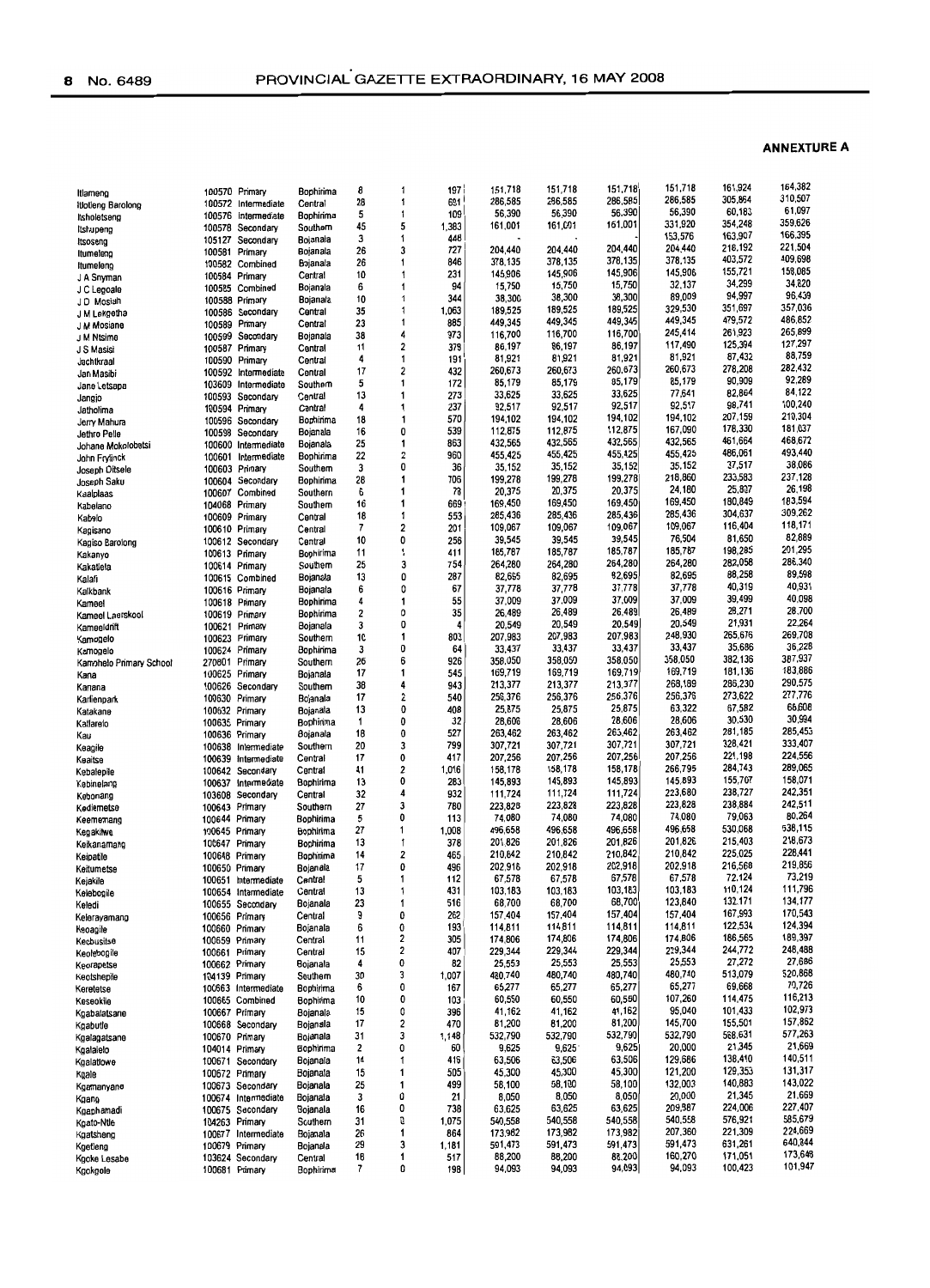| Kgolaganyo                    | 100684         | Intermediate        | Southern        | 7                        |                         | 120   | 70,959  | 70,959  | 70,959  | 70,959  | 75,732  | 76,882  |              |
|-------------------------------|----------------|---------------------|-----------------|--------------------------|-------------------------|-------|---------|---------|---------|---------|---------|---------|--------------|
| Koolane                       |                | 100683 Primary      | Bojanala        | 7                        | 1                       | 118   | 60,808  | 60,808  | 60,808  | 60.808  | 64,899  | 65,884  |              |
| Kgolplosego                   |                | 100685 Intermediate | Southern        | 23                       | 2                       | 980   | 370,642 | 370,642 | 370.642 | 370,642 | 395,575 | 401,580 |              |
|                               |                |                     | Bojanala        | 8                        | 1                       | 139   | 35,437  | 35,437  | 35,437  | 35,437  | 37,821  | 38,395  |              |
| Kgomo Kgomo                   | 100687         | Intermediate        |                 |                          | 0                       | 26    | 15,997  | 15,997  | 15,997  | 20,000  | 21,345  | 21,669  |              |
| Kgomogadi                     | 100688         | Primary             | Southern        | 2                        |                         |       |         |         |         | 191,890 | 204,798 | 207,907 |              |
| Kgononyane                    | 100692         | Secondary           | Bophirima       | 21                       | 1                       | 619   | 117,250 | 117,250 | 117,250 |         |         |         |              |
| Kgosi Shope                   | 100694         | Intermediate        | Central         | 8                        | 1                       | 240   | 139,860 | 139,860 | 139,860 | 139,860 | 149,268 | 151,534 |              |
| Kgosibodiba                   |                | 100695 Intermediate | Bojanala        | 24                       | 1                       | 646   | 158,261 | 158,261 | 158,261 | 158,261 | 168,907 | 171,471 |              |
| Kgosiebuang                   | 100696         | Intermediate        | Bophirima       | 6                        | 0                       | 91    | 40,683  | 40,683  | 40,683  | 40,683  | 43,420  | 44,079  |              |
|                               | 100697         | Secondary           | Bophinma        | 20                       | 2                       | 602   | 97,906  | 97,906  | 97,906  | 144,480 | 154,199 | 156,540 |              |
| Kgosietsile Lethola           |                |                     |                 | 8                        | 2                       | 343   | 34,223  | 34,223  | 34,223  | 98,971  | 105,629 | 107,232 |              |
| Kgosikeehe                    |                | 100698 Primary      | Bophirima       |                          |                         |       |         |         |         |         | 195,622 | 198,592 |              |
| Kgosithebe                    | 100699         | Combined            | Bophirima       | 17                       | 1                       | 511   | 183,292 | 183,292 | 183,292 | 183,292 |         |         |              |
| Kgotlelefa                    |                | 100700 Primary      | Bophirima       | 3                        | 0                       | 116   | 59,340  | 59,340  | 59,340  | 59,340  | 63,332  | 64,293  |              |
| Kgwanyape                     |                | 100702 Primary      | Bojanala        | 25                       | 0                       | 989   | 461,347 | 461,347 | 461,347 | 461,347 | 492,382 | 499,856 |              |
| Khayakhulu                    |                | 100704 Primary      | Bojanala        | 5                        | 0                       | 157   | 67,757  | 67,757  | 67,757  | 67,757  | 72,315  | 73,413  |              |
|                               |                | 100705 Primary      | Southern        | 22                       | 3                       | 750   | 315,182 | 315,182 | 315,182 | 315,182 | 336,384 | 341,491 |              |
| Khayalethu                    | 100706         | Combined            | Bojanala        | 30                       | 0                       | 928   | 185,128 | 185,128 | 185,128 | 287,680 | 307,032 | 311,693 |              |
| Khayalethu                    |                |                     |                 | 3                        | 0                       |       | 17,255  | 17,255  | 17,255  |         |         |         | $\pi$        |
| Khibidu                       | 100708         | intermediate        | Southern        |                          |                         |       |         |         |         | 47,766  | 50,979  | 51,753  |              |
| Khibitswane                   |                | 100709 Primary      | Bojanala        | 5                        | 1                       | 198   | 47,766  | 47,766  | 47,766  |         |         |         |              |
| Khothalo                      |                | 100710 Primary      | Bojanala        | 18                       | 0                       | 566   | 435,084 | 435,084 | 435,084 | 435,084 | 464,352 | 471,401 |              |
| Khubamelo                     |                | 100711 Primary      | Bojanala        | 15                       | 0                       | 393   | 203,485 | 203,485 | 203,485 | 203,485 | 217,173 | 220,470 |              |
| Khulusa                       |                | 100716 Primary      | Bojanala        | 6                        | 0                       | 59    | 36,829  | 36,829  | 36,829  | 36,829  | 39,306  | 39,903  |              |
| Khuma                         |                | 100717 Primary      | Southern        | 14                       | 2                       | 386   | 88,859  | 88,859  | 88,859  | 92,640  | 98,872  | 100,373 |              |
|                               |                |                     |                 | 32                       | 0                       | 913   | 430,478 | 430,478 | 430.478 | 430,478 | 459,436 | 466,410 |              |
| Khumoseje                     | 100719         | Intermediate        | Central         |                          | 0                       |       |         | 424,073 | 424,073 | 424,073 | 452,600 | 459,471 |              |
| Khunotswane                   | 100720         | Primary             | Central         | 24                       |                         | 850   | 424,073 |         |         |         |         | 35,267  |              |
| Khutsang                      |                | 100721 Combined     | Bojanala        | 5                        | 0                       | 105   | 25,109  | 25,109  | 25,109  | 32,550  | 34,740  |         |              |
| Khwezilomso                   |                | 100722 Intermediate | Bojanala        | 3                        | 0                       | 22    | 15,767  | 15,767  | 15,767  | 20,000  | 21,345  | 21,669  |              |
| Kibitwe                       |                | 100723 Primary      | Bophirima       | 3                        | 1                       | 62    | 43,873  | 43,873  | 43,873  | 43,873  | 46,824  | 47,535  |              |
| Kismet                        |                | 100725 Combined     | Bophirima       | 14                       | $\overline{2}$          | 407   | 147,000 | 147,000 | 147,000 | 147,000 | 156,889 | 159,270 |              |
|                               | 100726         |                     | Bophirima       | 5                        | 1                       | 110   | 64,996  | 64,996  | 64,996  | 64,996  | 69,368  | 70,421  |              |
| Kitlanang                     |                | Intermediate        |                 |                          |                         |       | 44.450  | 44,450  | 44,450  | 132,990 | 141,936 | 144,091 |              |
| Kleinfontein/S P Modisane     | 100728         | Combined            | Bojanala        | 9                        | 1                       | 429   |         |         |         |         |         |         |              |
| Kleinsimonsvlei               | 100729         | Primary             | Central         | 3                        | 0                       | 52    | 26,345  | 26,345  | 26,345  | 26,345  | 28,117  | 28,544  |              |
| Klerksdorp Primary            |                | 100732 Primary      | Southern        | 22                       | $\overline{c}$          | 821   | 62,400  | 62,400  | 62,400  | 127,419 | 135,990 | 138,055 |              |
| <b>Klerksdorp Secondary</b>   |                | 100731 Combined     | Southern        | 21                       | 2                       | 818   | 55,500  | 55,500  | 55,500  | 126,954 | 135,494 | 137,551 |              |
|                               | 100736         | Secondary           | Bojanala        | 25                       | 0                       | 953   | 157,150 | 157,150 | 157,150 | 295,430 | 315,304 | 320,090 |              |
| Klipgat                       |                |                     |                 | 3                        | 1                       | 71    | 44,947  | 44,947  | 44,947  | 44,947  | 47,971  | 48,699  |              |
| Klippan                       | 100738         | Primary             | Central         |                          | 0                       |       |         |         |         | 20,000  | 21,345  | 21,669  |              |
| Klipvoor                      |                | 100742 Primary      | Bojanala        | 7                        |                         | 33    | 19,071  | 19,071  | 19,071  |         |         |         |              |
| Kloof View                    |                | 105076 Primary      | Bojanala        | 23                       | $\Omega$                | 994   |         |         |         | 154,269 | 164,647 | 167,146 |              |
| Kloofwaters                   |                | 100743 Intermediate | Bojanala        | 5                        | 0                       | 171   | 59,857  | 59,857  | 59,857  | 59,857  | 63,884  | 64,853  | $\mathbf{x}$ |
| Knapdaar                      |                | 100744 Primary      | Southern        | $\overline{\mathbf{2}}$  | 0                       |       | 16,798  | 16,798  | 16,798  |         |         |         |              |
| Kobane                        |                | 100745 Intermediate | Bophirima       | 9                        | O                       | 222   | 131,836 | 131,836 | 131,836 | 131,836 | 140,705 | 142,841 |              |
|                               |                | 100746 Primary      | Central         | $\overline{\mathbf{2}}$  | 0                       | 60    | 17,473  | 17,473  | 17,473  | 20,000  | 21,345  | 21,669  |              |
| Kogodimo                      |                |                     |                 | $\overline{\phantom{a}}$ | $\overline{2}$          | 195   | 131,027 | 131,027 | 131,027 | 131,027 | 139,841 | 141,964 |              |
| Koi Koi                       |                | 100747 Primary      | Central         |                          |                         |       |         |         |         |         |         |         | π            |
| Koketso                       | 105170         | Primary             | Southern        | 10                       | 0                       | 374   |         |         |         | 89,760  | 95,798  | 97,252  |              |
| Kokomeng                      |                | 100748 Primary      | Bophinma        | 11                       | O                       | 361   | 177,203 | 177,203 | 177,203 | 177,203 | 189,123 | 191,994 |              |
| Kokosi                        |                | 100749 Primary      | Southern        | 33                       | 2                       | 1,151 | 274.607 | 274,607 | 274,607 | 276,240 | 294.823 | 299,298 |              |
| Kolong                        |                | 100751 Primary      | Southern        | 25                       | 2                       | 764   | 188,549 | 188,549 | 188,549 | 188,549 | 201,233 | 204,287 |              |
|                               |                | 100753 Primary      | Bojanala        | 20                       | 0                       | 560   | 346,780 | 346,780 | 346,780 | 346,780 | 370,108 | 375,726 |              |
| Komane                        |                |                     |                 | 7                        | 0                       |       |         | 97,699  | 97,699  | 97,699  | 104,271 | 105,854 |              |
| Konke                         |                | 100755 Primary      | Bophirima       |                          |                         | 201   | 97,699  |         |         |         |         |         |              |
| Konyakonyang                  |                | 100757 Intermediate | Southern        | 3                        | 1                       | 167   | 87,694  | 87,694  | 87,694  | 87,694  | 93,593  | 95,014  |              |
| Kopanang                      | 100758         | Intermediate        | Bophinma        | 17                       | 0                       | 635   | 312,878 | 312,878 | 312,878 | 312,878 | 333,925 | 338,994 |              |
| Kopanelo                      | 100759         | Secondary           | Central         | 9                        | 0                       | 117   | 22,639  | 22,639  | 22,639  | 28,353  | 30,260  | 30,719  |              |
| Kopanelo                      | 105066         | Combined            | Central         | 9                        | 0                       | 323   | 163,170 | 163,170 | 163,170 | 163,170 | 174.146 | 176,790 |              |
|                               |                | 100762 Primary      | Central         | 14                       | 1                       | 438   | 201,879 | 201,879 | 201,879 | 201,879 | 215,459 | 218,730 |              |
| Kopella                       |                |                     |                 | 4                        | 0                       |       |         | 49,541  | 49,541  | 49,541  | 52,874  | 53,676  |              |
| Kopo                          | 100764         | Primary             | Central         |                          |                         | 106   | 49,541  |         |         |         |         |         |              |
| Ko <b>sea Moe</b> ka          | 100766         | Primary             | Bojanala        | 24                       | 0                       | 724   | 101,677 | 101,677 | 101,677 | 173,760 | 185,449 | 188,264 |              |
| Koster Combined               | 100768         | Combined            | Bojanala        | 24                       | 14                      | 576   | 60,700  | 60,700  | 60,700  | 138,240 | 147,539 | 149,779 |              |
| Koster Intermediate           |                | 100767 Intermediate | <b>Bojanala</b> | 6                        | 2                       | 210   | 58,062  | 58,062  | 58,062  | 58,062  | 61,968  | 62,909  |              |
| Kromellanboog                 |                | 100770 Combined     | Southern        | 10                       | 2                       | 339   | 82,143  | 82,143  | 82,143  | 105,090 | 112,159 | 113,862 |              |
| Kroondal                      |                | 100771 Intermediate | Bojanala        | ö                        | U                       | 184   | 100,503 | 100,503 | 100,503 | 100,503 | 107,264 | 108,892 |              |
| Kudunkgwane                   |                | 100779 Primary      | Bophirima       | 9                        | 1                       | 280   | 143,199 | 143,199 | 143,199 | 143,199 | 152,832 | 155,152 |              |
|                               |                |                     |                 | 19                       | 1                       | 395   | 205,333 | 205,333 | 205,333 | 205,333 | 219,146 | 222,472 |              |
| Kunana                        |                | 100781 Primary      | Central         |                          |                         |       |         |         |         |         |         | 468,557 |              |
| Kuthvano                      |                | 100782 Primary      | Bojanala        | 32                       | 2                       | 1,317 | 432,459 | 432,459 | 432,459 | 432,459 | 461,551 |         |              |
| Kuliwano                      |                | 100783 Combined     | Central         | 9                        | 3                       | 105   | 33,833  | 33,833  | 33,833  | 41,540  | 44,334  | 45,007  |              |
| Kutswane                      |                | 100786 Primary      | Bojanala        | 5                        | 0                       | 61    | 41,866  | 41,866  | 41,866  | 41,866  | 44,682  | 45,361  |              |
| Kwa Mocha                     |                | 100787 Primary      | Bojanala        | 22                       | 0                       | 902   | 273,850 | 273,850 | 273,850 | 273,850 | 292,272 | 296,709 |              |
| Kwala Kitso                   |                | 100789 Primary      | Southem         | 31                       | 2                       | 1,156 | 276,833 | 276,833 | 276,833 | 277,440 | 296,103 | 300,598 |              |
|                               |                |                     |                 | 12                       | 1                       | 497   | 240,875 | 240,875 | 240,875 | 240,875 | 257,079 | 260,981 |              |
| Kwena Thakadu                 |                | 100791 Primary      | Central         |                          |                         |       |         |         |         |         |         | 228,640 |              |
| Kwena ya Madiba               |                | 100792 Secondary    | Bojanala        | 17                       | 1                       | 742   | 21,500  | 21,500  | 21,500  | 211,025 | 225,221 |         |              |
| Kwenatlase                    |                | 100793 Secondary    | Bojanala        | 16                       | 1                       | 411   | 78,925  | 78,925  | 78,925  | 127,100 | 135,650 | 137,709 |              |
| L. D Matshego                 |                | 100818 Primary      | Bojanala        | 21                       | O                       | 757   | 207,413 | 207,413 | 207,413 | 207,413 | 221,366 | 224,726 |              |
| La Hoff                       |                | 100795 Primary      | Southern        | 15                       | 2                       | 669   | 15,788  | 15,788  | 15,788  | 34,520  | 36,842  | 37,401  |              |
| Laba                          |                | 100796 Primary      | Central         | 9                        | 1                       | 422   | 111,210 | 111,210 | 111,210 | 111,210 | 118,691 | 120,493 |              |
| Labojang                      |                | 100797 Primary      | Southern        | 3                        | 1                       | 131   | 47,366  | 47,366  | 47,366  | 47,366  | 50,552  | 51,320  |              |
|                               |                |                     |                 |                          | 3                       | 791   | 16,225  | 16.225  | 16,225  | 189,840 | 202,611 | 205,686 |              |
| Laer Gedenkskool Danie Theron | 270058 Primary |                     | Southern        | 16                       |                         |       |         |         |         |         |         |         |              |
| Laerskool Schweizer Reneke    |                | 100799 Primary      | Southern        | 12                       | 2                       | 379   | 95,341  | 95,341  | 95,341  | 95,341  | 101,755 | 103,299 |              |
| Laerskool Blyvooruitsig       |                | 270264 Primary      | Southern        | 15                       | 4                       | 774   | 15,875  | 15,875  | 15,875  | 185,760 | 198,256 | 201,266 |              |
| Laerskool Boshoek             |                | 100800 Primary      | Bojanala        | 21                       | 1                       | 744   | 184,928 | 184,928 | 184,928 | 184,928 | 197,368 | 200,364 |              |
| Laerskool Coligny             |                | 100242 Primary      | Central         | 7                        | $\overline{\mathbf{c}}$ | 207   | 65,139  | 65,139  | 65,139  | 65,139  | 69,521  | 70,576  |              |
| Laerskool Dagbreek            |                | 270272 Primary      | Southern        | 19                       | 4                       | 705   | 18,950  | 18,950  | 18,950  | 176,159 | 188,009 | 190,863 |              |
|                               |                |                     |                 | 22                       | 4                       |       | 452,956 | 452,956 | 452,956 | 452,956 | 483,426 | 490,765 |              |
| Laerskool David Brink         |                | 100257 Primary      | Bojanala        |                          |                         | 891   |         |         |         |         |         | 56,403  |              |
| Laerskool De Beer             |                | 270280 Primary      | Southern        | 6                        | 3                       | 202   | 16,800  | 16,800  | 16,800  | 52,058  | 55,560  |         |              |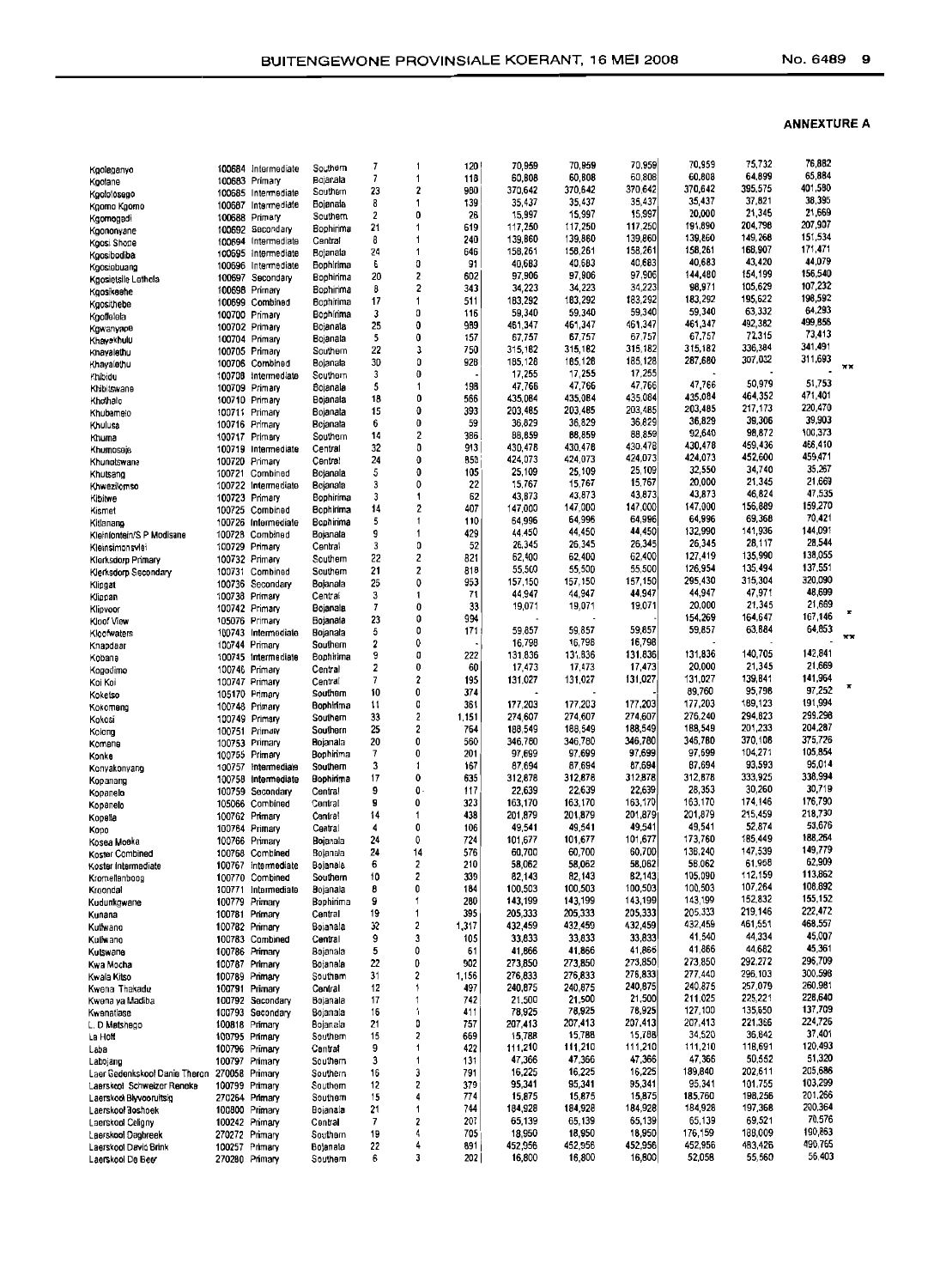| Laerskool Fochville            | 100375         | Primary             | Southern        | 20 | 1                       | 764   | 188,832 | 188,832 | 188,832          | 188,832          | 201,535 | 204,594 |                         |
|--------------------------------|----------------|---------------------|-----------------|----|-------------------------|-------|---------|---------|------------------|------------------|---------|---------|-------------------------|
| Laerskool Hartbeesfontein      | 100486         | Primary             | Southern        | 7  | $\overline{\mathbf{2}}$ | 224   | 59.451  | 59,451  | 59.451           | 59,451           | 63,450  | 64,413  |                         |
| Laerskool Jongspan             | 270314         | Primary             | Southern        | 17 | 5                       | 803   | 16,425  | 16,425  | 16,425           | 192,720          | 205,684 | 208,807 |                         |
| Laerskool Mareetsane           | 101100         | Primary             | Central         | 4  | 2                       | 131   | 61,607  | 61,607  | 61,607           | 61,607           | 65,751  | 66,749  |                         |
| Laerskool Meiringspark         | 101180         | Primary             | Southern        | 14 | 2                       | 527   | 15,583  | 15,583  | 15,583           | 27,193           | 29,022  | 29,463  |                         |
| Lasrskool Nietverdiend         | 101505         | Primary             | Central         | 4  | 11                      | 101   | 54,955  | 54,955  | 54,955           | 54,955           | 58,652  | 59,542  |                         |
| Laerskool Olienpark            | 100804         | Primary             | Bojanala        | 14 | 2                       |       | 147.297 | 147,297 | 147,297          |                  |         |         | $\mathbf{x}$            |
| Laerskool Oos-Driefontein      | 270348         | Primary             | Southern        | 9  | 2                       | 405   | 9,725   | 9,725   | 9,725            | 97.200           | 103,739 | 105,313 |                         |
| Laerskool Pansdrif             | 100806         | Primary             | Bojanala        | 6  | 2                       | 310   | 147,014 | 147,014 | 147,014          | 147,014          | 156,904 | 159,285 |                         |
| Laerskool Proteapark           | 100807         | Primary             | Bojanala        | 27 | 3                       | 975   | 254,551 | 254,551 | 254,551          | 254,551          | 271,675 | 275,799 |                         |
| Laerskool Saamtrek             | 101873         | Primary             | Southern        | 18 | 3                       | 756   | 21,492  | 21,492  | 21,492           | 39,010           | 41,634  | 42,266  |                         |
|                                |                |                     | Southern        | 4  | 3                       | 98    | 42,093  | 42,093  | 42,093           | 42,093           | 44,925  | 45,607  |                         |
| Laerskool Schoonspruit         |                | 100810 Primary      |                 | 18 | 2                       | 524   | 38,475  | 38,475  | 38,475           | 81,325           | 86,796  | 88,113  |                         |
| Laerskool Stilfontein          |                | 102034 Primary      | Southern        | 41 | 4                       |       |         | 46,777  | 46,777           | 86,069           | 91,859  | 93,253  |                         |
| Laerskool Vastrap              |                | 100812 Primary      | Bojanala        |    |                         | 1.667 | 46,777  |         |                  |                  | 34,868  | 35,397  |                         |
| Laerskool Wildehondepan        | 100950         | Primary             | Southern        | 2  | 0                       | 51    | 32,670  | 32,670  | 32,670<br>36,525 | 32,670<br>75,738 | 80,833  | 82,060  |                         |
| Laerskool Wolmaransstad        |                | 102343 Primary      | Southern        | 13 | 2<br>٥                  | 488   | 36,525  | 36,525  |                  | 48,480           | 51,741  | 52,527  |                         |
| Langa La Sombo                 |                | 100815 Combined     | Bojanala        | 6  | 4                       | 202   | 27,637  | 27,637  | 27,637<br>67,505 | 179,750          | 191,852 | 194,765 |                         |
| Lapologang                     |                | 100816 Secondary    | Central         | 24 | 4                       | 749   | 67,505  | 67,505  |                  | 440,473          | 470,104 | 477,240 |                         |
| Le Rona                        |                | 100819 Secondary    | Southern        | 38 |                         | 1.027 | 440,473 | 440,473 | 440,473          |                  |         | 33,330  |                         |
| Leboalangwe                    |                | 100823 Primary      | Bojanala        | 3  | ٥                       | 27    | 30,762  | 30,762  | 30,762           | 30,762           | 32,831  | 218,446 |                         |
| Lebotloane                     |                | 100826 Intermediate | Bojanala        | 13 | 1                       | 323   | 201,617 | 201,617 | 201,617          | 201,617          | 215,180 |         |                         |
| Lecholonyane                   | 100900         | Intermediate        | Central         | 6  | 0                       | 137   | 92,483  | 92,483  | 92,483           | 92,483           | 98,704  | 100,203 |                         |
| Leema                          |                | 100827 Primary      | Bojanala        | 9  | 0                       | 286   | 157,115 | 157,115 | 157,115          | 157,115          | 167,684 | 170,230 |                         |
| Leepile                        | 100828         | Intermediate        | Central         | 3  | 0                       | 73    | 41,508  | 41,508  | 41,508           | 41,508           | 44,300  | 44,973  |                         |
| Lefaragatihe                   | 100835         | Primary             | Bojanala        | 18 | 1                       | 624   | 278,833 | 278,833 | 278,833          | 278,833          | 297,590 | 302,108 |                         |
| Lefoko                         | 100837         | Primary             | Central         | 5  | 1                       | 208   | 89.941  | 89,941  | 89,941           | B9.941           | 95,991  | 97,448  |                         |
| Legae Thuto                    | 100838         | Primary             | Central         | 28 | 2                       | 902   | 471.249 | 471,249 | 471,249          | 471,249          | 502,950 | 510,585 |                         |
| Lehabe                         |                | 100839 Primary      | Bojanala        | 12 | 0                       | 346   | 187,051 | 187,051 | 187,051          | 187,051          | 199,634 | 202,665 |                         |
| Lekang                         |                | 100844 Primary      | Bophirima       | 18 | 0                       | 650   | 302,659 | 302,659 | 302,659          | 302,659          | 323,019 | 327,922 |                         |
| Lekgatle                       |                | 100846 Primary      | Bojanala        | 8  | 1                       | 190   | 108,978 | 108,978 | 108,978          | 108,978          | 116,309 | 118,075 |                         |
| Lekgolo                        |                | 100847 Primary      | Bojanala        | 6  | 0                       | 156   | 76,402  | 76,402  | 76,402           | 76,402           | 81,542  | 82,779  |                         |
| Lekgophung                     |                | 100848 Primary      | Central         | 8  | 1                       | 222   | 112,206 | 112,206 | 112,206          | 112,206          | 119,754 | 121,572 |                         |
| Lekoko                         | 100850         | Primary             | Central         | 19 | 0                       | 685   | 386,663 | 386,663 | 386,663          | 386,663          | 412,674 | 418,938 |                         |
| Lekolwane                      | 100851         | Primary             | Central         | 12 | 2                       | 424   | 215,465 | 215,465 | 215,465          | 131,440          | 140,282 | 142,411 |                         |
| Lekwakwa                       | 100852         | Primary             | Bojanala        | 16 | 1                       | 770   | 194,420 | 194,420 | 194,420          | 194,420          | 207,499 | 210,648 |                         |
| Lekwene                        |                | 100853 Primary      | Bophirima       | 16 | 1                       | 606   | 279,525 | 279,525 | 279,525          | 279,525          | 298.329 | 302,857 |                         |
| Leliespruit                    | 100855         | Primary             | Bophirima       | 3  | 0                       | 90    | 45,521  | 45,521  | 45,521           | 45,521           | 48,583  | 49,321  |                         |
| Lelokwane                      | 100856         | Primary             | Central         | 4  | 0                       | 130   | 71,587  | 71,587  | 71,587           | 71,587           | 76.403  | 77,562  |                         |
| Lencoe                         | 100860         | Primary             | Central         | 11 | 1                       | 330   | 167,561 | 167,561 | 167,561          | 167,561          | 178,833 | 181,548 |                         |
| Lentheng                       | 100861         | Intermediate        | Bojanala        | 24 | $\mathbf{1}$            | 655   | 168,174 | 168,174 | 168,174          | 168,174          | 179,487 | 182,212 |                         |
| Leokeng                        | 100863         | Primary             | Bojanala        | 21 | 0                       | 878   | 372,292 | 372,292 | 372,292          | 372,292          | 397,336 | 403,368 |                         |
|                                | 100864         | Secondary           | Bophirima       | 20 | 1                       | 515   | 116,282 | 116,282 | 116,282          | 159,650          | 170,390 | 172,976 |                         |
| Lephatshimile                  |                |                     | Bojanala        | 13 | $\overline{c}$          | 332   | 85,360  | 85,360  | 85,360           | 85,360           | 91,102  | 92,485  |                         |
| Lepono                         |                | 100865 Primary      |                 | 34 | 3                       | 628   |         | 158,550 | 158,550          | 280,860          | 299,753 | 304,304 |                         |
| Leretletse Lesedi              | 100866         | Secondary           | Central         |    | $\mathbf{1}$            |       | 158,550 |         |                  |                  |         | 282,696 |                         |
| Lerome                         | 100867         | Intermediate        | Bojanata        | 17 |                         | 556   | 260,917 | 260,917 | 260,917          | 260,917          | 278,469 |         |                         |
| Lerothodi                      | 100868         | Secondary           | Bojanala        | 14 | 1                       | 370   | 37,100  | 37,100  | 37,100           | 88,800           | 94,774  | 96,212  |                         |
| Leruntse Lesedi                |                | 100871 Secondary    | Southem         | 16 | 1                       | 1,161 | 112,800 | 112,800 | 112,800          | 278,640          | 297,384 | 301,898 |                         |
| Leruntse Lesedi                |                | 100872 Secondary    | Central         | 32 | 3                       | 350   | 76,475  | 76,475  | 76,475           | 108,500          | 115,799 | 117,557 |                         |
| Leruthware                     |                | 102203 Primary      | Bojanala        | 20 | 0                       | 848   | 398,819 | 398,819 | 398,819          | 398,819          | 425,648 | 432,109 |                         |
| Lesang Kasienyane              |                | 104016 Primary      | Bophirima       | 7  | 1                       | 194   | 254,887 | 254,887 | 254,887          | 254,887          | 272,033 | 276,163 |                         |
| Lesedi le Legolo               |                | 100874 Intermediate | Bojanala        | 26 | 3                       | 633   | 161,175 | 161,175 | 161, 175         | 161,175          | 172,017 | 174,628 |                         |
| Lesego                         |                | 100875 Primary      | Southern        | 30 | 4                       | 1.001 | 274,649 | 274,649 | 274,649          | 274,649          | 293,125 | 297.574 |                         |
| Lesele                         |                | 100877 Secondary    | Bojanala        | 10 | 0                       | 122   | 78,591  | 78,591  | 78,591           | 78,591           | 83,878  | 85,151  |                         |
| Lesetiheng                     |                | 100878 Primary      | <b>Bojanala</b> | 3  | 0                       | 131   | 66,747  | 66,747  | 66,747           | 66,747           | 71,237  | 72,318  |                         |
| Leshobo                        | 100879         | Intermediate        | Bophirima       | 10 | 1                       | 315   | 79,454  | 79,454  | 79,454           | 79,454           | 84,799  | 86,086  |                         |
| Leteane                        | 100882         | Secondary           | Central         | 28 | 2                       | 809   | 76,000  | 76,000  | 76,000           | 194,160          | 207,221 | 210,367 |                         |
| Letelang                       | 100883         | Primary             | Central         | 2  | 0                       | 33    | 17,425  | 17,425  | 17,425           | 20,000           | 21,345  | 21,669  |                         |
| Lethebile                      | 100885         | Intermediate        | Bojanala        | 13 | 0                       | 260   | 133,838 | 133,838 | 133,838          | 133,838          | 142,841 | 145,010 |                         |
| Lethabong                      |                | 100886 Primary      | Bojanala        | 9  | 0                       | 239   | 156,663 | 156,663 | 156,663          | 156,663          | 167,202 | 169,740 |                         |
| Letihabile                     |                | 100888 Primary      | Southern        | 2  | 0                       |       | 11,533  | 11,533  | 11,533           |                  |         |         | $\times$ $\times$       |
| Letlape                        |                | 100889 Intermediate | Bojanala        | 14 | 1                       | 391   | 194,313 | 194,313 | 194,313          | 194,313          | 207,384 | 210,533 |                         |
| Letihakane                     |                | 100891 Primary      | Central         | 10 | 1                       | 272   | 143,237 | 143,237 | 143,237          | 143,237          | 152,873 | 155,193 |                         |
| Letihasedi                     |                | 100892 Combined     | Southern        | 10 | 1                       | 393   | 62,825  | 62,825  | 62,825           | 121,830          | 130,026 | 131,999 |                         |
| Letihogile                     |                | 100893 Intermediate | Bophinma        | 16 | 0                       | 551   | 256,568 | 256,568 | 256,568          | 256,568          | 273,827 | 277,984 |                         |
| Letlopi                        |                | 100894 Intermediate | Bojanaia        | 5  | 1                       | 128   | 38,795  | 38.795  | 38,795           | 38,795           | 41,405  | 42,033  |                         |
| Letsapa                        | 100896 Primary |                     | Central         | 10 | 1                       | 259   | 92,597  | 92,597  | 92,597           | 92,597           | 98,826  | 100,326 |                         |
| Letsatsi                       | 100897 Primary |                     | Southern        | 3  | 0                       | 60    | 26,854  | 26,854  | 26,854           | 26,854           | 28,661  | 29,096  |                         |
| Letsatsing                     |                | 100898 Secondary    | Central         | 41 | 5                       | 1,142 | 117,400 | 117,400 | 117;400          | 274,080          | 292,517 | 296,958 |                         |
| Letsatsing Primary Mine School |                | 270850 Intermediate | Southern        | 21 | 4                       | 1,393 | 71,625  | 71,625  | 71,625           | 334,320          | 356,810 | 362,226 |                         |
|                                |                |                     |                 |    | 3                       |       |         |         | 248,153          | 248,153          | 264,846 | 268,867 |                         |
| Letshelemane                   | 100899 Primary |                     | Southern        | 28 | 2                       | 1,022 | 248,153 | 248,153 |                  |                  |         | 372,107 |                         |
| Letsibogo                      | 100880 Primary |                     | Bojanala        | 44 |                         | 1,431 | 335,178 | 335,178 | 335,178          | 343,440          | 366,543 |         |                         |
| Letsogo                        |                | 100901 Intermediate | Centrat         | 7  | 0                       | 200   | 93,969  | 93,969  | 93,969           | 93,969           | 100,290 | 101,813 |                         |
| Letsopa                        | 100902 Primary |                     | Central         | 26 | 2                       | 922   | 495,896 | 495,896 | 495,896          | 495,896          | 529,255 | 537,289 |                         |
| Lichtenburg                    | 100906 Primary |                     | Central         | 9  | 1                       | 267   | 128,740 | 128,740 | 126,740          | 128,740          | 137,400 | 139,486 |                         |
| Lichtenburg (Shukran)          | 100905 Primary |                     | Central         | 8  | 1                       | 263   | 8,144   | 8,144   | 8,144            | 20,000           | 21,345  | 21,669  |                         |
| Ligstraal                      | 100907 Primary |                     | Southem         | 2  | 0                       | 45    | 22,672  | 22,672  | 22,672           | 22,672           | 24,197  | 24,564  | $\overline{\mathbf{x}}$ |
| Litue Lake                     | 100909 Primary |                     | Southern        | 2  | 0                       |       | 13,573  | 13,573  | 13,573           |                  |         |         |                         |
| Loalane                        |                | 100910 Secondary    | Bojanala        | 18 | 1                       | 490   | 83,300  | 83,300  | 83,300           | 151,900          | 162,118 | 164,579 |                         |
| Lobang                         |                | 100911 Secondary    | Bojanala        | 6  | 1                       | 124   | 24,150  | 24,150  | 24,150           | 38,440           | 41,026  | 41,649  |                         |
| Lobatla                        | 100912 Primary |                     | Central         | 11 | 1                       | 314   | 170,424 | 170,424 | 170,424          | 170,424          | 181,888 | 184,649 |                         |
| Logaga                         | 100915 Primary |                     | Central         | 7  | 1                       | 292   | 103,901 | 103,901 | 103,901          | 103,901          | 110,890 | 112,574 |                         |
| Logagane                       |                | 100916 Intermediate | Central         | 6  | 0                       | 195   | 88,356  | 88,356  | 88,356           | 88,356           | 94,300  | 95,731  |                         |

 $\langle \cdot \rangle$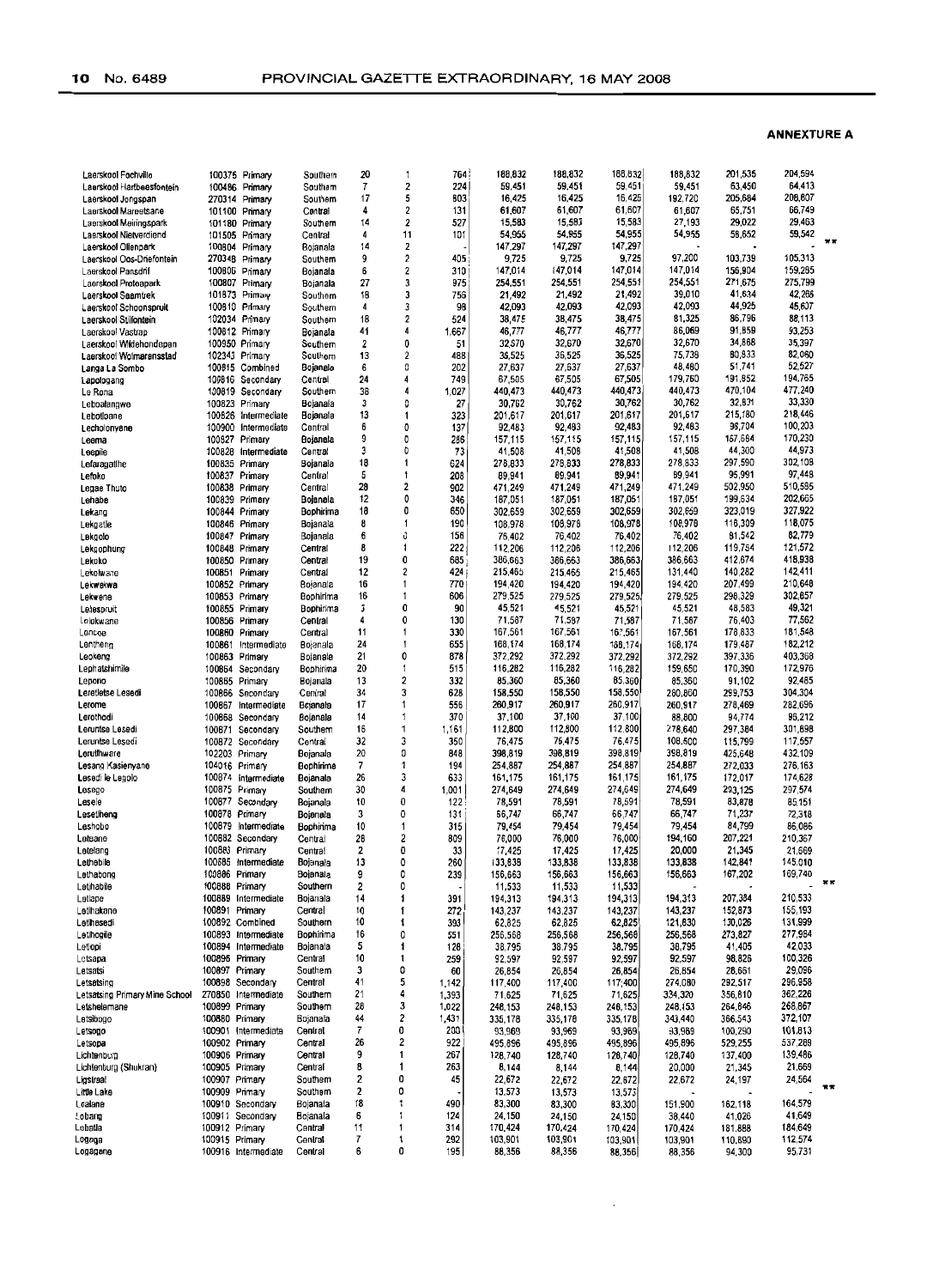|                           |                |                     | Central          | 11           | 2                 | 322   | 178,920 | 178,920 | 178,920 | 178,920 | 190,956            | 193,855 |
|---------------------------|----------------|---------------------|------------------|--------------|-------------------|-------|---------|---------|---------|---------|--------------------|---------|
| Lokaleng                  | 103260         | 100918 Primary      | Central          | 4            | 1                 | 110   | 53,446  | 53,446  | 53,446  | 53,446  | 57.041             | 57,907  |
| Lokaleng                  |                | Intermediate        |                  | 20           | 1                 |       |         | 367,129 | 367,129 | 367,129 | 391,826            | 397,774 |
| Lokgabeng                 | 100919         | Primary             | Bophirima        | 7            | 1                 | 756   | 367,129 |         |         | 109,152 | 116,495            | 118,263 |
| Lokgeng                   | 100920         | Primary             | Bophinma         |              |                   | 217   | 109,152 | 109,152 | 109,152 |         |                    |         |
| Lomanyaneng               | 100921         | Primary             | Central          | 19           | 0<br>$\mathbf{1}$ | 741   | 384,290 | 384,290 | 384,290 | 384,290 | 410.141            | 416,367 |
| Longaneng                 | 100922         | Primary             | Bophirima        | 9            |                   | 246   | 146,321 | 146,321 | 146,321 | 146,321 | 156,164            | 158,535 |
| Loporung                  | 100924         | Intermediate        | Central          | 6            | 0                 | 142   | 75,287  | 75,287  | 75,287  | 75,287  | 80,352             | 81,571  |
| Lorato                    | 100925         | Primary             | Bojanala         | 28           | 4                 | 908   | 181,406 | 181,406 | 181,406 | 217,920 | 232,579            | 236,110 |
| Lore                      | 100927         | Primary             | Central          | 11           | 1                 | 387   | 98,273  | 98,273  | 98,273  | 119,970 | 128,040            | 129.984 |
| Loselong                  | 100929         | Primary             | Bophinma         | 6            | 1                 | 165   | 80,324  | 80,324  | 80,324  | 80,324  | 85,727             | 87.029  |
| Losperformein             | 100931         | Intermediate        | Bojanala         | 4            | 0                 | 71    | 63,484  | 63,484  | 63,484  | 63,484  | 67,755             | 68,783  |
| Lot Mashiane              | 100932         | Combined            | Bojanala         | 14           | 0                 | 293   | 78,413  | 78,413  | 78,413  | 90,830  | 96,940             | 98.412  |
| Lol Phalatse              | 104246         | Primary             | Bojanala         | 13           | 2                 | 693   | 197,359 | 197,359 | 197,359 | 197,359 | 210,635            | 213,833 |
| Lotlamoreng               | 100933         | Primary             | Central          | 13           | 1                 | 477   | 223,485 | 223,485 | 223,485 | 223,485 | 238,519            | 242.140 |
| Louisdal                  | 100934         | Primary             | Central          | 5            | 1                 | 113   | 54,810  | 54,810  | 54,810  | 54,810  | 58,497             | 59,385  |
| Louia Fourie              | 100935         | Intermediate        | Southern         | 4            | 1                 | 90    | 32,740  | 32,740  | 32,740  | 32,740  | 34,942             | 35.473  |
| Louwna                    | 100936         | Primary             | Bophirima        | 4            | 1                 | 154   | 81,001  | 81,001  | 81,001  | 81,001  | 86,450             | 87,762  |
| Ls Baillie Park           |                | 100938 Primary      | Southern         | 15           | 2                 | 538   | 257,370 | 257,370 | 257,370 | 257,370 | 274,683            | 278.853 |
| <b>Ls Brits</b>           | 100801         | Primary             | Bojanala         | 25           | 3                 | 861   | 24,550  | 24,550  | 24,550  | 44,428  | 47,417             | 48,136  |
| Ls Buhrmansdrift          | 100939         | Primary             | Central          | 6            | 2                 | 204   | 59,168  | 59,168  | 59,168  | 59,168  | 63,148             | 64.107  |
| Ls Burgersdorp            | 100226         | Primary             | Central          | 14           | 2                 | 534   | 285,723 | 285,723 | 285,723 | 285,723 | 304,944            | 309.573 |
| Ls De Kroon               |                | 100802 Primary      | Bojanala         | 8            | 2                 | 280   | 148,786 | 148,786 | 148,786 | 148,786 | 158,795            | 161,205 |
| Ls Elandskraal            |                | 100351 Primary      | Bojanala         | 17           | 1                 | 580   | 142,875 | 142,875 | 142,875 | 142,875 | 152,486            | 154,801 |
| Ls Genl. Hendrik Schoeman | 100803         | Primary             | Bojanala         | 18           | 2                 | 717   | 25,579  | 25,579  | 25,579  | 36,997  | 39.486             | 40,085  |
| Ls Gerdau                 |                | 100434 Primary      | Central          | 3            | 0                 | 47    | 20,277  | 20,277  | 20,277  | 20,277  | 21,641             | 21,970  |
| <b>Ls Goudkop</b>         |                | 100465 Primary      | Southern         | 17           | 3                 | 604   | 49,800  | 49,800  | 49,800  | 94,206  | 100,544            | 102,070 |
| Ls Leeudoringstad         | 100829         | Primary             | Southern         | 8            | 1                 | 141   | 4,998   | 4,998   | 4,998   | 20,000  | 21,345             | 21,669  |
| Ls Lichtenburg            | 100903         | Primary             | Central          | 18           | 2                 | 642   | 310.325 | 310,325 | 310,325 | 310,325 | 331,201            | 336,228 |
| Ls Losberg                | 100928         | Primary             | Southem          | 12           | 2                 | 421   | 120,503 | 120,503 | 120,503 | 120,503 | 128,609            | 130,562 |
| Ls M L Fick               |                | 100941 Primary      | Southern         | 22           | 4                 | 784   | 202,813 | 202.813 | 202,813 | 202,813 | 216.456            | 219,742 |
| Ls Mooirivier             | 100943         | Primary             | Southem          | 24           | 3                 | 796   | 200,852 | 200.852 | 200,852 | 200,852 | 214,363            | 217,617 |
| Ls Noordvaal              | 101522         | Primary             | Southern         | 14           | $\overline{c}$    | 443   | 34,275  | 34.275  | 34,275  | 68,754  | 73,379             | 74,493  |
|                           | 101581         | Primary             | Southern         | 16           | 3                 | 604   | 44,925  | 44,925  | 44,925  | 93,741  | 100,047            | 101,566 |
| Ls Orkney                 |                | 100805 Primary      |                  | 16           | 1                 | 679   | 53.250  |         |         | 110.192 | 117,605            | 119,390 |
| Ls P A Theron             | 101680         |                     | Southern         |              | 3                 | 583   |         | 53,250  | 53,250  |         |                    | 98,035  |
| <b>Ls President</b>       |                | Primary             | Southern         | 16           |                   |       | 46,350  | 46,350  | 46,350  | 90.482  | 96,569             |         |
| Ls President Pretorius    | 100946         | Primary             | Scuthern         | 11           | $\overline{2}$    | 586   | 97,590  | 97,590  | 97,590  | 140,640 | 150,101            | 152,379 |
| Ls Rustenburg Noord       | 100798         | Primary             | Bojanala         | 35           | 4                 | 1,188 | 292,002 | 292,002 | 292,002 | 292,002 | 311,645            | 316,376 |
| Ls Sanddrift              |                | 100809 Primary      | Bojanala         | 4            | 2                 | 110   | 50,628  | 50.628  | 50,628  | 50,628  | 54,034             | 54,854  |
| Ls Sannieshof             |                | 101882 Primary      | Central          | 7            | 3                 | 213   | 51,878  | 51,878  | 51,878  | 51,878  | 55,368             | 56,208  |
| Ls Sonop                  | 100811 Primary |                     | Bojanala         | 7            | 2                 | 367   | 90,996  | 90,996  | 90,996  | 90.996  | 97,117             | 98.592  |
| Ls Stellaland             | 102032 Primary |                     | <b>Bophirima</b> | 15           | 9                 | 570   | 134,391 | 134,391 | 134,391 | 136,800 | 146,003            | 148,219 |
| Ls Tosca                  | 102197 Primary |                     | Bophinma         | 3            | 4                 | 53    | 3,225   | 3,225   | 3,225   | 20,000  | 21,345             | 21,669  |
| Ls Unie                   | 102288 Primary |                     | Southern         | 11           | 2                 | 565   | 131.798 | 131,798 | 131,798 | 135,600 | 144,722            | 146,919 |
| Ls Ventersdorp            | 102306         | Primary             | Southern         | 7            | 2                 | 179   | 5,939   | 5,939   | 5,939   | 20,000  | 21,345             | 21,669  |
| Ls Voorwaarts             | 100813 Primary |                     | Bojanala         | 7            | 2                 | 246   | 60,584  | 60,584  | 60,584  | 60,584  | 64,659             | 65,641  |
| Ls Zeerust                | 102354 Primary |                     | Central          | 17           | 0                 | 579   | 16,288  | 16,288  | 16,288  | 29,876  | 31,886             | 32.370  |
| Luka                      | 100949         | Primary             | Bojanala         | 16           | 2                 | 631   | 224,350 | 224,350 | 224,350 | 224,350 | 239,442            | 243.077 |
| Lykso                     | 100951         | intermediate        | Bophirima        | 7            | 1                 | 164   | 38,229  | 38,229  | 38,229  | 50,840  | 54.260             | 55,084  |
| M K Moeti                 | 101204         | Primary             | Central          | g            | 1                 | 342   | 198,135 | 198.135 | 198,135 | 198,135 | 211,464            | 214,674 |
| Maamogwa                  | 100954 Primary |                     | Bophirima        | g            | 1                 | 301   | 163,455 | 153,455 | 163,455 | 163,455 | 174,451            | 177.099 |
| Maano                     | 104001         | Secondary           | Central          | 8            | 0                 | 208   | 41,162  | 41,162  | 41,162  | 59,155  | 63,134             | 64,093  |
| Maatla                    | 100955         | Secondary           | Bophirima        | 24           | 1                 | 744   | 122,675 | 122,675 | 122,675 | 230,640 | 246,155            | 249,892 |
| Mabalaneng                | 100956         | intermediate        | Bojanala         | 10           | 0                 | 130   | 33,000  | 33,000  | 33,000  | 48,917  | 52,207             | 53,000  |
| Mabeskraal                | 100957         | Primary             | Bojanala         | 15           | $\mathbf{1}$      | 462   | 218,730 | 218,730 | 218,730 | 218,730 | 233,444            | 236,988 |
| Mabitse                   | 100959         | Primary             | Bojanala         | 2            | 0                 | 58    | 39,133  | 39,133  | 39,133  | 39,133  | 41,765             | 42,399  |
| Mabone                    | 100960         | Primary             | Bophirima        | 6            | 1                 | 188   | 57,676  | 57,676  | 57,676  | 58,280  | 62,200             | 63,145  |
| Mabule                    | 100963         | Primary             | Central          | 11           | 0                 | 436   | 193,327 | 193,327 | 193,327 | 193,327 | 206,332            | 209,464 |
| Machadam                  |                | 100964 Combined     | Bojanala         | 14           | $\mathbf{1}$      | 405   | 41,100  | 41,100  | 41.100  | 97,200  | 103,739            | 105,313 |
| Machekela                 |                | 100965 Combined     | Bojanala         | 24           | $\mathbf{1}$      | 724   | 128,275 | 128,275 | 128,275 | 224,440 | 239,538            | 243,174 |
| Machama                   | 100966 Primary |                     | Bojanala         | 19           | 0                 | 606   | 297,466 | 297,466 | 297,466 | 297,466 | 317,477            | 322,296 |
| Madiba                    |                | 100967 Combined     | Central          | 17           | 1                 | 502   | 228,491 | 228,491 | 228,491 | 228,491 |                    | 247,563 |
| Madiba Uliwa              | 104250 Primary |                     | Bojanala         | 10           | 0                 | 670   | 128,067 | 128,067 | 128,067 | 160,800 | 243,862<br>171,617 | 174,222 |
|                           | 100968 Primary |                     |                  | 4            | 0                 |       |         |         |         |         |                    |         |
| Madibana                  |                |                     | Central          |              | 4                 | 108   | 60,649  | 60,649  | 60,649  | 60,649  | 64,729             | 65,711  |
| Madibeng                  | 100970 Primary |                     | Southern         | 23           |                   | 814   | 391,313 | 391,313 | 391,313 | 391,313 | 417,637            | 423,976 |
| Madibogo                  |                | 104057 Secondary    | Central          | 23           | 0                 | 630   | 78,677  | 78,677  | 78,677  | 151,200 | 161,371            | 163,821 |
| Madibogo Bathaping        | 100972 Primary |                     | Central          | 21           | 1                 | 833   | 392,280 | 392,280 | 392,280 | 392,280 | 418,669            | 425,024 |
| Madibogo Pan              | 100973 Primary |                     | Central          | 23           | 0                 | 852   | 432,137 | 432,137 | 432,137 | 432,137 | 461,207            | 468,208 |
| Madidi                    | 100974 Primary |                     | Bojanala         | 13           | Û                 | 264   | 70,797  | 70,797  | 70,797  | 70,797  | 75,560             | 76,707  |
| Madima                    | 100975 Primary |                     | Bojanala         | 6            | 1                 | 342   | 139,841 | 139,841 | 139,841 | 139,841 | 149,248            | 151,514 |
| Madinvane                 | 100976 Primary |                     | Bojanala         | 6            | 0                 | 159   | 105,899 | 105,899 | 105,899 | 105,899 | 113,023            | 114,739 |
| Madipelesa                | 100977 Primary |                     | Bophirima        | 12           | 1                 | 463   | 268,620 | 268,620 | 268,620 | 268,620 | 286,690            | 291,042 |
| Madithamaga               | 100979 Primary |                     | Bophirima        | 2            | 0                 | 37    | 15,365  | 15,365  | 15,365  | 20,000  | 21,345             | 21,669  |
| Madutle                   | 100981 Primary |                     | Bojanala         | 24           | 2                 | 897   | 497,766 | 497,766 | 497,766 | 497,766 | 531,251            | 539,315 |
| Madutu                    | 100982 Primary |                     | Central          | $\mathbf{z}$ | 0                 | 28    | 11,956  | 11,956  | 11,956  | 20,000  | 21,345             | 21,669  |
| Mafale                    | 100983 Primary |                     | Bojanala         | 9            | 1                 | 404   | 89,878  | 89,878  | 89,878  | 96,960  | 103,482            | 105,053 |
| Mafanela                  |                | 103617 Secondary    | Bojanala         | 21           | 0                 | 580   | 122,456 | 122,456 | 122,456 | 141,764 | 151,300            | 153,597 |
| Maferiya                  |                | 100986 Intermediate | Bojanala         | 25           | 1                 | 581   | 344,235 | 344,235 | 344,235 | 344,235 | 367,392            | 372,969 |
| Mafikeng                  |                | 100984 Secondary    | Central          | 15           | 4                 | 515   | 51,600  | 51,600  | 51,600  | 123,600 | 131,915            | 133,917 |
| Mafikeng                  | 104055 Primary |                     | Central          | 14           | 1                 | 543   | 140,888 | 140,888 | 140,888 | 140,888 | 150,366            | 152,648 |
| Mafikeng Preparatory      | 100985 Primary |                     | Central          | 13           | 0                 | 393   | 101,075 | 101,075 | 101,075 | 101,075 | 107,874            | 109,512 |
| Magaabue                  | 100988 Primary |                     | Bophirima        | 2            | 0                 | 59    | 34,393  | 34,393  | 34,393  | 34,393  | 36,707             | 37,264  |
| Magalane                  | 100989 Primary |                     | Bojanala         | 3            | 0                 | 17    | 17,869  | 17,869  | 17,869  | 20,000  | 21,345             | 21,669  |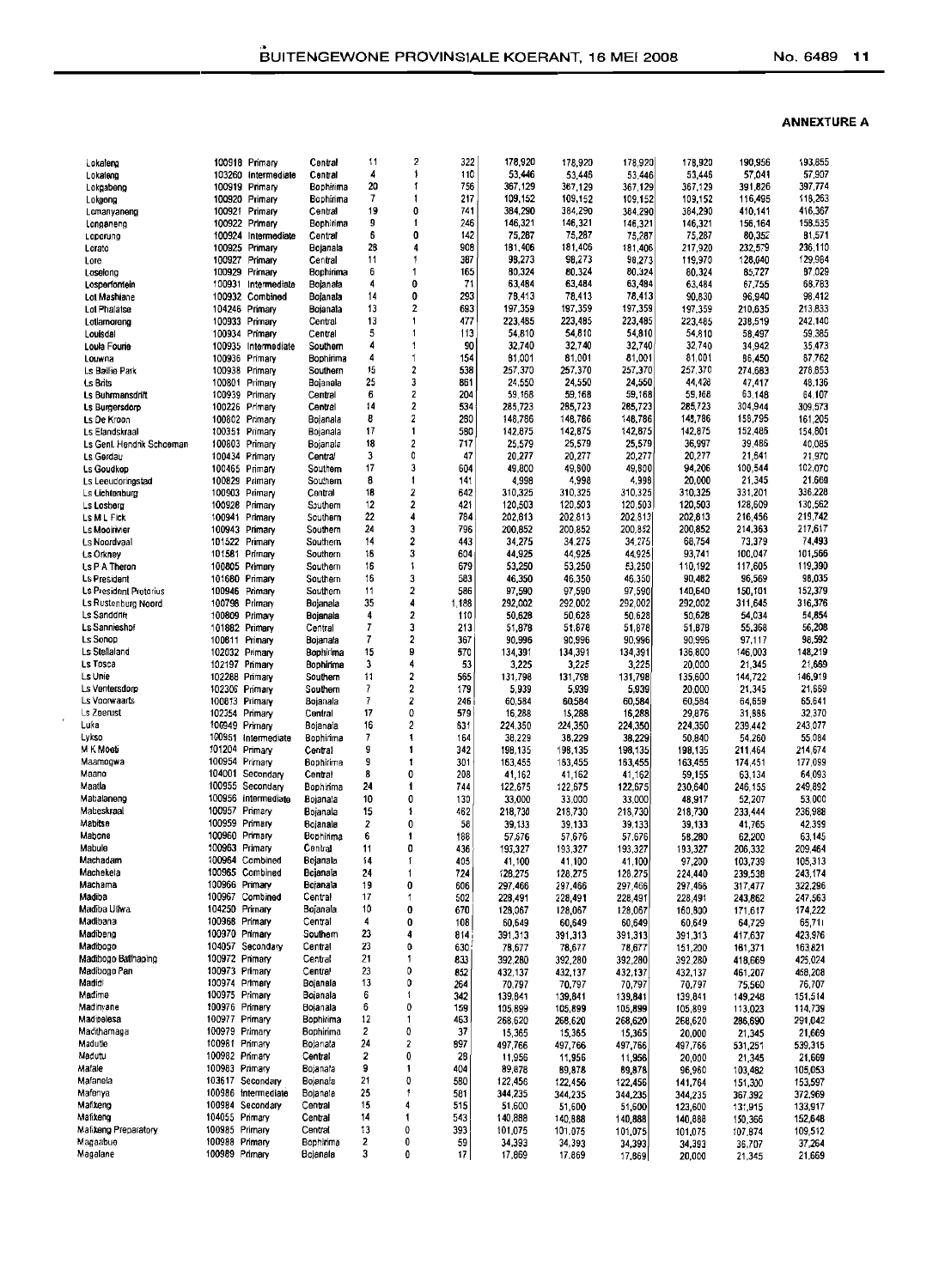|                         | 100990         | Moses Kotane        | Secondar  | 3                       | 0                       | 49    |         |         |         | 23,355  | 24,926  | ×<br>25,304                         |
|-------------------------|----------------|---------------------|-----------|-------------------------|-------------------------|-------|---------|---------|---------|---------|---------|-------------------------------------|
| Magareng                |                |                     |           |                         |                         |       |         |         |         |         |         |                                     |
| Magata                  | 100991         | Intermediate        | Bojanala  | 1                       | 0                       | 17    | 11,679  | 11.679  | 11,679  | 20,000  | 21,345  | 21,669                              |
| Magokgwane              |                | 100992 Primary      | Central   | 7                       | $\overline{\mathbf{c}}$ | 197   | 102,965 | 102,965 | 102.965 | 102,965 | 109,891 | 111,560                             |
| Magong                  |                | 100994 Primary      | Bojanala  | 5                       | 1                       | 143   | 71,272  | 71,272  | 71,272  | 71,272  | 76,066  | 77.221                              |
| Magwape                 |                | 100996 Primary      | Central   | 2                       | O                       | 25    | 16,882  | 16,882  | 16,882  | 20,000  | 21,345  | 21,669                              |
|                         |                |                     |           | $\overline{\mathbf{2}}$ | 0                       | 31    |         |         |         |         |         | 21,669                              |
| Mahahakgetwa            | 100997         | Primary             | Boohirima |                         |                         |       | 11,863  | 11.863  | 11,863  | 20,000  | 21,345  |                                     |
| Maheelo                 | 100998         | Intermediate        | Southern  | 6                       | 1                       | 195   | 90,188  | 90.188  | 90.188  | 90.188  | 96,255  | 97,716                              |
| Mahlomabedi             | 101000         | Primary             | Southern  | 5                       | 1                       | 147   | 82,803  | 82,803  | 82,803  | 82,803  | 88,373  | 89,715                              |
| Mahobotle               |                | 101303 Primary      | Bojanala  | 27                      | $\overline{2}$          | 913   | 443,657 | 443,657 | 443,657 | 443,657 | 473,502 | 480,690                             |
| Mahube                  |                | 101002 Intermediate | Southern  | 6                       | 1                       | 311   | 145,395 |         |         | 145.395 | 155.176 | 157,531                             |
|                         |                |                     |           |                         |                         |       |         | 145,395 | 145,395 |         |         |                                     |
| Mahube                  |                | 104010 Primary      | Central   | 8                       | $\overline{2}$          | 216   | 110,306 | 110,306 | 110,306 | 110,306 | 117,726 | 119,513                             |
| Maikao                  |                | 101005 Primary      | Bophirima | 13                      | 1                       | 492   | 233,063 | 233,063 | 233,063 | 233,063 | 248,741 | 252,517                             |
| Maiketso                |                | 101006 Primary      | Bophirima | 15                      | 1                       | 776   | 374,043 | 374,043 | 374,043 | 374,043 | 399,205 | 405,265                             |
|                         |                | 101007 Primary      | Central   | 11                      | 1                       | 343   | 169,760 | 169,760 | 169,760 | 169.760 | 181,180 | 183.930                             |
| Mailakgang              |                |                     |           |                         |                         |       |         |         |         |         |         |                                     |
| Maile                   |                | 101008 Primary      | Bojanala  | 2                       | 0                       | 30    | 19,603  | 19,603  | 19,603  | 20,000  | 21,345  | 21,669                              |
| Maimane                 |                | 101009 Primary      | Bojanala  | 7                       | 0                       | 108   | 32,428  | 32,428  | 32,428  | 32,428  | 34,609  | 35,135                              |
| Maitemonelo             |                | 105124 Secondary    | Southern  | 15                      | 0                       | 622   | 205,100 | 205,100 | 205,100 | 205,100 | 218,897 | 222,220                             |
| Majabe                  |                | 101012 Primary      | Central   | 9                       | 1                       | 281   | 134,284 | 134,284 | 134,284 | 134,284 | 143,317 | 145,493                             |
|                         |                |                     |           | 32                      | 1                       |       |         |         |         |         |         |                                     |
| Majakaneng              |                | 101013 Primary      | Bojanala  |                         |                         | 1,288 | 657,007 | 657,007 | 657,007 | 657,007 | 701,204 | 711,848                             |
| Majeakgoro              |                | 101015 Primary      | Bophirima | 9                       | ٥                       | 257   | 136,254 | 136,254 | 136,254 | 136,254 | 145,420 | 147,627                             |
| Maje-motswedi           |                | 101014 Primary      | Southern  | 3                       | 0                       | 94    | 41.160  | 41,160  | 41.160  | 41,160  | 43,929  | 44,596                              |
| Majeng                  |                | 101016 Secondary    | Bophinma  | 25                      | 2                       | 665   | 82,875  | 82,875  | 82,875  | 189,126 | 201,849 | 204,913                             |
|                         |                |                     |           |                         | 1                       |       |         |         |         |         |         |                                     |
| Makalaathutwa           | 101017         | Primary             | Bophirima | 4                       |                         | 89    | 45,945  | 45,945  | 45,945  | 45,945  | 49,036  | 49,780                              |
| Makame                  |                | 101018 Primary      | Bophirima | $\overline{2}$          | 0                       | 37    | 19,704  | 19,704  | 19,704  | 20,000  | 21,345  | 21,669                              |
| Makanyaneng             | 101019         | intermediate        | Bojanala  | 20                      | 0                       | 407   | 283,140 | 283,140 | 283,140 | 283,140 | 302,187 | 306,774                             |
| Makapanstad             | 101020         | Primary             | Bojanala  | 9                       | 2                       | 271   | 164,301 | 164,301 | 164,301 | 164,301 | 175,354 | 178,015                             |
|                         |                |                     |           |                         |                         |       |         |         |         |         |         |                                     |
| Makekeng                | 101021         | Primary             | Bojanala  | 18                      | 1                       | 740   | 356,308 | 356,308 | 356,308 | 356,308 | 380,277 | 386,049                             |
| Makgabana               | 104107         | Primary             | Central   | 8                       | 0                       | 208   | 103,955 | 103,955 | 103,955 | 103,955 | 110,948 | 112,632                             |
| Makgabettoane           | 101022         | Primary             | Bojanala  | 6                       | 0                       | 133   | 53,316  | 53,316  | 53,316  | 53,316  | 56,903  | 57,766                              |
| Makgatihanong           | 101023         | Primary             | Bojanala  | 13                      | 0                       | 465   | 251,524 | 251,524 | 251,524 | 251,524 | 268,444 | 272,519                             |
|                         |                |                     |           |                         |                         |       |         |         |         |         |         |                                     |
| Makgethe                |                | 101024 Intermediate | Bophirima | 7                       | 0                       | 144   | 72,536  | 72.536  | 72.536  | 72,536  | 77,415  | 78,591                              |
| Makgetia                | 101025         | Intermediate        | Central   | 15                      | 2                       | 364   | 208,433 | 208,433 | 208 433 | 208,433 | 222,454 | 225,831                             |
| Makgobi                 | 101027         | Primary             | Central   | 7                       | ٥                       | 220   | 101,700 | 101,700 | 101,700 | 101,700 | 108,541 | 110,189                             |
| Makgojwa                | 101029         | Combined            | Centra!   | 9                       | 1                       | 187   | 25,375  | 25,375  | 25,375  | 53,183  | 56,761  | 57,622                              |
|                         |                |                     |           |                         |                         |       |         |         |         |         |         |                                     |
| Makgophaneng            | 101031 Primary |                     | Bojanala  | 12                      | 1                       | 410   | 215,888 | 215,888 | 215,888 | 215,888 | 230,411 | 233,908                             |
| Makgophe                | 101032 Primary |                     | Bojanala  | 5                       | D                       | 118   | 35,887  | 35,887  | 35,887  | 35,887  | 38,301  | 38,883                              |
| Makgori                 | 101033 Primary |                     | Central   | 8                       | 0                       | 268   | 124,336 | 124,336 | 124,336 | 124,336 | 132,700 | 134,714                             |
| Makgwe                  | 101034 Primary |                     | Central   | 16                      | 0                       | 462   | 257,502 | 257,502 | 257,502 | 257 502 | 274,824 | 278,996                             |
|                         |                |                     |           |                         |                         |       |         |         |         |         |         |                                     |
| Makoba                  |                | 101036 Secondary    | Bojanala  | 7                       | 1                       | 100   | 23,100  | 23,100  | 23,100  | 31,000  | 33,085  | 33,588                              |
| Makopye More            |                | 101038 Intermediate | Bojanala  | 23                      | 1                       | 409   | 106,264 | 106,264 | 106,264 | 114,341 | 122,033 | 123,885                             |
| Makoshong               | 101039 Primary |                     | Bojanala  | 6                       | 0                       | 127   | 65,300  | 65,300  | 65,300  | 65,300  | 69,693  | 70,751                              |
| Makuka                  |                | 101040 Secondary    | Bojanala  | 14                      | C                       | 319   | 71,925  | 71,925  | 71,925  | 98.890  | 105,542 | 107 144                             |
|                         | 101041 Primary |                     |           | 4                       | 1                       | 225   | 97.441  | 97,441  |         |         |         | 105,575                             |
| Makwassie               |                |                     | Southem   |                         |                         |       |         |         | 97,441  | 97,441  | 103,996 |                                     |
| Makweleng               | 101042 Primary |                     | Bojanala  | 10                      | 0                       | 161   | 80,237  | 80,237  | 80,237  | 80,237  | 85,635  | 86,934                              |
| Malatse Motsepe         |                | 101043 Secondary    | Bojanala  | 29                      | 4                       | 736   | 76,400  | 76,400  | 76,400  | 176,640 | 188,523 | 191,384                             |
| Malebelele              | 101044 Primary |                     | Central   | 15                      | $\overline{\mathbf{z}}$ | 455   | 315,205 | 315,205 | 315,205 | 315,205 | 336.409 | 341,516                             |
| Malebogo                | 101045 Primary |                     | Bophirima | 2                       | 0                       | 34    | 17,058  | 17,058  | 17,058  | 20,000  | 21,345  | 21,669                              |
|                         |                |                     |           |                         |                         |       |         |         |         |         |         |                                     |
| Malebogo                | 101046 Primary |                     | Central   | 12                      | 0                       | 574   | 268,582 | 268,582 | 268,582 | 268,582 | 286,650 | 291,001                             |
| Maledu Molepa           |                | 101047 Intermediate | Bojanala  | 12                      | 0                       | 176   | 42,236  | 42,236  | 42,236  | 42,240  | 45,081  | 45,766                              |
| Malefo                  |                | 101048 Secondary    | Bojanala  | 24                      | 1                       | 655   | 133,875 | 133,875 | 133,875 | 203,050 | 216,709 | 219,999                             |
| Malefo Melea            |                | 101049 Intermediate | Central   | 11                      | 0                       | 253   | 127,127 | 127.127 | 127,127 | 127,127 | 135,679 | 137,738                             |
|                         |                |                     |           |                         |                         |       |         |         |         |         |         |                                     |
| Malepe Middle           |                | 101051 Combined     | Bophinma  | 9                       | 0                       | 260   | 40,250  | 40,250  | 40,250  | 80,600  | 86,022  | 87,328                              |
| Malgasfontein           | 101052 Primary |                     | Central   | 1                       | 0                       |       | 9,899   | 9,899   | 9.899   |         |         | $\pi\pi$                            |
| Mamagalieskraal         |                | 101054 intermediate | Bojanala  | 12                      | 0                       | 365   | 182,504 | 182,504 | 182,504 | 182,504 | 194,781 | 197,738                             |
| Mamalebang              |                | 101055 Intermediate | Bophinma  | 16                      | 1                       | 375   | 210,946 | 210,946 | 210,946 | 210.946 | 225,136 | 228,554                             |
|                         |                |                     |           |                         |                         |       |         |         |         |         |         |                                     |
| Mammutla                | 101065 Primary |                     | Bophinma  | 11                      | 1                       | 323   | 154,019 | 154,019 | 154,019 | 154,019 | 164,380 | 166,875                             |
| Mammutla                |                | 105077 Secondary    | Bophinma  | 25                      | 0                       | 638   |         |         |         | 165,469 | 176,600 | $\overline{\phantom{a}}$<br>179,281 |
| Mamodimakwana           | 101058 Primary |                     | Bojanala  | 7                       | 0                       | 225   | 124,175 | 124,175 | 124,175 | 124,175 | 132,528 | 134,540                             |
| Mamogale Segale         | 101059 Primary |                     | Bolanala  | 7                       | 0                       | 186   | 109,361 | 109,361 | 109,361 | 109.361 | 116,718 | 118,489                             |
|                         |                |                     |           |                         |                         |       |         |         |         |         |         |                                     |
| mamoratwa               |                | 101060 Combined     | Central   | 22                      | 2                       | 663   | 137,900 | 137,900 | 137,900 | 205,530 | 219,356 | 222,686                             |
| Mampadi                 |                | 101062 Secondary    | Bojanala  | 12                      | 2                       | 192   | 39,515  | 39,515  | 39,515  | 51,128  | 54,567  | 55,396                              |
| Mampho                  |                | 104004 Secondary    | Southern  | 19                      | 1                       | 706   | 311,678 | 311,678 | 311,678 | 311,678 | 332,645 | 337,694                             |
| Mamusa                  | 101064 Primary |                     | Southern  | 30                      | 4                       | 1,077 | 260,220 | 260,220 | 260,220 | 260,220 | 277,725 | 281,941                             |
|                         |                |                     |           |                         |                         |       |         |         |         |         |         |                                     |
| Manamakgotha Commercial |                | 101066 Secondary    | Boianala  | 23                      | 0                       | 698   | 124,600 | 124,600 | 124,600 | 216,380 | 230,936 | 234,441                             |
| Manamolela              | 101068 Primary |                     | Central   | 13                      | 1                       | 550   | 280,997 | 280,997 | 280,997 | 280,997 | 299,900 | 304,452                             |
| Manana                  |                | 101069 Intermediate | Central   | 12                      | 1                       | 413   | 205,235 | 205,235 | 205,235 | 205,235 | 219,041 | 222,366                             |
| Mankgekgethe            | 101070 Primary |                     | Bojanala  | 5                       | 0                       | 64    | 10,000  | 10,000  | 10,000  | 20,000  | 21,345  | 21,669                              |
| Mankuroane Tech & Comm. |                | 101071 Secondary    |           | 19                      | 1                       |       |         |         |         |         |         |                                     |
|                         |                |                     | Boohinma  |                         |                         | 535   | 94,850  | 94,850  | 94,850  | 165,850 | 177,007 | 179,694                             |
| Manno                   | 101072 Primary |                     | Central   | 10                      | 1                       | 350   | 183,122 | 183,122 | 183,122 | 183,122 | 195,441 | 198,407                             |
| Manoane                 | 101073 Primary |                     | Central   | 15                      | 1                       | 341   | 201,239 | 201,239 | 201,239 | 201,239 | 214,776 | 218,037                             |
| Manogelo                | 101074 Primary |                     | Central   | 9                       | 1                       | 347   | 155,337 | 155,337 | 155,337 | 155,337 | 165,787 | 168,303                             |
|                         |                |                     |           |                         |                         |       |         |         |         |         |         |                                     |
| Manthe                  | 101075 Primary |                     | Bophirima | 9                       | 1                       | 274   | 123,783 | 123,783 | 123,783 | 123,783 | 132,110 | 134,115                             |
| Mantsa                  | 101076 Primary |                     | Central   | 7                       | 2                       | 298   | 121,566 | 121,566 | 121,566 | 121,566 | 129,744 | 131,713                             |
| Mantserre               | 101077 Primary |                     | Bojanala  | 6                       | 1                       | 201   | 109,123 | 109,123 | 109,123 | 109,123 | 116,464 | 118,232                             |
| Manisho                 |                | 101078 Intermediate | Bojanala  | 3                       | 1                       | 124   | 71,368  | 71,368  | 71,368  | 71,368  | 76,169  | 77,325                              |
|                         |                |                     |           |                         |                         |       |         |         |         |         |         |                                     |
| Mackaneng               | 101080 Primary |                     | Central   | 12                      | 1                       | 420   | 206,533 | 206,533 | 206,533 | 206,533 | 220,426 | 223,773                             |
| Maologane               | 101081 Primary |                     | Bojanala  | 7                       | 0                       | 139   | 79,597  | 79,597  | 79,597  | 79,597  | 84,951  | 86,241                              |
| Maotwe                  |                | 101082 Intermediate | Bojanala  | 6                       | ٥                       | 106   | 31,888  | 31,888  | 31,888  | 38,394  | 40,977  | 41,599                              |
| Mapaputle               | 101083 Primary |                     | Bojanala  | 5                       | ٥                       | 96    | 23,357  | 23,357  | 23,357  | 23,357  | 24,928  | 25,307                              |
|                         |                |                     |           | 4                       | ٥                       |       |         |         |         |         |         |                                     |
| Maphepane               | 101086 Primary |                     | Central   |                         |                         | 30    | 36,482  | 36,482  | 36,482  | 36,482  | 38,936  | 39,527                              |
| Maphoitsile             | 101088 Primary |                     | Bophinma  | 17                      | 1                       | 531   | 274,805 | 274,805 | 274,805 | 274,805 | 293,291 | 297,743                             |
| Mapitiki                | 101089 Primary |                     | Bophirima | 5                       | 1                       | 136   | 71,538  | 71,538  | 71,538  | 71,538  | 76,350  | 77,509                              |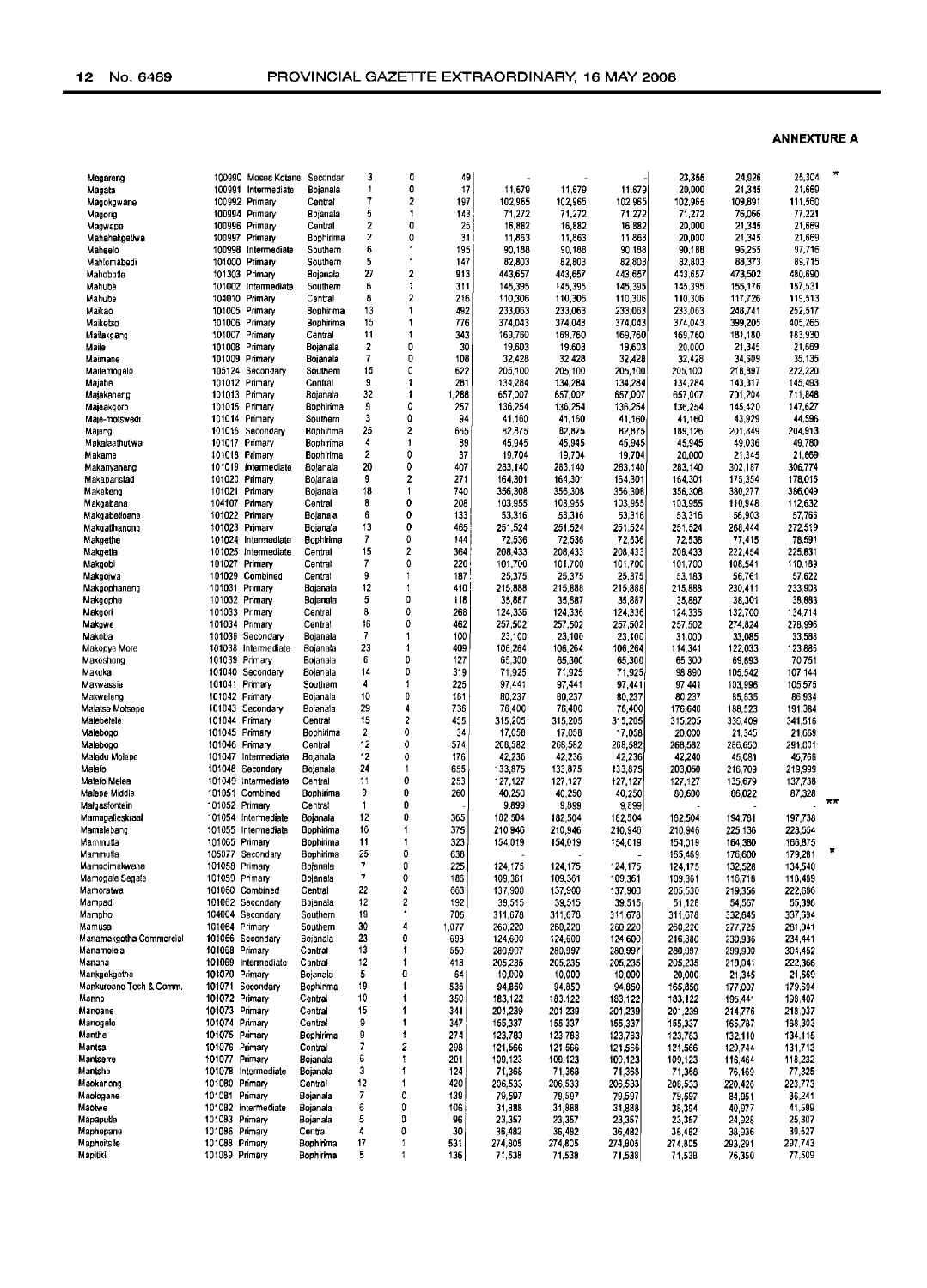| Maramage                          |                                  | 101092 Primary                 | Central               | 6                       | 1                       | 67           | 36,485             | 36,485             | 36,485             | 36,485             | 38,939             | 39,530                             |  |
|-----------------------------------|----------------------------------|--------------------------------|-----------------------|-------------------------|-------------------------|--------------|--------------------|--------------------|--------------------|--------------------|--------------------|------------------------------------|--|
| Maranatha                         |                                  | 101093 Primary                 | Bophinma              | 5                       | 1                       | 109          | 66,412             | 66,412             | 66,412             | 66,412             | 70,880             | 71,955                             |  |
| Maranatha                         |                                  | 101094 Intermediate            | Bophinma              | 7                       | 1                       | 215          | 87,195             | 87,195             | 87,195             | 87,195             | 93,061             | 94,473                             |  |
| Marang                            |                                  | 101095 Primary                 | Bojanala              | 12                      | 0                       | 311          | 148.064            | 148,064            | 148,064            | 148,064            | 158,024            | 160,423                            |  |
| Marapo a Thutwa Co                |                                  | 101097 Primary                 | Bojanala              | 8                       | 1                       | 300          | 157,051            | 157,051            | 157,051            | 157,051            | 167,616            | 170,160                            |  |
| Marekwa                           |                                  | 101103 Primary                 | Central               | 14                      | 1                       | 356          | 206,775            | 206,775            | 206,775            | 206,775            | 220.685            | 224,035                            |  |
| Marema                            |                                  | 101104 Intermediate            | Bojanala              | 15                      | 1                       | 596          | 304,970            | 304,970            | 304,970            | 304,970            | 325,485            | 330.426                            |  |
| Maretwane                         |                                  | 101106 Primary                 | Bojanala              | 3                       | 1                       | 116          | 38,378             | 38,378             | 38,378             | 38,378             | 40,960             | 41,581                             |  |
| Marikana                          |                                  | 101110 Primary                 | Bojanala              | 26                      | 2                       | 658          | 270,362            | 270,362            | 270,362            | 270,362            | 288,549            | 292,929                            |  |
| Marikana                          |                                  | 101111 Combined                | Bojanala              | 17                      | 0                       | 943          | 147,525            | 147,525            | 147,525            | 292,330            | 311,995<br>128,811 | 316,731<br>130,766                 |  |
| Marope                            |                                  | 101113 Primary                 | Bophirima             | 5                       | 1<br>1                  | 217          | 120,692            | 120,692            | 120,692<br>336,081 | 120,692<br>336,081 | 358,689            | 364,134                            |  |
| Marotse                           |                                  | 101116 Primary                 | Central               | 20<br>9                 | 0                       | 648<br>176   | 336,081<br>41,985  | 336,081<br>41,985  | 41,985             | 54,560             | 58,230             | 59,114                             |  |
| Maruapula<br>Maruatona            | 103606<br>101117                 | Combined<br>Primary            | Central<br>Bojanala   | 23                      | 0                       | 765          | 403,799            | 403,799            | 403,799            | 403,799            | 430,963            | 437,505                            |  |
| Maruatona Dikobe                  |                                  | 101118 Secondary               | Bojanala              | 5                       | 0                       | 101          | 21,000             | 21,000             | 21,000             | 31,310             | 33,416             | 33,923                             |  |
| Marubising                        | 101119                           | Secondary                      | Bophirima             | 18                      | 0                       | 456          | 71,250             | 71,250             | 71,250             | 151,301            | 161 479            | 163.930                            |  |
| Marumolwa                         |                                  | 101122 Intermediate            | Central               | 6                       | 1                       | 274          | 67,279             | 67,279             | 67,279             | 77,926             | 83,168             | 84 431                             |  |
| Masamane                          | 101124                           | Primary                        | Central               | 10                      | 1                       | 236          | 165,285            | 165,285            | 165,285            | 165,285            | 176,404            | 179,082                            |  |
| Masedi                            |                                  | 101126 Primary                 | Southern              | 33                      | 4                       | 1,215        | 337,897            | 337,897            | 337,897            | 337,897            | 360,628            | 366,102                            |  |
| Maselwanyane                      | 104037                           | Secondary                      | Central               | 8                       | 0                       | 242          | 34,825             | 34,825             | 34,825             | 75,020             | 80,067             | 81,282                             |  |
| Masephe                           |                                  | 101127 Primary                 | Central               | 11                      | 0                       | 406          | 210,735            | 210,735            | 210,735            | 210,735            | 224,911            | 228,325                            |  |
| Mashilo Matsho                    |                                  | 101129 Primary                 | Bojanala              | 8                       | $\overline{\mathbf{2}}$ | 297          | 146,078            | 146,078            | 146,078            | 146,078            | 155,905            | 158,271                            |  |
| Mashwelwa                         |                                  | 101130 Primary                 | Central               | 14                      | 1                       | 280          | 134,575            | 134,575            | 134,575            | 134,575            | 143,628            | 145,808<br>$\overline{\mathbf{x}}$ |  |
| Massekier                         |                                  | 101133 Primary                 | Bojanala              | $\overline{\mathbf{2}}$ | 0                       |              | 13,608             | 13,608             | 13,608             |                    |                    |                                    |  |
| Massouskop                        |                                  | 101135 Primary                 | Bophirima             | $\overline{c}$          | 0<br>O                  | 23           | 16,048             | 16,048             | 16,048             | 20,000             | 21,345             | 21,669<br>97,503                   |  |
| Masutihe                          |                                  | 101136 Primary                 | Central               | 5<br>14                 | 1                       | 167          | 89,991             | 89,991<br>98,376   | 89,991<br>98,376   | 89,991<br>98,376   | 96,045<br>104,994  | 106,588                            |  |
| Maswana Moiloa                    | 101137                           | 101413 Intermediate            | Central<br>Bojanala   | 23                      | 1                       | 406<br>550   | 98,376<br>159,844  | 159,844            | 159,844            | 159,844            | 170,597            | 173,186                            |  |
| Matale<br>Matau                   |                                  | Intermediate<br>101138 Primary | Bojanala              | 5                       | 1                       | 129          | 29,695             | 29,695             | 29,695             | 30,960             | 33,043             | 33,544                             |  |
| Mateane                           |                                  | 101139 Primary                 | Central               | 8                       | 1                       | 219          | 120,346            | 120,346            | 120,346            | 120,346            | 128,442            | 130,391                            |  |
| Matetenene                        |                                  | 101140 Secondary               | Bojanala              | 14                      | 0                       | 409          | 57,125             | 57,125             | 57,125             | 129,971            | 138,714            | 140,820                            |  |
| Mathateng                         |                                  | 105059 Primary                 | Central               | 3                       | 0                       | 245          | 86,905             | 86.905             | 86,905             | 86,905             | 92,751             | 94,159                             |  |
| Mathibetstad                      |                                  | 101141 Primary                 | Bojanala              | 8                       | $\overline{2}$          | 193          | 58,707             | 58,707             | 58,707             | 58,707             | 62,656             | 63,607                             |  |
| Mathopestat                       |                                  | 101142 Primary                 | Bojanala              | 6                       | 1                       | 170          | 63,531             | 63,531             | 63,531             | 63,531             | 67,805             | 68,834                             |  |
| Mathule                           |                                  | 101143 Primary                 | Bojanala              | 3                       | 0                       | 31           | 19,022             | 19.022             | 19,022             | 20,000             | 21,345             | 21,669                             |  |
| Matiki Mooketsi                   |                                  | 104047 Primary                 | Bojanala              | 10                      | 0                       | 370          | 121,541            | 121,541            | 121,541            | 121,541            | 129,717            | 131,686                            |  |
| Matlaba                           |                                  | 101145 Primary                 | Central               | 15                      | $\mathbf{1}$            | 515          | 241,215            | 241,215            | 241,215            | 241,215            | 257,442            | 261,349                            |  |
| Matlaisane                        |                                  | 101147 Secondary               | Bojanala              | 26                      | 2                       | 760          | 154,356            | 154,356            | 154,356            | 182,400            | 194,670            | 197,625                            |  |
| Madakana                          |                                  | 101148 Intermediate            | Bojanala              | 8                       | 1                       | 199          | 83,945             | 83,945             | 83,945             | 83,945             | 89,592             | 90,952                             |  |
| Matlametio                        |                                  | 101149 Primary                 | Bojanala              | 6                       | 1                       | 142          | 80,033             | 80,033             | 80,033             | 80,033             | 85,417             | 86,713                             |  |
| Matiape                           |                                  | 101150 Primary                 | Central               | 43                      | 5                       | 1,567        | 764,585            | 764,585            | 764,585            | 764,585            | 816,019            | 828,406                            |  |
| Matihaba Tihabe                   |                                  | 101151 Primary                 | Bophirima             | 2                       | 0                       | 61           | 28,228             | 28,228             | 28,228             | 28,228             | 30,127             | 30,584                             |  |
| Matihajaneng                      |                                  | 101152 Primary                 | Southern              | 35                      | 3<br>2                  | 1,314        | 607,474            | 607,474            | 607,474            | 607,474<br>230,080 | 648,339<br>245,557 | 658,181<br>249,285                 |  |
| Matihalang<br>Mathare Moholo      | 101154                           | Secondary<br>101144 Primary    | Southern<br>Bophirima | 25<br>14                | 1                       | 809<br>482   | 104,000<br>225,684 | 104,000<br>225,684 | 104,000<br>225,684 | 225,684            | 240,866            | 244,522                            |  |
| Matihare Mokautu                  |                                  | 101155 Secondary               | Bojanala              | 15                      | 2                       | 418          | 50,250             | 50,250             | 50,250             | 118,879            | 126,876            | 128,802                            |  |
| Mathonyane                        |                                  | 101156 Primary                 | Central               | 8                       | 0                       | 199          | 108,834            | 108,834            | 108,834            | 108,834            | 116,155            | 117,919                            |  |
| Matihware                         |                                  | 101157 Primary                 | Bojanala              | 15                      | 1                       | 570          | 144,640            | 144,640            | 144,640            | 144,640            | 154,370            | 156,713                            |  |
| Matloding                         | 101158 Primary                   |                                | Central               | 18                      | 0                       | 661          | 269,157            | 269,157            | 269,157            | 269,157            | 287,263            | 291,624                            |  |
| Matlosane                         | 101159                           | Secondary                      | Southern              | 34                      | 3                       | 808          | 133,628            | 133,628            | 133,628            | 207,998            | 221,990            | 225,360                            |  |
| Matsheng                          |                                  | 101165 Primary                 | Bophirima             | 13                      | $\mathbf{1}$            | 393          | 210,407            | 210,407            | 210,407            | 210,407            | 224,561            | 227,970                            |  |
| Matshobana                        |                                  | 101166 Intermediate            | Bojanala              | 5                       | 0                       | 97           | 45,792             | 45,792             | 45,792             | 45,792             | 48,872             | 49,614                             |  |
| Matsukubyane                      |                                  | 101167 Intermediate            | Bojanala              | 23                      | 1                       | 703          | 332,580            | 332,580            | 332,580            | 332,580            | 354,953            | 360,341                            |  |
| Matthews Mangope                  |                                  | 101169 Combined                | Central               | 15                      | 1                       | 346          | 104,086            | 104,086            | 104,086            | 107,260            | 114,475            | 116,213                            |  |
| Matuana                           | 101170 Primary                   |                                | Bojanala              | 13                      | 0                       | 379          | 127,072            | 127,072            | 127,072            | 127,072            | 135,620            | 137,679                            |  |
| Matumelo                          | 101171 Primary                   |                                | Southern              | 3                       | ٥                       | 45           | 32,516             | 32,516             | 32,516             | 32,516             | 34,703             | 35,230                             |  |
| Matutu                            |                                  | 101172 Intermediate            | Bojanala              | 12                      | ٥                       | 256          | 136,687            | 136,687            | 136,687            | 136,687            | 145,882            | 148,096                            |  |
| Maud Zibi                         | 101173 Primary                   |                                | Bojanala              | 4<br>9                  | 0<br>0                  | 60<br>378    | 26,762             | 26,762             | 26,762             | 26,762<br>142.243  | 28,562<br>151,812  | 28,996<br>154,116                  |  |
| Maumong                           | 101174 Primary                   |                                | Bojanala              |                         |                         |              | 142,243            | 142,243            | 142,243            |                    |                    |                                    |  |
| Mayaeyane                         | 101175 Primary                   |                                | Central               | 4<br>6                  | 0<br>1                  | 147          | 66,578             | 66,578             | 66,578             | 66,578             | 71,057             | 72,135<br>90,760                   |  |
| Mazista<br>Mbulelo Primary School | 270926 Primary                   | 101176 Intermediate            | Bojanala<br>Southern  | 33                      | 6                       | 153<br>1,246 | 83,768<br>442,050  | 83,768<br>442,050  | 83,768<br>442,050  | 83,768<br>442,050  | 89,403<br>471,787  | 478,948                            |  |
| Medupe                            | 101179 Primary                   |                                | Central               | 5                       | 1                       | 203          | 97,350             | 97,350             | 97,350             | 97,350             | 103,899            | 105,476                            |  |
| Metorane                          | 101182 Primary                   |                                | Central               | 12                      | $\overline{\mathbf{2}}$ | 347          | 173,455            | 173,455            | 173,455            | 173,455            | 185,123            | 187,933                            |  |
| Melotong                          | 101183 Primary                   |                                | Bojanala              | 6                       | 0                       | 221          | 106,152            | 106,152            | 106,152            | 106,152            | 113,293            | 115,013                            |  |
| Menwe                             | 101186 Primary                   |                                | Central               | 7                       | 1                       | 248          | 105,939            | 105,939            | 105,939            | 105,939            | 113,066            | 114,782                            |  |
| Meriti                            | 105188 Primary                   |                                | Bojanala              | 12                      | 0                       | 320          |                    |                    |                    | 76,800             | 81,966             | ×<br>83,211                        |  |
| Meriting                          |                                  | 101190 Intermediate            | Bojanaia              | 11                      | 0                       | 210          | 69,982             | 69,982             | 69,982             | 69,982             | 74,689             | 75,823                             |  |
| Mesega                            | 101191 Primary                   |                                | Central               | 10                      | 2                       | 317          | 159,759            | 159,759            | 159,759            | 159,759            | 170,506            | 173,094                            |  |
| Meshweng                          | 101192 Primary                   |                                | Southern              | 1                       | 0                       | 14           | 11,979             | 11,979             | 11,979             | 20,000             | 21,345             | 21,669                             |  |
| Metebong                          |                                  | 101193 Secondary               | Southern              | 22                      | 2                       | 594          | 56,800             | 56,800             | 56,800             | 142,560            | 152,150            | 154,460                            |  |
| Methusele                         | 101194 Primary                   |                                | Central               | 11                      | 1                       | 364          | 190,125            | 190,125            | 190,125            | 190,125            | 202,915            | 205,995<br>$\overline{\mathbf{x}}$ |  |
| Metsaneng                         | 101195 Primary                   |                                | Bophirima             | 2                       | 0                       |              | 9,366              | 9,366              | 9,366              |                    |                    |                                    |  |
| Midikwe                           | 101197 Primary                   |                                | Bojanala              | 11                      | 0                       | 452          | 220,825            | 220,825            | 220.825            | 220,825            | 235,680            | 239,258                            |  |
| Mhapha                            | 101198 Primary<br>101199 Primary |                                | Central               | 19<br>2                 | 2<br>0                  | 671          | 167,232            | 167,232            | 167,232            | 167,232            | 178,482            | 181,191<br>21,669                  |  |
| Mhelo<br>Micha Kgasi              |                                  | 101200 Secondary               | Central<br>Bojanala   | 32                      | 1                       | 24<br>650    | 13,214<br>197,781  | 13,214<br>197,781  | 13,214<br>197,781  | 20,000<br>261,648  | 21,345<br>279,249  | 283,488                            |  |
| Michael Modisakeng                |                                  | 104032 Secondary               | Bojanala              | 33                      | 0                       | 1,209        | 218,400            | 218,400            | 218,400            | 374,790            | 400,002            | 406,074                            |  |
| Middleton                         |                                  | 101202 Intermediate            | Central               | 6                       | 1                       | 119          | 59,108             | 59,108             | 59,108             | 59,108             | 63,084             | 64,042                             |  |
| Milner                            |                                  | 101203 Secondary               | Southern              | 29                      | 6                       | 988          | 71,175             | 71,175             | 71,175             | 153,338            | 163,653            | 166,137                            |  |
| Mmabatho                          | 101206 Primary                   |                                | Southern              | 4                       | 1                       | 110          | 54,572             | 54,572             | 54,572             | 54,572             | 58,243             | 59,127                             |  |
| Mmabatho                          |                                  | 101207 Combined                | Central               | 29                      | 8                       | 819          | 92,200             | 92,200             | 92,200             | 207,766            | 221,742            | 225,108                            |  |
|                                   |                                  |                                |                       |                         |                         |              |                    |                    |                    |                    |                    |                                    |  |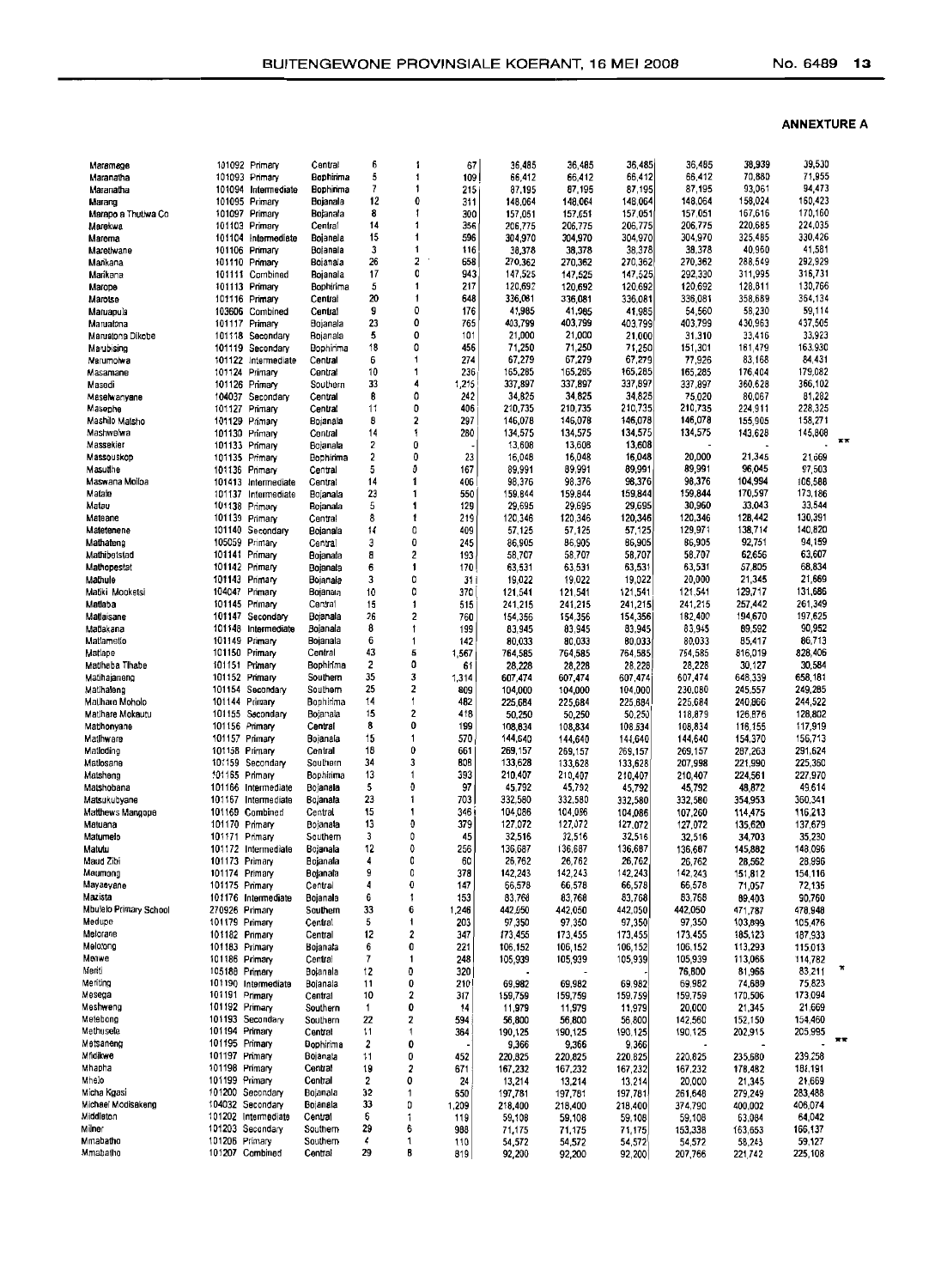|                               |                |                     |           |    |                |       |         |         |         |         | 569,394 | 578,037                    |
|-------------------------------|----------------|---------------------|-----------|----|----------------|-------|---------|---------|---------|---------|---------|----------------------------|
| Mmadikete                     | 101208         | Intermediate        | Bojanala  | 28 | 0              | 1.002 | 533.505 | 533,505 | 533,505 | 533,505 |         |                            |
| Mmadisebo                     | 101209         | Primary             | Central   | 14 | 1              | 567   | 274,646 | 274,646 | 274,646 | 274,646 | 293,121 | 297,571                    |
| Mmajane                       |                | 101210 Secondary    | Central   | 17 | 0              | 430   | 54,125  | 54,125  | 54,125  | 122,292 | 130,519 | 132,500                    |
|                               |                | 101211 Primary      | Bojanala  | 20 | 2              | 640   | 179,433 | 179,433 | 179,433 | 179,433 | 191,503 | 194,410                    |
| Mmakau Moemise                |                |                     |           | 19 | 0              | 540   | 70,625  | 70,625  | 70,625  | 160,686 | 171,495 | 174,099                    |
| Mmakaunyana                   |                | 101212 Secondary    | Bojanala  |    | 1              |       | 38,875  | 38,875  | 38,875  | 88,448  | 94,398  | 95,831                     |
| Mmakgaje                      | 101213         | Combined            | Central   | 18 |                | 265   |         |         |         | 123,201 | 131,489 | 133,485                    |
| Mmakuba                       |                | 101214 Primary      | Bojanala  | 13 | $\overline{c}$ | 426   | 123,201 | 123,201 | 123,201 |         |         |                            |
| Mmamarumo                     |                | 101216 Primary      | Bojanala  | 23 | 1              | 781   | 350,695 | 350,695 | 350.695 | 350,695 | 374,286 | 379,968                    |
| Mmamathibe                    | 101217         | Intermediate        | Bojanala  | 9  | 1              | 252   | 61,881  | 61,881  | 61,881  | 62,051  | 66,225  | 67,230                     |
| Mmamithya                     | 101219         | Primary             | Bojanala  | 10 | 2              | 360   | 90,780  | 90,780  | 90,780  | 90,780  | 96,887  | 98,358                     |
|                               |                |                     |           | 8  | 1              | 237   | 63,954  | 63,954  | 63,954  | 63,954  | 68,256  | 69,292                     |
| Mmammudu                      | 101220         | Primary             | Bojanala  |    |                |       |         |         | 80,216  | 80,216  | 85,612  | 86,912                     |
| Mmamodibo                     | 101221         | Secondary           | Bojanala  | 7  | 0              | 266   | 80,216  | 80,216  |         |         |         | 45,548                     |
| Mmamogwai                     | 101222         | Intermediate        | Bojanala  | 7  | 0              | 139   | 42,039  | 42,039  | 42,039  | 42,039  | 44,867  |                            |
| Mmamonwana                    | 101223         | Primary             | Bojanala  | 13 | 0              | 348   | 92,228  | 92,228  | 92,228  | 92,228  | 98,432  | 99,926                     |
| Mmamoswane                    | 101224         | Primary             | Central   | 8  | 2              | 156   | 88,729  | 88,729  | 88,729  | 88,729  | 94,698  | 96,135                     |
|                               | 101226         | Secondary           | Bojanala  | 18 | 2              | 577   | 56,000  | 56,000  | 56,000  | 138,480 | 147,796 | 150,039                    |
| Mmanape                       |                |                     | Bojanala  | 4  | 0              | 67    | 24,511  | 24,511  | 24,511  | 24,511  | 26,160  | 26,557                     |
| Mmanjaakgora                  | 101227         | Primary             |           |    |                |       |         | 114,664 | 114,664 | 192,000 | 204,916 | 208,026                    |
| Mmankala                      | 101228         | Secondary           | Bojanala  | 24 | 0              | 800   | 114,664 |         |         |         | 220,541 | 223,888                    |
| Mmanotshe Moduane             | 101229         | Secondary           | Bojanala  | 31 | 1              | 861   | 107.843 | 107,843 | 107,843 | 206,640 |         |                            |
| Mmasebudule                   | 101230         | Primary             | Central   | 4  | $\overline{c}$ | 167   | 92.472  | 92,472  | 92,472  | 92,472  | 98,693  | 100,191                    |
| Mmasepane                     | 101231         | Primary             | Bojanala  | 12 | 0              | 346   | 92,317  | 92,317  | 92,317  | 92,317  | 98,527  | 100,023                    |
| Mmatlakitso                   | 101232         | Primary             | Bophinma  | 16 | 1              | 524   | 238,563 | 238,563 | 238,563 | 238,563 | 254,611 | 258,476                    |
|                               |                |                     |           | 14 | 1              | 449   | 110,290 | 110,290 | 110,290 | 110,290 | 117,709 | 119,496                    |
| Mmatihame                     |                | 101233 Primary      | Bojanala  |    | 1              |       |         | 57,736  | 57,736  | 57,736  | 61,620  | 62.556                     |
| Mmathapi                      | 101234         | Intermediate        | Southern  | 4  |                | 94    | 57,736  |         |         |         | 29,652  | 30,102                     |
| Mmathwaela                    | 101235         | Primary             | Bojanala  | 3  | 0              | 47    | 27,783  | 27,783  | 27,783  | 27,783  |         |                            |
| Mmatope                       | 101236         | Primary             | Bojanala  | 13 | 0              | 409   | 116,646 | 116,646 | 116,646 | 116,646 | 124,493 | 126,383                    |
| Mmatsheko                     |                | 101237 Primary      | Bojanala  | 17 | 0              | 629   | 151,524 | 151,524 | 151,524 | 151,524 | 161,717 | 164,172                    |
| Mmoledi                       | 101240         | Secondary           | Central   | 17 | 0              | 382   | 273,060 | 273,060 | 273,060 | 273,060 | 291,429 | 295,853                    |
|                               |                |                     |           | 39 | 1              | 1,158 | 239,852 | 239,852 | 239,852 | 277,920 | 296,616 | 301,118                    |
| Mmonkeng                      | 101241         | Secondary           | Southern  |    |                |       |         |         | 185,431 | 185,431 | 197,905 | 200,909                    |
| Mmuagabo                      | 101243         | Primary             | Central   | 10 | 0              | 311   | 185,431 | 185,431 |         |         |         |                            |
| Mmusi                         |                | 101244 Primary      | Bophirima | 10 | 1              | 342   | 187,559 | 187,559 | 187,559 | 187,559 | 200,176 | 203,215                    |
| Moathodi                      | 101247         | Primary             | Central   | 12 | 1              | 404   | 252,085 | 252,085 | 252,085 | 252,085 | 269,043 | 273,127                    |
| Mochudi                       | 101249         | Intermediate        | Boianala  | 15 | 0              | 328   | 199,892 | 199,892 | 199,892 | 199,892 | 213,339 | 216,577                    |
|                               |                | Primary             | Bophinma  | 21 | 2              | 873   | 359,366 | 359,366 | 359,366 | 359,366 | 383,541 | 389,363                    |
| Mochware                      | 101250         |                     |           |    | 1              |       |         | 73,268  | 73,268  | 116,604 | 124,448 | 126,337                    |
| Mococe                        | 101251         | Secondary           | Central   | 15 |                | 410   | 73,268  |         |         |         |         | 24,255                     |
| Modderkraal                   | 101252         | Primary             | Southern  | 2  | 0              | 27    | 22,386  | 22,386  | 22,386  | 22,386  | 23,892  |                            |
| Modiegi                       | 101253         | Primary             | Bojanala  | 4  | 0              | 23    | 17,401  | 17,401  | 17,401  | 20,000  | 21,345  | 21,669                     |
| Modiketsane                   | 101254         | Intermediate        | Bojanala  | 2  | 0              | 23    | 10,101  | 10,101  | 10,101  | 20,000  | 21,345  | 21,669                     |
| Modiko                        | 101255         | Primary             | Central   | 8  | 0              | 278   | 152,903 | 152,903 | 152,903 | 152,903 | 163,189 | 165,666                    |
|                               |                | Primary             | Bojanala  | 11 | 1              | 322   | 101,181 | 101,181 | 101,181 | 101,181 | 107,987 | 109,627                    |
| Modikwe                       | 101256         |                     |           |    | 1              |       |         | 188,955 | 188,955 | 188,955 | 201,666 | 204,727                    |
| Modimokwane                   | 101258         | Primary             | Bojanala  | 15 |                | 716   | 188,955 |         |         |         |         | 251,129                    |
| Modimola                      | 101259         | Primary             | Central   | 12 | $\overline{2}$ | 461   | 231,782 | 231,782 | 231,782 | 231,782 | 247,374 |                            |
| Modimong                      | 101260         | Primary             | Bojanala  | 9  | 1              | 289   | 146,875 | 146,875 | 146,875 | 146,875 | 156,755 | 159,135                    |
| Modimosana                    | 101261         | Intermediate        | Bojanala  | 6  | 0              | 104   | 58,079  | 58,079  | 58,079  | 58,079  | 61,986  | 62,927                     |
|                               | 101262         | Primary             | Contral   | 15 | $\overline{2}$ | 630   | 151,864 | 151,864 | 151,864 | 151,864 | 162,080 | 164,540                    |
| Modiredi                      |                |                     |           | 2  | 0              | 59    | 36,132  | 36,132  | 36,132  | 36,132  | 38.563  | 39,148                     |
| Modisadinku                   | 103258         | Primary             | Central   |    |                |       |         |         |         | 109,243 | 116,592 | 118,362                    |
| Modisaemang                   | 101248         | Primary             | Bophirima | 7  | 1              | 194   | 109,243 | 109,243 | 109,243 |         |         |                            |
| Modisakgomo                   | 101264         | Primary             | Central   | 3  | 0              | 30    | 19,719  | 19,719  | 19,719  | 20,000  | 21,345  | 21,669                     |
| Modisakoma                    | 104006         | Intermediate        | Bophirima | 19 | 1              | 637   | 211,422 | 211,422 | 211,422 | 211,422 | 225,644 | 229,070                    |
| Modisakwano                   | 101265         | Primary             | Bojanala  | 4  | 0              | 75    | 26,475  | 26,475  | 26,475  | 26,475  | 28,256  | 28,685                     |
|                               | 101266         | Secondary           | Bojanala  | 8  | 0              | 177   | 23,375  | 23,375  | 23,375  | 53,183  | 56,760  | 57,622                     |
| Modise Commercial             |                |                     |           |    | 1              | 86    | 45,695  | 45,695  | 45,695  | 45,695  | 48,769  | 49,509                     |
| Modise Kanono                 | 101267         | Intermediate        | Bophinma  | 4  |                |       |         |         |         |         | 61,465  | 62,398                     |
| Modubyane                     | 101271         | Primary             | Bojanala  | 5  | 0              | 137   | 57,591  | 57,591  | 57,591  | 57,591  |         |                            |
| Module                        |                | 101272 Intermediate | Bojanala  | 17 | 0              | 399   | 184,715 | 184,715 | 184,715 | 184,715 | 197,141 | 200,133                    |
| Moedwil                       | 101274         | Combined            | Bojanala  | 29 | 0              | 640   | 382.942 | 382,942 | 382,942 | 382,942 | 408,703 | 414,907                    |
| Moefi                         | 101275         | Secondary           | Bojanala  | 12 | 0              | 263   | 70,208  | 70,208  | 70,208  | 82,192  | 87,721  | 89,052                     |
|                               |                | Primary             |           | 10 | 0              | 289   | 81,076  | 81,076  | 81,076  | 81,076  | 86,530  | 87,844                     |
| Moemise                       | 101177         |                     | Bojanala  | 3  | 0              | 39    | 12,721  | 12,721  | 12,721  | 20,000  | 21,345  | 21,669                     |
| Moeng                         | 101276 Primary |                     | Bojanala  |    |                |       |         |         |         |         | 21,345  | 21,669                     |
| Moerane Sefako                |                | 101277 Primary      | Bojanala  | 2  | 0              | 22    | 14,134  | 14,134  | 14,134  | 20,000  |         |                            |
| Moeti                         |                | 101278 Primary      | Bophinma  | 25 |                | 804   | 406,511 | 406,511 | 406,511 | 406,511 | 433,857 | 440,443                    |
| Moetlo                        |                | 101279 Primary      | Bojanala  | 10 | 0              | 308   | 128,233 | 128,233 | 128,233 | 128,233 | 136,859 | 138,937                    |
| Mofathosi                     |                | 101280 Secondary    | Southern  | 26 | 0              | 790   | 95,300  | 95,300  | 95,300  | 221,477 | 236,376 | 239,964                    |
| Mofufutso                     |                | 101281 Primary      | Central   | 9  | 1              | 345   | 151,791 | 151,791 | 151,791 | 151,791 | 162,002 | 164,461                    |
|                               |                | 101283 Combined     | Central   | 17 | 1              | 376   | 82,950  | 82,950  | 82,950  | 133,920 | 142,929 | 145,098                    |
| Mogakolodi Masibi Science Com |                |                     |           |    | 0              |       |         | 61,500  | 61,500  | 149,879 | 159,961 | 162,390                    |
| Mogale                        |                | 101284 Secondary    | Bojanala  | 19 |                | 527   | 61,500  |         |         |         |         |                            |
| Mogatla Mpe                   |                | 101285 Secondary    | Bojanala  | 14 | 0              | 321   | 48,375  | 48,375  | 48,375  | 91,292  | 97,433  | 98,912                     |
| Mogawane Commercial           |                | 101286 Secondary    | Central   | 7  | 1              | 139   | 26,549  | 26,549  | 26,549  | 40,669  | 43,405  | 44,064                     |
| Mogawane Moshoete             |                | 101287 Primary      | Central   | 4  | 1              | 128   | 47,713  | 47,713  | 47,713  | 47,713  | 50,923  | 51,696                     |
| Mogobe                        |                | 101288 Primary      | Bojanala  | 4  | 0              | 66    | 16,550  | 16,550  | 16,550  | 20,000  | 21,345  | 21,669                     |
|                               |                | 101289 Intermediate | Southern  | 8  | 0              | 217   | 101,378 | 101,378 | 101,378 | 101,378 | 108,198 | 109,840                    |
| Mogodin                       |                |                     |           |    |                |       |         |         |         |         | 29,465  | 29,912                     |
| Mogoditshane                  |                | 101290 Primary      | Bojanala  | 2  | 0              | 97    | 27,608  | 27,608  | 27,608  | 27,608  |         |                            |
| Mogogelo                      |                | 101291 Primary      | Bojanala  | 9  | 0              | 231   | 134,358 | 134,358 | 134,358 | 134,358 | 143,396 | 145,573<br>$\overline{15}$ |
| Mogokareng                    |                | 101293 Primary      | Central   | з  | 0              |       | 25,497  | 25,497  | 25,497  |         |         |                            |
| Mogologadikwe                 |                | 101294 Intermediate | Central   | 14 | 1              | 345   | 159,586 | 159,586 | 159,586 | 159,586 | 170,321 | 172,907                    |
|                               |                | 101295 Primary      | Bophinma  | 6  | 1              | 197   | 210,889 | 210,889 | 210,889 | 210,889 | 225,076 | 228,492                    |
| Mogomotsi                     |                |                     |           |    | 0              |       |         |         | 67,018  | 74,160  | 79,149  | 80,350                     |
| Mogono                        |                | 101296 Primary      | Bojanala  | 10 |                | 309   | 67,018  | 67,018  |         |         |         |                            |
| Mogopela                      |                | 101297 Primary      | Bophinma  | 8  | 0              | 178   | 89,878  | 89,878  | 89,878  | 89,878  | 95,924  | 97,380                     |
| Mogosane                      |                | 101298 Intermediate | Central   | 14 | 2              | 465   | 232,825 | 232,825 | 232,825 | 232,825 | 248,487 | 252,259                    |
| Mogothwane                    |                | 101299 Primary      | Bojanala  | 9  | 0              | 273   | 162,849 | 162,849 | 162,849 | 162,849 | 173,804 | 176,442                    |
| Mogwase                       |                | 101300 Intermediate | Bojanala  | 17 | 1              | 448   | 221,144 | 221,144 | 221,144 | 221,144 | 236,020 | 239,603                    |
|                               |                |                     | Bojanala  | 13 | 1              | 390   | 181,477 | 181,477 | 181,477 | 181,477 | 193,685 | 196,625                    |
| Mohajane                      |                | 101301 Primary      |           |    |                |       |         |         |         |         | 88,896  | 90,246                     |
| Mohitlhi                      |                | 101302 Intermediate | Bophinma  | 6  | 0              | 130   | 83,293  | 83,293  | 83,293  | 83,293  |         |                            |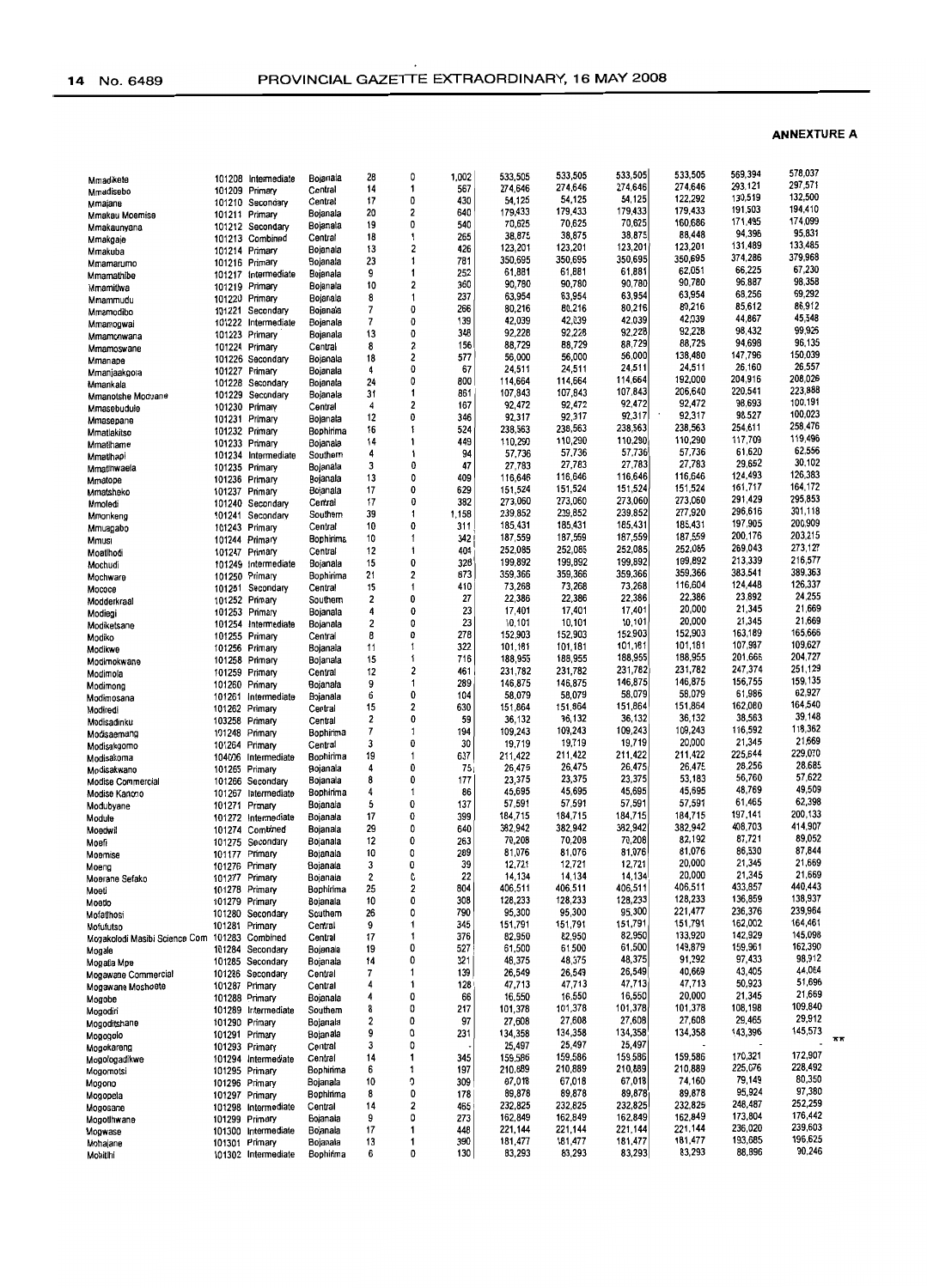×

| Moiletsoane              | 101305           | Primary                          | Bojanala             | 11                      | 0                   | 272        | 59,008             | 59,008             | 59,008             | 59,008             | 62,977             | 63,933             |
|--------------------------|------------------|----------------------------------|----------------------|-------------------------|---------------------|------------|--------------------|--------------------|--------------------|--------------------|--------------------|--------------------|
| Moitsemang               | 101306           | Primary                          | Bophirima            | 17                      | $\Omega$            | 596        | 272,529            | 272,529            | 272,529            | 272,529            | 290,862            | 295,277            |
| Moitshoki Mofenyi        |                  | 101307 Primary                   | Bojanala             | 37                      | 4                   | 1,472      | 663,984            | 663,984            | 663,984            | 663,984            | 708,650            | 719,408            |
| Mojabang                 |                  | 101308 Primary                   | Bojanala             | 11                      | 0                   | 332        | 160,609            | 160,609            | 160,609            | 160,609            | 171,413            | 174,015            |
| Mojagedi                 |                  | 103625 Combined                  | Bojanala             | 10                      | 0                   | 315        | 62,771             | 62,771             | 62,771             | 99,200             | 105,873            | 107,480            |
| Mokaila                  |                  | 101310 Intermediate              | Central              | 9                       | 1                   | 277        | 123,027            | 123,027            | 123,027            | 123,027            | 131,303            | 133,296            |
| Mokakana                 |                  | 101311 Primary                   | Central              | 15                      | 1                   | 457        | 230,907            | 230,907            | 230,907            | 230,907            | 246,440            | 250,181            |
| Mokala                   |                  | 101312 Primary                   | Central              | $\overline{\mathbf{2}}$ | 0                   | 73         | 25,073             | 25,073             | 25,073             | 25,073             | 26,760             | 27,166             |
| Mokalake                 |                  | 101313 Primary                   | Bojanala             | 17                      | 0                   | 687        | 173,762            | 173,762            | 173,762            | 173,762            | 185,451            | 188,266            |
| Mokasa                   |                  | 101314 Primary                   | Bophirima            | 12<br>20                | 0<br>$\overline{c}$ | 400        | 224,775            | 224,775            | 224,775            | 224,775            | 239,896            | 243,537<br>139,279 |
| Mokgakala                |                  | 101315 Secondary                 | Central              | 13                      | 1                   | 452        | 63,000             | 63,000             | 63,000             | 128,549<br>140,784 | 137,196<br>150,255 | 152,535            |
| Mokgalwana               |                  | 101316 Primary<br>101317 Primary | Bojanala<br>Bojanala | 11                      | 0                   | 284<br>344 | 140,784<br>149,704 | 140,784<br>149,704 | 140,784<br>149,704 | 149,704            | 159,775            | 162,200            |
| Mokgaotsi<br>Mokgara     |                  | 101318 Secondary                 | Bojanala             | 5                       | 0                   | 120        | 28,744             | 28,744             | 28,744             | 37,200             | 39,702             | 40,305             |
| Mokgareng                | 101319           | Secondary                        | Boohinma             | 15                      | 0                   | 504        | 59,500             | 59,500             | 59,500             | 143,338            | 152,980            | 155,303            |
| Mokgatiha                |                  | 101320 Primary                   | Bojanala             | 12                      | 0                   | 405        | 199,255            | 199,255            | 199,255            | 199,255            | 212,659            | 215,887            |
| Mokgobola                |                  | 101321 Primary                   | Bojanala             | 7                       | 0                   | 133        | 65,796             | 65,796             | 65,796             | 65,796             | 70,222             | 71,288             |
| Mokgola                  |                  | 101322 Primary                   | Central              | 6                       | 0                   | 238        | 116,783            | 116,783            | 116,783            | 116,783            | 124,639            | 126,531            |
| Mokgosi                  |                  | 101323 Primary                   | Bophirima            | 11                      | 0                   | 532        | 149,698            | 149,698            | 149,698            | 151,301            | 161,479            | 163,930            |
| Mokgosi                  |                  | 101324 Primary                   | Bophirima            | 3                       | 0                   | 92         | 48,339             | 48,339             | 48,339             | 48,339             | 51,591             | 52,374             |
| Mokgweetsi               | 101325           | Primary                          | Central              | 27                      | 0                   | 868        | 241,392            | 241,392            | 241,392            | 241,392            | 257,630            | 261,541            |
| Mokhine                  |                  | 101326 Primary                   | Bojanala             | 14                      | 1                   | 492        | 245,532            | 245,532            | 245,532            | 245,532            | 262,049            | 266,027            |
| Mokolokotoane            | 101328           | intermediate                     | Southern             | 23                      | 1                   | 657        | 160,946            | 160,946            | 160,946            | 160,946            | 171,773            | 174,380            |
| Mokope                   | 101329           | Primary                          | Central              | 8                       | 1                   | 250        | 136,373            | 136,373            | 136,373            | 136,373            | 145.547            | 147,756            |
| Mokutong                 |                  | 101330 Primary                   | Central              | 9                       | 0                   | 346        | 161,179            | 161,179            | 161,179            | 161,179            | 172,022            | 174,633            |
| Molale                   | 101331           | Primary                          | Bophirima            | 15                      | 0                   | 534        | 147,925            | 147,925            | 147,925            | 147,925            | 157,876            | 160,272            |
| Molapisi                 |                  | 104105 Primary                   | Central              | 11                      | 1                   | 393        | 194,365            | 194,365            | 194,365            | 194,365            | 207,440            | 210,589            |
| Molapong                 |                  | 101334 Primery                   | Central              | 3                       | 0                   | 30         | 11,754             | 11,754             | 11,754             | 20,000             | 21,345             | 21,669             |
| Molebatsi                |                  | 101335 Secondary                 | Bojanala             | 17                      | 0                   | 416        |                    |                    |                    | 153,292            | 163,604            | 166,087            |
| Molen                    | 101337           | Intermediate                     | Bojanala             | 4                       | Ω                   | 40         | 14,201             | 14,201             | 14,201             | 20,000             | 21,345             | 21,669             |
| Molehabangwe             | 101338           | Intermediate                     | Bophirima            | 11                      | 1                   | 310        | 146,162            | 146,152            | 146.162            | 146,162            | 155,994            | 158,362            |
| Molekane                 | 101339 Primary   |                                  | Cantral              | 9                       | 1                   | 453        | 231.024            | 231,024            | 231.024            | 231,024            | 246,565            | 250,308            |
| Molelema                 | 101340           | Primary                          | Bophirima            | 12                      | 1                   | 390        | 216,772            | 216,772            | 216,772            | 216,772            | 231,354            | 234,866            |
| Molelwane                | 101341           | Primary                          | Bojanala             | 6                       | 0                   | 103        | 55,567             | 55,567             | 55,567             | 55,567             | 59.305             | 60.205             |
| Molelwaneng              | 101342 Primary   |                                  | Bojanala             | 23                      | 2                   | 748        | 329,088            | 329,088            | 329,088            | 329,088            | 351,226            | 356,557            |
| Molema                   | 101343 Primary   |                                  | Central              | 25                      | 1                   | 814        | 415,095            | 415.095            | 415,095            | 415.095            | 443,018            | 449,743            |
| Molemoeng                | 101344           | Primary                          | Bophirima            | 19                      | 1<br>1              | 697        | 622,458            | 622,458            | 622,458            | 622,458            | 664,331            | 674.415            |
| Molete                   | 101345           | Intermediate                     | Central              | 16<br>2                 | 0                   | 303        | 150,067            | 150.067            | 150,067            | 150,067            | 160,162            | 162,593            |
| Moleti<br>Moletsamongwe  | 101346<br>101347 | Primary                          | Southern<br>Central  | 3                       | 1                   | 24         | 12,356             | 12,356             | 12,356             | 20,000             | 21,345             | 21,669             |
|                          | 101348           | Primary                          | Central              | 12                      | 0                   | 83<br>258  | 49,072             | 49,072             | 49,072             | 49,072<br>125,328  | 52,373             | 53,168<br>135,789  |
| Molopo<br>Molorwe        | 101349           | Intermediate<br>Primary          | Bojanala             | 5                       | 0                   | 57         | 125,328<br>35,523  | 125,328<br>35,523  | 125,328<br>35,523  | 35,523             | 133,759<br>37,913  | 38,488             |
| Moiotlegi                | 101350           | Intermediate                     | Bojanala             | 20                      | 0                   | 504        | 130,123            | 130,123            | 130,123            | 130,123            | 138,876            | 140,985            |
| Molotlegi Malebye        | 101351           | Primary                          | Bojanala             | 5                       | 0                   | 204        | 93,090             | 93,090             | 93,090             | 93,090             | 99 35 2            | 100,860            |
| Molotsi                  | 101352 Primary   |                                  | Bojanala             | 10                      | 0                   | 343        | 148.318            | 148,318            | 148,318            | 148,318            | 158,295            | 160,698            |
| Monakato                 | 101309           | Primary                          | Bojanala             | 12                      | 1                   | 324        | 169,854            | 169,854            | 169,854            | 169,854            | 181,280            | 184,032            |
| Monamaladi               | 101354 Primary   |                                  | Central              | 6                       | 3                   | 222        | 110,601            | 110,601            | 110,601            | 110,601            | 118,041            | 119,833            |
| Monato                   |                  | 101355 Intermediate              | Bojanala             | 11                      | 0                   | 243        | 51,040             | 51,040             | 51,040             | 76,880             | 82,052             | 83,297             |
| Moncho                   | 101356 Primary   |                                  | Bophirima            | 5                       | $\mathbf{1}$        | 149        | 70,468             | 70,468             | 70,468             | 70,468             | 75,208             | 76,350             |
| Monchusi                 |                  | 101357 Combined                  | Bophirima            | 25                      | 1                   | 867        | 145,058            | 145,058            | 145,058            | 247,428            | 264,072            | 268,081            |
| Monnaamere               | 101358 Primary   |                                  | Central              | 18                      | $\overline{2}$      | 735        | 310,656            | 310,656            | 310,656            | 310,656            | 331,554            | 336,587            |
| Monnaaphang Sebogodi     | 101359 Primary   |                                  | Bophirima            | 20                      | $\overline{2}$      | 732        | 358,795            | 358,795            | 358,795            | 358,795            | 382,931            | 388,744            |
| Mononono                 | 101361 Primary   |                                  | Bojanala             | 8                       | 0                   | 273        | 70,883             | 70,883             | 70,883             | 70,883             | 75.651             | 76,800             |
| Monthusi                 | 101362 Primary   |                                  | Southern             | 29                      | 4                   | 1,188      | 304,384            | 304.384            | 304.384            | 304,384            | 324,860            | 329,791            |
| Montsamaisa              | 101363 Primary   |                                  | Bojanala             | 16                      | 0                   | 511        | 209,394            | 209,394            | 209,394            | 209.394            | 223,480            | 226,872            |
| Montsana                 | 101364 Primary   |                                  | Bojanala             | 6                       | 0                   | 53         | 15,060             | 15,060             | 15,060             | 20,000             | 21,345             | 21,669             |
| Montshioa Memorial       | 101365           | Intermediate                     | Central              | 25                      | 2                   | 806        | 389,321            | 389,321            | 389.321            | 389,321            | 415,511            | 421,818            |
| Mooifontein              | 101368 Primary   |                                  | Central              | 6                       | 0                   | 129        | 65,633             | 65,633             | 65,633             | 65,633             | 70,048             | 71,111             |
| Mookane                  | 101370 Primary   |                                  | Bojanala             | 2                       | 0                   | 16         | 13,577             | 13,577             | 13,577             | 20,000             | 21,345             | 21,669             |
| Morare                   |                  | 101374 Secondary                 | Bojanara             | 16                      |                     | 547        | 172,900            | 172,900            | 172,900            | 172,900            | 104,531            | 187,332            |
| Moralwe                  |                  | 101375 Secondary                 | Bojanala             | 11                      | 0                   | 132        | 32,312             | 32,312             | 32,312             | 48,670             | 51,944             | 52,733             |
| More                     |                  | 101376 Secondary                 | Central              | 27                      | 5                   | 651        | 268.625            | 268,625            | 268,625            | 268,625            | 286,695            | 291,047            |
| Morekolodi               | 101377 Primary   |                                  | Bojanala             | 22                      | 2                   | 641        | 161,470            | 161,470            | 161,470            | 161,470            | 172,332            | 174,948            |
| Moremogolo<br>Moreotsile | 101378 Primary   |                                  | Bojanala             | 13                      | 1<br>1              | 430        | 102,285            | 102,285            | 102,285            | 103,200            | 110,142            | 111,814            |
| Moren                    | 101379 Primary   | 101380 Combined                  | Central              | 13                      | 1                   | 455        | 118,999            | 118,999            | 118,999            | 118,999            | 127,004            | 128,932            |
| Morgenster               | 101381 Primary   |                                  | Bophinma             | 22                      |                     | 549        | 115,219            | 115,219            | 115,219            | 179,800            | 191,895            | 194,808            |
| Morce                    |                  | 101382 Intermediate              | Central<br>Bophirima | 4<br>6                  | 1<br>0              | 104<br>164 | 45,402<br>30,975   | 45,402<br>30,975   | 45,402<br>30,975   | 45,402<br>50,840   | 48,456<br>54,260   | 49,192<br>55,084   |
| Morogong                 | 101383 Primary   |                                  | Bojanala             | 5                       | 0                   | 100        | 27,616             | 27,616             | 27,616             |                    | 29,474             | 29,921             |
| Morokwa Ditlou           | 101384 Primary   |                                  | Bojanala             | 10                      | 0                   | 278        | 155,179            | 155,179            | 155,179            | 27,616<br>155,179  | 165,618            | 168,132            |
| Morokweng                | 101385 Primary   |                                  | Bophirima            | 16                      | 1                   | 562        | 258,788            | 258,788            | 258,788            | 258,788            | 276,197            | 280,389            |
| Morongwa                 | 101386 Primary   |                                  | Bojanala             | 7                       | 1                   | 203        | 52,284             | 52,284             | 52,284             | 52,284             | 55,801             | 56,648             |
| Moruleng                 |                  | 101389 Intermediate              | Bojanala             | 8                       | 1                   | 280        | 63,243             | 63,243             | 63,243             | 67,200             | 71,721             | 72,809             |
| Morupisi                 |                  | 101390 Intermediate              | Central              | 11                      | 2                   | 480        | 202,038            | 202,038            | 202,038            | 202,038            | 215,629            | 218,902            |
| Moruti                   | 101391 Primary   |                                  | Central              | 3                       | 1                   | 65         | 43,111             | 43,111             | 43,111             | 43,111             | 46,011             | 46,710             |
| Morwalela                | 101392 Primary   |                                  | Bophirima            | 11                      | 1                   | 379        | 208,467            | 208,467            | 208,467            | 208,467            | 222,491            | 225,868            |
| Могмепд                  | 101393 Primary   |                                  | Central              | 7                       | 2                   | 193        | 28,325             | 28,325             | 28,325             | 46,320             | 49,436             | 50,186             |
| Mosekaphofu              |                  | 101395 Secondary                 | Central              | 15                      | 1                   | 304        | 81,912             | 81,912             | 81,912             | 94,240             | 100,580            | 102,106            |
| Mosenogi                 | 101396 Primary   |                                  | Central              | 13                      | 0                   | 412        | 230,638            | 230,638            | 230,638            | 230,638            | 246,153            | 249,890            |
| Mosellha                 | 101398 Primary   |                                  | Bojanala             | 9                       | 2                   | 272        | 75,221             | 75,221             | 75,221             | 75,221             | 80,281             | 81,500             |
| Moshabetsane             |                  | 101400 intermediate              | Southern             | 5                       | 0                   | 38         | 77,349             | 77,349             | 77,349             | 77,349             | 82,552             | 83,805             |
| Moshana                  | 101401 Primary   |                                  | Central              | 10                      | 1                   | 318        | 188,138            | 188,138            | 188,138            | 188,138            | 200,794            | 203,842            |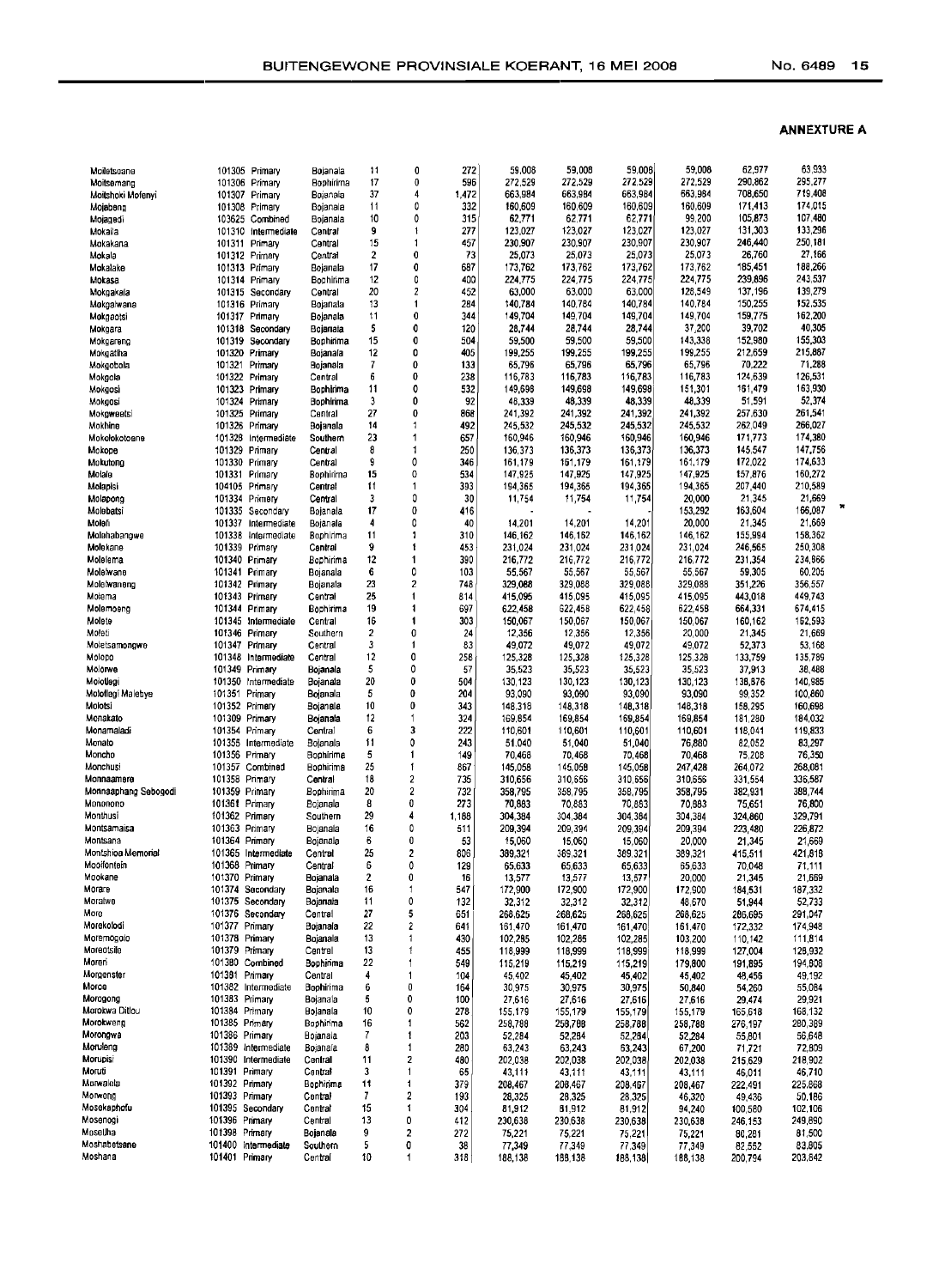| Moshoete                  |                | 101403 Primary      | Central          | 17                       | 1                       | 556   | 208,600           | 208,600 | 208,600           | 208,600           | 222,633 | 226,012        |
|---------------------------|----------------|---------------------|------------------|--------------------------|-------------------------|-------|-------------------|---------|-------------------|-------------------|---------|----------------|
| Moshosho                  |                | 101404 Primary      | Bophirima        | 14                       | 1                       | 432   | 211,309           | 211,309 | 211,309           | 211,309           | 225,524 | 228,947        |
|                           |                |                     | Central          | 28                       | 0                       | 751   | 162,588           | 162,588 | 162,588           | 232.810           | 248,471 | 252,243        |
| Mosikare                  |                | 101406 Secondary    |                  |                          |                         |       |                   |         |                   |                   | 298,416 | 302,946        |
| Mosita                    |                | 101408 Primary      | Central          | 18                       | 1                       | 620   | 279,607           | 279,607 | 279,607           | 279,607           |         |                |
| Mosome                    |                | 101410 Primary      | Bojanala         | 15                       | 2                       | 489   | 137,746           | 137,746 | 137,746           | 137,746           | 147,012 | 149,244        |
|                           |                | 101411 Intermediate | Bojanala         | 11                       | 0                       | 265   | 61,759            | 61,759  | 61,759            | 63,600            | 67,878  | 68,909         |
| Mosonyane                 |                |                     |                  |                          |                         |       |                   | 146,288 | 146,288           | 146,288           | 156.129 | 158,499        |
| Moswane                   |                | 101412 Intermediate | Bophinma         | 9                        | 1                       | 263   | 146,288           |         |                   |                   |         |                |
| Motaung                   |                | 101416 Primary      | Southem          | 15                       | 1                       | 541   | 139,042           | 139,042 | 139,042           | 153,860           | 164,210 | 166,703        |
| Moteu Makabanyane         |                | 101418 Primary      | Central          | 8                        | 1                       | 277   | 119,824           | 119,824 | 119,824           | 119,824           | 127,885 | 129,826        |
|                           |                |                     |                  | 8                        | 0                       | 198   | 36,750            | 36,750  | 36,750            | 62,000            | 66,171  | 67,175         |
| Mothelesi                 |                | 101419 Combined     | Bophinma         |                          |                         |       |                   |         |                   |                   |         | 86,895         |
| Mothibinyane              | 101420         | Secondary           | Central          | 9                        | 0                       | 282   | 40,133            | 40.133  | 40,133            | 80,201            | 85,596  |                |
| Mothle                    | 101421         | Primary             | Bojanala         | 23                       | 1                       | 723   | 448,158           | 448,158 | 448,158           | 448,158           | 478,306 | 485,566        |
|                           |                |                     |                  | 27                       | 0                       | 921   | 99,300            | 99,300  | 99,300            | 221,040           | 235,909 | 239,490        |
| Mothotlung                | 101423         | Secondary           | Bojanala         |                          |                         |       |                   |         |                   |                   | 164,653 | 167, 153       |
| Motiile                   |                | 101425 Intermediate | Bojanala         | $\overline{\phantom{a}}$ | 0                       | 244   | 154,275           | 154,275 | 154,275           | 154,275           |         |                |
| Motladi Kgoadigoadi       | 101426         | Primary             | Bojanala         | 12                       | 1                       | 396   | 133,350           | 133.350 | 133,350           | 133,350           | 142,320 | 144,481        |
|                           |                |                     |                  | 2                        | 0                       | 16    | 11,495            | 11,495  | 11,495            | 20,000            | 21,345  | 21,669         |
| Motlalepule               | 101427         | Primary             | Central          |                          |                         |       |                   |         |                   | 113,028           | 120,631 | 122,463        |
| Motlhabane                | 101428         | Primary             | Central          | 8                        | 0                       | 263   | 113,028           | 113,028 | 113,028           |                   |         |                |
| Mothabe                   | 101429 Primary |                     | Bojanala         | 9                        | 1                       | 256   | 100,800           | 100,800 | 100,800           | 100,800           | 107,581 | 109,214        |
| Mothajoe                  | 101430         | Primary             | Bojanala         | 5                        | 1                       | 254   | 104,812           | 104,812 | 104,812           | 104,812           | 111,863 | 113,561        |
|                           |                |                     |                  | 11                       | 0                       | 436   | 155,050           | 155,050 | 155,050           | 155,050           | 165,480 | 167,992        |
| Mothake                   |                | 104066 Primary      | Bojanala         |                          |                         |       |                   |         |                   |                   | 286,690 | 291,042        |
| Motlhako                  | 101431         | Primary             | Central          | 15                       | 1                       | 400   | 268,620           | 268,620 | 268,620           | 268,620           |         |                |
| Mothamare                 | 101432 Primary |                     | Bophirima        | 23                       | 1                       | 706   | 424,575           | 424,575 | 424,575           | 424,575           | 453,136 | 460,015        |
|                           | 101433 Primary |                     | Bojanala         | 15                       | 0                       | 407   | 278,905           | 278,905 | 278,905           | 278,905           | 297,667 | 302,186        |
| Mothana                   |                |                     |                  |                          |                         |       |                   | 188,650 | 188,650           | 188,650           | 201,340 | 204,397        |
| Mothaputseng              |                | 101434 Secondary    | Bojanala         | 21                       | 1                       | 573   | 188,650           |         |                   |                   |         |                |
| Mothatswa                 | 101436         | Primary             | Central          | 14                       | 1                       | 529   | 286,770           | 286,770 | 286,770           | 286,770           | 306,061 | 310,707<br>ππ  |
| Motihokwane               | 101437         | Intermediate        | Bojanala         | 5                        | 0                       |       | 5,954             | 5,954   | 5,954             |                   |         |                |
|                           |                |                     |                  |                          | 0                       | 407   | 83,970            | 83,970  | 83,970            | 126,170           | 134,657 | 136,702        |
| Motsaalore                | 101439         | Secondary           | Central          | 15                       |                         |       |                   |         |                   |                   |         |                |
| Motsatsi                  | 101440         | Primary             | Bojanala         | 14                       | $\overline{\mathbf{c}}$ | 452   | 128,392           | 128,392 | 128,392           | 128.392           | 137,029 | 139,109        |
| Motsei                    |                | 101441 Secondary    | Bojanala         | 3                        | 0                       | 54    | 11,847            | 11,847  | 11,847            | 20,000            | 21,345  | 21,669         |
|                           |                |                     |                  | 11                       | 0                       | 261   | 66,270            | 66,270  | 66,270            | 82,476            | 88,024  | 89,360         |
| Motsemme                  |                | 101442 Intermediate | Bophirima        |                          |                         |       |                   |         |                   |                   |         |                |
| Motshabaesi               | 101444         | intermediate        | Bojanala         | 7                        | 0                       | 238   | 129,717           | 129.717 | 129,717           | 129,717           | 138,443 | 140,545        |
| Motshegoa                 | 101445         | Secondary           | Bojanala         | 14                       | 1                       | 286   | 55,722            | 55,722  | 55,722            | 68,640            | 73,257  | 74,369         |
|                           |                |                     |                  | 19                       | 0                       | 567   | 114,018           | 114.018 | 114,018           | 175,770           | 187,594 | 190,442        |
| Motshwane                 | 101449         | Secondary           | Bojanala         |                          |                         |       |                   |         |                   |                   | 225,274 | 228,694        |
| Motsile III               | 101447         | Primary             | Bojanala         | 14                       | 1                       | 510   | 211,075           | 211,075 | 211,075           | 211,075           |         |                |
| Motsisi                   | 101452         | Primary             | Bojanala         | 8                        | 2                       | 171   | 51,300            | 51,300  | 51,300            | 51,300            | 54,751  | 55,582         |
|                           | 101453         | Primary             | Central          | 19                       | 0                       | 671   | 296,613           | 296,613 | 296,613           | 296,613           | 316,566 | 321,372        |
| Motsitlane                |                |                     |                  |                          |                         |       |                   |         | 73,306            | 73,306            | 78,237  | 79,425         |
| Motsitle                  | 101454         | Primary             | Bojanala         | 6                        | 0                       | 135   | 73,306            | 73,306  |                   |                   |         |                |
| Motswaiso                 | 101456 Primary |                     | Central          | 6                        | 1                       | 158   | 85,696            | 85,696  | 85,696            | 85,696            | 91,461  | 92,849         |
| Motswatemeng              | 101457         | Secondary           | Bojanala         | 18                       | 1                       | 504   | 97,125            | 97,125  | 97,125            | 156,240           | 166,750 | 169,282        |
|                           |                |                     |                  |                          | 6                       | 933   | 98,700            | 98,700  | 98,700            | 229,379           | 244,809 | 248,525        |
| Motswedi                  | 101458         | Secondary           | Central          | 37                       |                         |       |                   |         |                   |                   |         |                |
| Motuba                    | 101459         | Secondary           | Central          | 10                       | 1                       | 319   | 55,362            | 55,362  | 55,362            | 98,890            | 105,542 | 107,144        |
| Moubane                   | 101460         | Primary             | Bojanala         | 8                        | 0                       | 246   | 71,400            | 71,400  | 71,400            | 71,400            | 76,203  | 77,360         |
|                           |                |                     |                  |                          | 0                       | 562   | 144,175           | 144,175 | 144,175           | 144,175           | 153,874 | 156,209        |
| Mperebere                 | 101464         | Primary             | Bojanala         | 18                       |                         |       |                   |         |                   |                   |         |                |
| Mphame                    | 101465 Primary |                     | Bojanala         | 2                        | 0                       | 40    | 28,881            | 28,881  | 28,881            | 28,881            | 30,824  | 31,292         |
| Mphe Bana                 | 101467         | Secondary           | Bojanala         | 43                       | 1                       | 1,225 | 162,625           | 162,625 | 162,625           | 360,904           | 385,182 | 391,029        |
|                           |                |                     |                  | 14                       | 0                       | 432   |                   |         |                   | 129,686           | 138,410 | 140,511        |
| Mphebatho                 | 101466         | Primary             | Bojanala         |                          |                         |       |                   |         |                   |                   |         |                |
| Mphela                    | 101469         | Secondary           | Bojanala         | 8                        | 0                       | 204   | 41,125            | 41,125  | 41,125            | 65,100            | 69,479  | 70,534         |
| Mpho e Tsile              | 101472 Primary |                     | Central          | 15                       | 1                       | 515   | 314,600           | 314,600 | 314,600           | 314,600           | 335,763 | 340,860        |
|                           | 101473         |                     | Bojanala         | 10                       | 0                       | 205   | 62,654            | 62,654  | 62,654            | 64,840            | 69,201  | 70,252         |
| Mphotho                   |                | Intermediate        |                  |                          |                         |       |                   |         |                   |                   |         | 197,202        |
| Mphuphuthe                | 101474 Primary |                     | Bojanala         | 16                       | 0                       | 365   | 182,009           | 182,009 | 182,009           | 182,009           | 194,253 |                |
| Mpolokang                 | 101475         | Secondary           | Central          | 19                       | 0                       | 469   | 59,831            | 59,831  | 59,831            | 133,383           | 142,356 | 144,517        |
|                           | 101476         | Primary             | Southern         | 2                        | 0                       | 131   | 33,711            | 33,711  | 33,711            | 40,610            | 43,342  | 44,000         |
| Mponeng                   |                |                     |                  |                          |                         |       |                   |         |                   | 35,176            | 37,542  | 38,112         |
| Mpyane                    | 101477 Primary |                     | Bojanala         | 3                        | 1                       | 78    | 35,176            | 35,176  | 35,176            |                   |         |                |
| Mpyatilo                  | 101478         | Primary             | Bojanala         | 12                       | 0                       | 197   | 57,394            | 57,394  | 57,394            | 57,394            | 61,255  | 62,185         |
|                           | 101479         | Primary             | Central          | 3                        | 0                       |       | 15,029            | 15,029  | 15,029            |                   |         | $\overline{R}$ |
| Murasie                   |                |                     |                  |                          | 1                       |       |                   | 131,099 | 131,099           | 132,060           | 140,944 | 143,083        |
| Myra                      | 101480         | Primary             | Bophirima        | 12                       |                         | 389   | 131,099           |         |                   |                   |         |                |
| Naauwpoort                | 101482         | Secondary           | Bojanala         | 6                        | 0                       | 367   | 26,250            | 26,250  | 26,250            | 113,770           | 121,423 | 123,267        |
| Naganasentle              | 101483 Primary |                     | Central          | 2                        | 0                       | 34    | 24,805            | 24,805  | 24,805            | 24,805            | 26,474  | 26,876         |
| Naledi                    | 104095 Primary |                     | Central          | 30                       | 0                       | 1,124 | 602,701           | 602,701 | 602,701           | 602,701           | 643,245 | 653,009        |
|                           |                |                     |                  |                          |                         |       |                   |         |                   | 29,739            |         | 32,221         |
| Naledi Ya Masa            | 101484 Primary |                     | Bojanala         | 5                        | 0                       | 111   | 29,739            | 29,739  | 29,739            |                   | 31,740  |                |
| Naletsana                 | 101485 Primary |                     | Central          | 15                       | 1                       | 350   | 210,117           | 210,117 | 210,117           | 210,117           | 224,252 | 227,656        |
| Nanogang                  | 101488 Primary |                     | Southern         | 16                       | 2                       | 450   | 111,579           | 111,579 | 111,579           | 130,255           | 139,017 | 141,128        |
|                           |                |                     |                  | 37                       | 6                       | 1,574 | 112,500           | 112,500 | 112,500           | 377,760           | 403,172 | 409,292        |
| Nayaboswa Primary School  | 270983 Primary |                     | Southern         |                          |                         |       |                   |         |                   |                   | 98,616  | 100,113        |
| Nchaupe                   |                | 101489 Secondary    | Bojanala         | 19                       | 2                       | 385   | 39,600            | 39,600  | 39,600            | 92,400            |         |                |
| Nchawe Pooe               | 101490 Primary |                     | Central          | 6                        | 2                       | 160   | 75,073            | 75,073  | 75,073            | 75,073            | 80,123  | 81,339         |
| Nelson Rolihlahla Mandela |                | 100843 Combined     | Central          | 23                       | 0                       | 719   | 86,125            | 86,125  | 86,125            | 204,484           | 218,240 | 221,553        |
|                           |                |                     |                  |                          |                         |       |                   |         | 43,984            | 127,920           | 136,525 | 138,598        |
| New Vision                |                | 104291 Secondary    | Southem          | 12                       | 1                       | 533   | 43,984            | 43,984  |                   |                   |         |                |
| Ngobi                     | 101499 Primary |                     | Bojanala         | 9                        | 0                       | 194   | 127,419           | 127,419 | 127,419           | 127,419           | 135,990 | 138,055        |
| Ngopedi Matihatse         |                | 101500 Intermediate | Bojanala         | 3                        | 0                       | 32    | 142,735           | 142,735 | 142,735           | 142,735           | 152,337 | 154,649        |
|                           |                |                     | Central          | 12                       | 0                       | 270   | 24,600            | 24,600  | 24,600            | 64,800            | 69,159  | 70,209         |
| Ngotwane                  |                | 101501 Secondary    |                  |                          |                         |       |                   |         |                   |                   |         | 73,140         |
| Nhole                     | 101504 Primary |                     | <b>Bophirima</b> | 6                        | 0                       | 142   | 67,505            | 67,505  | 67,505            | 67,505            | 72,046  |                |
| Nkabari                   |                | 101506 Intermediate | Central          | 10                       | 1                       | 185   | 42,152            | 42,152  | 42,152            | 52,290            | 55,808  | 56,655         |
|                           |                | 101507 Intermediate | Southern         | 9                        | 2                       | 319   | 110,084           | 110,084 | 110,084           | 110,084           | 117,490 | 119,273        |
| Nkagisang                 |                |                     |                  |                          |                         |       |                   |         |                   |                   |         | 299,203        |
| Nkang-Mahlale             |                | 101508 Secondary    | Southem          | 33                       | 2                       | 971   | 195,518           | 195,518 | 195,518           | 276,152           | 294,729 |                |
| Nkhabang                  | 101509 Primary |                     | Bophinma         | 13                       | 0                       | 398   | 219,117           | 219,117 | 219,117           | 219,117           | 233,857 | 237,407        |
| Nkoana Poo                |                | 101510 Intermediate | Bojanala         | 11                       | 0                       | 241   | 37,869            | 37,869  | 37,869            | 59,727            | 63,745  | 64,712         |
|                           |                |                     |                  |                          |                         |       |                   |         |                   | 111,087           | 118,560 | 120,360        |
| Nkobong                   |                | 101511 Combined     | Bojanala         | 19                       | 0                       | 437   | 62,095            | 62,095  | 62,095            |                   |         |                |
| Nkogolwe                  | 101512 Primary |                     | Bojanala         | 4                        | 0                       | 19    | 7,850             | 7,850   | 7,850             | 20,000            | 21,345  | 21,569         |
| Nkukime                   | 101513 Primary |                     | Bojanala         | 7                        | 0                       | 294   | 75,333            | 75,333  | 75,333            | 75,333            | 80,401  | 81,621         |
|                           | 101514 Primary |                     | Bojanala         | 15                       | 2                       | 576   | 129,480           | 129,480 | 129,480           | 138,240           | 147,539 | 149,779        |
| Nkukise                   |                |                     |                  |                          |                         |       |                   |         |                   |                   | 144,978 | 147,179        |
| Nkululekweni              | 101515 Primary |                     | Southem          | 15                       | 1                       | 566   | 129,356<br>37,294 | 129,356 | 129,356<br>37,294 | 135,840<br>37,294 | 39,803  | 40,407         |
| Nkuthveng                 | 101516 Primary |                     | Bojanala         | 4                        | 0                       | 54    |                   | 37,294  |                   |                   |         |                |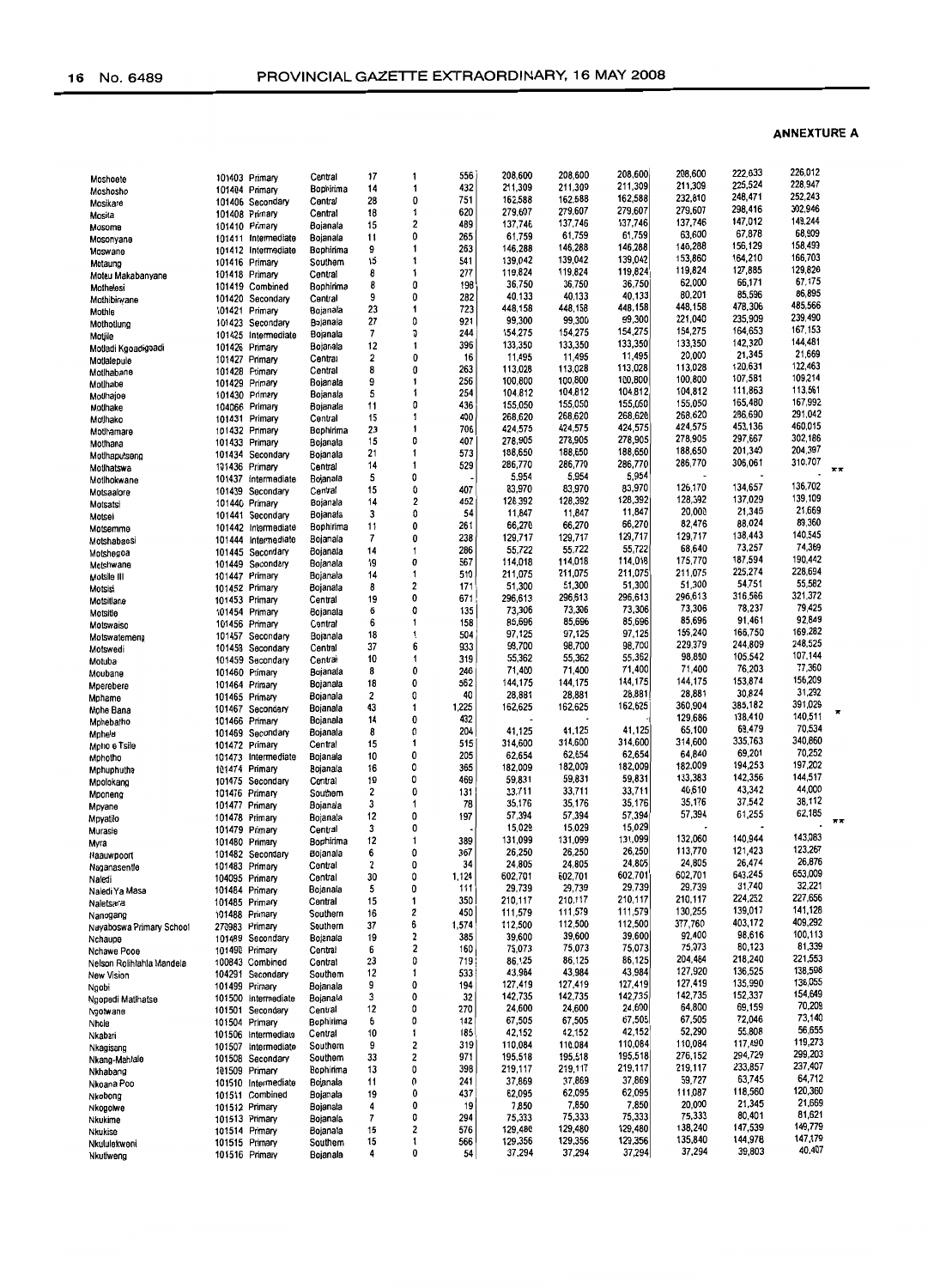| Noka ya Lorato       | 101517 Primary                      | Bojanala             | 30             | 4                       | 941       | 235,941          | 235,941          | 235,941          | 235.941           | 251,813           | 255,635           |
|----------------------|-------------------------------------|----------------------|----------------|-------------------------|-----------|------------------|------------------|------------------|-------------------|-------------------|-------------------|
| Nonceba              | 101518 Primary                      | Bojanala             | 4              | 0                       | 127       | 33,076           | 33,076           | 33,076           | 33,076            | 35,301            | 35,837            |
|                      | 101523<br>Intermediate              | Bojanala             | 3              | 0                       | 74        | 20,857           | 20,857           | 20,857           | 20,857            | 22,260            | 22,598            |
| Norton Ngwane        |                                     |                      | 23             | 0                       | 548       | 115,047          | 115,047          | 115,047          | 169,880           | 181,308           | 184,060           |
| Noto                 | Secondary<br>101524                 | Central              |                |                         |           |                  |                  |                  |                   | 23,066            | 23,416            |
| Nottingham           | 101525 Primary                      | Central              | 1              | 0                       | 28        | 21,612           | 21,612           | 21,612           | 21,612            |                   |                   |
| Nozizwe              | 101526 Primary                      | Southem              | 31             | 2                       | 997       | 257,850          | 257,850          | 257,850          | 257,850           | 275,195           | 279,373           |
| Ntataise             | 101527<br>Primary                   | Southern             | 27             | 1                       | 1,046     | 256,485          | 256,485          | 256,485          | 290,657           | 310,209           | 314,918           |
|                      | Combined                            | Central              | 37             | 0                       | 977       | 154,503          | 154,503          | 154,503          | 277,859           | 296,551           | 301,052           |
| Ntebogang            | 101528                              |                      |                |                         |           |                  | 86,738           | 86,738           | 86,738            | 92,573            | 93,978            |
| Nthapelane           | 101529<br>Primary                   | Bophirima            | 6              | 0                       | 132       | 86,738           |                  |                  |                   |                   | 45,871            |
| Nthebe               | 101530 Primary                      | Southern             | 2              | 1                       | 72        | 42,337           | 42,337           | 42,337           | 42,337            | 45,185            |                   |
| Nthebe               | 101531<br>Primary                   | Bojanala             | 11             | 1                       | 386       | 97,143           | 97,143           | 97,143           | 97,143            | 103,678           | 105,252           |
|                      | 104007<br>Primary                   | Bophinma             | 8              | 0                       | 253       | 120,882          | 120,882          | 120,882          | 120,882           | 129,014           | 130,972           |
| Ntikang              |                                     |                      | 15             | 0                       | 462       | 102,426          | 102,426          | 102,426          | 110,880           | 118,339           | 120,135           |
| Ntlatsang            | 101533<br>Intermediate              | Central              |                |                         |           |                  |                  | 158,026          | 158,026           | 168.656           | 171,217           |
| Ntlatseng            | Combined<br>101534                  | Southern             | 10             | 2                       | 376       | 158,026          | 158,026          |                  |                   |                   | 188,849           |
| Ntokwe               | 101535<br>Primary                   | Bophinma             | 16             | 1                       | 472       | 174,300          | 174,300          | 174,300          | 174,300           | 186,025           |                   |
| Ntolo                | 101536<br>Secondary                 | Bojanala             | 17             | 0                       | 447       | 49,300           | 49,300           | 49,300           | 114,573           | 122,281           | 124,137           |
| Ntsheelang           | 101538<br>Primary                   | Bophirima            | 5              | 1                       | 136       | 76,478           | 76,478           | 76,478           | 76,478            | 81,623            | 82,862            |
|                      |                                     |                      | 6              | 0                       | 174       | 91,881           | 91,881           | 91,881           | 91,881            | 98,062            | 99,550            |
| Ntshidi              | 101539 Intermediate                 | Central              |                |                         |           |                  | 506.148          | 506,148          | 506,148           | 540,197           | 548,397           |
| Ntsweletsoku         | 101542<br>Primary                   | Central              | 20             | 1                       | 927       | 506,148          |                  |                  |                   |                   | 88,227            |
| Nyakale              | 101546<br>Primary                   | Bojanala             | 5              | 1                       | 148       | 81,430           | 81,430           | 81,430           | 81,430            | 86,908            |                   |
| Nyetse               | 101547<br>Primary                   | Central              | 5              | -1                      | 149       | 73,959           | 73,959           | 73,959           | 73,959            | 78,934            | 80,132            |
| Nyorwe               | Primary<br>101548                   | Bojanala             | 6              | 0                       | 128       | 72,168           | 72,168           | 72,168           | 72,168            | 77,023            | 78,192            |
|                      |                                     | Central              | 8              | 1                       | 125       | 28,343           | 28,343           | 28,343           | 40,670            | 43,406            | 44,065            |
| Oageng               | 101549<br>Intermediate              |                      |                |                         |           |                  | 88,964           | 88,964           | 88,964            | 94,949            | 96,390            |
| Obakeng              | Primary<br>101551                   | Central              | 6              | 2                       | 170       | 88,964           |                  |                  |                   |                   | 192,164           |
| Obang                | 101552<br>Secondary                 | Southern             | 23             | 1                       | 739       | 78,700           | 78,700           | 78,700           | 177,360           | 189,291           |                   |
| Obusitse             | 101554<br>Intermediate              | Central              | 24             | 0                       | 628       | 157,757          | 157,757          | 157,757          | 157,757           | 168,369           | 170,925           |
| Odi Primary          | Primary<br>101555                   | Bojanala             | 38             | 2                       | 1,277     | 366,235          | 366,235          | 366.235          | 366,235           | 390,872           | 396,805           |
|                      |                                     |                      | 11             | 2                       | 262       | 76,440           | 76,440           | 76,440           | 76,440            | 81,582            | 82,821            |
| Ofentse              | 101557<br>Primary                   | Bojanala             |                |                         |           |                  |                  |                  | 295,708           | 315,600           | 320,391           |
| Ogodiseng            | 101558<br>Intermediate              | Bophirima            | 22             | 1                       | 608       | 295,708          | 295,708          | 295,708          |                   |                   |                   |
| Oketsang             | 101560<br>Primary                   | Bophirima            | 8              | 1                       | 292       | 116,372          | 116,372          | 116,372          | 116,372           | 124,200           | 126,086           |
| Okomelang            | 101559 Primary                      | Bojanala             | 11             | 1                       | 388       | 102,594          | 102,594          | 102,594          | 102,594           | 109,495           | 111,158           |
|                      | 101561 Primary                      |                      | 8              | 1                       | 248       | 137,472          | 137,472          | 137,472          | 137,472           | 146,720           | 148,947           |
| Olebile              |                                     | Bophirima            |                |                         |           |                  |                  |                  | 63,706            | 67,992            | 69,024            |
| Olefile              | 101563<br>Combined                  | Bojanala             | 12             | 0                       | 221       | 22,400           | 22,400           | 22,400           |                   |                   | 77                |
| Olifantshoek         | Primary<br>101566                   | Bojanala             | 3              | 0                       |           | 14,343           | 14,343           | 14,343           |                   |                   | $\pi\pi$          |
| Olifantspoort        | 101567<br>Primary                   | Bojanala             | $\overline{2}$ | 0                       |           | 10,285           | 10,285           | 10,285           |                   |                   |                   |
|                      | 101569<br>Primary                   | Central              | $\overline{7}$ | 1                       | 227       | 121,075          | 121,075          | 121,075          | 121,075           | 129,220           | 131,181           |
| Omega                |                                     |                      |                | 1                       | 394       | 109,321          | 109,321          | 109,321          | 109,321           | 116,675           | 118,446           |
| Onale Rona           | 101570 Primary                      | Bophirima            | 12             |                         |           |                  |                  |                  |                   |                   | 181,043           |
| Onkabetse Thuto      | 104097<br>Secondary                 | Central              | 21             | 1                       | 611       | 71,900           | 71,900           | 71,900           | 167,096           | 178,336           |                   |
| Onkgopotse Tiro      | 104266<br>Combined                  | Central              | 33             | 23                      | 975       | 407,015          | 407,015          | 407,015          | 407,015           | 434,395           | 440,989           |
| Opadiatla            | 101574 Primary                      | Central              | 15             | -1                      | 458       | 247,979          | 247,979          | 247,979          | 247,979           | 264,661           | 268,678           |
|                      | 101575 Intermediate                 | Southern             | 4              | 0                       | 142       | 62,315           | 62,315           | 62,315           | 62,315            | 66,507            | 67,517            |
| Opang Diatla         |                                     |                      |                | 0                       | 209       | 104,656          | 104,656          | 104,656          | 104,656           | 111,696           | 113,392           |
| Opelang              | 101576<br>Intermediate              | Central              | 10             |                         |           |                  |                  |                  |                   | 201,815           | 204,879           |
| Osaletseng           | 104038<br>Primary                   | Bojanala             | 14             | 0                       | 457       | 189,095          | 189,095          | 189,095          | 189,095           |                   |                   |
| Oskraal              | 101584<br>Intermediate              | Bojanala             | 10             | 0                       | 272       | 183,334          | 183,334          | 183,334          | 183,334           | 195,667           | 198,637           |
| Othaile              | 101585<br>Primary                   | Bophirima            | 17             | 1                       | 771       | 318,787          | 318,787          | 318,787          | 318,787           | 340,232           | 345,397           |
|                      |                                     |                      | 6              | 1                       | 122       | 27,365           | 27,365           | 27,365           | 29,280            | 31,250            | 31,724            |
| Ottosdal             | 101586<br>Primary                   | Central              |                |                         |           |                  |                  |                  | 24,096            | 25,717            | 26,107            |
| Ourief               | 101588<br>Primary                   | Southern             | 2              | 0                       | 37        | 24,096           | 24,096           | 24,096           |                   |                   |                   |
| P H Moeketsi         | 101590<br>Secondary                 | Bophinma             | 12             | 35                      | 285       | 28,900           | 28,900           | 28,900           | 68,400            | 73,001            | 74,109            |
| P P Phaladi          | Primary<br>101591                   | Central              | 8              | $\overline{\mathbf{2}}$ | 300       | 79,721           | 79,721           | 79,721           | 79,721            | 85,084            | 86,375            |
| Paardekraal          | 101592<br>Primary                   | Bojanala             | 33             | 2                       | 1,303     | 695,939          | 695,939          | 695,939          | 695,939           | 742,755           | 754,030           |
|                      |                                     |                      |                | 1                       | 700       | 296,263          | 296,263          | 296,263          | 296,263           | 316,193           | 320,992           |
| Paauwkop             | 101594<br>Secondary                 | Central              | 22             |                         |           |                  |                  |                  |                   |                   | 26,949            |
| Pabalelo             | 101595<br>Primary                   | Southern             | 2              | 0                       | 45        | 24,873           | 24,873           | 24,873           | 24,873            | 26,546            |                   |
| Padi                 | 101597<br>Combined                  | Southern             | 8              | 2                       | 264       | 67,668           | 67,668           | 67,668           | 67,668            | 72,220            | 73,316            |
| Palmietkuil          | 101599<br>Primary                   | Central              | 5              | 1                       | 313       | 164,656          | 164,656          | 164,656          | 164,656           | 175,732           | 178,400           |
|                      | 101602<br>Intermediate              | Central              | 2              | 0                       |           | 22,926           | 22,926           | 22,926           |                   |                   | 77                |
| Papiesvlakte         |                                     |                      |                |                         |           |                  | 255,498          | 255,498          | 255.498           | 272,685           | 276,825           |
| Pelokgale            | 101605<br>Primary                   | Southern             | 29             | 2                       | 1,041     | 255,498          |                  |                  |                   |                   |                   |
| Pelonngwe            | 101606<br>Primary                   | Bophirima            | 6              | 1                       | 176       | 99,474           | 99,474           | 99,474           | 99,474            | 106,166           | 107,777           |
| Pelonomi             | 101607 Intermediate                 | Southern             | 5              | $\mathbf{1}$            | 218       | 80,429           | 80,429           | 80,429           | 80,429            | 85,839            | 87,142            |
| Pelotshweu           | 101610 Intermediate                 | Bophirima            | 10             | 0                       | 284       | 74,380           | 74,380           | 74,380           | 74.380            | 79,384            | 80,589            |
|                      | 101611 Primary                      | Central              | 6              | 0                       | 185       | 92,074           | 92,074           | 92,074           | 92,074            | 98,268            | 99,760            |
| Peme                 |                                     |                      |                |                         |           |                  |                  | 44,578           | 44,578            | 47,577            | 48,299            |
| Penduka              | 101612 Primary                      | Central              | 3              | 0                       | 87        | 44,578           | 44,578           |                  |                   |                   | 103,582           |
| Phadi                | 101615 Primary                      | Bojanala             | 7              | 0                       | 212       | 95,602           | 95,602           | 95,602           | 95,602            | 102,033           |                   |
| Phakamile            | 101616 Combined                     | Bojanala             | 8              | 0                       | 172       | 19,000           | 19,000           | 19,000           | 44,156            | 47,126            | 47,842            |
| Phakedi              | 101618 Primary                      | Southern             | 4              | 0                       | 94        | 6,400            | 6,400            | 6,400            | 20,000            | 21,345            | 21,669            |
| Phakedi              | 101619 Secondary                    | Central              | 22             | 4                       | 520       | 56,100           | 56,100           | 56,100           | 130,376           | 139,147           | 141,259           |
|                      |                                     |                      |                |                         |           |                  | 67,035           | 67,035           | 134,540           | 143,591           | 145,770           |
| Phakela              | 101620 Combined                     | Southern             | 12             | 1                       | 424       | 67,035           |                  |                  |                   |                   |                   |
| Phakisang            | 101621 Primary                      | Central              | 7              | 0                       | 220       | 110,480          | 110,480          | 110,480          | 110,480           | 117,912           | 119,702           |
| Phaladi              | 101622 Primary                      | Southern             | 17             | 2                       | 421       | 172,386          | 172,386          | 172,386          | 172,386           | 183,982           | 186,775           |
| Phalaio              | 101623 Primary                      | Central              | 2              | 0                       | 59        | 29,794           | 29,794           | 29,794           | 29,794            | 31,798            | 32,281            |
|                      | 101624 Intermediate                 | Bojanala             | 9              | 1                       | 222       | 43,456           | 43,456           | 43,456           | 53,280            | 56,864            | 57,727            |
| Phalane              |                                     |                      |                |                         |           |                  |                  |                  | 258,759           | 276,166           | 280,358           |
| Phaposane            | 101628 Primary                      | Bophinma             | 14             | 1                       | 519       | 258,759          | 258,759          | 258,759          |                   |                   |                   |
| Phatihanyane         | 101629 Primary                      | Bophinma             | 3              | 0                       | 73        | 19,774           | 19,774           | 19,774           | 20,000            | 21,345            | 21,669            |
| Phathoso             | 101630 Combined                     | Central              | 8              | 1                       | 186       | 18,900           | 18,900           | 18,900           | 44,640            | 47,643            | 48,366            |
| Phatsima             | 101631 Primary                      | Central              | 29             | 3                       | 904       | 315,700          | 315,700          | 315,700          | 315,700           | 336,937           | 342,052           |
|                      |                                     |                      |                |                         |           |                  | 66,700           | 66,700           | 91,680            | 97,847            | 99,333            |
| Phatsima             | 101632 Secondary                    | Central              | 21             | 0                       | 382       | 66,700           |                  |                  |                   |                   | 53,751            |
| Phatswe              |                                     |                      | 2              | 0                       | 69        | 49,610           | 49,610           | 49,610           | 49,610            | 52,947            |                   |
|                      | 101633 Primary                      | Central              |                |                         |           |                  |                  |                  |                   |                   |                   |
|                      | 101634 Primary                      | Central              | 10             | 6                       | 357       | 219,615          | 219,615          | 219,615          | 219,615           | 234,389           | 237,947           |
| Phenyo Botihe        |                                     |                      |                | 0                       |           |                  |                  |                  | 141,994           | 151,546           | 153,846           |
| Phera                | 101635 Primary                      | Central              | 10             |                         | 309       | 141,994          | 141,994          | 141,994          |                   |                   |                   |
| Phethu               | 101636 Intermediate                 | Central              | 26             | 3                       | 782       | 199,327          | 199,327          | 199,327          | 199,327           | 212,736           | 215,965           |
| Phetogo              | 101637 Primary                      | Central              | 4              | 2                       | 157       | 81,848           | 81,848           | 81,848           | 81,848            | 87,354            | 88,680            |
| Phin<br>Phiri a Feta | 101639 Secondary<br>101640 Combined | Southern<br>Bojanala | 13<br>6        | 0<br>0                  | 462<br>74 | 72,352<br>43,844 | 72,352<br>43,844 | 72,352<br>43,844 | 110,880<br>43,844 | 118,339<br>46,793 | 120,135<br>47,504 |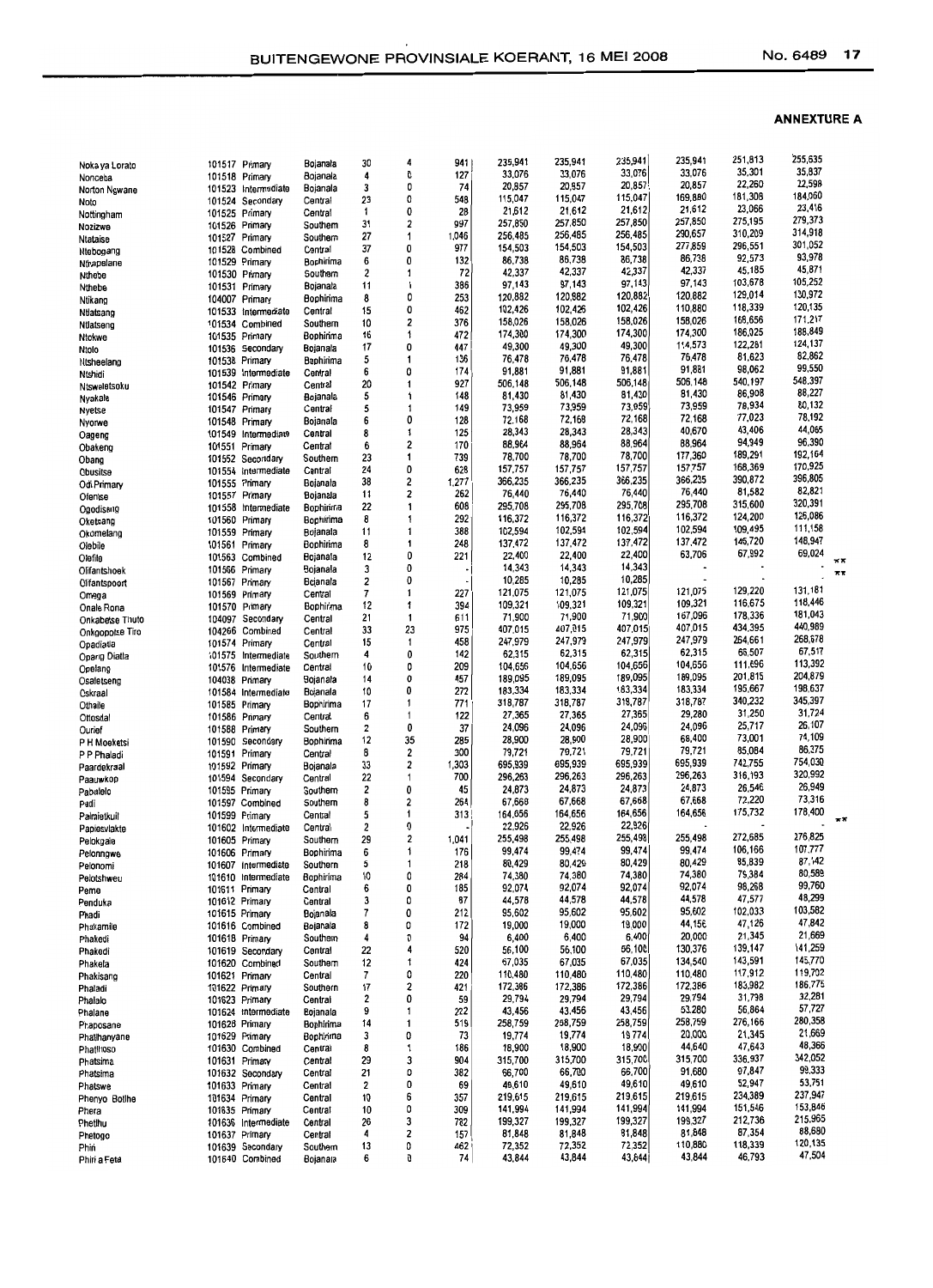| Phogole                  |                | 101641 Primary      | Southern             | 28             | 3              | 875        | 240,813          | 240,813          | 240,813          | 240,813          | 257,012          | 260,914          | 77                                              |
|--------------------------|----------------|---------------------|----------------------|----------------|----------------|------------|------------------|------------------|------------------|------------------|------------------|------------------|-------------------------------------------------|
| Phokeng                  |                | 101642 Primary      | Bojanala             | 7              | 1              |            | 48,776           | 48,776           | 48,776           |                  |                  |                  |                                                 |
| Photoholo                |                | 101643 Primary      | Bophirima            | 7              | 1              | 136        | 87,197           | 87,197           | 87,197           | 87,197           | 93.063           | 94.476           |                                                 |
| Pholokgolo               |                | 101644 Primary      | Bojanala             | 9              | O              | 211        | 108,473          | 108,473          | 108,473          | 108,473          | 115,770          | 117,527          |                                                 |
| Pholoso                  |                | 101645 Primary      | Central              | 3              | 0              | 40         | 24,516           | 24,516           | 24,516           | 24,516           | 26,165           | 26,562           |                                                 |
| Phororong Primary School |                | 271015 Primary      | Southern             | 33             | 5              | 1,080      | 406.218          | 406,218          | 406,218          | 406,218          | 433,545          | 440,126          |                                                 |
| Photi Tlou               | 101646         | Intermediate        | Bojanala             | 10             | 0              | 183        | 52,718           | 52,718           | 52,718           | 52,718           | 56,265           | 57,119           |                                                 |
| Photsaneng               |                | 101647 Primary      | Bojanala             | 9              | 0              | 291        | 71,330           | 71,330           | 71,330           | 71,330           | 76,128           | 77,284           |                                                 |
|                          |                |                     |                      |                |                |            |                  |                  |                  | 128,825          | 137,491          | 139,578          |                                                 |
| Phutha                   |                | 101648 Primary      | Bojanala             | 14             | 0              | 530        | 128.825          | 128,825          | 128,825          |                  |                  |                  |                                                 |
| Phuthanang               |                | 101649 Primary      | Bojanala             | 20             | 0              | 594        | 412.198          | 412,198          | 412,198          | 412,198          | 439.927          | 446,605          |                                                 |
| Pica Pau                 |                | 101650 Combined     | Bophinma             | 17             | 2              | 462        | 104,953          | 104,953          | 104,953          | 144,770          | 154,509          | 156,854          |                                                 |
| <b>Piet Plessis</b>      |                | 101651 Primary      | Bophirima            | 2              | 2              | 55         | 15.031           | 15,031           | 15,031           | 20,000           | 21,345           | 21,669           |                                                 |
| Pinagare                 |                | 101653 Secondary    | Bophinma             | 19             | 2              | 564        | 56,900           | 56,900           | 56,900           | 135,360          | 144,466          | 146,659          |                                                 |
| Pitso Letthogile         |                | 101656 Combined     | Bophirima            | 15             | 2              | 402        | 88,909           | 88,909           | 88,909           | 137,330          | 146,568          | 148,793          |                                                 |
| Pitso Tolo               | 105056         | Primary             | Central              | 23             | 0              | <b>B73</b> | 516,065          | 516,065          | 516,065          | 516,065          | 550,781          | 559,142          |                                                 |
| Pilsong                  | 101657 Primary |                     | <b>Bophirima</b>     | 8              | 0              | 173        | 89,020           | 89,020           | 89,020           | 89,020           | 95,008           | 96,451           |                                                 |
| Platinum Mine            | 101659 Primary |                     | Bojanala             | 8              | 0              | 238        | 64,729           | 64,729           | 64,729           | 64,729           | 69,083           | 70,132           |                                                 |
| Platvlei                 | 101660 Primary |                     | Central              | 2              | 1              | 105        | 54,114           | 54,114           | 54,114           | 54,114           | 57,754           | 58.631           |                                                 |
| Poelano                  | 101661         | Secondary           | Southern             | 12             | 0              | 423        | 38,500           | 38,500           | 38,500           | 101,520          | 108,349          | 109,994          |                                                 |
|                          |                |                     | Bojanala             | 5              | 1              | 220        | 49,081           | 49,081           | 49,081           | 68,200           | 72,788           | 73,893           |                                                 |
| Poifo                    | 101662 Primary |                     |                      | 7              | 1              |            |                  |                  |                  | 72,429           | 77,301           | 78,475           |                                                 |
| Polokoatsile             | 101664 Primary |                     | Bophinma             |                |                | 183        | 72,429           | 72.429           | 72,429           |                  |                  |                  |                                                 |
| Polonia                  | 101665 Primary |                     | Bojanala             | 16             | 0              | 461        | 236,362          | 236,362          | 236.362          | 236,362          | 252,262          | 256,091          |                                                 |
| Ponelopele               | 101667 Primary |                     | Central              | 9              | $\overline{2}$ | 239        | 88,218           | 88,218           | 88,218           | 88,218           | 94,152           | 95,582           |                                                 |
| Popagano                 |                | 101669 Intermediate | Central              | 18             | 2              | 602        | 134,940          | 134,940          | 134,940          | 144,480          | 154,199          | 156,540          |                                                 |
| Potch Primary            | 103621         | Primary             | Southern             | 25             | 3              | 853        | 221,635          | 221,635          | 221,635          | 221,635          | 236,544          | 240,135          |                                                 |
| Potchefstroom Boys High  |                | 101672 Secondary    | Southern             | 19             | 31             | 550        | 58,200           | 58,200           | 58,200           | 132,000          | 140,880          | 143,018          |                                                 |
| Potchefstroom Central    | 101673         | Primary             | Southern             | 19             | 16             | 540        | 136,841          | 136,841          | 136,841          | 136,841          | 146,046          | 148,263          |                                                 |
| Potchefstroom Gimnasium  | 101674         | Secondary           | Southern             | 40             | 21             | 964        | 100,300          | 100,300          | 100,300          | 231,360          | 246,924          | 250,672          |                                                 |
| Potchefstroom Girls High | 101675         | Secondary           | Southern             | 21             | 33             | 519        | 51,900           | 51,900           | 51,900           | 124,560          | 132,939          | 134,957          |                                                 |
| Potchefstroom Secondary  | 101676         | Combined            | Southern             | 22             | 3              | 896        | 65,775           | 65,775           | 65,775           | 139,059          | 148,413          | 150.666          |                                                 |
|                          |                |                     |                      |                | 0              |            |                  |                  |                  | 20,000           | 21,345           | 21,669           |                                                 |
| Pollakang                | 101677         | Intermediate        | Bojanala             | 3              |                | 72         | 8,800            | 8,800            | 8,800            |                  |                  |                  |                                                 |
| Poval                    | 101679         | Primary             | Bophinma             | 4              | 1              | 88         | 41,251           | 41,251           | 41,251           | 41,251           | 44,026           | 44,694           |                                                 |
| Pres Mangope Technical & | 101681         | Secondary           | Bojanala             | 40             | B              | 1,531      | 155,591          | 155,591          | 155,591          | 367,440          | 392,158          | 398,111          |                                                 |
| Promosa                  | 101683         | Combined            | Southern             | 31             | 15             | 886        | 82,900           | 82,900           | 82,900           | 212,640          | 226,944          | 230,389          |                                                 |
| Promosa Primary          | 101682 Primary |                     | Southern             | 41             | 5              | 1,462      | 277,967          | 277,967          | 277,967          | 350,880          | 374,484          | 380,168          |                                                 |
| Puana                    | 101684 Primary |                     | Central              | 5              | 2              | 145        | 39.549           | 39,549           | 39,549           | 39,549           | 42,209           | 42,850           |                                                 |
| Pudulogo                 | 101685         | Primary             | Southern             | 32             | 4              | 957        | 268,128          | 268,128          | 268,128          | 268.128          | 286,165          | 290,509          |                                                 |
| Pudulogo                 | 101686         | Primary             | Central              | 6              | 2              | 195        | 102,247          | 102,247          | 102,247          | 102,247          | 109,125          | 110,782          |                                                 |
| Pudumong                 | 101687         | Secondary           | Bophinma             | 20             | 0              | 538        | 75,561           | 75,561           | 75,561           | 129,120          | 137,806          | 139,898          |                                                 |
| Pulane                   | 101688         | Primary             | Central              | 2              | 0              |            | 10,455           | 10,455           | 10,455           |                  |                  |                  | $x \times$                                      |
| Pule                     | 101689         | Intermediate        | Bojanala             | 10             | $\Omega$       | 262        | 55,394           | 55,394           | 55,394           | 62,880           | 67,110           | 68,129           |                                                 |
|                          | 101690         |                     |                      | 39             | 2              | 1,015      |                  | 108,500          | 108,500          | 243,600          | 259,987          | 263,934          |                                                 |
| Pule Leeuw               |                | Secondary           | Bophirima            |                | 0              |            | 108,500          |                  |                  |                  |                  |                  |                                                 |
| Puo Pha                  |                | 101692 Secondary    | <b>Bojanala</b>      | 6              |                | 69         | 25,289           | 25,289           | 25,289           | 25,289           | 26,990           | 27,400           |                                                 |
| Puso                     | 101693 Primary |                     | Bojanala             | 10             | 1              | 362        | 87,481           | 87,481           | 87,481           | 102,953          | 109,879          | 111,547          |                                                 |
| Qobosheane (Thuto-Pele)  |                | 103615 Secondary    | Bojanala             | 31             | 0              | 1.025      | 110,300          | 110,300          | 110,300          | 256,337          | 273,581          | 277,734          |                                                 |
| R A Kobue                | 101695         | Secondary           | Central              | 15             | 1              | 356        | 65,275           | 65,275           | 65,275           | 115,010          | 122,747          | 124,610          |                                                 |
| R B Dithupe              | 101694         | Intermediate        | Central              | 20             | 2              | 715        | 187,848          | 187,848          | 187,848          | 187,848          | 200,485          | 203,528          |                                                 |
| Rabana                   | 101696 Primary |                     | Southern             | 3              | 1              | 134        | 29,197           | 29,197           | 29,197           | 32,160           | 34,323           | 34,844           |                                                 |
| Rabodiba                 |                | 101697 Intermediate | Central              | 8              | 0              | 232        | 119,287          | 119,287          | 119,287          | 119,287          | 127,311          | 129,244          |                                                 |
| Rabodinelo               | 101698         | Primary             | Bophinma             | 19             | 2              | 544        | 162,819          | 162,819          | 162,819          | 162.819          | 173,772          | 176,410          |                                                 |
| Rabotsile                | 101699 Primary |                     | Central              | 13             | 0              | 448        | 236,587          | 236.587          | 236,587          | 236,587          | 252,502          | 256,335          |                                                 |
| Rachele                  |                | 101700 Intermediate | Bojanala             | 7              | 0              | 139        | 35,004           | 35,004           | 35,004           | 35,004           | 37,359           | 37,926           |                                                 |
| Raditshane               | 103605         | Intermediate        | Bophinma             | 9              | $\overline{2}$ | 242        | 65,420           | 65,420           | 65,420           | 65,420           | 69,821           | 70,881           |                                                 |
|                          |                |                     |                      | $\overline{7}$ | 0              |            |                  |                  |                  |                  | 142,733          | 144,900          |                                                 |
| Raditshidi               | 101704         | Primary             | Bophirima            |                |                | 263        | 133,737          | 133,737          | 133,737          | 133,737          |                  |                  |                                                 |
| Ragogang                 | 101706         | Primary             | Southern             | 34             | 4              | 1,213      | 469,259          | 469,259          | 469,259          | 469,259          | 500,826          | 508,429          |                                                 |
| Rakgatla                 |                | 101708 Secondary    | Bojanala             | 12             | 0              | 425        | 33,000           | 33,000           | 33,000           | 102,000          | 108,862          | 110,514          |                                                 |
| Rakgwedi Bokang          | 100170         | Combined            | Central              | 24             | 1              | 623        | 85,125           | 85,125           | 85,125           | 177,181          | 189,100          | 191,971          |                                                 |
| Rakoko                   |                | 101711 Secondary    | Bojanala             | 24             | 2              | 609        | 71,900           | 71,900           | 71,900           | 146,160          | 155,992          | 158,360          |                                                 |
| Rakoto                   |                | 101712 intermediate | Bojanala             | 14             | 0              | 287        | 61,707           | 61,707           | 61,707           | 68,880           | 73,514           | 74,629           |                                                 |
| Ramabesa                 | 101714 Primary |                     | Central              | 14             | 1              | 484        | 130,336          | 130,336          | 130,336          | 130,336          | 139,104          | 141,215          |                                                 |
| Ramadiane                | 101715 Primary |                     | Central              | 21             | 1              | 721        | 265,854          | 265,854          | 265,854          | 265,854          | 283,738          | 288,045          |                                                 |
| Ramadikela               |                | 101716 Intermediate | Bojanaia             | 11             | 0              | 219        | 71,244           | 71,244           | 71,244           | 72,974           | 77,883           | 79,065           |                                                 |
| Ramadile                 | 101717 Primary |                     | Bophirima            | 12             | 1              | 360        | 174,397          | 174,397          | 174,397          | 174.397          | 186,129          | 188,954          |                                                 |
| Ramadingwana             | 101718 Primary |                     | Central              | 9              | 1              | 217        | 57,050           | 57,050           | 57,050           | 57,050           | 60,888           | 61,812           |                                                 |
| Ramaifala                | 101719 Primary |                     | Bojanala             | 10             | 1              | 224        | 115,063          | 115,063          | 115,063          | 115,063          | 122,803          | 124,667          |                                                 |
| Ramaine                  |                | 101720 Secondary    | Central              | 19             | 1              | 363        | 50,000           | 50,000           | 50,000           | 108,066          | 115,336          | 117,086          |                                                 |
|                          |                |                     |                      |                |                |            |                  |                  |                  |                  |                  |                  |                                                 |
| Ramalebya                | 101721 Primary |                     | Bojanala             | 5              | 0              | 31         | 10,600           | 10,600           | 10,600           | 20,000           | 21,345           | 21,669           |                                                 |
| Ramashita                | 101723 Primary |                     | Bojanala             | 6              | 1              | 180        | 47,203           | 47,203           | 47,203           | 47,203           | 50,378           | 51,143           |                                                 |
| Ramatla                  | 101724 Primary |                     | Bojanala             | 18             | 2              | 498        | 283,168          | 283,168          | 283,168          | 283,168          | 302,217          | 306,804          |                                                 |
| Ramatlakana              |                | 101725 Intermediate | Central              | 21             | 2              | 582        | 152,602          | 152,602          | 152,602          | 159,194          | 169,903          | 172,482          |                                                 |
| Ramatlama                |                | 101726 Intermediate | Bojanala             | 13             | 0              | 387        | 100,833          | 100,833          | 100,833          | 100,833          | 107,616          | 109,250          |                                                 |
| Ramatshaba               | 101727 Primary |                     | Bojanala             | 4              | 1              | 132        | 36,718           | 36,718           | 36,718           | 36,718           | 39,188           | 39,783           |                                                 |
| Ramatu                   |                | 101728 Secondary    | Central              | 20             | 2              | 474        | 40,400           | 40,400           | 40,400           | 121,545          | 129,722          | 131,691          |                                                 |
| Ramoabi                  |                | 101729 Intermediate | Bojanala             | 19             | 2              | 504        | 120,865          | 120,865          | 120,865          | 120,960          | 129,097          | 131,057          |                                                 |
| Ramogatla                | 101730 Primary |                     | Bojanala             | 3              | 0              |            | 11,082           | 11,082           | 11,082           |                  |                  |                  | $\overline{\mathbf{x}}$ $\overline{\mathbf{x}}$ |
| Ramogopa                 | 101731 Primary |                     | Central              | 7              | 0              | 714        | 106,531          | 106,531          | 106,531          | 171,360          | 182,887          | 185,664          |                                                 |
| Ramokgethwa              | 101732 Primary |                     | Central              | 6              | 1              | 157        | 52,467           | 52,467           | 52,467           | 52,467           | 55,996           | 56,846           |                                                 |
| R <b>amok</b> oka        | 101733 Primary |                     | Bojanala             | 8              | O              | 203        | 113,766          | 113,766          | 113,766          | 113,766          | 121,419          | 123,262          |                                                 |
| Ramokonyane              |                |                     |                      |                |                |            |                  |                  |                  |                  |                  |                  |                                                 |
|                          |                |                     |                      |                |                |            |                  |                  |                  |                  |                  |                  |                                                 |
|                          |                | 101734 Intermediate | Central              | 19             | 1              | 474        | 249,636          | 249,636          | 249,636          | 249,636          | 266,429          | 270,473          |                                                 |
| Ramono                   |                | 101736 Intermediate | Bojanala             | 22             | 0              | 502        | 147,526          | 147,526          | 147,526          | 147,526          | 157,450          | 159,840          |                                                 |
| Ramonotwana<br>Ramoroko  | 101737 Primary | 101738 Intermediate | Bojanala<br>Bojanala | 2<br>7         | 0<br>o         | 42<br>142  | 13,674<br>43,633 | 13,674<br>43,633 | 13,674<br>43,633 | 20,000<br>43,633 | 21,345<br>46,568 | 21,669<br>47,275 |                                                 |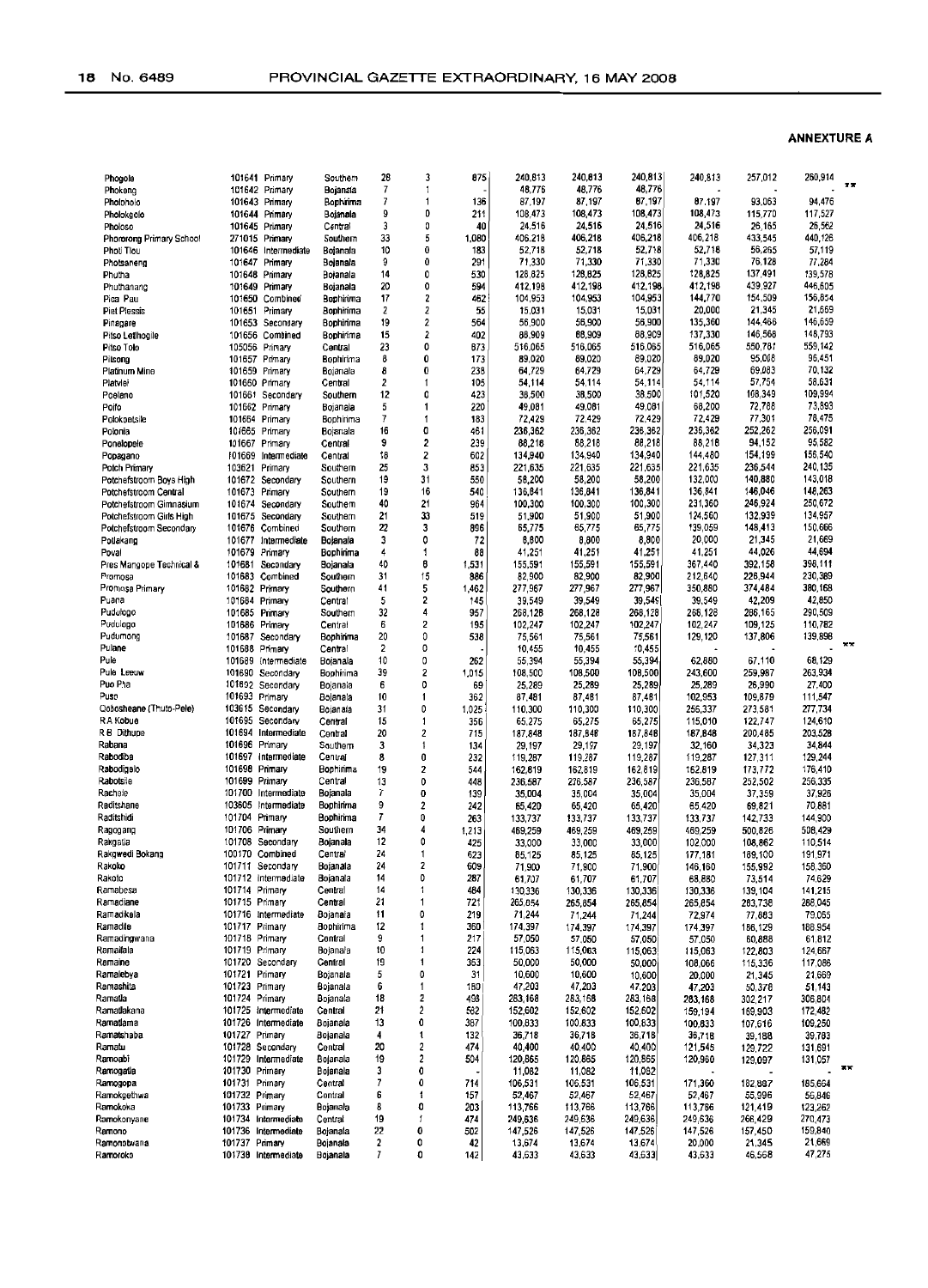| Ramosadi                    |                  | 101739 Primary       | Central              | 11                       | 3              | 207   | 100,702           | 100,702           | 100,702       | 100,702  | 107,476 | 109.107      |
|-----------------------------|------------------|----------------------|----------------------|--------------------------|----------------|-------|-------------------|-------------------|---------------|----------|---------|--------------|
| Ramoshie                    |                  | 101740 Primary       | Bojanala             | 14                       | 0              | 317   | 87,802            | 87,802            | 87,802        | 87,802   | 93,708  | 95.131       |
| Ramotse                     |                  | 101741 Primary       | Bojanala             | 11                       | 1              | 409   | 111,664           | 111,664           | 111,664       | 111,664  | 119,176 | 120,985      |
| Ramotshere                  |                  | 101742 Secondary     | Central              | 37                       | 4              | 765   | 104,600           | 104.600           | 104,600       | 183,600  | 195,951 | 198.925      |
| Ramotshodi                  |                  | 101743 Combined      | Bojanala             | 6                        | 1              | 306   | 28,300            | 28,300            | 28,300        | 73,440   | 78,380  | 79,570       |
| Rampa                       |                  | 101744 Primary       | Bojanala             | 13                       | 1              | 422   | 121,490           | 121,490           | 121,490       | 121,490  | 129,663 | 131,631      |
| Rampei Tshwaane             |                  | 101745 Secondary     | Bojanala             | 6                        | 1              | 92    | 12,500            | 12,500            | 12,500        | 25,564   | 27,284  | 27,698       |
| Rankae                      |                  | 101746 Primary       | Bojanaia             | 7                        | 1              | 250   | 75,421            | 75,421            | 75,421        | 75,421   | 80,495  | 81,716       |
| Rankelenyane                |                  | 101747 Primary       | Bojanala             | 13                       | 0              | 364   | 96,778            | 96,778            | 96,778        | 96,77B   | 103,288 | 104,856      |
| Rankudu                     | 101748           | Primary              | Central              | 9                        | 0              | 249   | 117,006           | 117,006           | 117,006       | 117,006  | 124,877 | 126,773      |
| Rantebeng                   | 101750           | Primary              | Bojanala             | 13                       | 1              | 273   | 96,665            | 96,665            | 96,665        | 96,665   | 103,168 | 104,734      |
|                             |                  |                      |                      | 10                       | 0              | 316   | 73,101            | 73,101            | 73,101        | 75,840   | 80,942  | 82,170       |
| Rantlaka                    | 101751           | Intermediate         | Bojanala             |                          | 1              |       |                   |                   |               |          |         | 29,761       |
| Rantsou                     | 101752           | Primary              | Bojanala             | 5                        |                | 40    | 27,469            | 27,469            | 27,469        | 27,469   | 29,316  |              |
| Raphurele                   | 101755           | Secondary            | Bojanala             | 28                       | ŧ              | 990   | 136,274           | 136,274           | 136,274       | 237,600  | 253,583 | 257,433      |
| Rapoo                       | 101756           | Primary              | Central              | 4                        | 1              | 113   | 56,886            | 56,886            | 56,886        | 56,886   | 60,713  | 61,634       |
| Rapulana                    | 101757           | Primary              | Central              | 15                       | 2              | 553   | 310,670           | 310,670           | 310,670       | 310,670  | 331,569 | 336,602      |
| Ras                         | 101758           | Primary              | Bojanala             | 7                        | 0              | 124   | 79,807            | 79,807            | 79,807        | 79,807   | 85,176  | 86,469       |
| Rasimone                    | 101759           | Intermediate         | Bojanala             | 9                        | 1              | 427   | 104,443           | 104,443           | 104,443       | 104,443  | 111,469 | 113,161      |
| Ratampai                    | 101760           | Intermediate         | Bophinma             | 5                        | 0              | 125   | 63,811            | 63,811            | 63,811        | 63,811   | 68,104  | 69,137       |
| Ratheo                      | 101762           | Intermediate         | Bojanala             | 18                       | 0              | 853   | 196,934           | 196,934           | 196,934       | 204,720  | 218,492 | 221,808      |
| Rallou                      | 101765           | Primary              | Central              | 15                       | 1              | 464   | 235,976           | 236,976           | 236,976       | 236,976  | 252,917 | 256,757      |
| Ratsola                     | 101766           | intermediate         | Central              | 7                        | 0              | 130   | 46,454            | 46,454            | 46,454        | 46,454   | 49,579  | 50,332       |
| Rauwane Sepeng              | 101769           | Secondary            | Bojanala             | 37                       | 4              | 1,092 | 113,200           | 113,200           | 113,200       | 263,077  | 280,774 | 285,036      |
|                             |                  |                      |                      | 3                        | 1              | 60    |                   |                   | 33,452        | 33,452   | 35,702  | 36,244       |
| Re e Lwele<br>Reabetswe     | 101201<br>104268 | Primary<br>Secondary | Bojanala<br>Southern | 21                       | 0              | 905   | 33,452<br>229,243 | 33,452<br>229,243 | 229,243       | 229,243  | 244,664 | 248,378      |
|                             |                  |                      |                      |                          |                |       |                   |                   |               |          |         |              |
| Reabona                     | 101771           | Secondary            | Southern             | 37                       | 5              | 920   | 155,003           | 155,003           | 155,003       | 156,907  | 167,462 | 170,004      |
| Reagile                     | 101773           | Primary              | Southern             | 2                        | 0              | 30    | 19,618            | 19,618            | 19,618        | 20,000   | 21,345  | 21,669       |
| Reagile                     | 101774           | Primary              | Bojanala             | з                        | 0              | 44    | 19,618            | 19,618            | 19,618        | 20,000   | 21,345  | 21,669       |
| Reahola                     | 101775           | Primary              | Southern             | 25                       | 1              | 1,039 | 253,699           | 253,699           | 253,699       | 295,492  | 315,370 | 320, 157     |
| Reaithuta                   | 101777           | Primary              | Central              | 6                        | 1              | 156   | 83.366            | 83,366            | <b>B3,366</b> | 83,366   | 88,974  | 90,325       |
| Reakgona                    | 101778           | Primary              | Southern             | 28                       | 2              | 1,068 | 277,084           | 277,084           | 277,084       | 307,152  | 327,814 | 332,790      |
| Realeboga                   |                  | 101780 Primary       | Central              | 4                        | 0              | 75    | 47.628            | 47,628            | 47,628        | 47,628   | 50.832  | 51,604       |
| Realeka                     |                  | 104096 Secondary     | Central              | 35                       | 1              | 1,120 | 199,634           | 199,634           | 199.634       | 318,528  | 339,955 | 345,116      |
| Reaname                     |                  | 101781 Intermediate  | Central              | 15                       | O              | 467   | 92,305            | 92,305            | 92,305        | 112,080  | 119,620 | 121,435      |
| Rearabilwe                  |                  | 101782 Secondary     | Central              | 23                       | 1              | 667   | 127,395           | 127,395           | 127,395       | 160,080  | 170,849 | 173,442      |
| Reatile                     |                  | 101784 Intermediate  |                      | 25                       | 2              | 523   | 187,959           | 187,959           |               | 187,959  | 200,603 | 203,648      |
|                             |                  |                      | Bojanala             |                          |                |       |                   |                   | 187,959       |          |         |              |
| Rebone                      |                  | 101785 Intermediate  | Bojanala             | 23                       | 0              | 578   | 19,600            | 19,600            | 19,600        | 179,BDO  | 191,895 | 194,808      |
| Rebone Sediba               |                  | 100361 Intermediate  | Bophirima            | 14                       | 0              | 529   | 202,176           | 202,176           | 202,176       | 202,176  | 215,776 | 219,052      |
| Reboneilwe                  |                  | 104292 Secondary     | Central              | 30                       | 1              | 944   | 498,542           | 498,542           | 498,542       | 498,542  | 532,079 | 540,156      |
| Redibone                    | 101786           | Intermediate         | Central              | 25                       | 2              | 924   | 204,463           | 204,463           | 204,463       | 221,760  | 236,678 | 240,271      |
| Reduetswe                   |                  | 101788 Primary       | Bophirima            | $\overline{\mathcal{L}}$ | ŧ              | 165   | 91,499            | 91,499            | 91,499        | 91,499   | 97,654  | 99,137       |
| Reebone                     | 101789           | Secondary            | Bojanala             | 22                       | 0              | 574   | 55,039            | 55,039            | 55,039        | 163,246  | 174,228 | 176,872      |
| Reeme Batloung              | 101791           | intermediate         | Central              | 10                       | 0              | 202   | 86,088            | 86,088            | 86,088        | 86,088   | 91,879  | 93,274       |
| Reemekathata                |                  | 101792 Secondary     | Bophinma             | 9                        | 0              | 80    | 44,407            | 44,407            | 44,407        | 55,776   | 59,528  | 60,432       |
| Refentse                    |                  | 101796 Primary       | Bojanala             | 20                       | O              | 624   | 316,667           | 316,667           | 316,667       | 316,667  | 337,969 | 343.099      |
| Refilwe                     |                  | 101797 Primary       | Southern             | 2                        | 0              | 17    | 8,640             | 8,640             | 8,640         | 20,000   | 21,345  | 21,669       |
| Regolotswe                  | 101801           | Secondary            | Central              | 26                       | 2              | 678   | 119,782           | 119,782           | 119,782       | 171,976  | 183,545 | 186,331      |
|                             |                  | 101802 Primary       |                      | 6                        | 1              | 183   |                   |                   |               |          |         | 79,387       |
| Regomoditswe                |                  |                      | Central              | 6                        | 0              |       | 73,271            | 73,271            | 73,271        | 73,271   | 78,200  |              |
| Regopoleng                  |                  | 101803 Primary       | Central              |                          |                | 152   | 68,473            | 68,473            | 68,473        | 68,473   | 73,079  | 74,189       |
| Regorogile                  |                  | 101804 Combined      | Southern             | 12                       | 1              | 334   | 37,633            | 37,633            | 37,633        | 80,160   | 85,552  | 86,851       |
| Reikagile                   |                  | 101805 Intermediate  | <b>Bophirima</b>     | 9                        | 0              | 335   | 138,130           | 138,130           | 138,130       | 138,130  | 147,422 | 149,660      |
| Reikanne                    |                  | 101806 Secondary     | Central              | 24                       | 0              | 405   | 134,187           | 134,187           | 134,187       | 134,187  | 143,214 | 145,388      |
| Reipuseng                   |                  | 101809 Secondary     | Bojanala             | 15                       | 1              | 331   | 77,999            | 77,999            | 77,999        | 83,199   | 88,796  | 90,144       |
| Reitekije                   | 101810           | Intermediate         | Bojanala             | 3                        | 0              | 61    | 9.265             | 9,265             | 9,265         | 20,000   | 21,345  | 21,669       |
| Reitshokile                 |                  | 101814 Combined      | Bophinma             | 16                       | 1              | 604   | 240,132           | 240,132           | 240,132       | 240, 132 | 256,286 | 260,176      |
| Reitshokile                 |                  | 101815 Primary       | Bophinma             | 2                        | 0              |       | 13,578            | 13,578            | 13,578        |          |         | $\mathbf{x}$ |
| Reitsositse                 |                  | 101816 Primary       | Central              | 5                        | 2              | 180   | 86,283            | 86,283            | 86,283        | 86,283   | 92,087  | 93,485       |
| Reitumetse                  |                  | 101817 Primary       | Central              | 13                       | 2              | 437   | 249.030           | 249,030           | 249.030       | 249,030  | 265,782 | 269,817      |
| Raivilo Intermediate        |                  | 101819 Combined      | Bophinma             | 10                       | 1              | 429   | 51,484            | 51.484            | 51,484        | 107,136  | 114,343 | 116,079      |
| Reivilo Secondary           |                  | 101818 Secondary     | Bophirima            | 13                       | 11             | 204   | 127,423           | 127,423           | 127,423       | 127,423  | 135,995 | 138,059      |
|                             |                  |                      |                      |                          | $\overline{c}$ |       |                   |                   |               |          |         |              |
| Rekopane                    |                  | 101822 Primary       | Cantral              | 22                       |                | 807   | 362,401           | 362,401           | 362,401       | 362,401  | 386,780 | 392,651      |
| Rekopantswe                 |                  | 101823 Secondary     | Bojanala             | 12                       | 0              | 220   | 46,101            | 46,101            | 46,101        | 53,220   | 56,800  | 57,662       |
| Relebogile                  |                  | 101824 Primary       | Bojanala             | 13                       | 0              | 390   | 178,703           | 178,703           | 178,703       | 178,703  | 190,724 | 193,619      |
| Relebogile                  |                  | 105126 Primary       | Bojanala             | 11                       | 0              | 520   | 156,450           | 156,450           | 156,450       | 156,450  | 166,974 | 169,509      |
| Relebogile Secondary School |                  | 271528 Combined      | Southern             | 37                       | 6              | 1,257 | 421,750           | 421,750           | 421,750       | 421,750  | 450,121 | 456,954      |
| Relemogile                  |                  | 101826 Combined      | Bophirima            | 8                        | 1              | 190   | 21,200            | 21,200            | 21,200        | 49,269   | 52,583  | 53,381       |
| Renalerona                  |                  | 101828 Intermediate  | Central              | 5                        | 1              | 132   | 65,783            | 65,783            | 65,783        | 65,783   | 70,208  | 71,274       |
| Renonofile                  | 101830 Primary   |                      | Central              | 13                       | 1              | 419   | 166,807           | 166,807           | 166,807       | 166,807  | 178,028 | 180,731      |
| Resebone                    | 101834 Primary   |                      | Bojanala             | В                        | 0              | 216   | 58,741            | 58,741            | 58,741        | 58,741   | 62,693  | 63,644       |
| Resolofetse                 |                  | 101835 Secondary     | Southern             | 32                       | 4              | 965   | 95,800            | 95,800            | 95,800        | 231,600  | 247,180 | 250,932      |
| Rethusegile                 |                  | 101839 Secondary     | Bojanala             | 42                       | 3              | 1,127 | 579,985           | 579,985           | 579,985       | 579,985  | 619,001 | 628,397      |
| Rethusitswe                 |                  | 101840 intermediate  | Bojanala             | 25                       | 1              | 713   |                   |                   |               | 221,030  | 235,899 | 239,480      |
| Retief                      |                  | 101841 Intermediate  |                      |                          | 1              |       |                   |                   |               |          |         |              |
|                             |                  |                      | Bojanala             | 10                       |                | 308   | 171,340           | 171,340           | 171,340       | 171,340  | 182,866 | 185,642      |
| Retlaadira                  | 101764 Primary   |                      | Bophirima            | 22                       | 2              | 669   | 169,596           | 169,596           | 169,596       | 190,264  | 203,063 | 206,146      |
| Retlakgona                  | 101842 Primary   |                      | Bojanala             | 33                       | 1              | 1,302 | 321,798           | 321,798           | 321,798       | 321,798  | 343,445 | 348,659      |
| Retlakgona                  | 101843 Primary   |                      | Central              | 13                       | 0              | 537   | 255,027           | 255,027           | 255,027       | 255,027  | 272,183 | 276,314      |
| Retihatiositswe             |                  | 101844 Intermediate  | Bojanala             | 9                        | 0              | 144   | 41,162            | 41,162            | 41,162        | 41,162   | 43,931  | 44,598       |
| Retlile                     | 104044 Primary   |                      | Southern             | 34                       | o              | 1,152 | 461,513           | 461,513           | 461,513       | 461,513  | 492,559 | 500,036      |
| Reishegeditse               | 101846 Primary   |                      | Bophirima            | 11                       | 0              | 357   | 100,902           | 100,902           | 100,902       | 100,902  | 107,690 | 109,324      |
| Reuben Monareng             | 101847 Primary   |                      | Bojanala             | 18                       | 2              | 723   | 184,437           | 184,437           | 184,437       | 184,437  | 196,844 | 199,832      |
| Rhenosterspruit             | 101848 Primary   |                      | Southern             | з                        | 0              |       | 25,628            | 25,628            | 25,628        |          |         | हत्न         |
| Rockland                    | 270512 Primary   |                      | Southern             | 16                       | 3              | 758   | 18,250            | 18,250            | 18,250        | 181,920  | 194,158 | 197,105      |
|                             |                  |                      |                      |                          |                |       |                   |                   |               |          |         |              |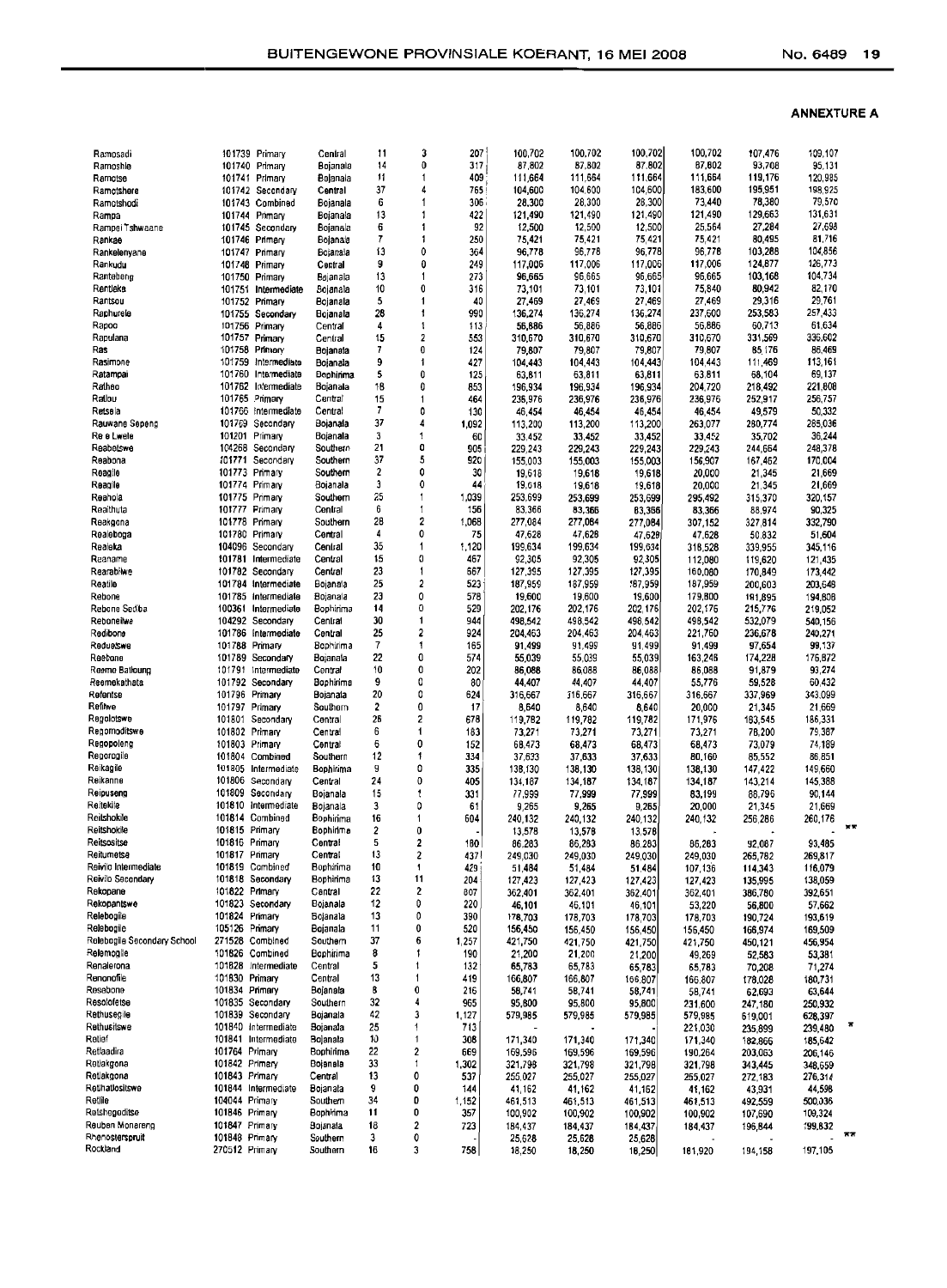$\overline{a}$ 

|                         |                |                     |                     |    |                         |       |         |         |         | 69,711  | 74,400  | 75,530                            |
|-------------------------|----------------|---------------------|---------------------|----|-------------------------|-------|---------|---------|---------|---------|---------|-----------------------------------|
| Rooikoppies 44          |                | 101855 Intermediate | Bojanala            | 6  | 1                       | 107   | 69,711  | 69,711  | 69,711  |         | 21,345  | 21,669                            |
| Rooipan                 | 101856         | Primary             | Southem             | 1  | 0                       | 13    | 9,410   | 9,410   | 9,410   | 20,000  |         |                                   |
| Rooiport Primary School | 271031         | Primary             | Southem             | 10 | 2                       | 433   | 135,100 | 135,100 | 135,100 | 135,100 | 144,188 | 146,377                           |
| Roosheuwel              | 101857         | Primary             | Southem             | 13 | 2                       | 484   | 137,588 | 137,588 | 137,588 | 137,588 | 146,843 | 149.072                           |
| Roshunville             | 101889         | Primary             | Southern            | 8  | 2                       | 245   | 56,722  | 56,722  | 56,722  | 58,800  | 62,755  | 63,708                            |
| Rostrata                |                | 101859 Primary      | Central             | 3  | 1                       | 107   | 52,272  | 52,272  | 52,272  | 52,272  | 55,788  | 56,635<br>$\overline{\mathbf{x}}$ |
| Rotswater               | 101860         | Primary             | Bophirima           | 1  | 0                       |       | 31,835  | 31,835  | 31,835  |         |         |                                   |
| Rrapoo                  | 101861         | Primary             | Central             | 7  | 0                       | 248   | 107,913 | 107,913 | 107,913 | 107,913 | 115,172 | 116,921                           |
| Ruskraal                | 101863         | Primary             | Bojanala            | 27 | 4                       | 1,120 | 266,504 | 266,504 | 266,504 | 268,800 | 286,882 | 291,237                           |
| Rustenburg              | 101865         | Primary             | Bojanala            | 33 | 5                       | 1,386 | 335,665 | 335,665 | 335,665 | 335,665 | 358,245 | 363,683                           |
| Rutabana                | 101867         | Primary             | Bojanala            | 6  | 0                       | 111   | 59,519  | 59,519  | 59,519  | 59,519  | 63,523  | 64,487                            |
| Rutanang                |                | 101868 Primary      | Bojanala            | 25 | 1                       | 863   | 232,306 | 232,306 | 232,306 | 232,306 | 247,933 | 251,697                           |
| S C Kgobokoe            | 101871         |                     | Central             | 10 | 1                       | 220   | 37,750  | 37,750  | 37,750  | 85,889  | 91,667  | 93,058                            |
|                         |                | Secondary           |                     | 7  | 0                       | 207   |         | 55,537  | 55,537  | 55,537  | 59,273  | 60,173                            |
| S G Ntuane              |                | 101988 Primary      | Bojanala            |    |                         |       | 55,537  |         |         |         |         | 42,645                            |
| S J Ramutioa            | 101869         | Combined            | Bojanala            | 6  | 1                       | 164   | 15,000  | 15,000  | 15,000  | 39,360  | 42,008  |                                   |
| S S Nuhaeng             | 101870         | Intermediate        | Central             | 11 | 1                       | 242   | 68,946  | 68,946  | 68,946  | 68,946  | 73,584  | 74,701                            |
| Saane                   | 101874         | Intermediate        | Central             | 12 | 0                       | 329   | 179.155 | 179,155 | 179,155 | 179,155 | 191,207 | 194,109                           |
| Sakalengwe              | 101875         | Secondary           | Central             | 3  | 0                       | 161   | 15,900  | 15,900  | 15,900  | 38,640  | 41,239  | 41,865                            |
| Saku                    | 101876         | Primary             | Bophinma            | 12 | 0                       | 463   | 230.318 | 230.318 | 230,318 | 230,318 | 245,811 | 249,543                           |
| Samenyane               | 101877         | Primary             | Central             | 11 | 0                       | 319   | 94,907  | 94,907  | 94,907  | 94,907  | 101,291 | 102,829                           |
| Samuel Phin             | 101878         | Primary             | Southem             | 4  | 0                       | 165   | 28,654  | 28,654  | 28,654  | 51,150  | 54,591  | 55,420                            |
| Sanddrift               | 101881         | Intermediate        | Bojanala            | 7  | 2                       | 239   | 124,171 | 124,171 | 124,171 | 124,171 | 132,524 | 134,536                           |
| Santa Gertrudes         | 101885         | Primary             | Bophirima           | 1  | 0                       | 12    | 8,615   | 8,615   | 8,615   | 20,000  | 21,345  | 21,669                            |
| Saron                   | 101886         | Primary             | Bojanala            | 15 | 1                       | 551   | 217,120 | 217,120 | 217,120 | 217,120 | 231,726 | 235,243                           |
| Seabo                   | 105132         | Secondary           | Bophirima           | 7  | 0                       | 275   |         |         |         | 66,000  | 70,440  | 71,509                            |
| Seamoge                 |                | 101890 intermediate | Bojanala            | 10 | 0                       | 221   | 56,618  | 56,618  | 56,618  | 56,618  | 60,427  | 61,344                            |
|                         |                | 101892 Intermediate | Southern            | 3  | 0                       | 34    | 15,166  | 15,166  | 15,166  | 20,000  | 21,345  | 21,669                            |
| Sebage                  |                |                     |                     | 9  | 0                       |       |         |         |         |         | 64,781  | 65,765                            |
| Sebako                  | 101893         | Intermediate        | Central             |    |                         | 246   | 60,698  | 60,698  | 60,698  | 60,698  |         | 88,000                            |
| Sebegilwe               |                | 101894 Secondary    | Bophirima           | 11 | 2                       | 220   | 45,850  | 45,850  | 45,850  | 81,220  | 86,684  |                                   |
| Sebele                  |                | 101895 Intermediate | Bojanala            | 3  | 0                       | 60    | 14,159  | 14,159  | 14,159  | 20,000  | 21,345  | 21,669                            |
| Sebatwane               | 101896         | Combined            | Bophinma            | 34 | 1                       | 1,040 | 207,866 | 207.866 | 207,866 | 322,400 | 344,088 | 349,311                           |
| Seboaneng               | 101897         | Secondary           | Bojanala            | 9  | 1                       | 164   | 21,639  | 21,639  | 21,639  | 41,367  | 44,150  | 44,820                            |
| Sebopiwa Molema         | 101898         | Intermediate        | Central             | 24 | 0                       | 811   | 342,449 | 342,449 | 342,449 | 342.449 | 365.486 | 371,034                           |
| Sedibathuto             | 101899         | Primary             | Bophirima           | 17 | 0                       | 625   | 332,751 | 332,751 | 332,751 | 332,751 | 355,135 | 360,526                           |
| Sedibelo                | 101900         | intermediate        | Bojanala            | 16 | 1                       | 537   | 113,523 | 113,523 | 113.523 | 128,880 | 137,550 | 139,638                           |
| Sediko                  |                | 101902 Primary      | Southern            | 21 | 1                       | 680   | 174,451 | 174,451 | 174,451 | 174,451 | 186.186 | 189,013                           |
| Sedimosang              | 101903         | Intermediate        | Bojanala            | 21 | 0                       | 476   | 56,715  | 56,715  | 56,715  | 121.545 | 129,722 | 131,691                           |
| Sedumedi                | 101904         | Primary             | Bojanala            | 8  | 0                       | 268   | 68,431  | 68,431  | 68,431  | 68,431  | 73,034  | 74,143                            |
| Sedupe                  | 101905         | Primary             | Bojanala            | 6  | 0                       | 166   | 49,952  | 49,952  | 49,952  | 49,952  | 53,312  | 54,122                            |
| Seema Makapan Didol     | 101906         | Combined            | Bojanala            | 6  | 0                       | 142   | 21,757  | 21,757  | 21,757  | 34,860  | 37,205  | 37,770                            |
|                         |                | 101907 Primary      |                     | 14 | 2                       | 459   |         | 244,441 | 244,441 | 244,441 | 260,885 | 264,845                           |
| Seetsele                |                |                     | Central             |    |                         |       | 244,441 |         |         |         |         | 58,577                            |
| Sefatanare              | 101910         | Combined            | Bojanala            | 3  | 0                       | 146   | 54,064  | 54,064  | 54,064  | 54,064  | 57,701  |                                   |
| Sefatihane              |                | 101911 Primary      | Central             | 11 | 1                       | 406   | 114,639 | 114,639 | 114,639 | 114,639 | 122,351 | 124,208                           |
| Sefikile                |                | 101912 Primary      | Bojanala            | 18 | 1                       | 666   | 178,937 | 178,937 | 178,937 | 178,937 | 190,974 | 193,873                           |
| Sefutswelo              |                | 101915 Secondary    | <b>Bojanala</b>     | 21 | 0                       | 594   | 175,849 | 175,849 | 175,849 | 175,849 | 187,678 | 190,527                           |
| Segakeng                |                | 101916 Primary      | Central             | 1  | 1                       | 85    | 38,137  | 38,137  | 38,137  | 38,137  | 40,702  | 41,320                            |
| Segakwana               |                | 101917 Primary      | Bojanala            | 7  | 0                       | 188   | 53,447  | 53,447  | 53,447  | 53,447  | 57,042  | 57,908                            |
| Segale                  |                | 101918 Intermediate | Bojanala            | 8  | 0                       | 223   | 47,608  | 47,608  | 47,608  | 63,421  | 67,687  | 68,715                            |
| Segwaelane              | 101921         | Primary             | Bojanala            | 10 | 0                       | 349   | 75,608  | 75,608  | 75,608  | 83,760  | 89,395  | 90,752                            |
| Segwethane              |                | 101923 Primary      | Bojanala            | 19 | 0                       | 685   | 172,617 | 172,617 | 172,617 | 172,617 | 184,229 | 187.026                           |
| Sehibidu                |                | 101924 Primary      | Bojanala            | 12 | 0                       | 341   | 152,983 | 152,983 | 152,983 | 152,983 | 163,274 | 165,753                           |
| Seichokelo              | 101926 Primary |                     | Bophinma            | 19 | $\overline{\mathbf{2}}$ | 512   | 101.435 | 101,435 | 101,435 | 145,613 | 155,408 | 157,767                           |
|                         |                |                     |                     | 19 | 2                       | 634   |         |         |         |         | 175,584 | 178,249                           |
| Seile                   | 101927 Primary |                     | Bophirima           |    |                         |       | 164,517 | 164,517 | 164,517 | 164,517 |         |                                   |
| Seiphemelo              | 101928         | Secondary           | Southern            | 42 | 3                       | 1.034 | 231,148 | 231,148 | 231.148 | 248,160 | 264,854 | 268,874                           |
| Seitsang                | 101929 Primary |                     | Bophirima           | 20 | 1                       | 681   | 343,730 | 343,730 | 343,730 | 343,730 | 366,853 | 372,422                           |
| Sejankabo               | 101930         | Secondary           | Central             | 29 | 5                       | 401   | 63,625  | 63,625  | 63,625  | 144,760 | 154,498 | 156,843                           |
| Sekate Mahura           | 101932         | Intermediate        | Bophirima           | 15 | 0                       | 217   | 50,423  | 50,423  | 50.423  | 80.910  | 86,353  | 87,664                            |
| Sekele                  | 101933         | Secondary           | Bojanala            | 32 | 1                       | 914   | 88,200  | 88,200  | 88,200  | 219,360 | 234,116 | 237,670                           |
| Sekgopi                 | 101934 Primary |                     | Bojanala            | 12 | 1                       | 328   | 90,058  | 90,058  | 90,058  | 90,058  | 96,116  | 97,575                            |
| Sekgoro                 | 101935 Primary |                     | Central             | 9  | $\overline{c}$          | 251   | 67,529  | 67,529  | 67,529  | 67,529  | 72,072  | 73,166                            |
| Sekowa                  |                | 101936 Intermediate | Southern            | 4  | 0                       | 48    | 21,524  | 21,524  | 21,524  | 21,524  | 22,972  | 23,321                            |
| Sekgwa Sa Mophatso      |                | 101937 Intermediate | Central             | 6  | 2                       | 167   | 37,482  | 37,482  | 37,482  | 41,367  | 44.150  | 44,820                            |
| Sekhing                 | 101938 Primary |                     | Bophirima           | 14 | 1                       | 395   | 210,297 | 210,297 | 210,297 | 210,297 | 224,444 | 227,851                           |
| Sekitla                 |                | 101939 Secondary    | Bojanala            | 11 | 2                       | 222   | 23,200  | 23,200  | 23,200  | 53,917  | 57.544  | 58,417                            |
| Sekolopo                |                | 101941 intermediate | Central             | 10 | 2                       | 293   | 266,286 | 266,286 | 266,286 | 266,286 | 284,199 | 288,513                           |
| Sekwati                 | 101943 Primary |                     | Bojanala            | 12 | 1                       | 33B   | 168,889 | 168,889 | 168,889 | 168,889 | 180,250 | 182,986                           |
| Selamodi                |                | 101944 Intermediate |                     | 22 | 0                       |       | 301,156 | 301,156 | 301,156 | 301,156 | 321,415 | 326,294                           |
| Selamolela              |                |                     | Bojanala            | 4  | 1                       | 1,111 |         |         | 38,635  |         | 41,234  | 41,860                            |
|                         | 101945 Primary |                     | Southern            |    |                         | 71    | 38,635  | 38,635  |         | 38,635  |         | 360,734                           |
| Selang Thuto            | 101947 Primary |                     | Southern            | 37 | 2                       | 1,300 | 332,943 | 332,943 | 332,943 | 332,943 | 355,340 |                                   |
| Seleje                  |                | 101948 Secondary    | Central             | 12 | 1                       | 310   | 72,507  | 72,507  | 72,507  | 103,850 | 110,836 | 112,518                           |
| Selekeng                | 101949 Primary |                     | Bophirima           | 14 | 1                       | 465   | 169,058 | 169,058 | 169,058 | 169,058 | 180,431 | 183,169                           |
| Seleri                  | 101951 Primary |                     | Central             | 16 | 1                       | 506   | 268,562 | 268,562 | 268,562 | 268,562 | 286,628 | 290,979                           |
| Semetsa                 |                | 101953 Secondary    | Bojanala            | 7  | 0                       | 117   | 14,348  | 14,348  | 14,348  | 29,980  | 31,996  | 32,482                            |
| Sempapa                 |                | 101954 Intermediate | Bojanala            | 16 | 1                       | 337   | 98,221  | 98,221  | 98,221  | 99,700  | 106,406 | 108,022                           |
| Sengana                 | 101956 Primary |                     | Bojanala            | 8  | 1                       | 291   | 143,562 | 143,562 | 143,562 | 143,562 | 153,219 | 155,545                           |
| Senkgwe                 | 101957 Primary |                     | Central             | 25 | 0                       | 816   | 405,636 | 405,636 | 405,636 | 405,636 | 432,923 | 439,495                           |
| Sensako                 | 101958 Primary |                     | Central             | 23 | 1                       | 1,044 | 261,004 | 261,004 | 261,004 | 261,004 | 278,562 | 282,790                           |
| Senteng                 | 101959 Primary |                     | Bojanala            | 10 | 1                       | 277   | 64,781  | 64,781  | 64,781  | 68,790  | 73,418  | 74,532                            |
|                         | 101960 Primary |                     |                     | 3  | 0                       |       |         | 11,579  | 11,579  | 20,000  | 21,345  | 21,669                            |
| Sentihaga               |                |                     | Southern<br>Central |    | 1                       | 52    | 11,579  |         |         |         |         | 435,746                           |
| Senwamatsana            | 101961 Primary |                     |                     | 25 |                         | 1,131 | 402,176 | 402,176 | 402,176 | 402,176 | 429,230 |                                   |
| Senwelo                 | 101962 Primary |                     | Central             | 5  | 1                       | 154   | 85,597  | 65,597  | 85,597  | 85,597  | 91,355  | 92,742                            |
| Seoleseng               |                | 101963 Intermediate | Bophirima           | 2  | 0                       | 58    | 23,777  | 23,777  | 23,777  | 23,777  | 25,376  | 25,762                            |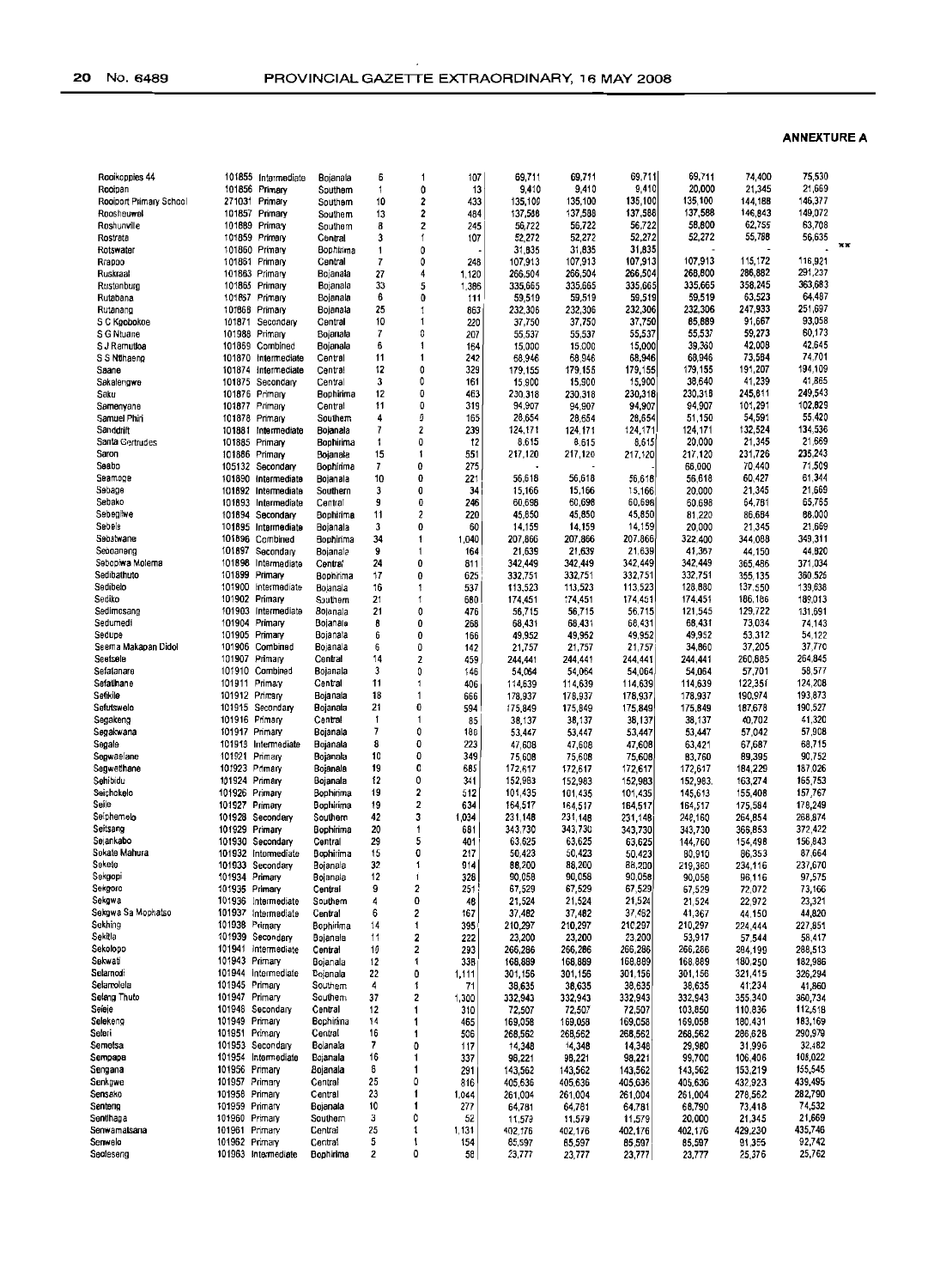| Seolo                        |                | 101964 Intermediate | Bojanala  | 17 | 1                       | 374   | 86,655  | 86,655  | 86,655  | 99,002  | 105,662           | 107,266           |
|------------------------------|----------------|---------------------|-----------|----|-------------------------|-------|---------|---------|---------|---------|-------------------|-------------------|
| Seolong                      | 101965         | Primary             | Bojanala  | 3  | 0                       | 29    | 13,495  | 13,495  | 13,495  | 20,000  | 21,345            | 21,669            |
| Sephola Banatso              | 101967         | Intermediate        | Bojanala  | 31 | 1                       | 896   | 190,960 | 190,960 | 190,960 | 215,040 | 229,506           | 232,990           |
| Serasengwe                   | 101968         | Primary             | Bophirima | 13 | 0                       | 427   | 160,965 | 160,965 | 160,965 | 160,965 | 171,793           | 174,401           |
|                              | 104033         | Primary             | Bojanala  | 30 | 0                       | 1,065 | 561,568 | 561,568 | 561,568 | 561,568 | 599,345           | 608,443           |
| Sereophate                   | 101969         | Primary             | Central   | 2  | 0                       | 37    | 18,199  | 18,199  | 18,199  | 20,000  | 21,345            | 21,669            |
| Serite                       | 101970         | Primary             | Central   | 9  | 0                       | 171   | 32,614  | 32,614  | 32,614  | 41,040  | 43,801            | 44,466            |
| Serite Moshoette             |                |                     | Bojanala  | 3  | 0                       | 97    | 21,211  | 21,211  | 21,211  | 23,280  | 24,846            | 25,223            |
| Serutube                     | 101972         | Primary             |           | 9  | 2                       | 218   | 106,667 | 106,667 | 106,667 | 106,667 | 113,842           | 115,571           |
| Sesamotho                    | 101973         | Primary             | Central   | 16 | 0                       | 536   | 298,258 | 298,258 | 298,258 | 298,258 | 318,322           | 323.154           |
| Seshupo                      | 101975 Primary |                     | Central   | 21 | 0                       | 615   | 297,259 | 297,259 | 297,259 | 297,259 | 317,256           | 322,072           |
| Setilo                       | 101976         | tntermediate        | Central   |    | $\overline{2}$          | 901   | 239,158 | 239,158 | 239,158 | 239,158 | 255,246           | 259,121           |
| Setlagole                    | 101977         | Primary             | Central   | 24 |                         | 220   |         | 87,516  | 87,516  | 87,516  | 93,403            | 94,821            |
| Sethabetsi                   | 101978         | Primary             | Bophinma  | 6  | 1                       |       | 87,516  | 78,750  | 78,750  | 210,456 | 224,613           | 228,023           |
| Setlopo Science & Commercial | 104248         | Combined            | Central   | 21 | 1                       | 740   | 78,750  |         | 90,517  | 94,800  | 101,177           | 102,713           |
| Setshwarapelo                | 101979         | Primary             | Bophirima | 13 | 0                       | 395   | 90,517  | 90,517  | 138,920 | 268.758 | 286,837           | 291,192           |
| Setswakgosing                | 101980         | Secondary           | Bophinma  | 34 | 4                       | 922   | 138,920 | 138,920 |         |         | 226,157           | 229,590           |
| Setumo                       | 101981         | tntermediate        | Bophirima | 15 | 1                       | 821   | 211,902 | 211,902 | 211,902 | 211,902 | 340,866           | 346,040           |
| Setumo                       | 101982         | Secondary           | Central   | 42 | 2                       | 1.070 | 215,069 | 215,069 | 215,069 | 319,381 |                   | 58,810            |
| Setumo Sephethe              | 101983         | Primary             | Bojanala  | 7  | 1                       | 200   | 54,279  | 54,279  | 54,279  | 54,279  | 57,930            | 57,207            |
| Seutelong                    | 101986         | Intermediate        | Bojanala  | 10 | 1                       | 220   | 36,431  | 36,431  | 36,431  | 52,800  | 56,352            |                   |
| Sewagodimo                   | 101987         | Secondary           | Bojanala  | 20 | 4                       | 262   | 32,900  | 32,900  | 32,900  | 101,990 | 108,851           | 110,503           |
| Shadrack Zibi                | 101989         | Secondary           | Bojanala  | 9  | 1                       | 156   | 25,755  | 25,755  | 25,755  | 50,198  | 53,575            | 54,389            |
| Shakung                      | 101990         | Primary             | Bojanala  | 6  | 0                       | 112   | 22,597  | 22,597  | 22,597  | 26,880  | 28,688            | 29,124            |
| Shaleng                      | 101992         | Primary             | Bophinma  | 7  | 0                       | 233   | 60,567  | 60,567  | 60,567  | 60,567  | 64,641            | 65,623            |
| Shudintihe                   | 101993         | Intermediate        | Central   | 22 | 1                       | 702   | 297,171 | 297,171 | 297,171 | 297,171 | 317,162           | 321,976           |
| Shupu                        | 105047         | Primary             | Bophinma  | 8  | 0                       | 391   | 187,550 | 187,550 | 187,550 | 187,550 | 200,166           | 203,205           |
| Sieling                      | 101995         | Combined            | Bojanala  | 3  | 0                       | 49    | 23,946  | 23,946  | 23,946  | 23,946  | 25,557            | 25,945            |
|                              | 101996         | Primary             | Central   | 27 | 2                       | 972   | 434,443 | 434,443 | 434,443 | 434,443 | 463,668           | 470,706           |
| Signal Hill                  | 102000         | Primary             | Southem   | 2  | 0                       | 36    | 7,825   | 7,825   | 7,825   | 20,000  | 21,345            | 21,669            |
| Sinai                        |                |                     | Central   | 4  | 0                       | 108   | 22,541  | 22,541  | 22,541  | 25,920  | 27,664            | 28,084            |
| Sione                        | 102001         | Intermediate        |           | 3  | 0                       | 107   | 49,262  | 49,262  | 49,262  | 49.262  | 52,576            | 53,374            |
| Sizamele                     | 102002         | Primary             | Southern  | 19 | 0                       | 967   | 431,519 | 431,519 | 431,519 | 431,519 | 460,547           | 467,538           |
| Sjambok                      | 102003         | Primary             | Bojanala  |    | 0                       |       | 19,775  | 19,775  | 19,775  | 24,720  | 26,383            | 26,783            |
| Skeerpoort                   | 102004         | Primary             | Bojanala  | 3  |                         | 103   |         |         | 27,256  | 35,650  | 38,048            | 38,626            |
| Skietpan                     | 101772         | Primary             | Southern  | 5  | 1                       | 116   | 27,256  | 27,256  |         | 101,927 | 108,784           | 110,435           |
| Skuinsdrif                   | 103616         | Primary             | Central   | 7  | 1                       | 254   | 101,927 | 101,927 | 101,927 |         | 21,345            | 21,669            |
| Slagkraal                    | 102005         | Intermediate        | Bojanala  | 2  | 0                       | 35    | 13,070  | 13,070  | 13,070  | 20,000  |                   | 26,942            |
| Slumy                        | 102006         | Primary             | Central   | 6  | 0                       | 69    | 22,837  | 22,837  | 22,837  | 24,867  | 26,540            |                   |
| Snyers                       | 102008         | Primary             | Central   | 5  | 0                       | 141   | 88,648  | 88,648  | 88,648  | 88,648  | 94,611            | 96,048            |
| Snymansdrift                 | 102009         | Intermediate        | Bojanala  | 3  | 0                       | 40    | 28,252  | 28,252  | 28,252  | 28,252  | 30,153            | 30,610            |
| Sokologang                   | 102011         | Primary             | Southern  | 4  | 0                       | 110   | 28,257  | 28,257  | 28,257  | 28,257  | 30,157            | 30,615            |
| Sol Plaatije Secondary       | 104106         | Secondary           | Central   | 30 | 5                       | 831   | 57,000  | 57,000  | 57,000  | 128,971 | 137,647           | 139,736           |
| Sol Plaatie Primary          | 102012 Primary |                     | Central   | 23 | 2                       | 1,173 | 86,100  | 86,100  | 86,100  | 182,050 | 194,297           | 197,246           |
| Solomon Lion                 | 102014         | Intermediate        | Bojanala  | 16 | 0                       | 380   | 123,170 | 123,170 | 123,170 | 127,170 | 135,725           | 137,785           |
| <b>St Annes</b>              | 102017         | Secondary           | Bojanala  | 8  | 0                       | 229   | 31,400  | 31,400  | 31,400  | 59,727  | 63,745            | 64,712            |
| St Gerald Majella            | 102021         | intermediate        | Bojanala  | 12 | 0                       | 246   | 67,505  | 67,505  | 67,505  | 67,628  | 72,178            | 73,273            |
| St Mary's Combined           | 102028         | Combined            | Central   | 16 | 1                       | 581   | 54,000  | 54,000  | 54,000  | 139,440 | 148,820           | 151,079           |
| St Mary's Primary            | 102022         | Primary             | Central   | 16 | 0                       | 525   | 147,832 | 147,832 | 147,832 | 147,832 | 157,777           | 160,172           |
|                              | 102023         | Primary             | Bojanala  | 11 | 0                       | 312   | 89,136  | 89,136  | 89,136  | 89,136  | 95,132            | 96,576            |
| <b>St Michaels</b>           | 102026         | Intermediate        | Bophirima | 18 | $\overline{\mathbf{c}}$ | 632   | 145,019 | 145,019 | 145,019 | 151,680 | 161,884           | 164,341           |
| St Pauls Intermediate        | 102024         |                     | Bophinma  | 16 | 1                       | 530   | 149,820 | 149,820 | 149,820 | 149,820 | 159,898           | 162,326           |
| St Pauls Primary             |                | Primary             |           | 19 | 0                       | 477   | 64,683  | 64,683  | 64,683  | 114,480 | 122,181           | 124,036           |
| <b>St Pauls Secondary</b>    | 102025         | Secondary           | Bophirima | 20 | 0                       | 634   | 91,496  | 91,496  | 91,496  | 155,476 | 165,934           | 168,453           |
| <b>St Teresa</b>             | 102027         | Secondary           | Bojanala  |    | 0                       | 321   | 86,530  | 86,530  | 86,530  | 86,530  | 92,350            | 93,752            |
| St. Catherine                | 102019         | Primary             | Bojanala  | 11 |                         |       |         | 434,514 | 434,514 | 434,514 | 463,744           | 470.783           |
| Stadt                        | 102029         | Primary             | Central   | 26 | 1                       | 960   | 434,514 |         | 30,900  | 73,200  | 78,124            | 79,310            |
| Stella                       | 102031         | Combined            | Bophirima | 11 | 22                      | 305   | 30,900  | 30,900  |         |         | 21,345            | 21,669            |
| Sterkstroom Wes              | 102033         | Primary             | Southern  | 2  | 0                       | 34    | 16,384  | 16,384  | 16,384  | 20,000  |                   |                   |
| Stinkhoutboom                | 102036         | Primary             | Central   | 5  | 0                       | 210   | 80,058  | 80,058  | 80,058  | 80,058  | 85,444<br>133,010 | 86,741<br>135,029 |
| Strathvaal                   | 102037 Primary |                     | Southern  | 18 | 2                       | 803   | 65,888  | 65,888  | 65,888  | 124,626 |                   |                   |
| Suping                       | 102040 Primary |                     | Central   | 11 | 1                       | 332   | 142,645 | 142,645 | 142,645 | 142,645 | 152,241           | 154,552<br>33.280 |
| Suurplaat                    |                | 102041 Primary      | Bojanala  | 5  |                         | 31    | 30,716  | 30,716  | 30,716  | 30,716  | 32,782            |                   |
| Swaratlhe Mathibe            |                | 102045 Primary      | Bojanala  | 3  | 0                       | 22    | 12,602  | 12,602  | 12,602  | 20,000  | 21,345            | 21,669            |
| Swarisanang                  |                | 102042 Primary      | Bojanala  | 16 | 1                       | 624   | 174,028 | 174,028 | 174,028 | 174,028 | 185,735           | 188,554           |
| Swartruggens                 |                | 102044 Intermediate | Bojanala  | 13 | 13                      | 328   | 27,900  | 27,900  | 27,900  | 78,720  | 84,015            | 85,291            |
| Syferbult                    |                | 102046 Primary      | Bojanala  | 4  | 0                       | 103   | 58,156  | 58,156  | 58,156  | 58,156  | 62,068            | 63,010            |
| Syferfontein                 |                | 102047 Primary      | Southern  | 3  | 0                       | 50    | 32,119  | 32,119  | 32,119  | 32,119  | 34,280            | 34,800            |
| Syfergat                     | 102048 Primary |                     | Southern  | 2  | 0                       | 82    | 28,435  | 28,435  | 28,435  | 28,435  | 30,348            | 30,809            |
| T.K Mokonyane                | 105128 Primary |                     | Bojanala  | 8  | 0                       | 347   | 102,900 | 102,900 | 102,900 | 102,900 | 109,822           | 111,489           |
| Taaiboschbuit                | 102051         | Intermediate        | Southern  | 5  | 1                       | 86    | 36,046  | 36,046  | 36,046  | 36,046  | 38,471            | 39,055            |
| Tantana                      |                | 102054 Primary      | Bojanala  | 8  | 0                       | 273   | 67,612  | 67,612  | 67,612  | 67,612  | 72,160            | 73,256            |
| Taolelo                      |                | 102055 Primary      | Central   | 16 | 1                       | 588   | 294,028 | 294,028 | 294,028 | 294,028 | 313,807           | 318,571           |
|                              |                | 102056 Primary      | Bojanala  | 13 | 1                       | 479   | 125,875 | 125,875 | 125,875 | 125,875 | 134,343           | 136,382           |
| Tapos                        |                | 102057 Intermediate | Bophirima | 8  | 1                       | 190   | 83,229  | 83,229  | 83,229  | 83,229  | 88,828            | 90,176            |
| Tasman                       |                |                     |           | 9  | 0                       | 261   | 137,873 | 137,873 | 137,873 | 137,873 | 147,148           | 149,381           |
| Tau                          |                | 102059 Primary      | Central   |    | 1                       | 726   | 109,900 | 109,900 | 109,900 | 225,060 | 240,200           | 243,846           |
| Tau Rapulana                 |                | 102060 Secondary    | Central   | 25 | 1                       |       | 52,989  | 52,989  | 52,989  | 59,030  | 63,001            | 63,957            |
| Tau Sebele                   |                | 102061 Intermediate | Bojanala  | 14 |                         | 224   |         | 8,950   | 8,950   | 141,670 | 151,200           | 153,495           |
| Tebogo                       |                | 102063 Intermediate | Bojanala  | 11 | 0                       | 457   | 8,950   |         |         | 94,595  | 100,958           | 102,491           |
| Temo Thuo                    |                | 102066 Intermediate | Central   | 6  | 0                       | 162   | 94,595  | 94,595  | 94,595  |         |                   | 35,267            |
| Terra Peccana                |                | 102067 Intermediate | Southem   | 5  | 1                       | 105   | 17,675  | 17,675  | 17,675  | 32,550  | 34,740            | 231,942           |
| Tetlano                      |                | 102068 Intermediate | Central   | 21 | 2                       | 490   | 214,073 | 214,073 | 214,073 | 214,073 | 228,474           |                   |
| Thaba Marula                 |                | 102071 Secondary    | Bojanala  | 13 | 0                       | 492   | 42,800  | 42,800  | 42,800  | 118,080 | 126,023           | 127,936           |
| Thaba Tau                    |                | 102070 Primary      | Southern  | 2  | 0                       | 10    | 13,016  | 13,016  | 13,016  | 20,000  | 21,345            | 21,669            |
| Thabasikwa                   |                | 102073 Secondary    | Bophirima | 7  | 0                       | 142   | 13,407  | 13,407  | 13,407  | 34,080  | 36,373            | 36,925            |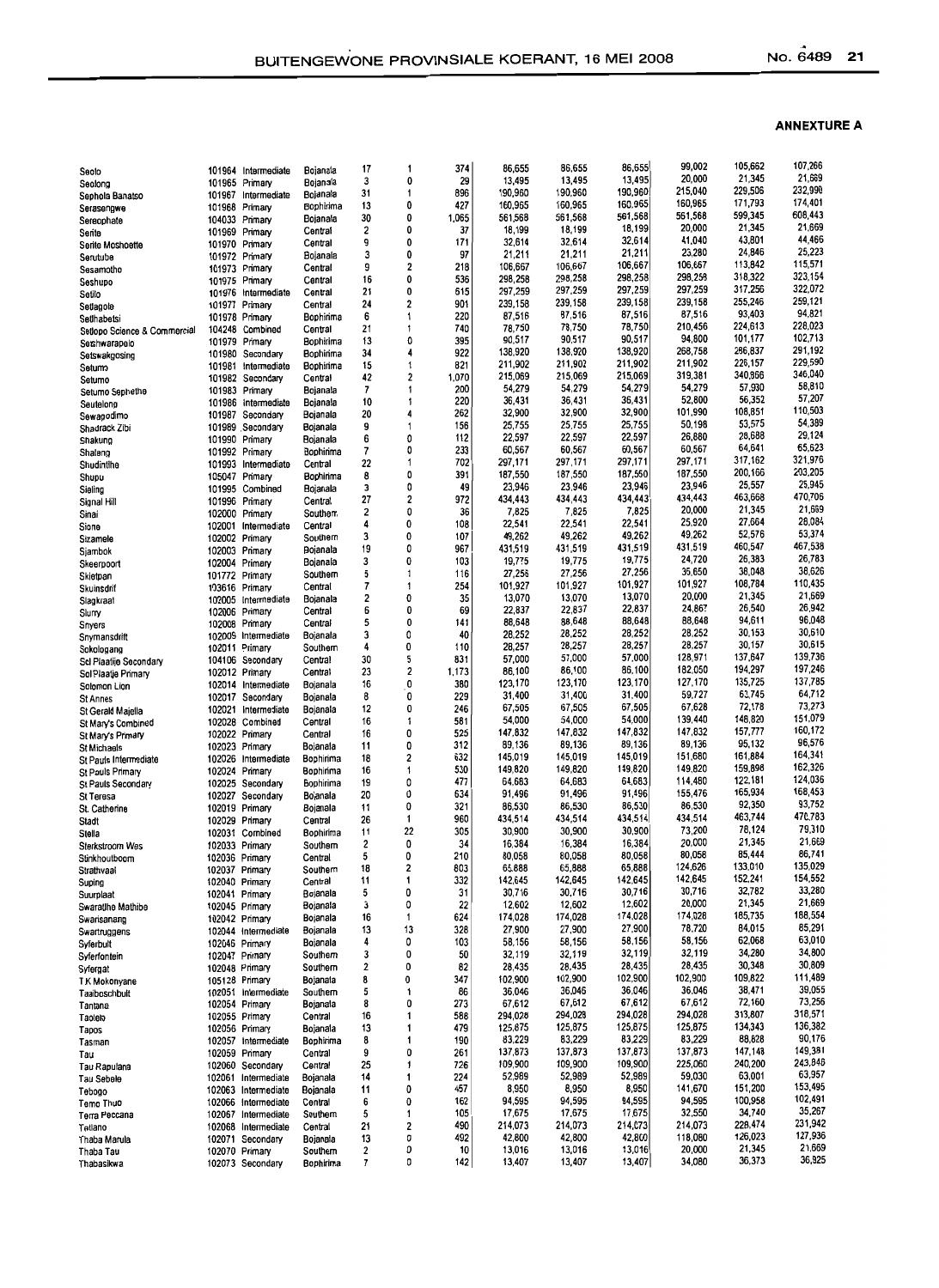| Thabasione           |                | 102074 Primary      | Central         | 7  | 0                       | 215   | 110,549 | 110,549 | 110,549 | 110,549 | 117,986 | 119,777      |
|----------------------|----------------|---------------------|-----------------|----|-------------------------|-------|---------|---------|---------|---------|---------|--------------|
| Thabiso              |                | 102075 Intermediate | Southern        | 4  | 1                       | 85    | 28,461  | 28,461  | 28,461  | 28,461  | 30,376  | 30,837       |
|                      |                |                     |                 |    | 2                       |       |         |         |         |         |         |              |
| Thabiso              |                | 102076 Intermediate | Bojanala        | 25 |                         | 932   | 219,801 | 219,801 | 219,801 | 223,680 | 238,727 | 242,351      |
| Thabo Ya Batho       |                | 102078 Intermediate | Bojanala        | 16 | 0                       | 500   | 221,880 | 221,880 | 221,880 | 221,880 | 236.806 | 240,401      |
| Thagamoso            |                | 102080 Primary      | Bophinma        | 15 | 2                       | 509   | 267,277 | 267,277 | 267,277 | 267,277 | 285,257 | 289,587      |
| Thakadu              |                | 102082 Primary      | Southern        | 32 | 4                       | 1,060 | 437,156 | 437,156 | 437,156 | 437,156 | 466,563 | 473,646      |
| Thakadu              |                | 102083 Primary      | Boinnala        | 16 | 1                       | 603   | 139,790 | 139,790 | 139,790 | 144,720 | 154,455 | 156,800      |
| Thakung              |                | 102084 Intermediate | Bophirima       | 15 | 0                       | 391   | 97,382  | 97,382  | 97,382  | 97,382  | 103,933 | 105,511      |
| Thamagane            | 102085         | Primary             | Southern        | 33 | 3                       | 1,014 | 282,101 | 282,101 | 282,101 | 282,101 | 301,078 | 305,648      |
| Thapama              | 102086         | Secondary           | Bophirima       | 21 | 1                       | 610   | 127,395 | 127,395 | 127,395 | 154,314 | 164,694 | 167,194      |
| Than                 | 102087         | Primary             | Bojanala        | 6  | 1                       | 193   | 79,681  | 79,681  | 79,681  | 79,681  | 85,041  | 86,332       |
|                      |                |                     |                 |    |                         |       |         |         |         |         |         |              |
| Thate Molatihwa      | 102088         | Intermediate        | Bophirima       | 13 | 1                       | 428   | 102,621 | 102,621 | 102,621 | 102,720 | 109,630 | 111,294      |
| Thebe Phatshwa       | 102089         | Intermediate        | <b>Bojanala</b> | 5  | 1                       | 125   | 27,187  | 27,187  | 27,187  | 30,000  | 32,018  | 32,504       |
| Thebe ya Tihaiwa     | 102090         | Secondary           | Bojanala        | 11 | 0                       | 288   | 75,048  | 75,048  | 75,048  | 91,760  | 97,933  | 99,419       |
| Thebenare            | 102091         | Primary             | Bojanala        | 6  | 0                       | 87    | 20,005  | 20,005  | 20,005  | 20,880  | 22,285  | 22,623       |
| Thebeyame            |                | 102092 Primary      | Central         | 11 | 1                       | 328   | 158,372 | 158,372 | 158,372 | 158,372 | 169,026 | 171,591      |
| Thekwana             |                | 102093 Intermediate | Bojanala        | 17 | 0                       | 471   | 103,608 | 103,608 | 103,608 | 113,040 | 120,644 | 122,476      |
| Thelesho             |                | 102094 Primary      | Central         | 10 | 1                       | 374   | 195,279 | 195,279 | 195,279 | 106,366 | 113,521 | 115,244      |
| Thembalidanisi       | 102095         | Intermediate        | Southern        | 13 | 4                       | 224   | 103,083 | 103,083 | 103,083 | 103,083 | 110,017 | 111,687      |
|                      |                |                     |                 |    | 0                       |       |         |         |         |         |         |              |
| Thethe               | 102096         | Secondary           | Bojanala        | 26 |                         | 736   | 76,900  | 76,900  | 76,900  | 178,716 | 190,738 | 193,633      |
| Thibogang            | 102097         | Primary             | Bophirima       | 15 | 1                       | 611   | 186,022 | 186,022 | 186,022 | 186,022 | 198,536 | 201,549      |
| Thipanyane           | 102098         | Primary             | Central         | 5  | 1                       | 162   | 42,086  | 42,086  | 42,086  | 42,086  | 44,917  | 45,599       |
| Thipe                |                | 102099 Primary      | Bojanala        | 13 | 2                       | 388   | 206,141 | 206,141 | 206,141 | 206,141 | 220,008 | 223,348      |
| Thoko Zibi           | 102100         | Primary             | Bojanala        | 4  | 0                       |       | 22,992  | 22,992  | 22,992  |         |         | $\pi\pi$     |
| Tholo                | 102101         | Primary             | Bojanala        | 10 | 0                       | 318   | 80,070  | 80,070  | 80,070  | 98.580  | 105,211 | 106,809      |
| Thomas Makgatho      | 102103         | Secondary           | Bojanala        | 4  | 0                       | 122   | 12,937  | 12,937  | 12,937  | 29,747  | 31,748  | 32,230       |
|                      |                |                     |                 | 8  | $\overline{\mathbf{r}}$ |       |         |         |         |         |         | 76,970       |
| Thomhill             |                | 102104 Primary      | Bojanala        |    |                         | 296   | 6,950   | 6,950   | 6,950   | 71.040  | 75,819  | $x +$        |
| Thubang              |                | 102106 Primary      | Central         | 6  | 0                       |       | 74,889  | 74,889  | 74,889  |         |         |              |
| Thuka                |                | 102107 Intermediate | Southern        | 6  | 0                       | 90    | 45,308  | 45,308  | 45,308  | 45.308  | 48,356  | 49,090       |
| Thulare              |                | 102109 Secondary    | Bojanala        | 12 | 3                       | 226   | 73,062  | 73,062  | 73,062  | 73,062  | 77,977  | 79,161       |
| Thulwe               |                | 102110 Primary      | Bojanala        | э  | 0                       | 97    | 23,334  | 23,334  | 23,334  | 23,334  | 24,904  | 25,282       |
| Thusanang            |                | 102113 Intermediate | Bojanala        | 7  | 0                       | 26    | 29,537  | 29,537  | 29,537  | 29,537  | 31,524  | 32,003       |
| Thusang              |                | 102114 intermediate | Southern        | 28 | 1                       | 1,024 | 437,160 | 437,160 | 437,160 | 437,160 | 466,568 | 473,650      |
| Thusano              |                | 102115 Intermediate | Central         | 22 | 1                       | 537   | 265,482 | 265,482 | 265,482 | 265,482 | 283,341 | 287.642      |
|                      |                |                     |                 | 4  | 0                       |       |         |         |         |         |         | $x -$        |
| Thusanong            |                | 102116 Intermediate | Bojanala        |    |                         |       | 18,535  | 18,535  | 18,535  |         |         |              |
| Thuso                | 102118         | Primary             | Bophirima       | 12 | 1                       | 443   | 112,112 | 112,112 | 112,112 | 112,112 | 119,654 | 121,470      |
| Thuso Thebe          |                | 102119 Combined     | Bophirima       | 28 | 1                       | 628   | 91,732  | 91,732  | 91,732  | 204.199 | 217,935 | 221,244      |
| Thutwane             | 102121 Primary |                     | Central         | 12 | 1                       | 439   | 210,613 | 210,613 | 210,613 | 210,613 | 224,781 | 228,193      |
| Thuto Boswa          |                | 102122 Secondary    | Southern        | 38 | $\overline{c}$          | 1,057 | 137,715 | 137,715 | 137,715 | 269,584 | 287,719 | 292,086      |
| Thuto Boswa          | 105068 Primary |                     | Central         | 7  | 0                       | 556   | 263,625 | 263,625 | 263,625 | 263,625 | 281,359 | 285,630      |
| Thuto Botshelo       | 105168 Primary |                     | Central         | 5  | 0                       | 215   |         |         |         | 127,200 | 135,757 | π<br>137,818 |
| ⊺huto Ke Matla       |                | 102123 Secondary    | Central         | 13 | C                       | 272   | 41.750  | 41,750  | 41,750  | 70,650  | 75,402  | 76,547       |
|                      |                |                     |                 |    | 4                       |       |         |         |         |         |         |              |
| Thuto Kitso          |                | 102124 Secondary    | Southern        | 42 |                         | 1,029 | 105,900 | 105,900 | 105,900 | 246,112 | 262,668 | 266,655      |
| Thuto Lesedi         | 102128 Primary |                     | Bophirima       | 32 | 2                       | 1,164 | 246,808 | 246,808 | 246,808 | 331,042 | 353,311 | 358,674      |
| Thuto Lesedi         | 102129 Primary |                     | Bophinma        | 6  | 1                       | 89    | 25,629  | 25,629  | 25,629  | 25,629  | 27,353  | 27,768       |
| Thuto Lore           |                | 103604 Secondary    | Southern        | 25 | 1                       | 811   | 87,700  | 87,700  | 87,700  | 203,815 | 217,525 | 220,827      |
| Thuto Metse          |                | 104045 Intermediate | Central         | 7  | 1                       | 223   | 105,550 | 105,550 | 105,550 | 105,550 | 112,650 | 114,360      |
| Thuto Mmelegi        | 104088         | Primary             | Central         | 28 | 2                       | 1,123 | 376,330 | 376,330 | 376,330 | 376,330 | 401,646 | 407,743      |
| Thuto Neo            | 102125         | Primary             | Bophirima       | 10 | 1                       | 365   | 92,926  | 92,926  | 92,926  | 92,926  | 99,177  | 100,683      |
|                      |                | 102126 Secondary    |                 | 33 | 2                       | 870   |         | 90,400  | 90,400  | 210,090 | 224,222 | 227,626      |
| Thuto Thebe          |                |                     | Southern        |    |                         |       | 90,400  |         |         |         |         |              |
| Thuto Tsebo          | 102127         | Secondary           | Southern        | 31 | 2                       | 900   | 94,900  | 94,900  | 94,900  | 255,960 | 273,178 | 277,325      |
| Thutoetsile          | 102120         | Combined            | Bophirima       | 9  | 0                       | 251   | 60,130  | 60,130  | 60,130  | 77,810  | 83,044  | 84,305       |
| Thutona              | 102131 Primary |                     | Central         | 15 | 1                       | 611   | 162,552 | 162,552 | 162,552 | 162,552 | 173,487 | 176,120      |
| Tiang                |                | 102132 Intermediate | Southern        | 26 | 5                       | 838   | 326,427 | 326,427 | 326,427 | 326,427 | 348,386 | 353,674      |
| Tidimane             |                | 102134 Intermediate | Bojanala        | 20 | 1                       | 537   | 121,293 | 121,293 | 121,293 | 133,165 | 142,123 | 144,281      |
| Tiego Tawana         |                | 102135 Intermediate | Central         | 9  | 0                       | 271   | 104.309 | 104,309 | 104,309 | 104,309 | 111,326 | 113,016      |
| Tigane               |                | 102136 Intermediate | Southern        | 29 | 3                       | 1,011 | 256.479 | 256,479 | 256,479 | 256,479 | 273,732 | 277,888      |
| Tiger Kloof          |                | 102137 Combined     | Bophinma        | 17 | 1                       | 569   | 53,700  | 53,700  | 53,700  | 136,560 | 145,746 | 147,959      |
|                      |                |                     |                 | 21 |                         |       |         |         |         |         |         | 209.968      |
| Tisetso              | 102105 Primary |                     | Bojanala        |    | 0                       | 735   | 193,792 | 193,792 | 193,792 | 193,792 | 206,828 |              |
| Tiragalo             |                | 102140 Secondary    | Southern        | 35 | з                       | 878   | 139,802 | 139,802 | 139,802 | 210,720 | 224,895 | 228,309      |
| Tirelo               | 102141 Primary |                     | Central         | з  | 1                       | 123   | 61,946  | 61,946  | 61,946  | 61,946  | 66,113  | 67,117       |
| Tirelong             |                | 102142 Intermediate | Bojanala        | 18 | 0                       | 560   | 220,090 | 220,090 | 220,090 | 220,090 | 234,895 | 238,461      |
| Tirisano             |                | 105167 Secondary    | Central         | 20 | 0                       | 500   |         |         |         | 143,906 | 153,587 | π<br>155,918 |
| Tladistad            | 102143 Primary |                     | Bojanala        | 9  | 1                       | 206   | 84,753  | 84,753  | 84,753  | 84,753  | 90,454  | 91,827       |
| Tiale                | 102144 Primary |                     | Central         | 22 | 3                       | 752   | 360,411 | 360,411 | 360,411 |         | 384,656 | 390,495      |
|                      |                |                     |                 |    |                         |       |         |         |         | 360,411 |         |              |
| Tlamelo              | 104011 Primary |                     | Central         | 2  | 0                       | 46    | 11,275  | 11,275  | 11,275  | 20,000  | 21,345  | 21,669       |
| <b>Tlang Botthe</b>  | 102146 Primary |                     | Southern        | 1  | 0                       | 30    | 19,555  | 19,555  | 19,555  | 20,000  | 21,345  | 21,669       |
| Tlapa                | 102147 Primary |                     | Bojanala        | 8  | 1                       | 224   | 85,648  | 85,648  | 85,648  | 85,648  | 91,410  | 92,797       |
| Tiapa La Thuto       | 102148 Primary |                     | Bojanala        | 19 | 2                       | 778   | 178,235 | 178,235 | 178,235 | 178,235 | 190,225 | 193,112      |
| Tlapeng              | 102149 Primary |                     | Bophirima       | 4  | 2                       | 112   | 13,875  | 13,875  | 13,875  | 31,926  | 34,074  | 34,591       |
| Tlapeng Tshweu       |                | 103261 Combined     | Central         | 4  | 0                       | 56    | 38,579  | 38,579  | 38,579  | 38,579  | 41,174  | 41,799       |
| Tlaseng              | 102150 Primary |                     | Bojanala        | 7  | 1                       | 264   | 65,339  | 65,339  | 65,339  | 65,339  | 69.734  | 70,793       |
|                      |                |                     |                 |    |                         |       |         |         |         |         |         |              |
| Tihaalapitse         | 102151 Primary |                     | Bojanala        | 10 | 1                       | 378   | 167,519 | 167,519 | 167,519 | 167,519 | 178,788 | 181,502      |
| Tihabaeno            |                | 102152 Secondary    | Bojanala        | 4  | 0                       | 77    | 17,500  | 17,500  | 17.500  | 23,240  | 24,803  | 25,180       |
| Tihabane Technical & |                | 102153 Secondary    | Bojanala        | 40 | 2                       | 1,305 | 109,100 | 109,100 | 109,100 | 313,200 | 334,269 | 339,343      |
| Tihabologo           | 102156 Primary |                     | Southern        | 3  | 0                       | 73    | 34,491  | 34,491  | 34,491  | 34,491  | 36,811  | 37,370       |
| Tihage               | 102157 Primary |                     | Bojanata        | 5  | 0                       | 141   | 27,313  | 27,313  | 27,313  | 33,840  | 36,116  | 36,665       |
| Tihagele             | 102158 Primary |                     | Bojanala        | 11 | 0                       | 300   | 88,214  | 88,214  | 88,214  | 88,214  | 94,148  | 95,577       |
| Tihageng             | 102159 Primary |                     | Bojanala        | 4  | 0                       | 150   | 41,262  | 41,262  | 41,262  | 41,262  | 44,038  | 44,706       |
| Tihakadiawa          | 102160 Primary |                     |                 | 4  | 0                       | 88    | 45,408  | 45,408  | 45,408  |         |         | 49,198       |
|                      |                |                     | Bojanala        |    |                         |       |         |         |         | 45,408  | 48,463  |              |
| Tihakajeng           | 102161 Primary |                     | Central         | 7  | 1                       | 161   | 89,075  | 89,075  | 89,075  | 89,075  | 95,067  | 96,510       |
| Tihako A Thamaga     |                | 102162 Intermediate | Bojanala        | 21 | 0                       | 580   | 137,582 | 137,582 | 137,582 | 154,081 | 164,446 | 166,943      |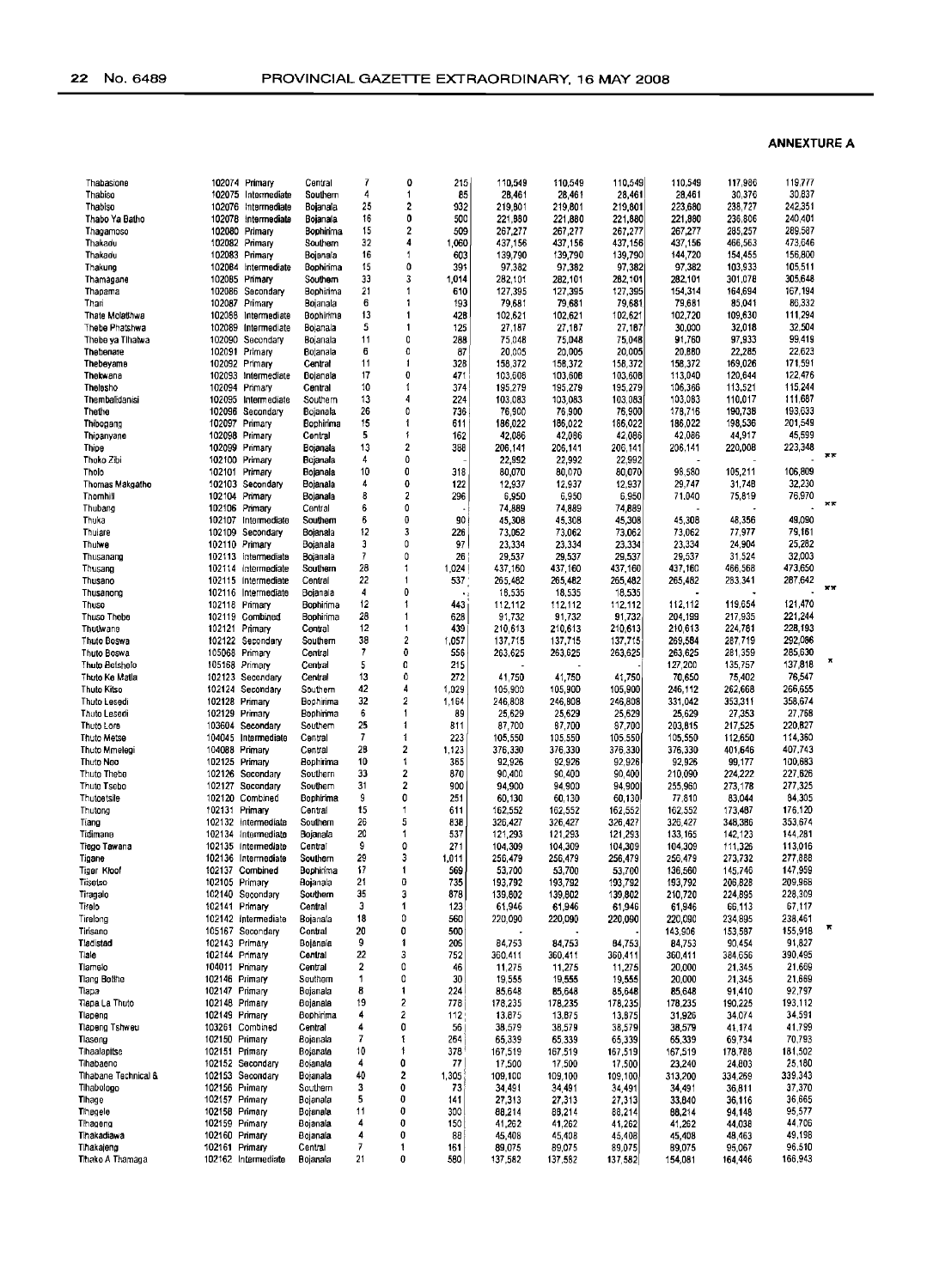| Tihalefang                       |                | 102163 Primary      | Central              | 4       | 0              | 149            | 51,725            | 51,725            | 51,725            | 51,725            | 55,205            | 56,043                    |
|----------------------------------|----------------|---------------------|----------------------|---------|----------------|----------------|-------------------|-------------------|-------------------|-------------------|-------------------|---------------------------|
| Tihaloganyo                      |                | 102164 Primary      | Bojanala             | 21      | 1              | 776            | 200,340           | 200,340           | 200,340           | 200,340           | 213,817           | 217,063                   |
| Thaole                           |                | 102165 Secondary    | Central              | 26      | 1              | 720            | 74,300            | 74,300            | 74,300            | 172,800           | 184,424           | 187,224                   |
|                                  |                | 102166 Intermediate | Bojanala             | 12      | 0              | 389            | 79,418            | 79,418            | 79,418            | 93,360            | 99,640            | 101,153                   |
| Tihapi Moruwe                    |                |                     |                      |         | 0              | 264            | 70,086            | 70,086            | 70,086            | 70,086            | 74,801            | 75,936                    |
| Thareseng                        | 102167         | Primary             | Bophirima            | 9       |                |                |                   |                   |                   |                   | 149,617           | 151,889                   |
| Thasedi                          |                | 102169 Primary      | Bojanala             | 17      | 3              | 548            | 140,187           | 140,187           | 140,187           | 140,187           |                   |                           |
| Tihatihogo                       |                | 102170 Primary      | Southern             | 5       | 0              | 104            | 55,446            | 55,446            | 55,446            | 55,446            | 59,176            | 60,074                    |
| Thatlogo                         |                | 102171 Intermediate | Central              | 15      | 0              | 436            | 93,848            | 93,848            | 93,848            | 104,640           | 111,679           | 113,374                   |
| Tihoafalo                        |                | 102172 Secondary    | Central              | 25      | $\overline{2}$ | 523            | 197,576           | 197,576           | 197,576           | 254,246           | 271,349           | 275,468                   |
|                                  |                |                     |                      | 45      | $\overline{2}$ | 984            | 272,136           | 272,136           | 272.136           | 272,136           | 290,443           | 294,852                   |
| Tihoafalo                        |                | 102173 Primary      | Bojanala             |         |                |                |                   |                   |                   | 20,000            | 21,345            | 21,669                    |
| Tihogokgolo                      |                | 102174 Primary      | Bojanala             | 4       | 0              | 72             | 16,797            | 16,797            | 16,797            |                   |                   |                           |
| Tihogokhibidu                    |                | 102175 Primary      | Central              | 2       | 0              | 23             | 12,803            | 12,803            | 12,803            | 20,000            | 21,345            | 21,669                    |
| Tihogontsho                      |                | 102176 Primary      | Central              | 3       | 0              | 55             | 33,277            | 33,277            | 33,277            | 33,277            | 35,516            | 36,055                    |
| Tiholoa                          |                | 102177 Primary      | Bojanala             | 5       | 1              | 153            | 64,367            | 64,367            | 64,367            | 64,367            | 68,697            | 69,740                    |
|                                  |                | 102178 Primary      |                      | 13      | 1              | 306            | 81,755            | 81,755            | 81,755            | 81,755            | 87,255            | 88,579                    |
| Thomeso                          |                |                     | Central              |         |                |                |                   | 149.120           | 149,120           | 149,120           | 159,151           | 161,567                   |
| Tihophane                        |                | 102179 Primary      | Bojanala             | 16      | 1              | 534            | 149,120           |                   |                   |                   |                   | $\overline{R}$            |
| Tihotiheletsang                  |                | 102180 Primary      | Bojanala             | 11      | 0              |                | 92,846            | 92,846            | 92,846            |                   |                   |                           |
| Tlokwe                           |                | 102181 Secondary    | Southern             | 43      | 4              | 1,150          | 124,900           | 124,900           | 124,900           | 290,268           | 309,794           | 314,497                   |
| <b>Tiotlang Thuto</b>            |                | 102183 Combined     | Bophinma             | 7       | 1              | 171            | 27,825            | 27,825            | 27,825            | 53,010            | 56,576            | 57,435                    |
| Tiotiego                         |                | 102185 Intermediate | Central              | 10      | 1              | 257            | 24,873            | 24,873            | 24,873            | 39,886            | 42,569            | 43,215                    |
|                                  |                |                     |                      | 2       | 0              | $\overline{7}$ | 13,725            | 13,725            | 13,725            | 20,000            | 21,345            | 21,669                    |
| Tiotio                           |                | 102186 Primary      | Central              |         |                |                |                   |                   | 49,212            | 49,212            | 52,522            | 53,320                    |
| Toevlug                          |                | 102189 Primary      | Southern             | 7       | 1              | 135            | 49,212            | 49,212            |                   |                   |                   |                           |
| Tolamo                           |                | 102190 Primary      | Bojanala             | 11      | 0              | 431            | 200,403           | 200,403           | 200,403           | 200,403           | 213,884           | 217,131<br>$\overline{K}$ |
| Toloane                          |                | 102191 Secondary    | Bojanala             | 25      | 0              |                | 96,877            | 96,877            | 96,877            |                   |                   |                           |
| Tong                             |                | 102192 Secondary    | Bophinma             | 35      | 2              | 1,016          | 117,134           | 117,134           | 117,134           | 243,840           | 260,243           | 264,194                   |
|                                  | 102194 Primary |                     | Bojanala             | 3       | 0              |                | 18,170            | 18,170            | 18,170            |                   |                   | $\mathbf{x}$              |
| Toni Scott                       |                |                     |                      |         |                |                |                   |                   | 56,852            | 56,852            | 60,676            | 61,598                    |
| Tosca                            | 102196 Primary |                     | Bophinma             | 3       | 0              | 103            | 56,852            | 56,852            |                   |                   |                   | 81,910                    |
| Totonyane                        |                | 102198 Combined     | Bophirima            | 11      | 1              | 315            | 44,690            | 44,690            | 44,690            | 75,600            | 80,686            |                           |
| Treasure Trove                   |                | 102199 Primary      | Central              | 17      | $\mathbf{1}$   | 643            | 67,387            | 67,387            | 67,387            | 99.794            | 106,507           | 108,124                   |
| Tsamma                           |                | 102202 Secondary    | Southern             | 24      | 2              | 900            | 104,080           | 104,080           | 104,080           | 216,000           | 230,530           | 234,030                   |
|                                  |                | 102207 Intermediate | Bophirima            | 5       | 2              | 274            | 131,050           | 131,050           | 131,050           | 131,050           | 139,866           | 141,989                   |
| Tselaathuto                      |                |                     |                      |         |                |                |                   |                   | 191,092           | 191,092           | 203,947           | 207,043                   |
| Tselakgosi                       | 102208         | Intermediate        | Central              | 15      | 1              | 370            | 191,092           | 191,092           |                   |                   |                   |                           |
| Tsewe                            |                | 102210 Primary      | Bojanala             | 21      | $\mathbf{1}$   | 658            | 200,133           | 200,133           | 200,133           | 200,133           | 213,596           | 216,838                   |
| Tshabelang                       | 102212 Primary |                     | Bophirima            | 6       | 1              | 168            | 39,551            | 39,551            | 39,551            | 40,320            | 43,032            | 43,686                    |
| Tshaile                          |                | 102213 Secondary    | Bojanala             | 10      | 1              | 159            | 57,119            | 57,119            | 57,119            | 57,119            | 60,961            | 61,887                    |
|                                  |                | 102214 Primary      | Bophirima            | 7       | 1              | 273            | 89,079            | 89,079            | 89,079            | 89,079            | 95,071            | 96,515                    |
| Tshanake                         |                |                     |                      |         | 1              | 334            |                   | 167,157           | 167,157           | 167,157           | 178,402           | 181,110                   |
| Tshaneng                         | 102215 Primary |                     | Bophirima            | 9       |                |                | 167,157           |                   |                   |                   |                   | 330,904                   |
| Tshebedisano                     |                | 102216 Secondary    | Southern             | 31      | 2              | 1,160          | 305,411           | 305,411           | 305,411           | 305,411           | 325,956           |                           |
| Tshedimosetso                    |                | 102217 Secondary    | Southern             | 31      | 4              | 1.115          | 241,619           | 241,619           | 241,619           | 267,600           | 285,601           | 289,937                   |
| Tshedimoso                       | 102218 Primary |                     | Central              | 6       | 1              | 191            | 86,453            | 86,453            | 86,453            | 86,453            | 92,269            | 93,669                    |
| Tshedimosong                     |                | 102219 Intermediate | Bojanala             | 6       | 0              | 92             | 45,263            | 45,263            | 45,263            | 45,263            | 48,308            | 49,041                    |
|                                  | 102220 Primary |                     | Central              | 3       | 0              |                | 6,939             | 6,939             | 6,939             |                   |                   | $\times n$                |
| Tshedisa                         |                |                     |                      |         | 0              |                |                   |                   | 59,144            | 59,144            | 63,123            | 64,081                    |
| Tshefoge                         |                | 102221 Primary      | Bojanala             | 8       |                | 224            | 59,144            | 59,144            |                   |                   |                   |                           |
| Tshegofatso                      | 102222 Primary |                     | Southern             | 4       | 1              | 120            | 63,753            | 63,753            | 63,753            | 63,753            | 68,042            | 69,075                    |
| Tshekami                         | 102224 Primary |                     | Bojanala             | 2       | 0              | 50             | 11,634            | 11,634            | 11,634            | 20,000            | 21,345            | 21,669                    |
|                                  |                |                     | Bojanala             | 33      | 1              | 893            | 33,135            | 33,135            | 33,135            | 47,111            | 50,280            | 51,043                    |
|                                  |                |                     |                      |         |                |                |                   |                   |                   | 417,268           | 445,338           | 452,098                   |
| Tshenolo                         | 102225 Primary |                     |                      |         |                |                |                   |                   |                   |                   |                   |                           |
| Tshenolo                         | 102226 Primary |                     | Southern             | 25      | 3              | 1,110          | 417,268           | 417,268           | 417,268           |                   |                   |                           |
| Tshepagalang                     | 102227         | Secondary           | Bojanala             | 35      | 2              | 1,244          | 120,100           | 120,100           | 120,100           | 298,560           | 318,644           | 323,481                   |
| Tshepang                         | 102228         | Primary             | Central              | 7       | 1              | 271            | 128,460           | 128,460           | 128,460           | 128,460           | 137,102           | 139,183                   |
|                                  |                |                     |                      | 8       | $\Omega$       | 560            | 183,050           | 183,050           | 183,050           | 183,050           | 195,364           | 198,329                   |
| Tshepang Thuto                   | 105065 Primary |                     | Bophirima            |         | 4              |                |                   |                   |                   |                   | 191,528           | 194,435                   |
| Tshepo                           | 102229         | Primary             | Southern             | 22      |                | 631            | 159,571           | 159,571           | 159,571           | 179,456           |                   |                           |
| Tshiamelo                        | 102231 Primary |                     | Central              | 25      | $\overline{c}$ | 989            | 305.876           | 305,876           | 305,876           | 305,876           | 326.452           | 331,408                   |
| Tshidilamolomo                   | 102233 Primary |                     | Central              | 8       | 0              | 231            | 46,231            | 46,231            | 46,231            | 55,440            | 59,169            | 60,068                    |
| Tshing                           | 102236 Primary |                     | Southern             | 30      | 4              | 1,083          | 302,218           | 302,218           | 302,218           | 302,218           | 322,548           | 327,444                   |
|                                  | 103611         |                     | Bophirima            | 7       | 1              | 241            | 33,750            | 33,750            | 33,750            | 76,788            | 81,954            | 83,198                    |
| Tshipietsile                     |                | Combined            |                      |         | 1              |                |                   |                   |                   |                   | 133,284           | 135,307                   |
| Tshipitota                       | 102237 Primary |                     | Central              | 10      |                | 260            | 124,883           | 124,883           | 124,883           | 124,883           |                   |                           |
| Tshipo Mangwegape                | 102238 Primary |                     | Bophirima            | 6       | 1              | 123            | 35,013            | 35,013            | 35,013            | 35,013            | 37,368            | 37,936                    |
| Tshirologang                     | 102240 Primary |                     | Bojanala             | 40      | 3              | 1,304          | 107,520           | 107,520           | 107,520           | 107,520           | 114,753           | 116,495                   |
| Tshirologo                       | 102239 Primary |                     | Southern             | 17      | 1              | 757            | 318,651           | 318,651           | 318,651           | 318,651           | 340,087           | 345,249                   |
| Tshite                           |                | 102242 Intermediate | Bophinma             | 5       | 0              | 123            | 25,520            | 25,520            | 25,520            | 25,520            | 27,237            | 27,650                    |
|                                  |                |                     |                      | 11      | 2              | 269            | 30,200            | 30,200            | 30,200            | 70,185            | 74,906            | 76,043                    |
| Tshoganyetso                     |                | 102243 Secondary    | Central              |         |                |                |                   |                   |                   |                   |                   | 199,128                   |
| Tsholofelo                       | 102246 Primary |                     | Central              | 13      | 1              | 442            | 183,787           | 183,787           | 183,787           | 183,787           | 196,150           |                           |
| Tsholofelo Mangope               |                | 102247 Intermediate | Central              | 12      | 2              | 312            | 12,995            | 12,995            | 12,995            | 20,000            | 21,345            | 21,669                    |
| Tshomankane                      |                | 102248 Intermediate | Bojanala             | 6       | 1              | 114            | 3,999             | 3,999             | 3,999             | 20,000            | 21,345            | 21,669                    |
| Tshose                           | 102249 Primary |                     | Bojanala             | 4       | 1              | 93             | 13,407            | 13,407            | 13,407            | 32,422            | 34,603            | 35,128                    |
|                                  |                |                     | Bojanala             | 21      | 0              | 643            | 17,317            | 17,317            | 17,317            | 33,334            | 35,576            | 36,116                    |
| Tshukudu                         |                | 102250 Secondary    |                      |         |                |                |                   |                   |                   | 473,476           | 505,327           | 512,998                   |
| Tshupane                         | 102251         | Primary             | Southern             | 36      | 6              | 1,348          | 473,476           | 473,476           | 473,476           |                   |                   |                           |
| Tshwara O Dire                   | 102252 Primary |                     | Bojanala             | 20      | 1              | 874            | 219,500           | 219,500           | 219,500           | 219,500           | 234,266           | 237,822                   |
| Tshwaraganang                    | 102254 Primary |                     | Bophirima            | 6       | 1              | 123            | 78,123            | 78,123            | 78,123            | 78,123            | 83,378            | 84,644                    |
| Tshwaraganelo                    | 102255 Primary |                     | Southern             | 20      | 2              | 1,029          | 267,850           | 267,850           | 267,850           | 267,850           | 285,868           | 290,208                   |
| Tshwaragano                      | 102256 Primary |                     | Central              | 7       | 1              | 142            | 31,602            | 31,602            | 31,602            | 34,080            | 36,373            | 36,925                    |
|                                  |                |                     |                      | 2       | 0              | 26             |                   |                   | 11,353            | 20,000            | 21,345            | 21,669                    |
| Tshwaranang                      | 102258 Primary |                     | Bophinma             |         |                |                | 11,353            | 11,353            |                   |                   |                   |                           |
| Tshwarang Thata                  | 102259 Primary |                     | Bophirima            | 13      | 1              | 386            | 181,051           | 181,051           | 181,051           | 181,051           | 193,230           | 196,164                   |
| <b>Tsitsiboga Primary School</b> | 271130 Primary |                     | Southern             | 28      | 6              | 1,143          | 387,800           | 387,800           | 387,800           | 387,800           | 413,887           | 420,170                   |
| Tsitsing                         | 102262 Primary |                     | Bojanala             | 13      | 0              | 373            | 103,091           | 103,091           | 103,091           | 103,091           | 110,026           | 111,696                   |
| Tsogang                          | 102263 Primary |                     | Central              | 12      | 1              | 327            | 171,290           | 171,290           | 171,290           | 171,290           | 182,813           | 185,588                   |
|                                  |                |                     |                      | 20      | 1              | 738            | 70,300            | 70,300            | 70,300            | 177.120           | 189,035           | 191,904                   |
| Tsogo                            |                | 102264 Combined     | Bojanala             |         |                |                |                   |                   |                   |                   |                   | 44,118                    |
| Tsogwe                           | 102265 Primary |                     | Bojanala             | 7       | 0              | 168            | 40,719            | 40,719            | 40,719            | 40,719            | 43,458            |                           |
| Tsope                            |                | 102266 Intermediate | Bojanala             | 18      | 2              | 501            | 46,219            | 46,219            | 46,219            | 46,219            | 49,328            | 50,077                    |
| Tsoseletso                       |                | 102267 Intermediate | Central              | 13      | 0              | 485            | 187,292           | 187,292           | 187,292           | 187,292           | 199,891           | 202,925                   |
| Tsunyane                         | 102268 Primary | 102269 Secondary    | Bojanala<br>Bojanala | 8<br>25 | 0<br>0         | 259<br>476     | 62,360<br>108,049 | 62,360<br>108,049 | 62,360<br>108,049 | 62,360<br>108,049 | 66,555<br>115,317 | 67,565<br>117,068         |